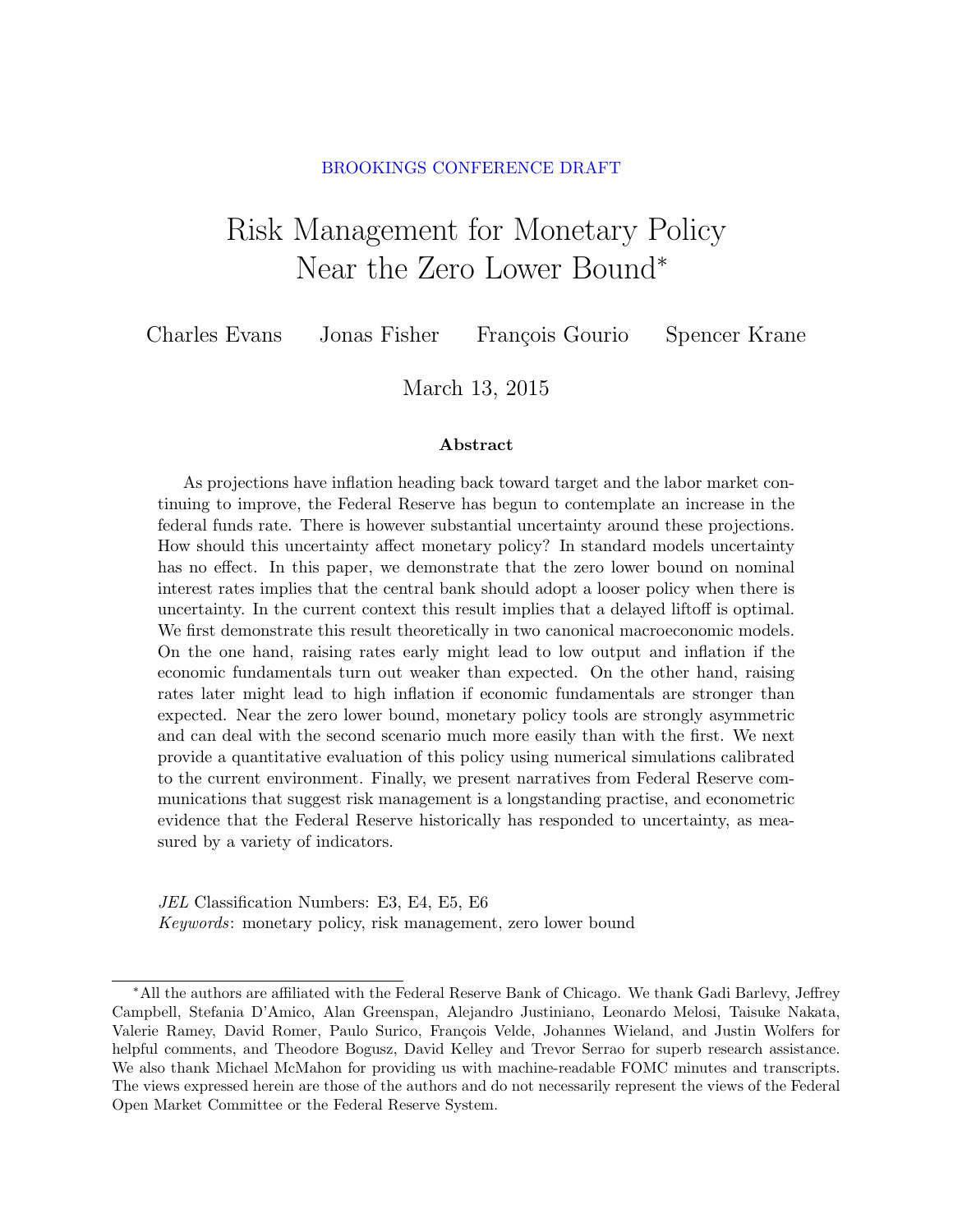#### 1 Introduction

To what extent should uncertainty affect monetary policy? This classic question is relevant today as the Fed considers when to start increasing the federal funds rate (FFR). In the December 2014 Summary of Economic Projections (SEP), most Federal Open Market Committee (FOMC) participants forecast that the unemployment rate would return to its long-run neutral level by late 2015 and that inflation would gradually rise back to its 2 percent target. This forecast could go wrong in two ways. One is that the FOMC may be overestimating the underlying strength in the real economy or in the factors that will return inflation to target. Guarding against these risks calls for cautious removal of accommodation. The second is that we could be poised for a much stronger rise in inflation than currently projected. This risk calls for more aggressive rate hikes. How should policy manage these divergent risks?

In our view, the biggest risk we face today is prematurely engineering restrictive monetary conditions. If the FOMC misjudges the impediments to growth and inflation and reduces monetary accommodation too soon, it could find itself in the very uncomfortable position of falling back into the ZLB environment. The implications of the ZLB for the attainment of the FOMC's policy goals are severe. It is true the FOMC has access to unconventional policy tools at the ZLB, but these appear to be imperfect substitutes for the traditional FFR instrument. Furthermore, there is no guarantee that they will be as successful as they have in the past if monetary policy tightened and then the economy were to soon return to the ZLB, in part because the credibility that supported the alternative tools' prior efficacy could be substantially diminished by an unduly hasty exit from the ZLB.

In contrast, it is reasonable to imagine that the costs of inflation running moderately above target for a while are much smaller than the costs of falling back into the ZLB. This is not the least because it is likely that inflation could be brought back into check with modest increases in interest rates. These measured rate increases likely would be manageable for the real economy, particularly if industry and labor markets had already overcome the headwinds that have kept productive resources from being efficiently and fully employed. In addition,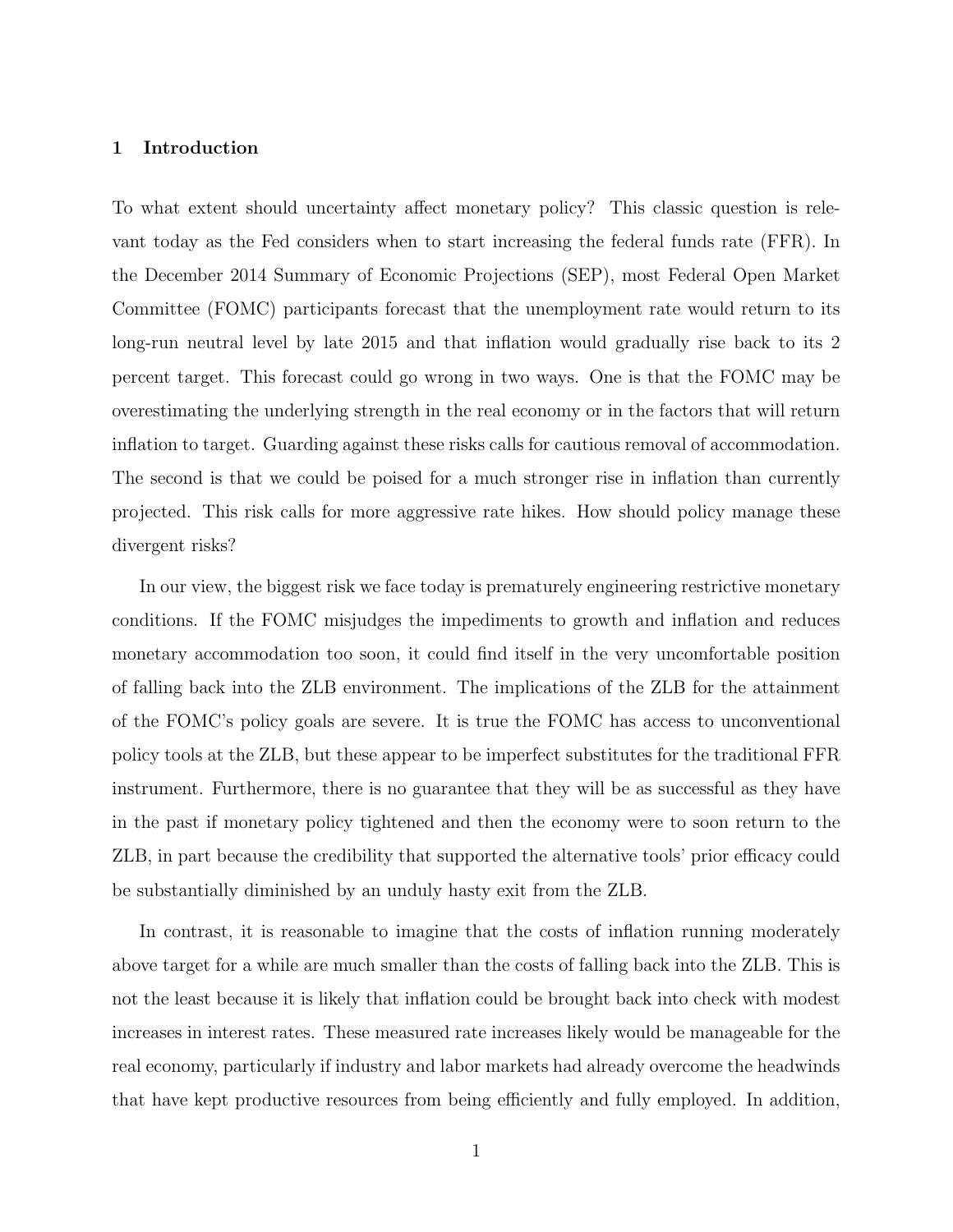inflation in the U.S. has averaged well under that 2 percent mark for the past six and a half years. With a symmetric inflation target, one could imagine moderately-above-target inflation for a limited period of time as simply the flip side of the recent inflation experience – and hardly an event that would impose great costs on the economy.

To summarize, raising rates too early increases the likelihood of adverse shocks driving the economy back to the ZLB, while delaying lift-off too long against a more robust economy could lead to an unwelcome bout of high inflation. Since the tools available to counter the first scenario may be less effective than the traditional tool of raising rates to counter the second scenario, the costs of premature lift-off exceed those of delay. It therefore seems prudent to refrain from raising rates until we are highly certain that the economy has achieved a sustained period of strong growth and that inflation is on a clear trajectory to return to  $\text{target.}$ 

In this paper we establish theoretically that in the current setting uncertainty about monetary policy being constrained by the ZLB in the future implies an optimal policy of delayed lift-off–the risk management framework just described. We formally define risk management as the principle that policy should be formulated taking into account the dispersion of shocks around their means. Our main theoretical contribution is to provide a simple demonstration that within the canonical framework used to study optimal monetary policy under discretion, the ZLB implies a new role for such risk management through two distinct economic channels.

The first channel - which we call the *expectations channel* – arises because the possibility of a binding ZLB tomorrow leads to lower expected inflation and output today, and hence requires some counteracting policy easing today. The second channel – which we call the  $buffer \ stock$  channel – arises because it can be useful to build up output or inflation today in order to reduce the likelihood and severity of hitting the ZLB tomorrow. We show that optimal policy when one of these channels is operative dictates that lift-off from a zero interest rate should be delayed at times when a return to the ZLB remains a distinct possibility. These

 ${}^{1}$ [Evans](#page-58-0) [\(2014\)](#page-58-0)'s speech at the Petersen Institute of Economics discusses these issues at greater length.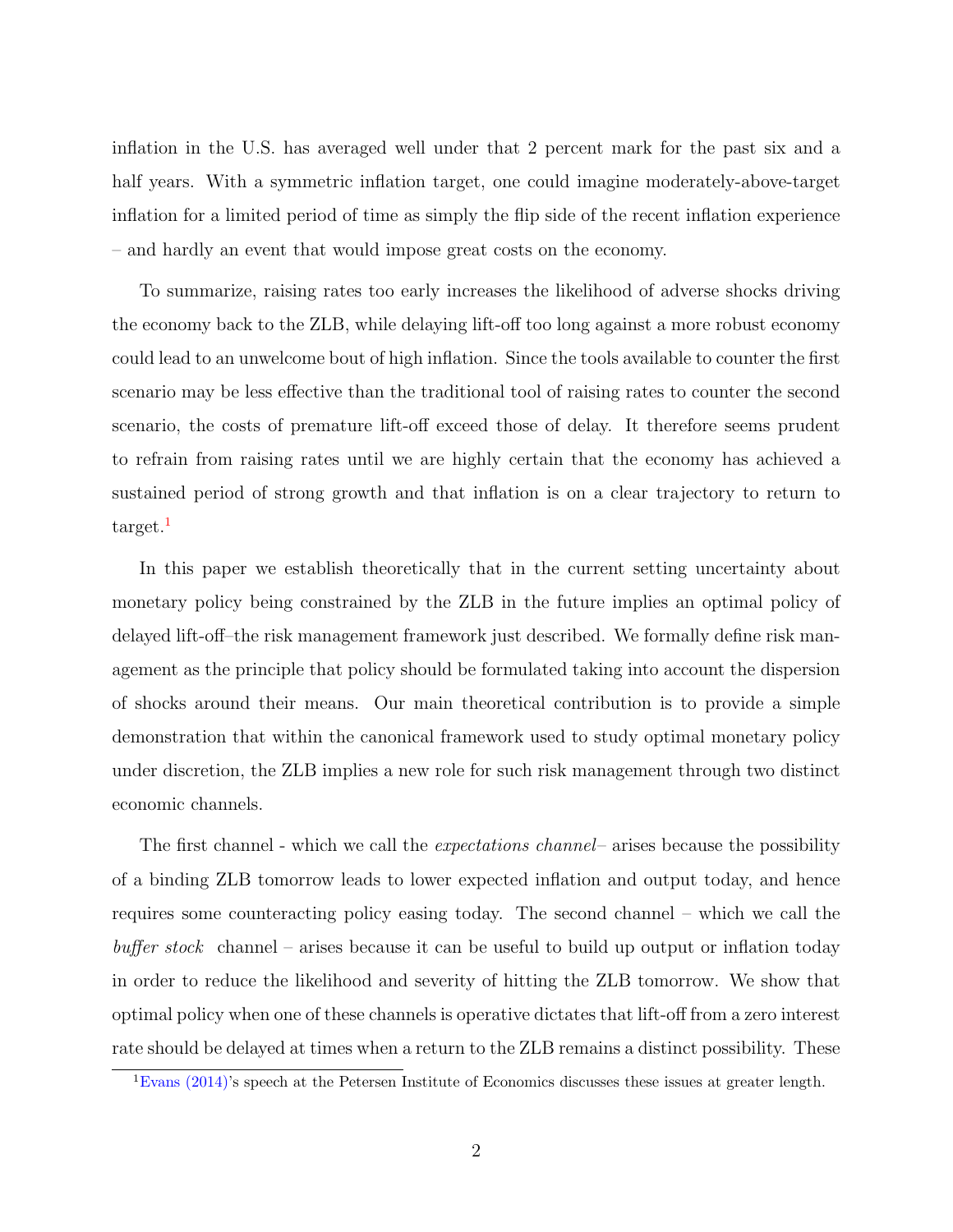channels operate in very standard macroeconomic models, so no leap of faith is necessary to embrace them, at least at a qualitative level. We use simulations of our theoretical models calibrated to the current environment to determine the quantitative relevance of the two channels. For plausible degrees of uncertainty we find optimal policy prescribes 3 to 6 quarters of delay in liftoff from the ZLB relative to a popular policy reaction function that does not take into account this uncertainty.

While we establish a solid theoretical basis for risk management near the ZLB, it is natural to ask whether such a framework is relevant for policy away from the ZLB. The answer is yes. It is true that in a wide class of models that abstract from the ZLB, optimal policy typically involves adjusting the interest rate in response to the mean of the distribution of shocks and information on higher moments is irrelevant. However, there also is an extensive literature covering departures from this result based on nonlinear economic environments or uncertain policy parameters that justify taking a risk management approach away from the ZLB. This brings us to the question of whether or not policy-makers have actually taken this approach in the past. Is risk management old hat for the FOMC? We explore this question in two ways.

First, we analyze monetary policy communications over the period pre-ZLB period 1993- 2008 and find evidence that risk management has been a long-standing operating characteristic of the FOMC, at least in words if not in deeds. In particular, we find numerous examples when uncertainty and insurance have been used to explain monetary policy settings. This analysis demonstrates that calling for a risk management approach in the current policy environment is not out of the ordinary and in fact is a well-established approach to monetary policy. Confirmation of this view is found in [Greenspan](#page-58-1) [\(2004\)](#page-58-1) who states ". . . the conduct of monetary policy in the United States has come to involve, at its core, crucial elements of risk management."

Second, we explore whether the words of the FOMC are reflected in policy actions prior to the ZLB period. For this analysis we estimate a conventional policy reaction function augmented with a variety of measures of risk and test if these additional terms are signifi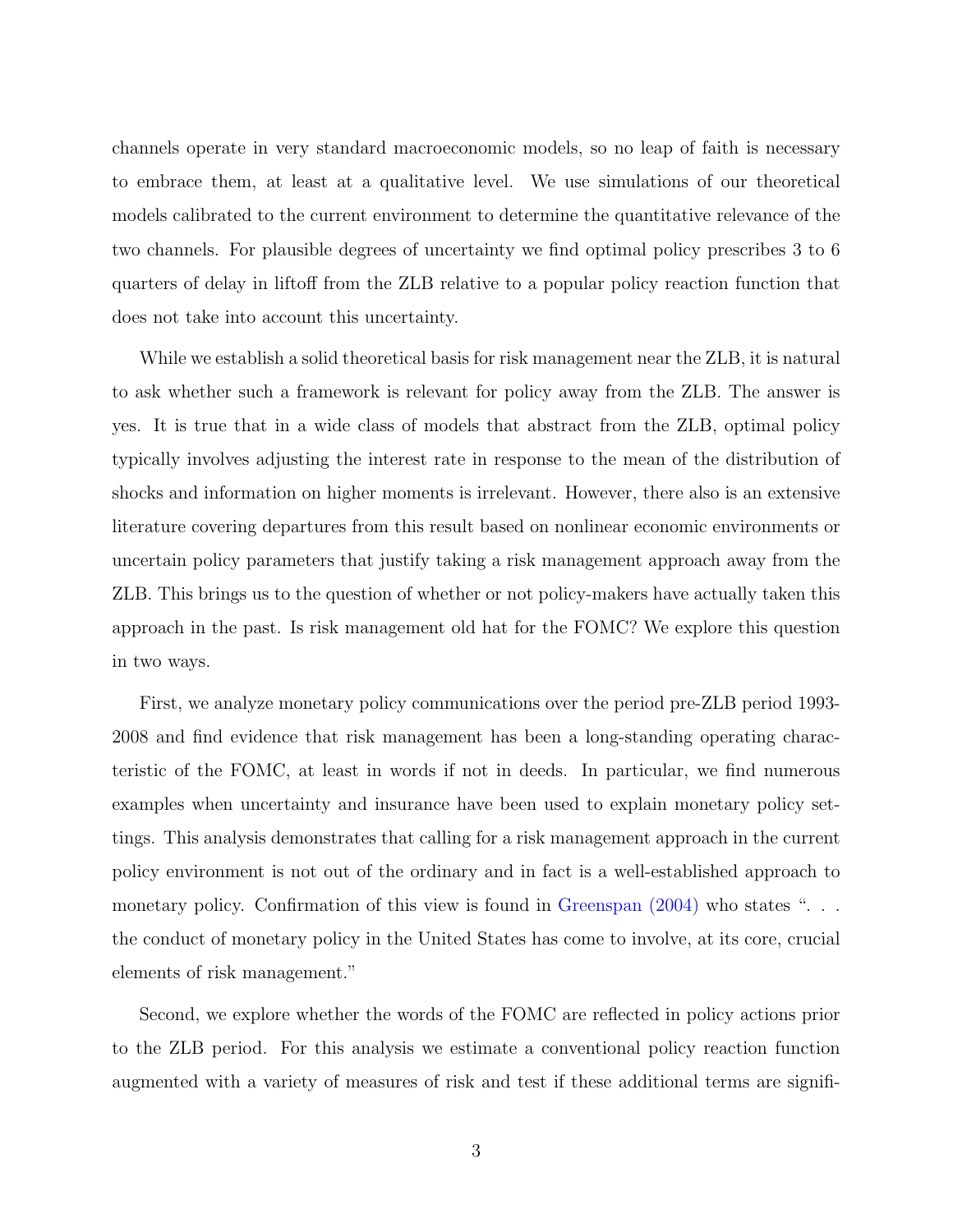cantly different from zero. The measures of risk we look at include ones based on financial market data, revisions to Federal Reserve Board staff forecasts, survey measures of forecasts, and several measures derived from a narrative analysis of the FOMC minutes. We find clear evidence that risk in the economic outlook has had a material impact on the interest rate choices of the FOMC above and beyond point forecasts of inflation and the output gap.

The remainder of this introduction discusses why we think unconventional policies are unlikely to be good substitutes for interest rate policies when they are constrained by the ZLB. Our theoretical analysis is predicated on the simplifying assumption that the only policy instrument available is control over short term interest rates. If the monetary policy toolkit contained alternative instruments that were perfect substitutes for changing the policy rate, then the ZLB would not present any special economic risk and our analysis would be moot. However, even though most central bankers believe unconventional policies such as large scale asset purchases (LSAPs) or forward guidance about policy rates can provide considerable accommodation at the ZLB, no one argues that these tools are on an equal footing with traditional policy instruments.[2](#page-0-0)

One reason for this is that effects of unconventional policies on the economy naturally are much more uncertain than the transmission mechanism from traditional tools. Various studies of LSAPs, for example, have generated a wide range of estimates of their ability to put downward pressure on private borrowing rates and influence the real economy. Furthermore, the effects of both LSAPs and forward guidance about the future path of the FFR are complicated functions of private sector expectations, which makes their economic effects highly uncertain.<sup>[3](#page-0-0)</sup>

Alternative monetary policy tools also carry potential costs that are somewhat different

<sup>2</sup>For example, while there is econometric evidence that changes in term premia influence activity and inflation, the effects appear to be less powerful than comparably sized movements in the short term policy rate, see [D'Amico and King](#page-57-0) [\(2015\)](#page-57-0), [Kiley](#page-59-0) [\(2012\)](#page-59-0) and [Chen, Curida, and Ferrero](#page-57-1) [\(2012\)](#page-57-1).

<sup>3</sup>[Bomfin and Meyer](#page-56-0) [\(2010\)](#page-56-0), [D'Amico and King](#page-57-2) [\(2013\)](#page-57-2) and [Gagnon, Raskin, Remache, and Sack](#page-58-2) [\(2010\)](#page-58-2) find noticeable effects of LSAPs on Treasury term permia while [Chen et al.](#page-57-1) [\(2012\)](#page-57-1) and [Hamilton and Wu](#page-58-3) [\(2010\)](#page-58-3) unearth only small effects. [Krishnamurthy and Vissing-Jorgensen](#page-59-1) [\(2013\)](#page-59-1) argue that the LSAPs have only had a substantial influence on private borrowing rates in the mortgage market. [Engen, Laubach, and](#page-57-3) [Reifschneider](#page-57-3) [\(2015\)](#page-57-3) and [Campbell, Evans, Fisher, and Justiniano](#page-56-1) [\(2012\)](#page-56-1) provide analysis of the dependence of LSAPs and forward guidance on private sector expectations.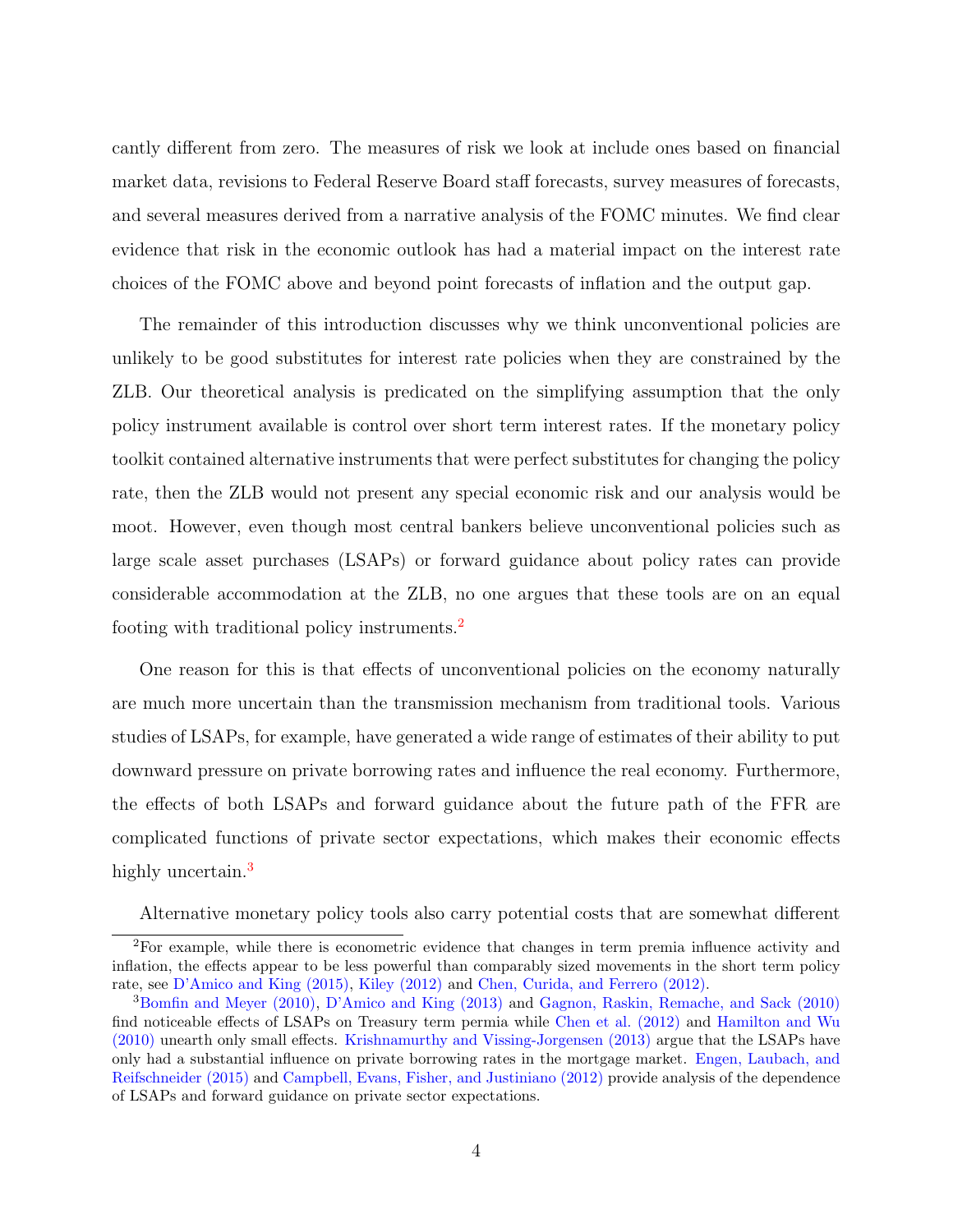from those associated with standard policy. The four most commonly cited costs are: the large increases in reserves generated by LSAPs risk unleashing inflation; a large balance sheet may make it more difficult for the Fed to raise interest rates when the time comes; the extended period of low interest rates and Federal Reserve intervention in the long-term Treasury and mortgage markets may induce inefficient allocation of credit and financial fragility; and the large balance sheet puts the Federal Reserve at risk of incurring financial losses if rates rise too quickly and such losses could undermine its support and independence.<sup>[4](#page-0-0)</sup> For the most part these costs appear to be very hard to quantify, and so naturally elevate the level of uncertainty associated with ZLB policies.

A consequence of all of the uncertainty over benefits and costs is that unconventional tools are likely to be used more cautiously than traditional policy instruments. For example [Bernanke](#page-56-2) [\(2005\)](#page-56-2) emphasizes that because of the uncertain costs and benefits of them ". . . the hurdle for using unconventional policies should be higher than for traditional policies." Furthermore, at least conceptually, some of the benefits of ZLB policies may be decreasing, and the costs increasing, in the size of the balance sheet or in the amount of time spent in a very low interest rate environment.[5](#page-0-0) Accordingly, policies that had wide-spread support early on in a ZLB episode might be difficult to extend or expand with an already large balance sheet or with smaller shortfalls in policy targets.

So, while valuable, alternative policies also appear to be less-than-perfect substitutes for changes in short term policy rates. Accordingly, the ZLB presents a different set of risks to policymakers than those that they face during more conventional times and thus it is worthy of consideration on its own accord. We abstract from unconventional policy tools for the remainder of our analysis.

<sup>4</sup>These costs are mitigated, however, by additional tools the Fed has introduced to enhance control over interest rates when the time comes to exit the ZLB and by enhanced supervisory and regulatory efforts to monitor and address potential financial stability concerns. Furthermore, continued low rates of inflation and contained private-sector inflationary expectations have reduced concerns regarding an outbreak of inflation.

<sup>&</sup>lt;sup>5</sup>[Krishnamurthy and Vissing-Jorgensen](#page-59-1) [\(2013\)](#page-59-1) argue successive LSAP programs have had a diminishing influence on term premia. Surveys conducted by Blue Chip and the Federal Reserve Bank of New York also indicate that market participants are less optimistic that further asset purchases would provide much stimulus if the Fed was forced to expand their use in light of unexpected economic weakness.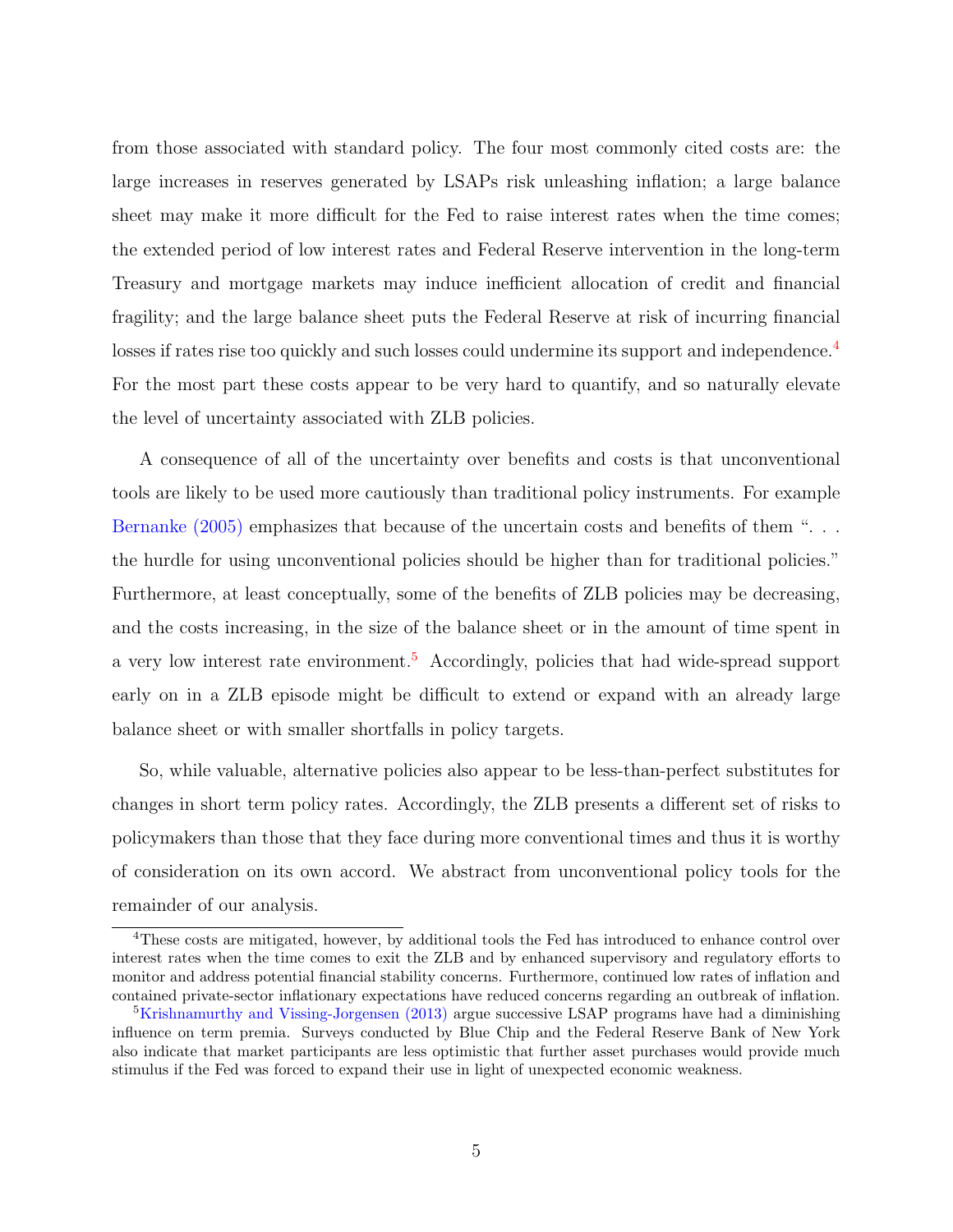### 2 Rationales for Risk Management Near the ZLB

The canonical framework of monetary policy analysis assumes that the central bank sets the nominal interest rate to minimize a quadratic loss function of the deviation of inflation from its target and the output gap, and that the economy is described by a set of linear equations. This framework allows the optimal interest to be calculated as a function of the underlying shocks or economic fundamentals. In most applications, uncertainty is incorporated as additive shocks to these linear equations capturing factors outside the model that lead to variation in economic activity or inflation.<sup>[6](#page-0-0)</sup>

A limitation of this approach is that, by construction, it denies that a policymaker might choose to adjust policy in the face of changes in uncertainty about economic fundamentals. However, the evidence discussed below in Section [3](#page-26-0) suggests that in practice, policymakers are sensitive to uncertainty and respond by following what appears to be a risk management approach. Motivating why a central banker should behave in this way requires some departure from the canonical framework. The main contribution of this section is to consider a departure associated with the possibility of a binding ZLB in the future.

We show that when a policymaker might be constrained by the ZLB in the future, optimal policy today should take account of uncertainty about fundamentals. We focus on two distinct channels through which this can occur. To keep the analysis transparent we study these channels using two closely related but different models. We first use the workhorse forward-looking New Keynesian model to illustrate the expectations channel, in which the possibility of a binding ZLB tomorrow leads today to lower expected inflation and output gap, thus necessitating policy easing today. We then use a backward-looking "Old" Keynesian set-up to illustrate the *buffer stock channel*, in which it can be optimal to build up output or inflation today in order to reduce the likelihood and severity of being constrained by the ZLB tomorrow.[7](#page-0-0) After describing these two channels we study some

<sup>6</sup>This framework can be derived from a micro-founded DSGE model (see for instance [Woodford](#page-60-0) [\(2003\)](#page-60-0), Chapter 6), but it has a longer history and is used even in models that are not fully micro-founded. For instance, the Federal Reserve Board staff routinely conducts optimal policy exercises in the FRB-US model, see for example English, López-Salido, and Tetlow [\(2013\)](#page-58-4)

<sup>7</sup>Both of these channels operate in modern DSGE models such as [Christiano, Eichenbaum, and Evans](#page-57-4)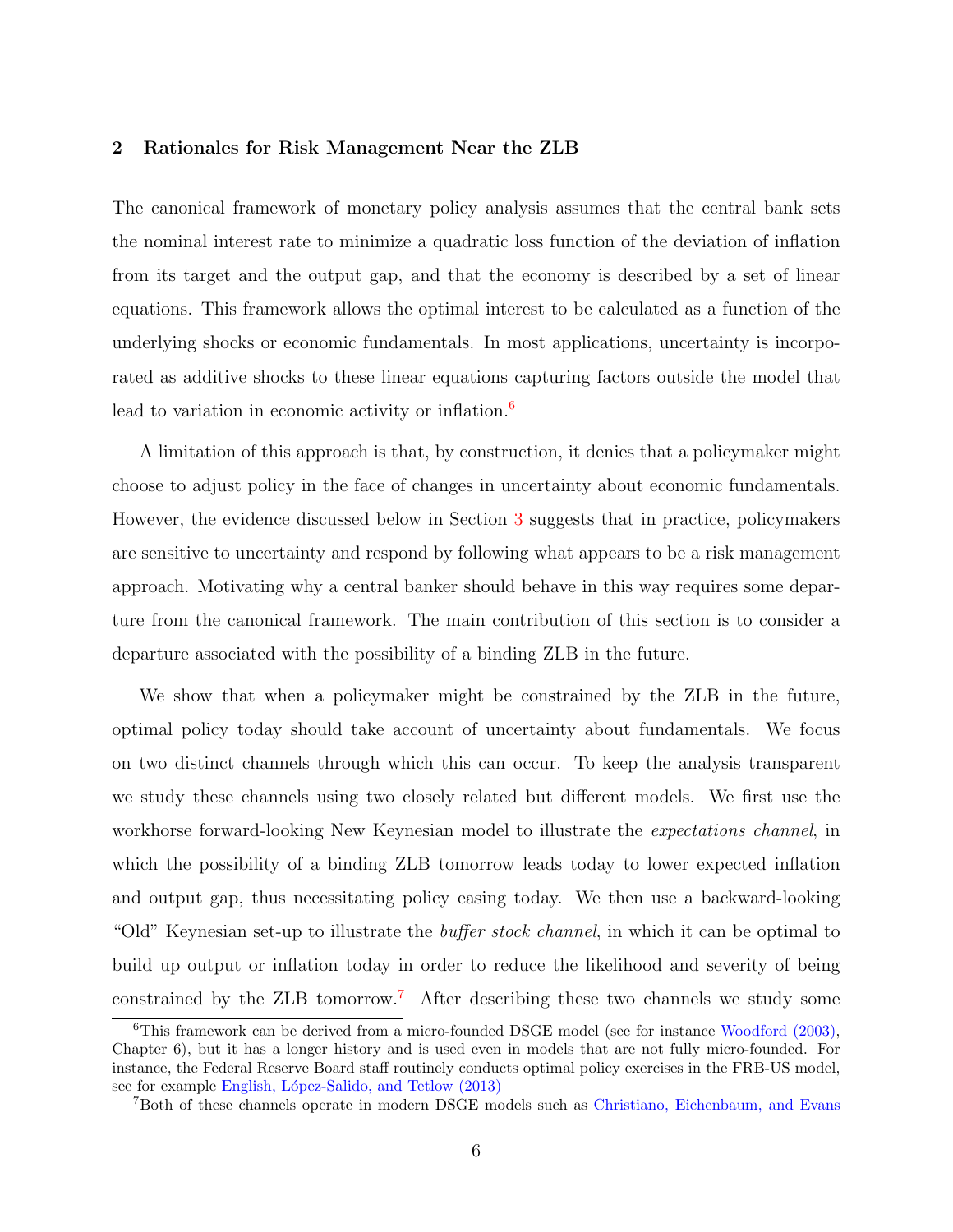numerical simulations to assess their quantitative effects.

#### <span id="page-7-3"></span>2.1 The Expectations Channel

The simple New Keynesian model has well established micro-foundations based on price stickiness. Given that there are many excellent expositions of these foundations, e.g. [Wood](#page-60-0)[ford](#page-60-0) [\(2003\)](#page-60-0) or [Gali](#page-58-5) [\(2008\)](#page-58-5), we just state our notation without much explanation. The model consists of two main equations, the Phillips curve and the IS curve.

The Phillips curve is specified as

<span id="page-7-0"></span>
$$
\pi_t = \kappa x_t + \beta E_t \pi_{t+1} + u_t. \tag{1}
$$

In [\(1\)](#page-7-0)  $\pi_t$  and  $x_t$  are both endogenous variables and denote inflation and the output gap at date t.  $E_t$  is the date t conditional expectations operator; rational expectations is assumed. The variable  $u_t$  is a mean zero exogenous *cost-push* shock,  $0 < \beta < 1$ , and  $\kappa > 0$ . For simplicity we assume the central bank has a constant inflation target equal to zero so  $\pi_t$  is the deviation of inflation from that target.[8](#page-0-0) The cost-push shock represents exogenous changes to inflation such as an independent decline in inflation expectations, dollar appreciation or changes in oil prices.

The IS curve is specified as

<span id="page-7-2"></span>
$$
x_t = E_t x_{t+1} - \frac{1}{\sigma} \left( i_t - E_t \pi_{t+1} - \rho_t^n \right), \tag{2}
$$

where  $\sigma > 0$ ,  $i_t$  is the nominal interest rate controlled by the central bank, and  $\rho_t^n$  is the natural rate of interest given by

<span id="page-7-1"></span>
$$
\rho_t^n = \rho + \sigma g_t + \sigma E_t (z_{t+1} - z_t). \tag{3}
$$

[<sup>\(2005\)</sup>](#page-57-4) and [Smets and Wouters](#page-60-1) [\(2007\)](#page-60-1).

<sup>&</sup>lt;sup>8</sup>The assumption of a constant inflation target distinguishes our analysis from those of [Coibion, Gorod](#page-57-5)[nichenko, and Wieland](#page-57-5) [\(2012\)](#page-57-5) and [Eggertsson and Pugsley](#page-57-6) [\(2009\)](#page-57-6) who investigate how changes in the central bank's inflation target affects outcomes near the ZLB.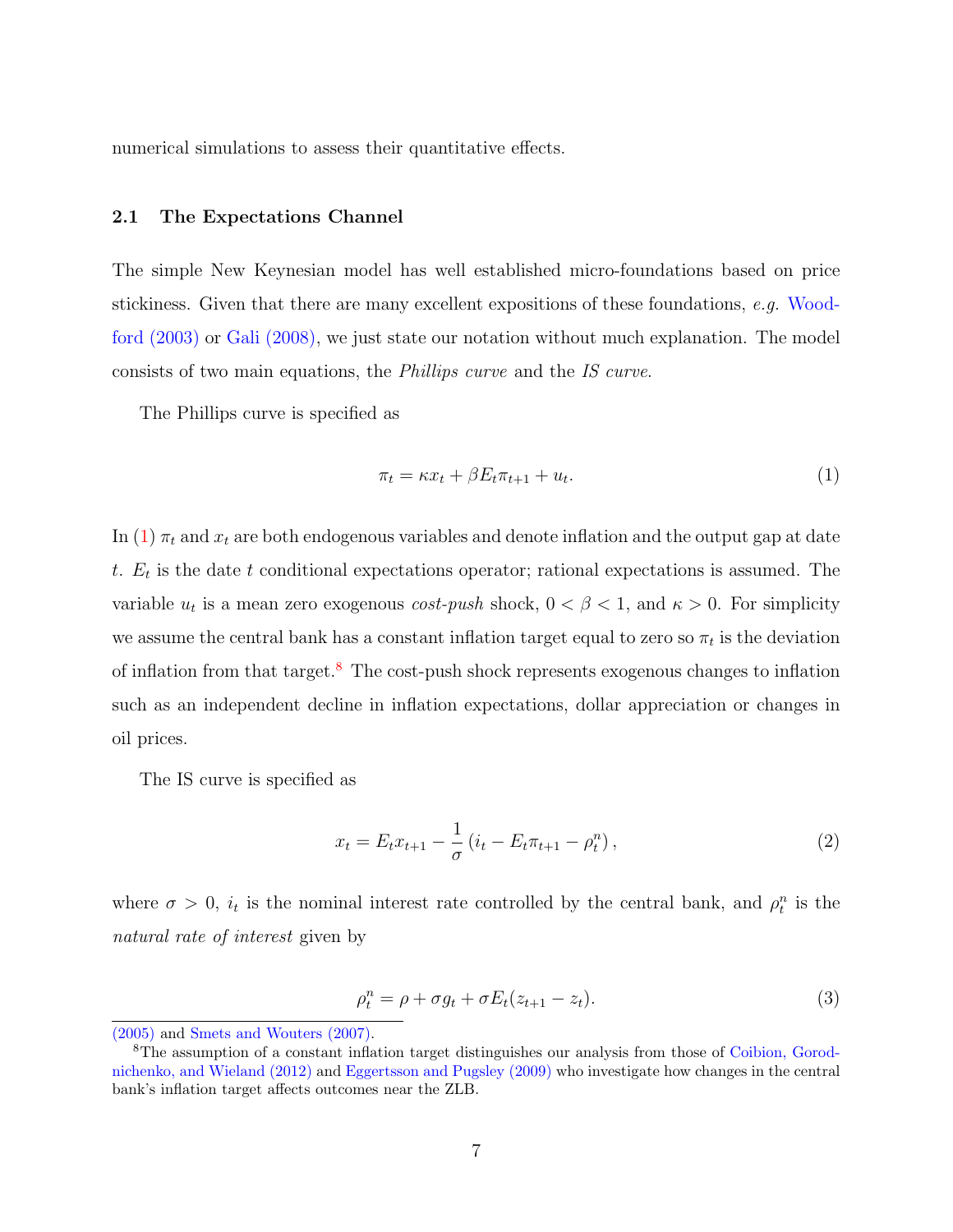In this specification of the natural rate  $g_t$  is a mean zero *demand* shock, and  $z_t$  is the exogenous log of potential output. With constant potential output and demand shock equal to zero the natural rate equals  $\rho > 0$ .

The natural rate is the setting of the nominal interest rate consistent with expected inflation at target and the output gap equal to zero.<sup>[9](#page-0-0)</sup> Since  $z_t$  and  $g_t$  are exogenous, so is the natural rate. Our analysis is centered around uncertainty in the natural rate. From [\(3\)](#page-7-1) this arises due to uncertainty about  $g_t$  and  $E_t(z_{t+1} - z_t)$ . We interpret the former as arising due to a variety of factors, including fiscal policy, foreign economies' growth, and financial considerations such as de-leveraging.<sup>[10](#page-0-0)</sup> Clearly the latter source of uncertainty is over the variety of factors that can influence the expected rate of growth in potential output, for example as emphasized in the recent debate over "secular stagnation."

We adopt the canonical framework in assuming the central bank acts to minimize a quadratic loss function with the understanding that private-sector behavior is governed by  $(1)$ – $(3)$ . The loss function is

$$
L = \frac{1}{2} E_0 \sum_{t=0}^{\infty} \beta^t \left( \pi_t^2 + \lambda x_t^2 \right), \tag{4}
$$

where  $\lambda \geq 0$ . We further assume the ZLB constraint, *i.e.*  $i_t \geq 0$ . We abstract from unconventional policies and assume the short term interest rate is the central bank's only policy instrument. It is set by solving for optimal policy under discretion. In particular, each period the central bank sets the nominal interest rate given the current state with the understanding that private agents anticipate that the central bank will re-optimize in the following periods.

<sup>9</sup>[Woodford](#page-60-0) [\(2003,](#page-60-0) p. 248) defines the natural rate as the equilibrium real rate of return in the case of fully flexible prices. As discussed by [Barsky, Justiniano, and Melosi](#page-56-3) [\(2014\)](#page-56-3), in medium-scale DSGE models with many shocks the appropriate definition of the natural rate is less clear.

<sup>&</sup>lt;sup>10</sup>Uncertainty itself could give rise to  $g_t$  shocks. A large amount of recent work, following [Bloom](#page-56-4) [\(2009\)](#page-56-4), suggests that private agents react to increases in economic uncertainty, leading to a decline in economic activity. One channel is that higher uncertainty may lead to precautionary savings which depresses demand, as in emphasized by [Basu and Bundick](#page-56-5) [\(2013\)](#page-56-5), Fernándex-Villaverde, Guerró-Quintana, Kuester, and Rubio-Ramírez [\(2012\)](#page-58-6) and [Born and Pfeifer](#page-56-6) [\(2014\)](#page-56-6).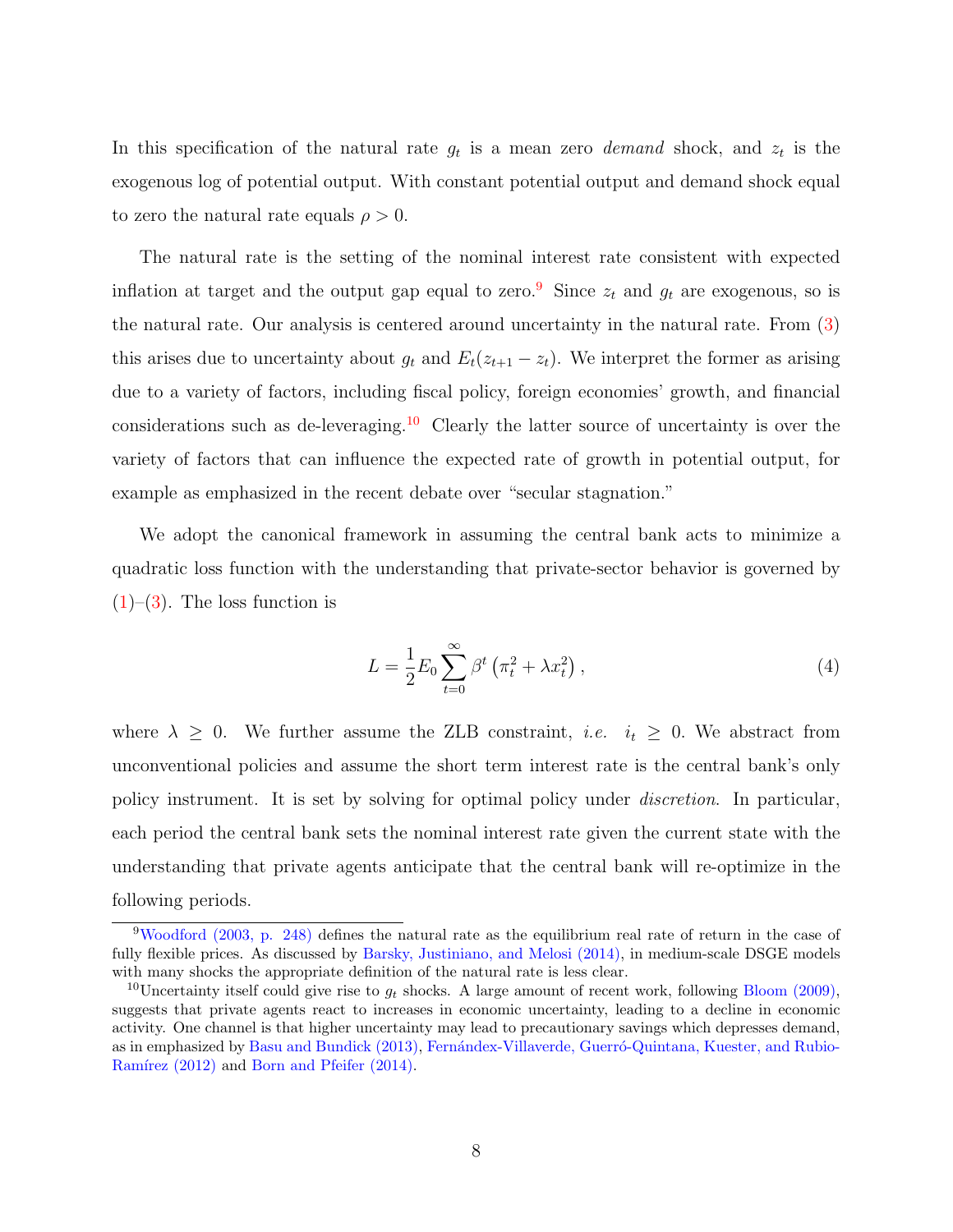We focus on optimal policy under discretion for two reasons. First, the case of commitment with a binding ZLB already has been studied extensively. In particular it is well known from the contributions of [Krugman](#page-59-2) [\(1998\)](#page-59-2), [Egertsson and Woodford](#page-57-7) [\(2003\)](#page-57-7), [Wood](#page-60-2)[ford](#page-60-2) [\(2012\)](#page-60-2) and [Werning](#page-60-3) [\(2012\)](#page-60-3) that commitment can reduce the severity of the ZLB problem by creating higher expectations of inflation and the output gap. One implication of these studies is that the central bank should commit to keeping the policy rate at zero longer than would be prescribed by discretionary policy. By studying optimal policy under discretion we find a different rationale for a policy of keeping rates "lower for longer" that does not rely on the central bank having the ability to commit to a time-inconsistent policy.<sup>[11](#page-0-0)</sup> Second, we think this approach better approximates the institutional environment in which the FOMC operates.

#### <span id="page-9-0"></span>2.1.1 A ZLB Scenario

We study optimal policy when the central bank is faced with the following simple ZLB scenario. The central bank observes the current value of the natural rate,  $\rho_0^n$ , and the costpush shock  $u_0$ ; moreover, there is no uncertainty in the natural rate after  $t = 2$ ,  $\rho_t^n = \rho > 0$ for all  $t \geq 2$ , nor in the cost push shock after  $t = 1$ ,  $u_t = 0$  for all  $t \geq 1$ . However, there is uncertainty at  $t = 1$  regarding the natural rate  $\rho_1^{n}$ .<sup>[12](#page-0-0)</sup> The variable  $\rho_1^n$  is assumed to be distributed according to the probability density function  $f_{\rho}(\cdot)$ .<sup>[13](#page-0-0)</sup>

This very simple scenario keeps the optimal policy calculation tractable while preserving the main insights. We also think it captures some key elements of uncertainty faced by the FOMC today. Since  $(1)$  and  $(2)$  do not contain endogenous state variables we do not have to take a stand on whether the ZLB is binding before  $t = 0$ . One possibility is that the

<sup>&</sup>lt;sup>11</sup>Implicitly we are assuming the central bank does not have the ability to employ what [Campbell et al.](#page-56-1) [\(2012\)](#page-56-1) call "Odyssean" forward guidance. However our model is consistent with the central bank using forward guidance in the "Delphic" sense they describe because agents anticipate how the central bank reacts to evolving economic conditions.

<sup>&</sup>lt;sup>12</sup>It is easy to verify that if the uncertainty about the natural rate is only at  $t = 0$  the optimal policy would be to set the interest rate to the expected value of the natural rate and and the amount of uncertainty would have no affect. This is why our scenario has more than two periods.

<sup>&</sup>lt;sup>13</sup>There is ample evidence of considerable uncertainty regarding the natural rate. See for example [Barsky](#page-56-3) [et al.](#page-56-3) [\(2014\)](#page-56-3), [Hamilton, Harris, Hatzius, and West](#page-58-7) [\(2015\)](#page-58-7) and [Laubach and Williams](#page-59-3) [\(2003\)](#page-59-3).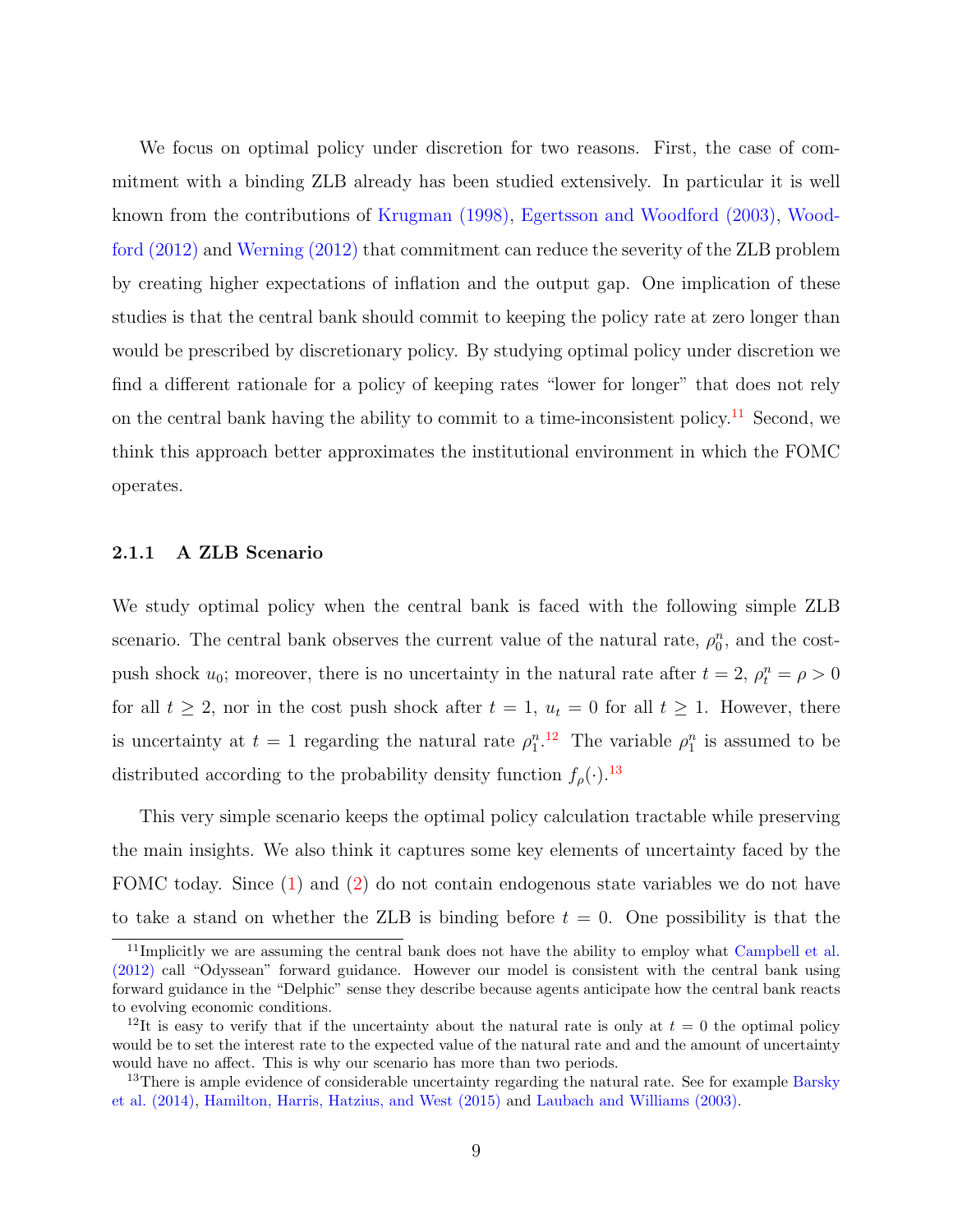natural rate  $\rho_t^n$  is negative for  $t < 0$  and that the policy rate is set at zero,  $i_t = 0$  for  $t < 0$ , but by  $t = 0$  the economy is close to being unconstrained by the ZLB. However, there is uncertainty as to when this will happen. The natural rate might be low enough at  $t = 1$ such that the ZLB still binds, or the economy may recover enough so that the natural rate is positive. This allows us to consider the optimal timing of lift-off.

# 2.1.2 Analysis

To find the optimal policy, we solve the model backwards from  $t = 2$  and focus on the policy choice at  $t = 0$ . First, for  $t \geq 2$ , it is possible to perfectly stabilize the economy by setting the nominal interest rate equal to the (now positive) natural rate,  $i_t = \rho_t^n = \rho$ . This leads to  $\pi_t = x_t = 0$  for  $t \geq 2^{14}$  $t \geq 2^{14}$  $t \geq 2^{14}$  The optimal policy at  $t = 1$  will depend on the realized value of the natural rate  $\rho_1^n$ . If  $\rho_1^n \geq 0$ , then it is again possible (and optimal) to perfectly stabilize by setting  $i_1 = \rho_1^n$ , leading to  $x_1 = \pi_1 = 0$ . However if  $\rho_1^n < 0$ , the ZLB binds and consequently  $x_1 = \rho_1^n/\sigma < 0$  and  $\pi_1 = \kappa \rho_1^n/\sigma < 0$ . The expected output gap at  $t = 1$  is hence  $E_0 x_1 = \int_{-\infty}^0 \rho f_\rho(\rho) d\rho/\sigma \leq 0$  and expected inflation is  $E_0 \pi_1 = \kappa E_0 x_1 < 0$ .

Because agents are forward-looking, this low expected output gap and inflation feed backward to  $t = 0$ . A low output gap tomorrow depresses output today by a wealth effect via the IS curve and depresses inflation today through the Phillips curve. Low inflation tomorrow depresses inflation since price setting is forward looking in the Phillips curve and depresses output today by raising the real interest rate via the IS curve.<sup>[15](#page-0-0)</sup> The optimal policy at  $t = 0$  must take into account these effects. This implies that optimal policy will be looser than if there was no chance that the ZLB binds tomorrow.

Substituting for  $\pi_0$  and  $i_0$  using [\(1\)](#page-7-0) and [\(2\)](#page-7-2), and taking into account the ZLB constraint,

<sup>&</sup>lt;sup>14</sup>This simple interest rate rule implements the equilibrium  $\pi_t = x_t = 0$ , but is also consistent with other equilibria. However there are standard ways to rule out these other equilibria. See for instance [Gali](#page-58-5) [\(2008,](#page-58-5) pp. 76–77) for a discussion. From now on, we will not mention this issue.

<sup>&</sup>lt;sup>15</sup>[Johannsen](#page-58-8) [\(2014\)](#page-58-8) and [Nakata](#page-59-4) [\(2013b\)](#page-59-4) describe this mechanism in economies with an interest rate feedback rule. Note that it is distinct from the precautionary savings motives at the ZLB discussed in footnote [10.](#page-7-1)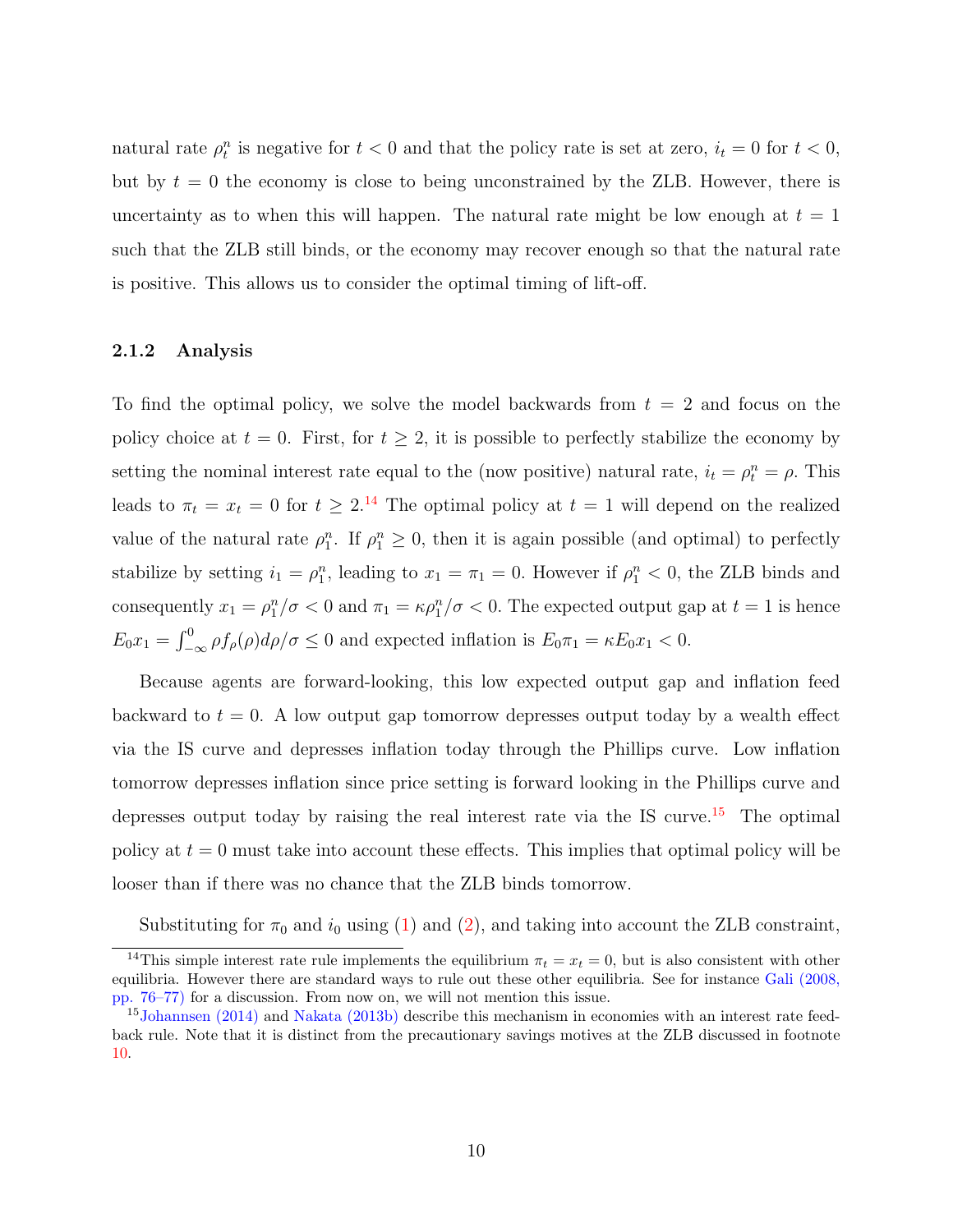optimal policy at  $t = 0$  solves the following problem:

$$
\min_{x_0} \frac{1}{2} \left( (\kappa x_0 + \beta E_0 \pi_1 + u_0)^2 + \lambda x_0^2 \right) \text{ s.t. } x_0 \le E_0 x_1 + \frac{1}{\sigma} \left( \rho_0^n + E_0 \pi_1 \right).
$$

Two cases arise, depending on whether the ZLB binds at  $t = 0$  or not. Define the threshold value

$$
\rho_0^* = -\sigma \frac{\kappa}{\lambda + \kappa^2} u_0 - \left( 1 + \frac{\kappa}{\sigma} + \beta \frac{\kappa^2}{\lambda + \kappa^2} \right) \int_{-\infty}^0 \rho f_\rho(\rho) d\rho.
$$

If  $\rho_0^n > \rho_0^*$ , then the optimal policy is to follow the standard monetary policy response to an inflation shock to the Phillips curve,  $\beta E_0 \pi_1 + u_0$  leading to:

$$
x_0 = -\frac{\kappa}{\lambda + \kappa^2} \left( \beta E_0 \pi_1 + u_0 \right); \quad \pi_0 = \frac{\lambda}{\lambda + \kappa^2} \left( \beta E_0 \pi_1 + u_0 \right).
$$

The corresponding interest rate is

<span id="page-11-0"></span>
$$
\begin{array}{rcl}\ni_0 & = & \rho_0^n + E_0 \pi_1 + \sigma(E_0 x_1 - x_0), \\
& = & \rho_0^n + \sigma \frac{\kappa}{\lambda + \kappa^2} u_0 + \left(1 + \frac{\kappa}{\sigma} + \beta \frac{\kappa^2}{\lambda + \kappa^2}\right) \int_{-\infty}^0 \rho f_\rho(\rho) d\rho.\n\end{array} \tag{5}
$$

As long as  $\int_{-\infty}^{0} \rho f_{\rho}(\rho) d\rho < 0$ , [\(5\)](#page-11-0) implies that the optimal interest rate is lower than if there was no chance of a binding ZLB tomorrow, *i.e.* the case of  $f_{\rho}(\rho) = 0$  for  $\rho \leq 0$ . The interest rate is lower today to offset the deflationary and recessionary effects of the possibility of a binding ZLB tomorrow. If  $\rho_0^n < \rho_0^*$ , then the ZLB binds today and optimal policy is  $i_0 = 0.16$  $i_0 = 0.16$ Notice from [\(5\)](#page-11-0) that for some parameters, the ZLB will bind at  $t = 0$  even though it would not bind if agents were certain that the economy would perform well afterwards. Specifically, if agents were certain that the ZLB would not bind at  $t = 1$ ,  $E_0 x_1 = E_0 \pi_1 = 0$  and  $i_0 = 0$  if  $\rho_0^n \leq -\sigma \kappa u_0/(\lambda + \kappa^2)$ . So the possibility of the ZLB binding tomorrow increases the chances

<sup>&</sup>lt;sup>16</sup>Since  $E_0x_1$  is a sufficient statistic for  $\int_{-\infty}^0 \rho f_\rho(\rho) d\rho$  in [\(5\)](#page-11-0), the optimal policy has the flavor of a traditional forward-looking policy reaction function. However  $E_0x_1$  is not independent of a mean preserving spread in the distribution of  $\rho_1^n$  so optimal policy here departs from the certainty equivalence principle which says that the extent of uncertainty in the underlying fundamentals does not affect the optimal interest rate. Recent statements of the certainty equivalence principle in models with forward-looking variables can be found in [Svensson and Woodford](#page-60-4) [\(2002,](#page-60-4) [2003\)](#page-60-5).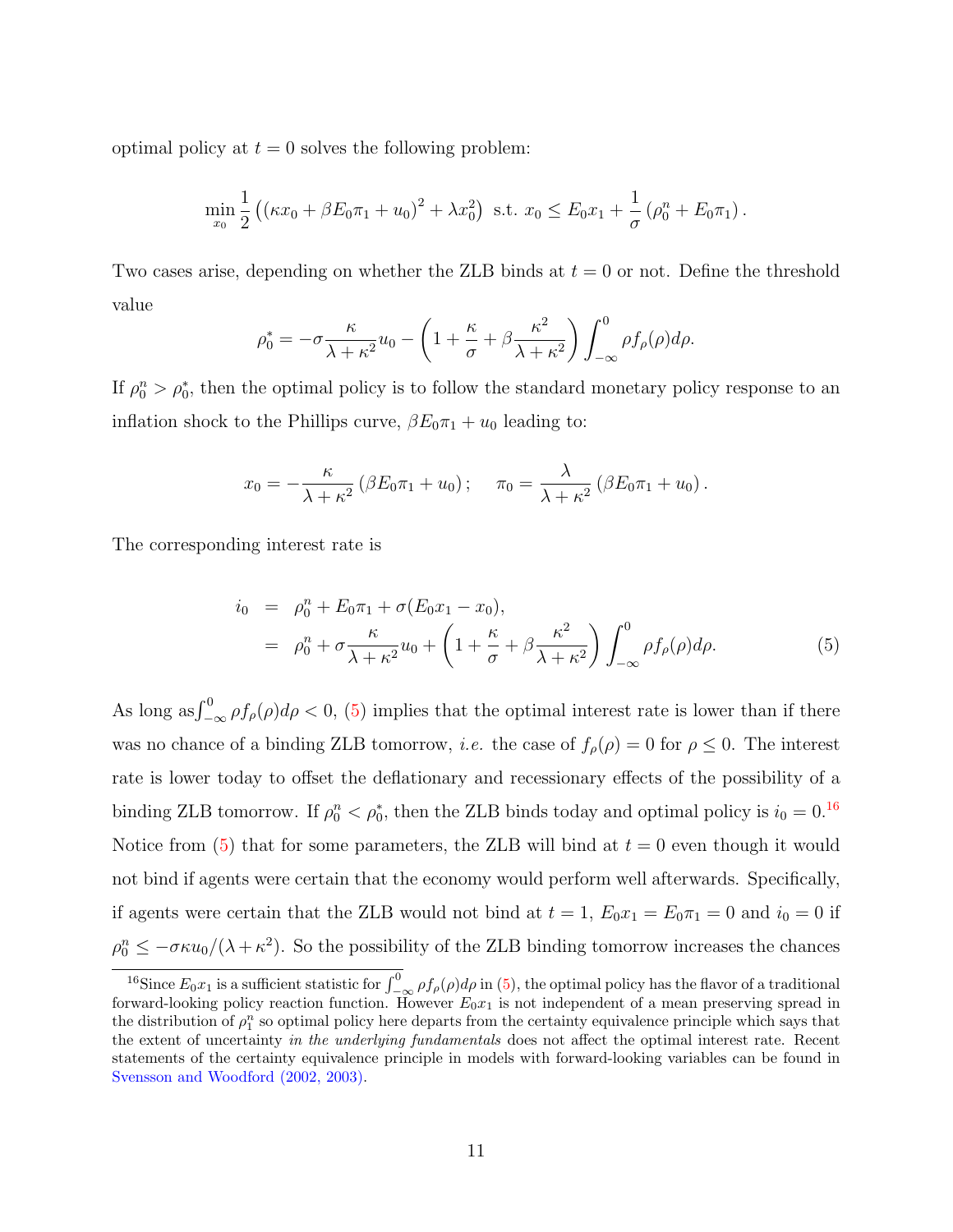of being constrained by the ZLB today.

<span id="page-12-0"></span>Turning specifically to the issue of uncertainty, we obtain the following unambiguous result:

Proposition 1 Higher uncertainty, i.e. a mean-preserving spread, in the distribution of the natural rate tomorrow  $\rho_1^n$  leads to a looser policy today.

To see this, rewrite the key quantity  $\int_{-\infty}^{0} \rho f_{\rho}(\rho) d\rho = E \min(\rho, 0)$ . Since the min function is concave, higher uncertainty through a mean-preserving spread about  $\rho_1^n$  leads to lower, *i.e.* more negative,  $E_0 x_1$  and  $E_0 \pi_1$ , and hence lower  $i_0$ .<sup>[17](#page-0-0)</sup>

Another interesting feature of the solution is that the distribution of the positive values of  $\rho_1^n$  is irrelevant for policy. That is, policy is set only with respect to the states of world in which the ZLB might bind tomorrow. The logic is that if a very high value of  $\rho_1^n$  is realized, monetary policy can adjust to it and prevent a bout of inflation. This is a consequence of the standard principle that, outside the ZLB, demand shocks can and should be perfectly offset by monetary policy.

#### 2.1.3 Discussion

Proposition [1](#page-12-0) has several predecessors; perhaps the closest are [Adam and Billi](#page-56-7) [\(2007\)](#page-56-7), [Nakata](#page-59-5) [\(2013a,](#page-59-5)[b\)](#page-59-4) and [Nakov](#page-59-6) [\(2008\)](#page-59-6) who demonstrate numerically how, in a stochastic environment, the ZLB leads the central bank to adopt a looser policy. Our contribution is to provide a simple analytical example.<sup>[18](#page-0-0)</sup> This result has been correctly interpreted to mean that if negative shocks to the natural rate lead the economy to be close to the ZLB, the optimal response is to reduce the interest rate aggressively to reduce the likelihood that the ZLB becomes binding. The same logic applies to liftoff. Following an episode where the ZLB has been a binding constraint, the central bank should not raise rates as if the ZLB constraint

<sup>&</sup>lt;sup>17</sup>See [Mas-Colell, Whinston, and Green](#page-59-7) [\(1995,](#page-59-7) Proposition 6.D.2, pp. 199) for the relevant result regarding the effect of a mean preserving spread on the expected value of concave functions of a random variable.

<sup>&</sup>lt;sup>18</sup>See also [Nakata and Schmidt](#page-59-8) [\(2014\)](#page-59-8) for a related analytical result in a model with two-state Markov shocks.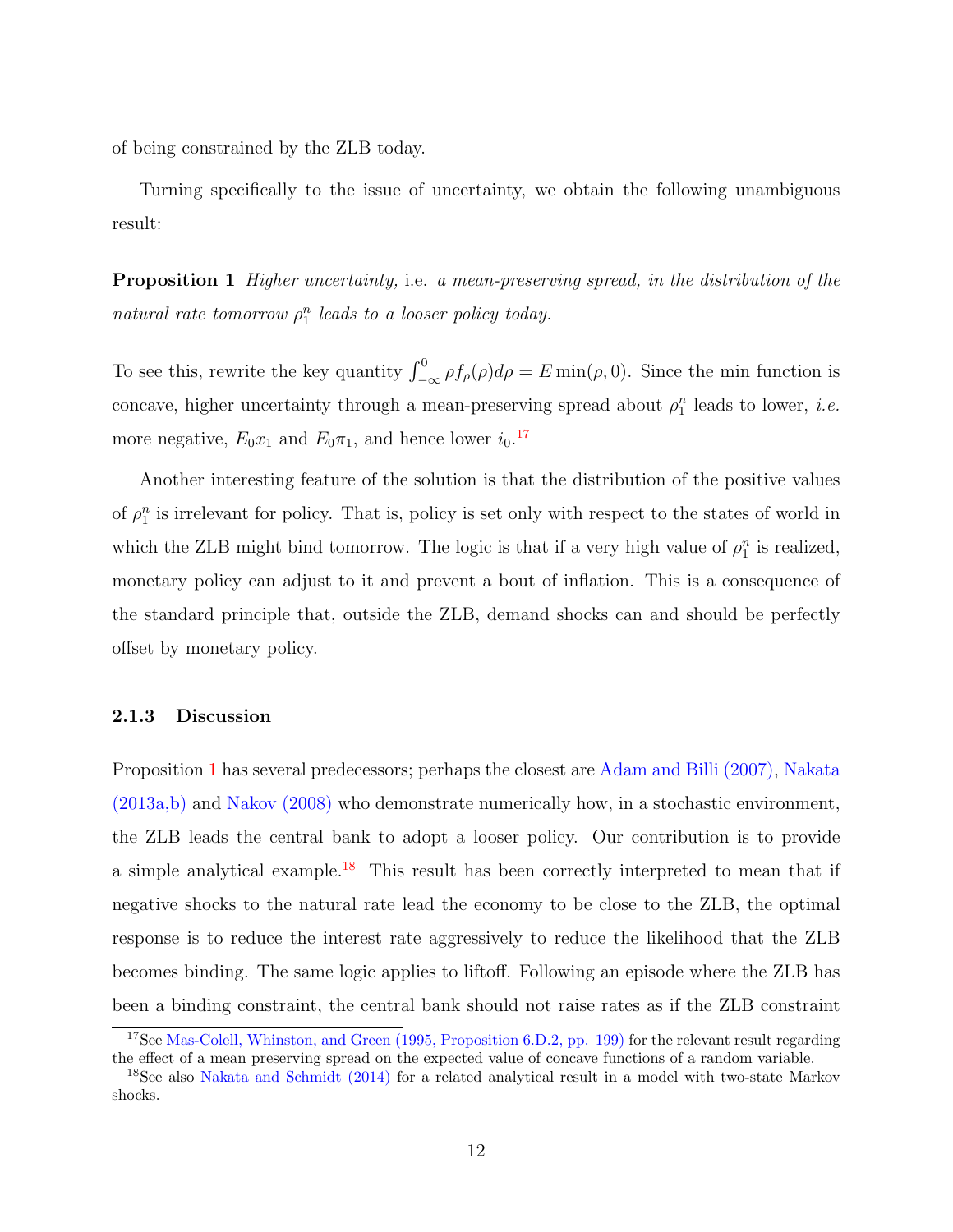were gone forever. Even though the best forecast may be that the economy will recover and exit the ZLB – *i.e.* in the context of the model, that  $E_0(\rho_1^n) > 0$  – it can be optimal to have zero interest rates today. Note that policy is looser when the probability of being constrained by the ZLB in the future is high or the potential severity of the ZLB problem is large, *i.e.*  $\int_{-\infty}^{0} \rho f_{\rho}(\rho) d\rho$  is a large negative number; the economy is less sensitive to interest rates (high  $\sigma$ ), and the Phillips curve is steep (high  $\kappa$ ).

While we have deliberately focused on a very simple example, our results hold under much more general conditions. For instance, the same results still hold if  $\{\rho_t^n\}_{t\geq 2}$  follows an arbitrary stochastic process as long as it is positive. In the appendix we consider the case of optimal policy with uncertainty about cost-push inflation. We show that in this case as well optimal policy is looser if there is a chance of a binding ZLB in the future due to a low cost-push shock. Another implication of this case is that the risk that inflation picks up due to a high cost-push shock does not affect policy today. If such a shock were to occur tomorrow, it will lead to some inflation; however, there is nothing that policy today can do about it. Finally, while the model chosen is highly stylized, the core insights would likely continue to hold in a medium-scale model with a variety of shocks and frictions.

One reading of these results is that lift-off from currently near zero interest rates should be delayed, but the FOMC should be prepared to raise rates quickly if the economy actually picks up strongly. Also note that the connection of current inflation to expected inflation in [\(1\)](#page-7-0) suggests the recent decline in inflation and in measures of inflation compensation might reflect rising expectations of the ZLB binding in the future.<sup>[19](#page-0-0)</sup> From this perspective, the relatively low inflation measures we see today justify continuing delay in lifting off from the ZLB.

There are two obvious limitations to these results. First, it requires that the central bank is able to offset shocks to the natural rate outside the ZLB, and that there is no cost to doing so. However, while this feature greatly simplifies the analysis, we do not think it is crucial for our results. Second, we have assumed that there is no cost to raising rates quickly if needed.

<sup>19</sup>In the January 2015 Federal Reserve Bank of New York survey of Primary Dealers, respondents put the odds of returning to the ZLB within two years following liftoff at 20%.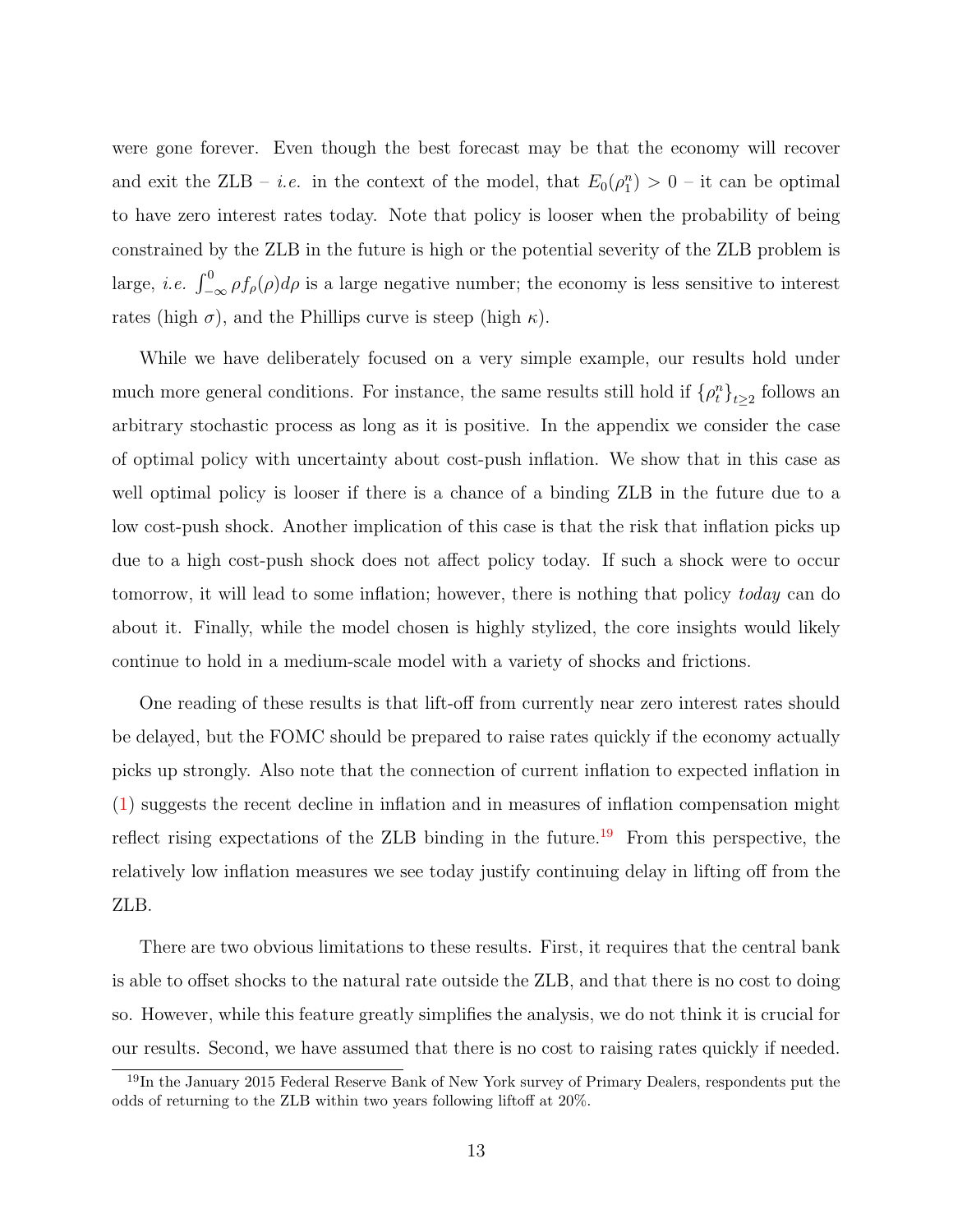That is, our welfare criterion does not give any value to interest rate smoothing. The policy recommendation to reduce the interest rate when there is more uncertainty naturally implies that the rate will rise on average faster over time once the economy recovers.

## 2.2 The Buffer Stock Channel

The buffer stock channel does not rely on forward-looking behavior, but rather on the view that the economy has some inherent *momentum*, e.g. due to adaptive inflation expectations, inflation indexation, habit persistence, adjustment costs and hysteresis. Suppose that output or inflation have a tendency to persist. If there is a risk that the ZLB binds tomorrow, building up output and inflation today creates some buffer against hitting the ZLB tomorrow. This intuition does not guarantee that it is optimal to increase output or inflation today. In particular, the benefit of higher inflation or output today in the event that a ZLB event arises tomorrow must of course be weighed against the costs of excess output and inflation today, and tomorrow's cost to bring down the output gap or inflation if the economy turns out not to hit the ZLB constraint. So it is important to verify that our intuition holds up in a model.

To isolate the buffer stock channel from the expectations channel we focus on a purely backward-looking "Old" Keynesian model. Purely backward-looking models do not have micro-foundations like the New Keynesian model does, but backward-looking elements appear to be important empirically.[20](#page-0-0) Backward-looking models have been studied extensively in the literature, including by [Laubach and Williams](#page-59-3) [\(2003\)](#page-59-3), [Orphanides and Williams](#page-59-9) [\(2002\)](#page-59-9), [Reifschneider and Williams](#page-59-10) [\(2000\)](#page-59-10) and [Rudebusch and Svensson](#page-60-6) [\(1999\)](#page-60-6).

The model we study replaces [\(1\)](#page-7-0) and [\(2\)](#page-7-2) from the forward-looking model with

<span id="page-14-0"></span>
$$
\pi_t = \xi \pi_{t-1} + \kappa x_t + u_t; \tag{6}
$$

<sup>&</sup>lt;sup>20</sup>Indeed empirical studies based on medium-scale DSGE models, such as those considered by [Christiano](#page-57-4) [et al.](#page-57-4) [\(2005\)](#page-57-4) and [Smets and Wouters](#page-60-1) [\(2007\)](#page-60-1), find backward-looking elements are essential to account for the empirical dynamics. Backward-looking terms are important in single-equation estimation as well. See for example [Fuhrer](#page-58-9) [\(2000\)](#page-58-9), [Gali and Gertler](#page-58-10) [\(1999\)](#page-58-10) and [Eichenbaum and Fisher](#page-57-8) [\(2007\)](#page-57-8).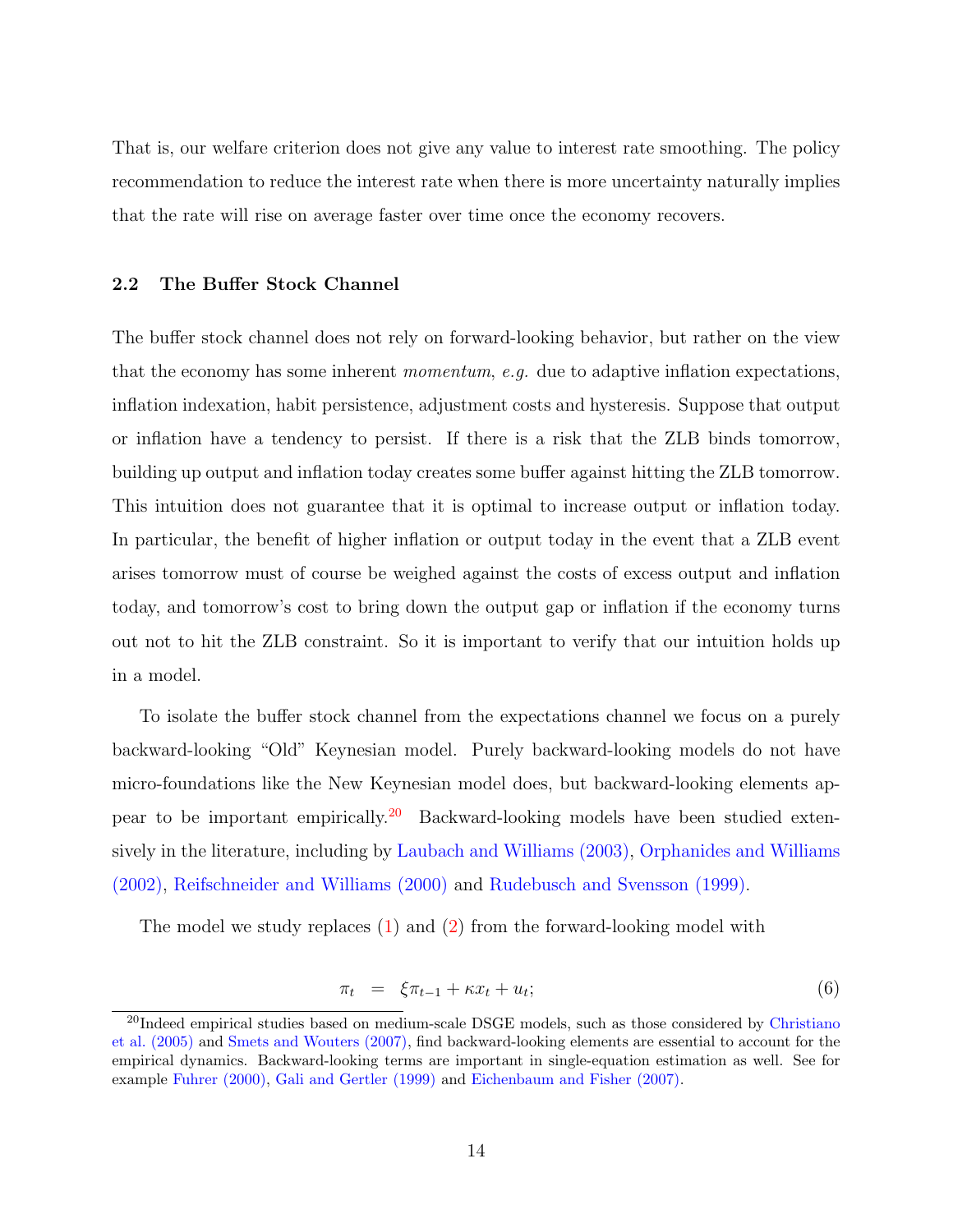$$
x_t = \delta x_{t-1} - \frac{1}{\sigma} (i_t - \rho_t^n - \pi_{t-1}), \qquad (7)
$$

where  $0 < \xi < 1$  and  $0 < \delta < 1$ . This model is essentially the same as the one studied by [Reifschneider and Williams](#page-59-10) [\(2000\)](#page-59-10). Unlike in the New Keynesian model it is difficult to map  $\rho_t^n$  directly to underlying fundamental shocks as we do in equation [\(3\)](#page-7-1). For simplicity we continue to refer to this exogenous variable as the natural rate and use [\(3\)](#page-7-1) as a guide to interpreting it, but it is perhaps better to think of it as simply a "demand" shock or "IS" shock. We study optimal policy under discretion in the same way as before, and in particular under the ZLB scenario described in Section [2.1.1.](#page-9-0) We again focus on the case where  $u_t = 0$ for  $t \geq 1$ .

#### 2.2.1 Analysis

As before, we solve the model backwards from  $t = 2$  to determine optimal policy at  $t = 0$  and how this is affected by uncertainty in the natural rate at  $t = 1$ . After  $t = 1$  the economy does not experience any more shocks so  $\rho_t^n = \rho$  for  $t \geq 2$ , but it inherits initial lagged inflation and output terms  $\pi_1$  and  $x_1$ , which may be positive or negative. The output gap term can be easily adjusted by changing the interest rate  $i_t$ , provided the central bank is not constrained by the ZLB at  $t = 2$ , *i.e.* if  $\rho_2^n = \rho$  is large enough, an assumption we will maintain.<sup>[21](#page-0-0)</sup> Given the quadratic loss, it is optimal to smooth this adjustment over time, so the economy will converge back to its steady-state slowly. The details of this adjustment process after  $t = 2$ are not very important for our analysis. What is important is that the overall loss of starting from  $t = 2$  with a lagged inflation  $\pi_1$  and output gap  $x_1$  turns out to be a quadratic function of  $\pi_1$  only; we can write it as  $W \pi_1^2/2$ , where W is a constant that depends on  $\lambda$ ,  $\kappa$ ,  $\xi$  and  $\beta$ and is calculated in the appendix.

Turn now to optimal policy at  $t = 1$ . Take the realization of  $\rho_1^n$  and last period's output gap  $x_0$  and inflation  $\pi_0$  as given. Substituting for  $\pi_1$  and  $i_1$  using [\(6\)](#page-14-0) and [\(7\)](#page-14-0), and taking

<sup>21</sup>Relaxing it would only strengthen our results.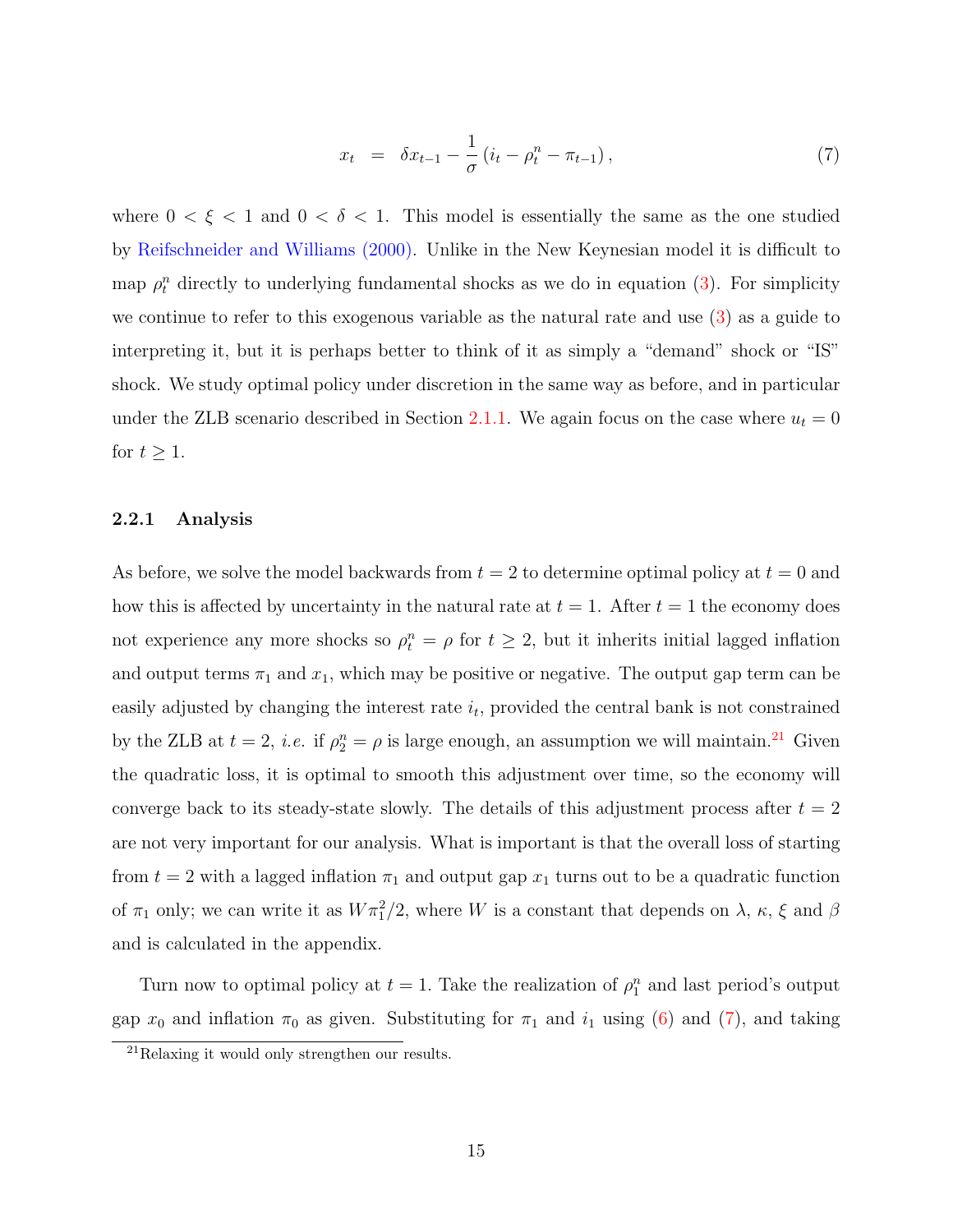into account the ZLB constraint, optimal policy at  $t = 1$  solves the following problem:

$$
V(x_0, \pi_0, \rho_1^n) = \min_{x_1} \frac{1}{2} \left( (\xi \pi_0 + \kappa x_1)^2 + \lambda x_1^2 \right) + \beta \frac{W}{2} \pi_1^2 \text{ s.t. } x_1 \le \delta x_0 + \frac{\pi_0 + \rho_1^n}{\sigma}.
$$

where the policymaker now anticipates the cost of having inflation  $\pi_1$  tomorrow, and her choices are affected by yesterday's values  $x_0$  and  $\pi_0$ .

Depending on the value of  $\rho_1^n$ , two cases can arise. Define the threshold value:

<span id="page-16-0"></span>
$$
\rho_1^*(x_0, \pi_0) = -\left(\frac{(1+\beta W)\kappa \xi}{(1+\beta W)\kappa^2 + \lambda} \sigma + 1\right) \pi_0 - \sigma \delta x_0.
$$
\n(8)

For  $\rho_1^n \geq \rho_1^*(x_0, \pi_0)$  the ZLB is not binding, otherwise it is. Hence the probability of hitting the ZLB is

$$
P(x_0, \pi_0) = \int_{-\infty}^{\rho_1^*(x_0, \pi_0)} f_{\rho}(\rho) d\rho.
$$

In contrast to the forward-looking case where the probability of being constrained by the ZLB constraint is exogenous, it is now endogenous at  $t = 1$  and can be influenced by policy at  $t = 0$ . As indicated by [\(8\)](#page-16-0), a higher output gap or inflation at  $t = 0$  will reduce the likelihood of hitting the ZLB at  $t = 1$ .

If  $\rho_1^n \ge \rho_1^*(x_0, \pi_0)$  optimal policy at  $t = 1$  yields

$$
x_1 = -\frac{(1+\beta W)\kappa \xi}{(1+\beta W)\kappa^2 + \lambda} \pi_0; \quad \pi_1 = \frac{\lambda}{(1+\beta W)\kappa^2 + \lambda} \pi_0.
$$

This is similar to the forward-looking model solution that reflects the trade-off between output and inflation, except that optimal policy now takes into account the cost of having inflation away from target tomorrow, through W. The loss for this case is  $V(x_0, \pi_0, \rho_1^n) =$  $W\pi_0^2/2$  since in this case the problem is the same as the one faced at  $t=2$ . If  $\rho_1^n < \rho_1^*(x_0, \pi_0)$ the ZLB binds, in which case

$$
x_1 = \delta x_0 + \frac{\pi_0 + \rho_1^n}{\sigma}; \quad \pi_1 = \kappa \delta x_0 + \pi_0 \left(\xi + \frac{\kappa}{\sigma}\right) + \kappa \frac{\rho_1^n}{\sigma}.
$$
 (9)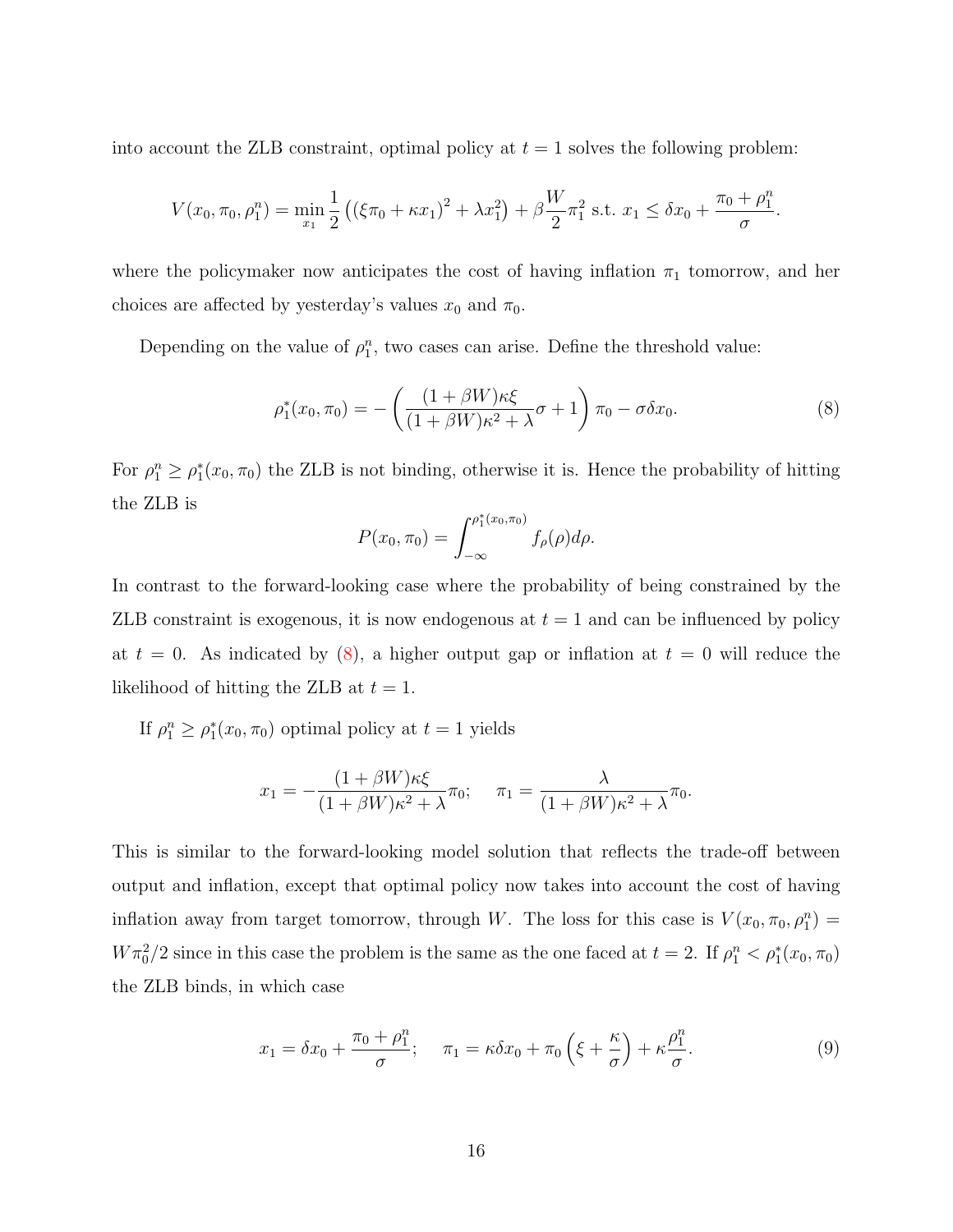The expected loss from  $t = 1$  on as a function of the output gap and inflation at  $t = 0$  is then given by:

$$
L(x_0, \pi_0) = \frac{W}{2} \pi_0^2 \int_{\rho_1^*(x_0, \pi_0)}^{+\infty} f_{\rho}(\rho) d\rho +
$$
  

$$
\int_{-\infty}^{\rho_1^*(x_0, \pi_0)} \frac{1 + \beta W}{2} \left( \kappa \delta x_0 + \pi_0 \left( \xi + \frac{\kappa}{\sigma} \right) + \kappa \frac{\rho}{\sigma} \right)^2 + \frac{\lambda}{2} \left( \delta x_0 + \frac{\pi_0 + \rho}{\sigma} \right)^2 f_{\rho}(\rho) d\rho.
$$

This expressions reveals that the initial conditions  $x_0$  and  $\pi_0$  matter by shifting (i) the payoff from continuation in the non-ZLB states,  $W\pi_0^2/2$ , (ii) the payoff in the case where the ZLB binds (the second integral), and (iii) the relative likelihood of ZLB and non-ZLB states through  $\rho_1^*(x_0, \pi_0)$ . Since the loss function is continuous in  $\rho$  (even at  $\rho_1^*(x_0, \pi_0)$ ), this last effect is irrelevant for welfare at the margin.

The last step is to find the optimal policy at time 0, taking into account the effect on the expected loss tomorrow:

<span id="page-17-0"></span>
$$
\min_{x_0} \frac{1}{2} \left( \left( \xi \pi_{-1} + \kappa x_0 + u_0 \right)^2 + \lambda x_0^2 \right) + \beta L(x_0, \pi_0) \text{ s.t. } x_0 \le \delta x_{-1} + \frac{\rho_0^n + \pi_{-1}}{\sigma}.
$$

We use this expression to prove the following, which is analogous to Proposition [1:](#page-12-0)

**Proposition 2** For any initial condition, a mean-preserving spread in the distribution of the natural rate tomorrow  $\rho_1^n$  leads to a looser optimal policy today.

The proof of Proposition [2](#page-17-0) is in the appendix. Note that it incorporates the case of uncertainty regarding cost-push shocks at  $t = 1$  and shows that a mean preserving spread in the cost-push shock tomorrow leads to looser policy today as well.

## 2.2.2 Discussion

As far as we know Proposition [2](#page-17-0) is a new result, but its implications are similar to those of Proposition [1.](#page-12-0) As in the forward-looking case lift-off from an optimal zero interest rate should be delayed today with an increase in uncertainty about the natural rate or cost-push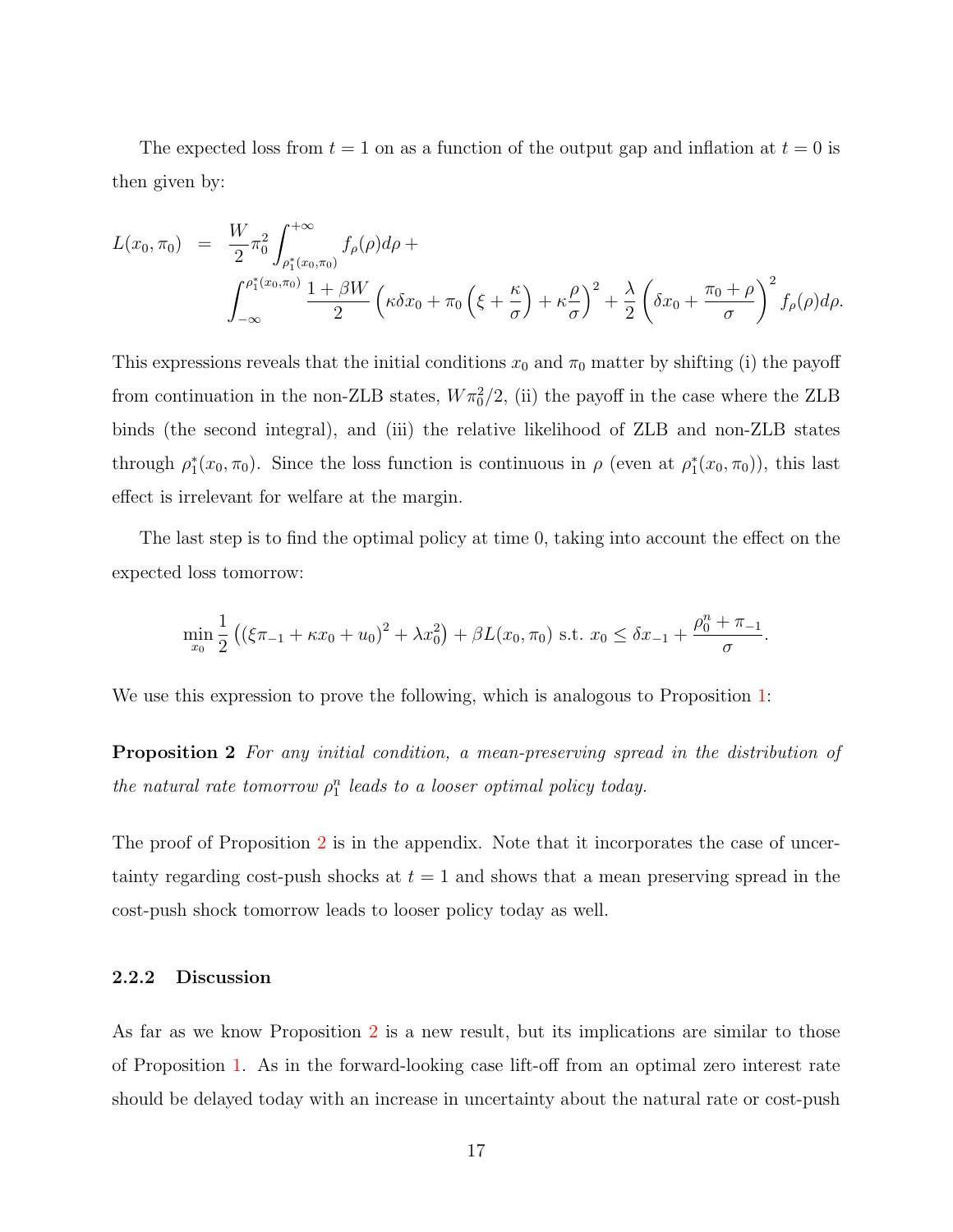shock that raises the odds of the ZLB binding tomorrow. Similarly, from an interest rate higher than the ZLB, an increase in uncertainty about the natural rate or cost-push shocks that raises uncertainty about the likelihood of being constrained by the ZLB tomorrow leads to a faster drop in the policy rate today. So the buffer stock channel and the expectations channel have very similar policy implications but for very different reasons. The expectations channel involves the possibility of being constrained by the ZLB tomorrow feeding backward to looser policy today. The buffer stock channel has looser policy today feeding forward to reduce the likelihood and severity of being at the ZLB tomorrow.

It is useful to compare the policy implications of the buffer stock channel to the argument developed in [Coibion et al.](#page-57-5) [\(2012\)](#page-57-5). That paper studies the ZLB in the context of policy reaction functions rather than optimal policy. It finds that an increase in the central bank's inflation target can reduce the likelihood and severity of policy being constrained by the ZLB. Our analysis does not require such a drastic change in monetary policy in order to improve outcomes; this is accomplished through standard interest rate policy. It is not necessary for the central bank to resort to a change to its inflation target which could damage its hard-earned credibility.<sup>[22](#page-0-0)</sup>

#### 2.3 Quantitative Assessment

The previous sections demonstrates how higher uncertainty about future conditions justifies a looser policy. In the current environment this implies delayed liftoff. To assess the quantitative magnitudes of these effects, and to illustrate some qualitative features of the solution, this section constructs some more realistic examples, which are solved numerically. Using parameters drawn from the literature and an estimate of the conditions prevailing today, we compare the outcomes from optimal policy (under discretion) with the well-known "Taylor rule" as specified in [Taylor](#page-60-7) [\(1993\)](#page-60-7).

 $22$ [Coibion et al.](#page-57-5) [\(2012\)](#page-57-5) do their analysis within the context of a medium-scale DSGE model with both forward and backward looking elements. It remains to be seen how important the buffer stock channel is for outcomes in a medium-scale DSGE setting.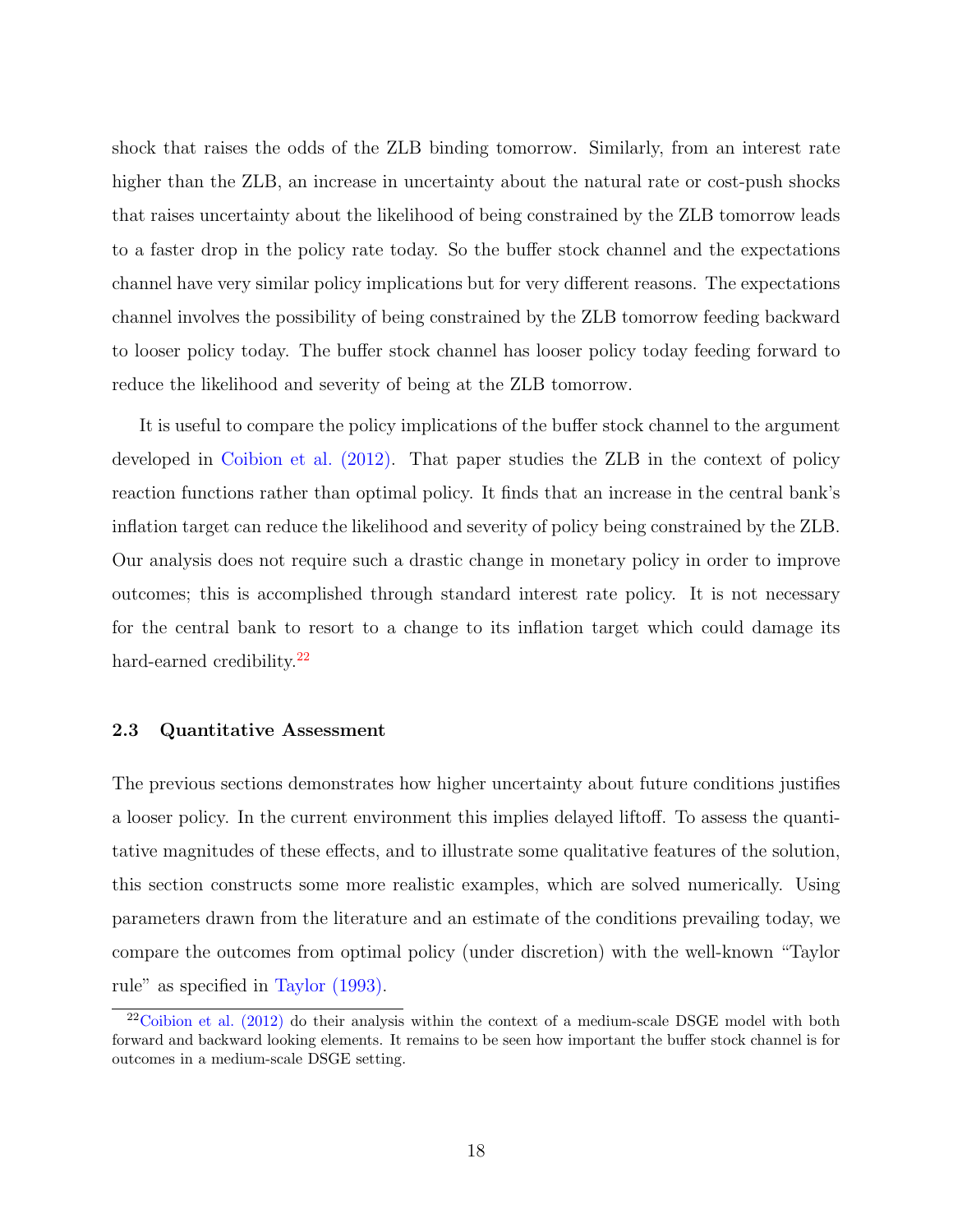#### 2.3.1 Parameter values

The parameters underlying our quantitative analysis are reported in Table [1.](#page-20-0) The time period is one quarter and we take  $t = 1$  to be 2015q1. The natural real rate of interest  $\rho_t^n$  is assumed to rise linearly between  $t = 1$  and  $t = T_0$ , after which it remains constant at  $\bar{\rho} = 1.75\%$ . This value corresponds to the median SEP forecast for the long-run FFR (3.75%), less the FOMC's inflation target  $(2\%)$ . We take  $T_0$  to be 4 years which is consistent with most SEP forecasts ending 2017 within or somewhat below the range of long run FFR in the SEP. Both models are subject to natural rate and cost-push shocks that are independent  $AR(1)$ processes with auto-correlation coefficients  $\rho_{\varepsilon}$  and  $\rho_{u}$  and innovation standard deviations  $\sigma_{\varepsilon}$  and  $\sigma_{u}$ . We use values for these parameters that are similar to the literature with the cost-push shock less persistent and less volatile than the natural rate shock.<sup>[23](#page-0-0)</sup>

Our calculations assume that there is a date  $T > T_0$  such that, after time T, the natural rate is a constant equal to  $\bar{\rho}$ , and there are no further shocks. This allows us to calculate the equilibrium fairly easily by backward induction under different policy rules. The precise value of T does not matter for our results, provided it is large enough. Details of the computational methods used for each model are available in the online appendix. Importantly, and in contrast to most of the literature, our numerical methods allow for uncertainty to affect policy, and to be reflected in welfare.[24](#page-0-0)

We use the same values for the other parameters that are common to the two models. The Phillips curve slope  $\kappa$  is 0.02; the elasticity of substitution is  $1/\sigma = 0.5$ ; and the discount factor is  $\beta = 0.995$ , all standard settings in the New Keynesian literature. The Taylor rule has weight  $\phi = 1.5$  on inflation, weight  $\gamma = 0.5$  on the output gap, and constant term equal to 3.75% (the "correct" long-run natural real rate 1.75% plus the 2% inflation target.)

For the backward-looking model we also need values for the coefficients on the lagged

 $23$ See for instance [Adam and Billi](#page-56-7) [\(2007\)](#page-56-7) for a calibration of a similar model, and [Laubach and Williams](#page-59-3) [\(2003\)](#page-59-3) for estimates of the volatility of the natural rate.

<sup>&</sup>lt;sup>24</sup>For instance the FRB/US model used at the Reserve Board for policy simulations cannot address uncertainty systematically. [Hamilton et al.](#page-58-7) [\(2015\)](#page-58-7) use this model to assess the implications of assuming different values of the natural rate within their wide range of estimates. However by using FRB/US they are unable to address the impact of uncertainty per se on optimal policy.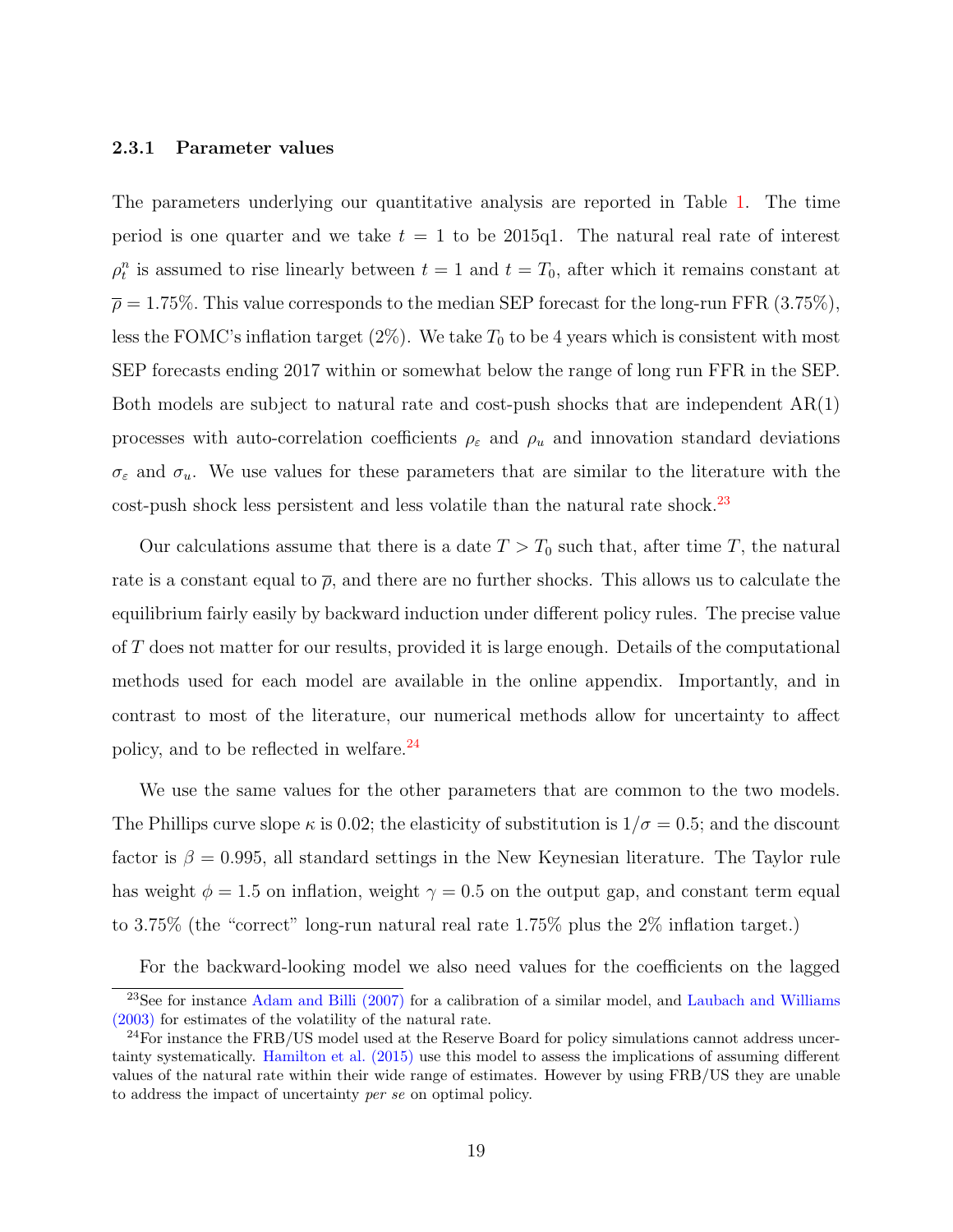| Parameter              | Description                             | Value          |
|------------------------|-----------------------------------------|----------------|
| $\beta$                | Discount factor                         | 0.995          |
| $\kappa$               | Slope of Phillips Curve                 | 0.02           |
| $\sigma$               | Inverse elasticity of substitution      | $\overline{2}$ |
| $\delta$               | Backward-looking IS curve coef.         | 0.75           |
| $\xi$                  | Backward-looking Phillips curve coef.   | 0.95           |
| $\sigma_{\varepsilon}$ | Std. dev. natural rate innovation       | 0.3            |
| $\sigma_u$             | Std. dev. of cost-push innovation       | 0.15           |
| $\rho_{\varepsilon}$   | Serial correlation of natural rate      | 0.92           |
| $\rho_u$               | Serial correlation of cost-push         | 0.3            |
| $\lambda$              | Weight on output stabilization          | 0.25           |
| $\pi^*$                | Steady-state inflation (annualized)     | $\overline{2}$ |
| $\overline{\rho}$      | Terminal natural rate (annualized)      | 1.75           |
| $T_0$                  | Quarters to reach terminal natural rate | 16             |
| $\rho_0^n$             | Value of natural rate at time 1         | $-0.5$         |
| $\phi$                 | Taylor rule coefficient on inflation    | 1.5            |
| $\gamma$               | Taylor rule coefficient on output gap   | 0.5            |
| $x_0$                  | Initial condition for the output gap    | $-1.5$         |
| $\pi_0$                | Initial condition for inflation         | 1.3            |
|                        |                                         |                |

<span id="page-20-0"></span>Table 1: Parameter Values

Note: Values of standard deviations, inflation, the output gap, and the natural rate are shown in percentage points.

terms in  $(6)$  and  $(7)$  as well as initial conditions for the output gap and inflation. The coefficient on lagged inflation,  $\xi = 0.95$ , is based on a simple instrumental variables estimation of [\(6\)](#page-14-0). The coefficient on lagged output in the backward-looking model's IS curve is  $\delta = 0.75$ , in order to generate significant persistence in the output gap. We assume an initial inflation rate of 1.3%, the latest reading for core PCE inflation as we write this paper, and an initial output gap  $x_0 = -1.5\%$ . There is obviously substantial uncertainty about the level of the output gap, but a simple or naive calculation using the 2014q4 unemployment rate (5.7%), an estimate of the natural rate of unemployment rate (5.0%) and Okun's law yields -1.5%. The CBO reports the output gap to be -2.5% as of this writing.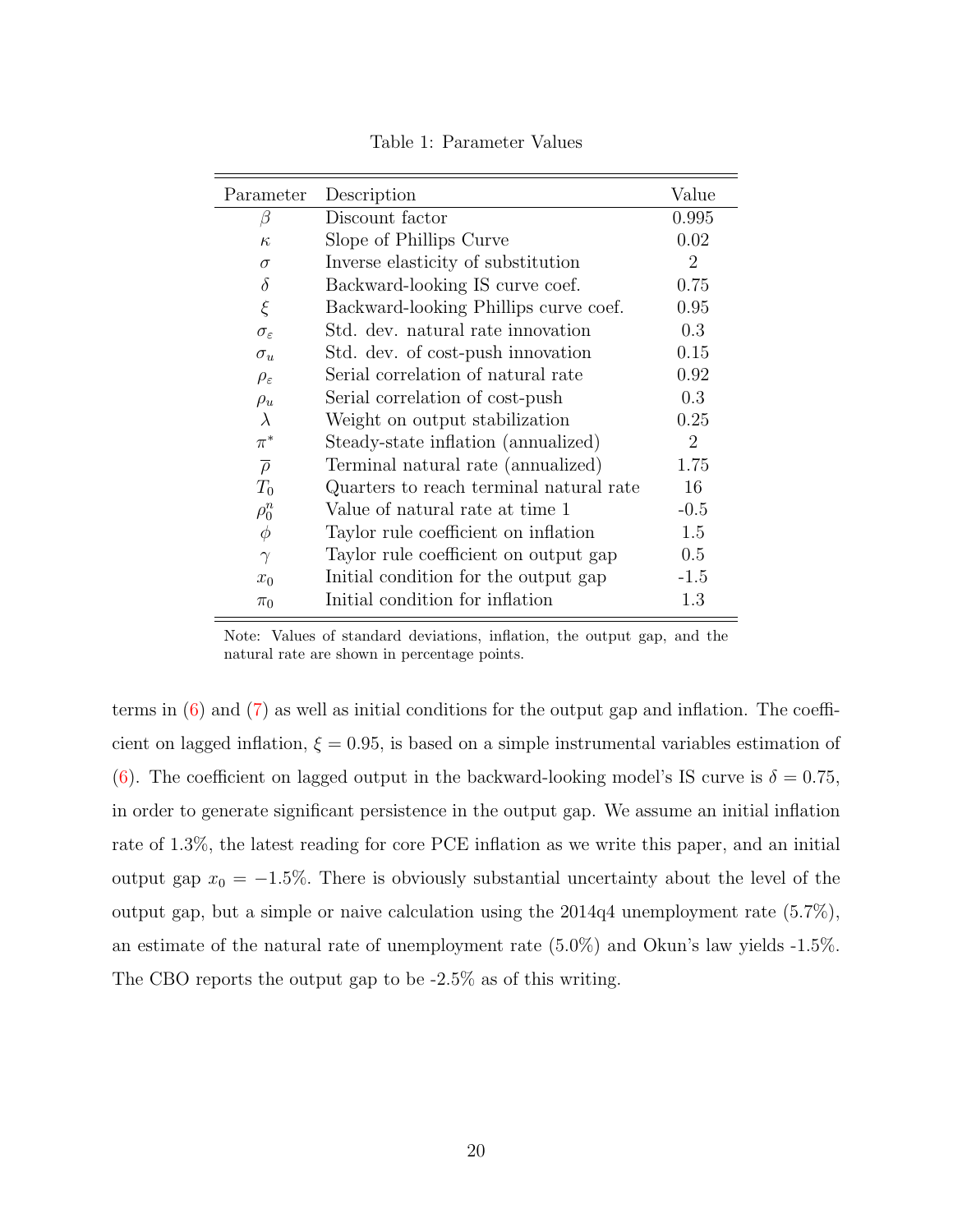## 2.3.2 Forward-looking model results

Figure [1](#page-21-0) displays the path of interest rates, inflation and the output gap under two policies: optimal policy under discretion, and the Taylor rule. These are the "baseline" paths, i.e. those that arise if the realized shocks to the natural rate and to the cost-push variable are identically zero, though optimal policy is set as if they were uncertain. The interest rate panel also displays the nominal natural rate for comparison. As discussed in Section [2.1,](#page-7-3) if there was no uncertainty, setting the interest rate equal to this nominal natural rate would implement the optimal outcome with zero output gap and inflation gaps  $(x = 0)$  and  $\pi = \pi^*$ ). Hence, the difference between the path for the nominal natural rate and optimal policy demonstrates the extent to which uncertainty affects optimal policy.



<span id="page-21-0"></span>Figure 1: Lift-off in the Forward-looking Model

In the forward-looking model, the initial output and inflation gaps are negative, and converge back to zero over time. These gaps are not initial conditions but are endogenous to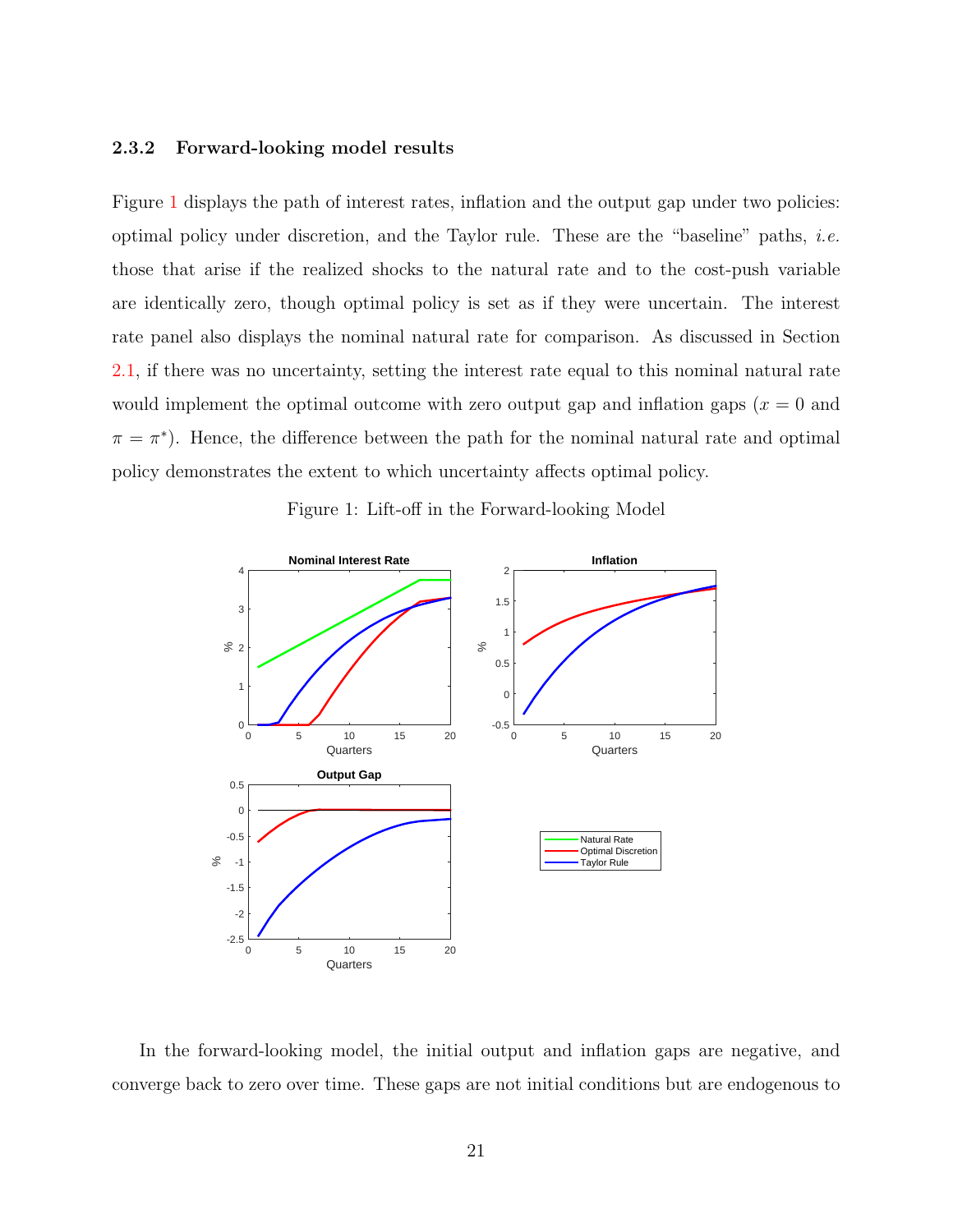uncertainty and to the policy response. They arise because agents anticipate the possibility of future negative shocks that the central bank may be powerless to offset due to the ZLB. As the natural rate rises, this risk diminishes and optimal policy lifts off, and eventually converges to the natural rate. In this simulation, lift off occurs in period 6, *i.e.* 2016q2. The delayed lift-off relative to the path of the natural rate is entirely the consequence of the uncertainty faced by the central bank. By comparison, the Taylor rule, which does not take into account this uncertainty, implies faster liftoff, in the third period (2015q3). This faster liftoff (as well as expectations of reactions to possible shocks) leads to lower expected output and inflation that translate into lower output and inflation today.<sup>[25](#page-0-0)</sup>

Table [2](#page-23-0) compares some outcomes under these two policies, taking into account the uncertainty by simulating 50,000 paths of the model with different realizations of the shocks. Clearly, optimal policy under discretion achieves a much lower loss, because it recognizes the risk of negative shocks driving the economy back to the ZLB.[26](#page-0-0) Time-to-liftoff can be a difficult statistic to interpret, however, because a reaction function that depends on output and inflation might have a late liftoff because it is too restrictive and thus generates low output and inflation. For this reason, we find it useful to report the typical conditions under which liftoff occurs, *i.e.* the median (across simulations) of inflation and output gap at liftoff. We find that the Taylor rule typically lifts off when the output gap is  $-1.5\%$  and inflation is 1%. But optimal policy lifts off when the output gap is close to zero and inflation is 1.5%.

When comparing policies it is also important to balance the risks associated with each. The loss function is a relevant summary statistic, but we find it helpful to complement it with simpler summary statistics. We report for each policy the median (across simulations) of the maximum inflation over the next 5 years; and similarly the median (across simulations) of the lowest output gap over the next 5 years. Optimal policy reduces the risk of very low output gaps substantially, with the median minimum going from -4.5% to -1.7%. But,

<sup>&</sup>lt;sup>25</sup>Indeed, the output gap and inflation at  $t = 1$  are lower than what we observe currently. This might reflect the effect of some shocks at  $t = 1$  that we do not model, or might simply reflect that the Fed is not following the Taylor rule.

 $^{26}$ This result does not have to hold by definition. The Taylor rule provides commitment which may lead to more favorable outcomes, for instance if cost-push shocks are volatile and persistent.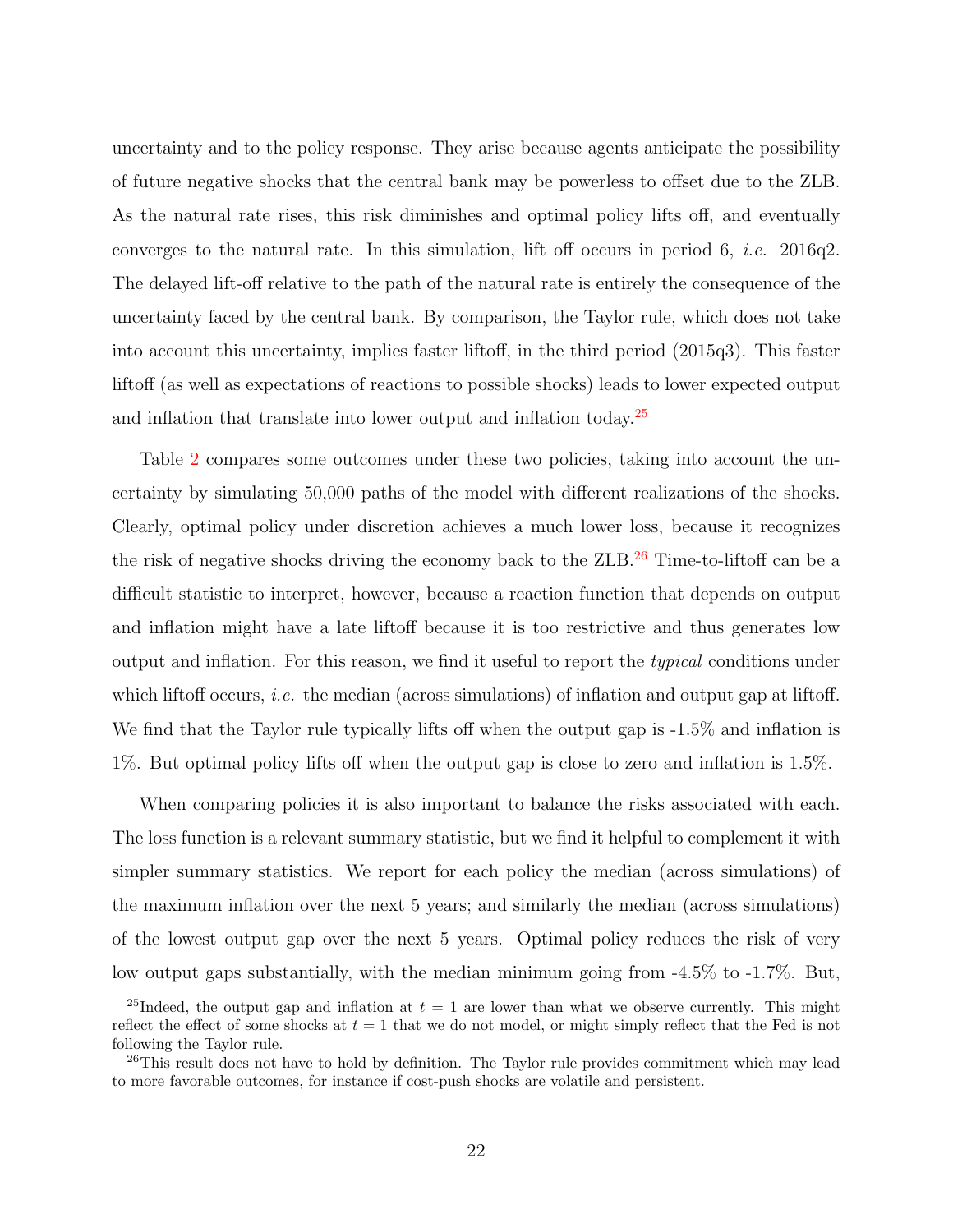| Statistic               | Optimal Policy Taylor Rule |         |
|-------------------------|----------------------------|---------|
| Loss                    | 0.12                       | 0.76    |
| Median time at liftoff  | 6                          | 3       |
| Median $\pi$ at liftoff | 1.50                       | 1.05    |
| Median $x$ at liftoff   | 0.01                       | $-1.53$ |
| Median max $(\pi)$      | 3.57                       | 4.55    |
| Median $min(x)$         | $-1.74$                    | $-4.47$ |

<span id="page-23-0"></span>Table 2: Forward-looking Simulation

perhaps surprisingly, optimal policy also reduces the risk of a very high inflation, and reduces the typical maximum inflation from 4.6% to 3.6%. This is because optimal policy responds quite strongly to shocks that create inflation.

#### 2.3.3 Backward-looking model results

Figure [2](#page-24-0) is the analogue of Figure [1](#page-21-0) for the backward-looking model. As in the case of the forward-looking model, we see that optimal policy under discretion is significantly looser than the Taylor rule, which lifts off right away. To illustrate that higher uncertainty leads to delayed liftoff, we also solve the optimal policy when the standard deviation of shocks is 50% larger. Liftoff is even more delayed under these circumstances (even though our simulation assumes that no shocks are actually realized).

Optimal policy thus achieves a faster return to low gaps, and builds up a buffer during this transition so as to guard against bad shock realizations. The output gap and inflation optimally overshoot their targets during the transition. Table [3](#page-24-1) is analogous to Table [2.](#page-23-0) In the backward-looking model as well, optimal policy significantly outperforms the Taylor rule according to the expected loss. Median liftoff occurs in 2016q3, but is state-contingent of course, and typically occurs with inflation essentially at target (2.0%) and the output gap positive (0.2%). By comparison, the Taylor rule lifts off with inflation and the output gap well below target.<sup>[27](#page-0-0)</sup>

<sup>&</sup>lt;sup>27</sup>Indeed, the Taylor rule lifts off even earlier than these statistics suggest, since we start our computation at time 1 and it has already lifted off.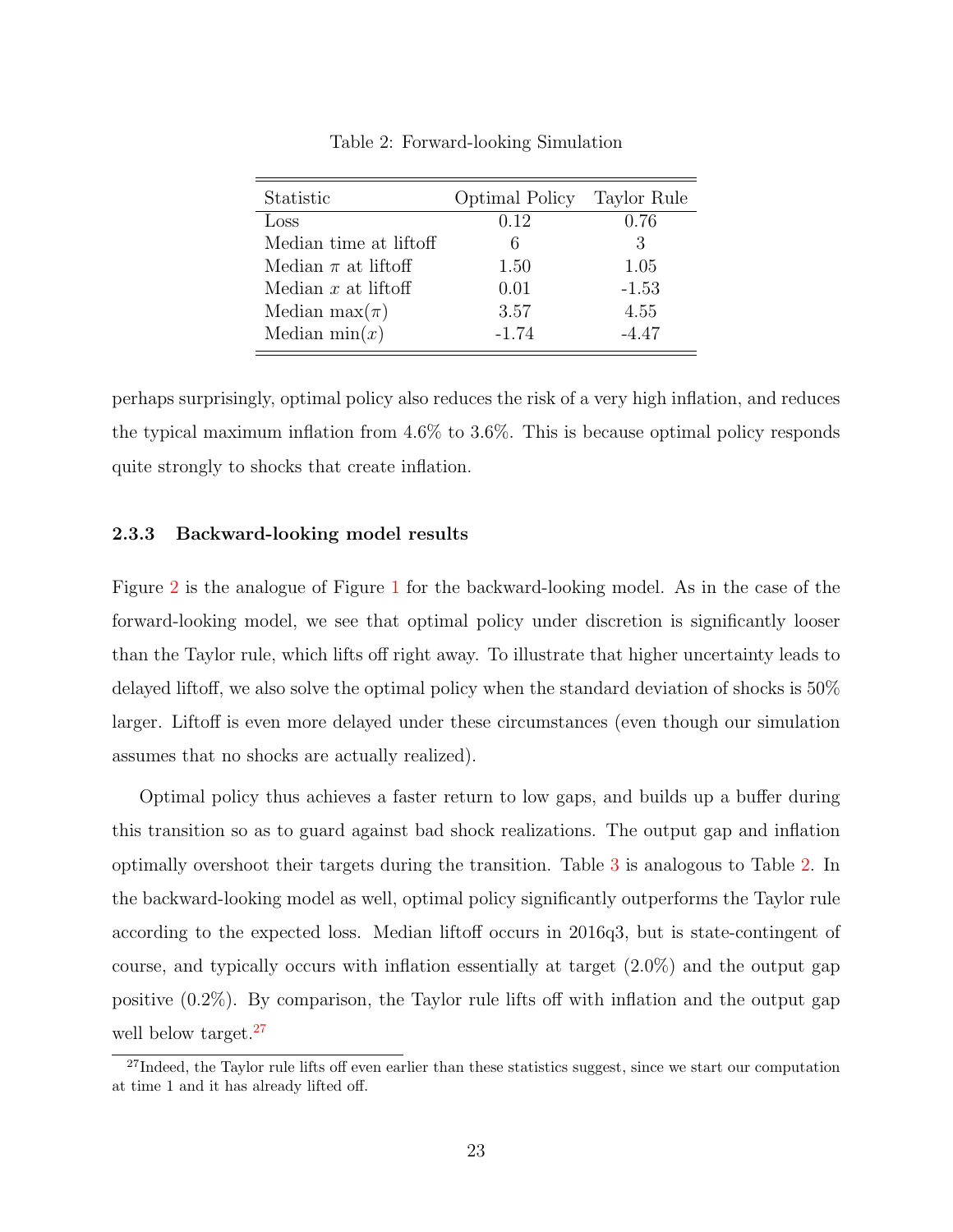

<span id="page-24-0"></span>Figure 2: Lift-off in the Backward-looking Model

<span id="page-24-1"></span>Table 3: Backward-looking Simulation

| Statistic               | <b>Optimal Policy</b> | Taylor Rule |
|-------------------------|-----------------------|-------------|
| Loss                    | 0.16                  | 0.36        |
| Median time at liftoff  |                       |             |
| Median $\pi$ at liftoff | 1.96                  | 1.23        |
| Median $x$ at liftoff   | 0.18                  | $-1.27$     |
| Median max $(\pi)$      | 4.30                  | 4.08        |
| Median $min(x)$         | $-1.03$               | $-1.46$     |

One difference with the previous model is that the Taylor rule does slightly better at reducing peak inflation, with the typical maximum inflation reduced from 4.3% under optimal policy to 4.1%. As in the previous case however, it is worst at preventing bad outcomes, with the minimum output gap going from -1.0% to -1.5%. Overall, the backward-looking model, despite its very different structure, generates outcomes that are similar to the forward-looking model.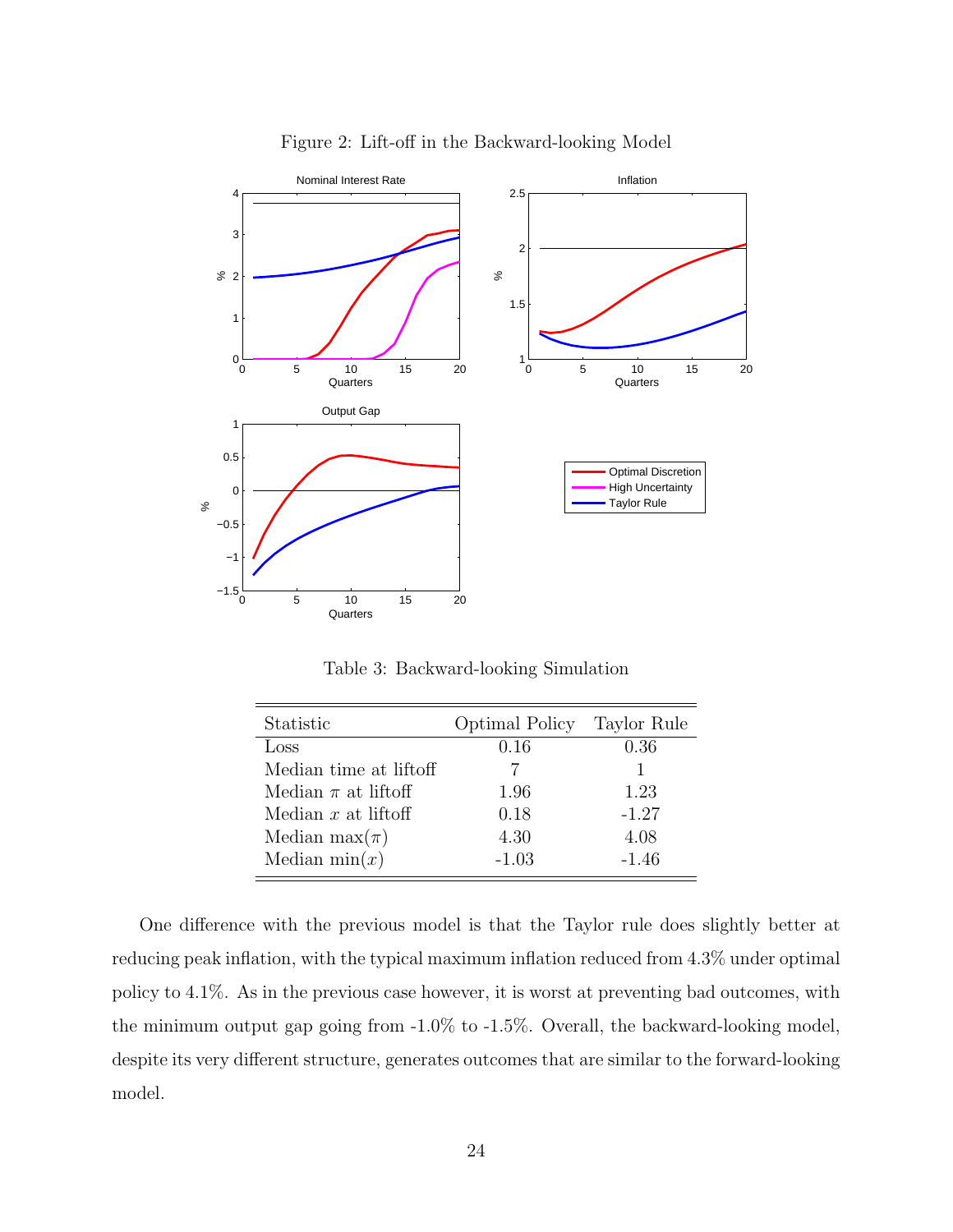

<span id="page-25-0"></span>Figure 3: Large Cost-push Shock in the Backward-looking Model

We conclude by illustrating one of the risks the optimal policy is able to address, namely the possibility that a shock will drive up inflation before the baseline lift-off. Figure [3](#page-25-0) depicts a particular simulation where there are two consecutive large positive cost-push shocks that hit the economy before the baseline date of lift-off. The shocks trigger a large increase in interest rates, enough so that the inflation response is only mildly larger than when the economy follows the Taylor rule. Similarly, if a large positive shock to the natural rate were to hit the economy, higher interest rates would follow, and in this case would stabilize both inflation and output. The simple logic is that staying at zero longer under the baseline scenario does not impair the ability of monetary policy to respond to future contingencies.<sup>[28](#page-0-0)</sup> We obtain similar results with the forward looking model.

<sup>28</sup>One potential criticism of the optimal policy is that it may entail large movements in interest rates. Our policy calculation does not give any weight to "interest-rate smoothing." It is difficult to rationalize interest-rate smoothing however; indeed some authors argue that the smoothness of interest rates in the data is due to learning rather than a desire to smooth interest rates per se [\(Sack](#page-60-8) [\(2000\)](#page-60-8) and [Rudebusch](#page-60-9) [\(2001\)](#page-60-9)).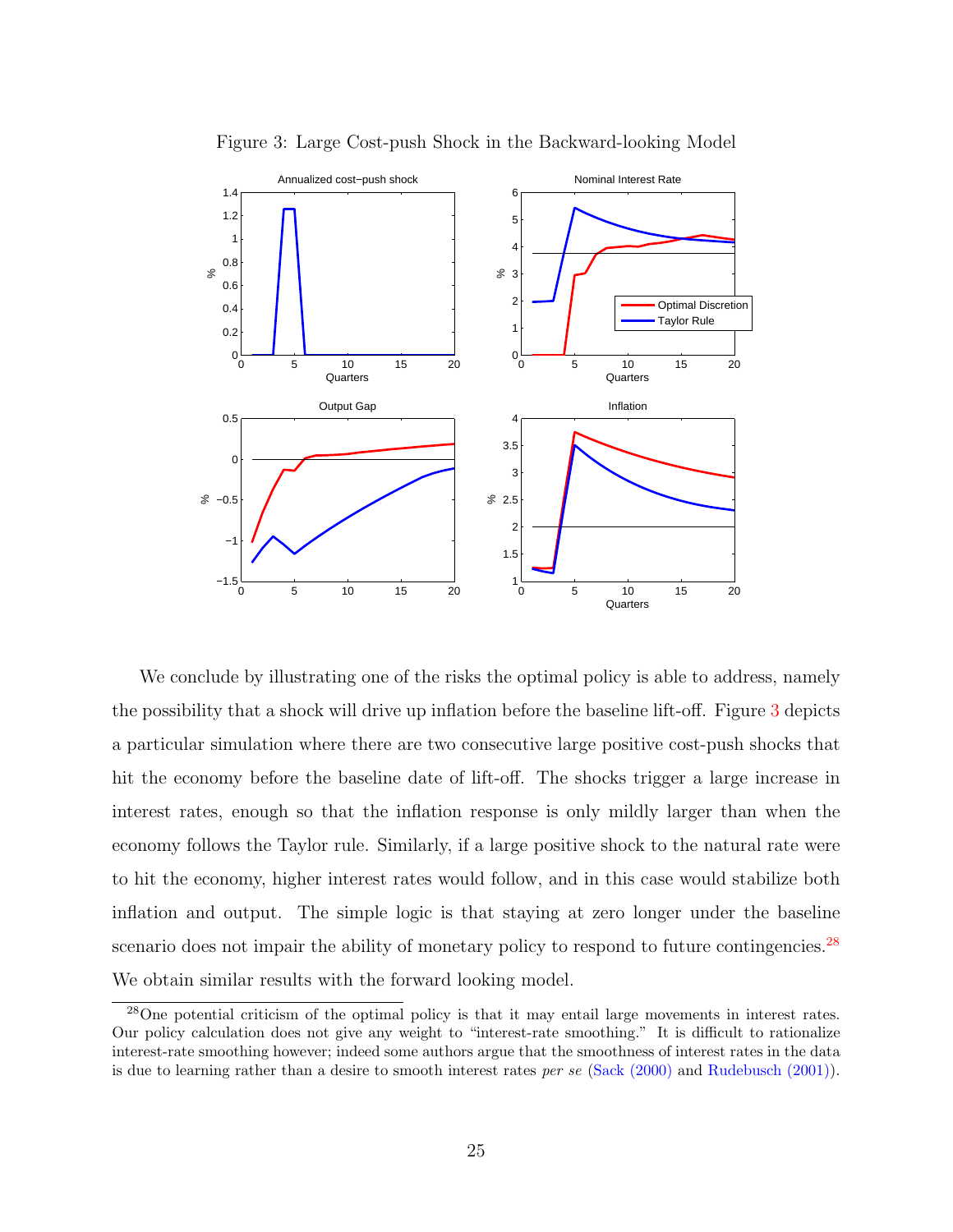#### <span id="page-26-0"></span>3 Historical Precedents for Risk Management

The FOMC's historical policy record provides many examples of how risk management considerations likely have influenced monetary policy decisions. FOMC minutes and other Federal Reserve communications reveal a number of episodes when the FOMC indicated that it took a wait-and-see approach to taking further actions or muted a FFR move due to its uncertainty over the course of the economy or the extent to which the full force of early policy moves had yet shown through to economic activity and inflation. The record also indicates several instances when the Committee said its policy stance was taken in part as insurance against undesirable outcomes; during these times, the FOMC also usually noted reasons why the potential costs of a policy overreaction likely were modest as compared with the scenario it was insuring against. And there are a few instances when the Committee appears to be reacting to head off a potential change in dynamics that might accelerate the economy into a serious recession.

Two episodes are particularly revealing. The first is the hesitancy of the Committee to raise rates in 1997 and 1998 to counter inflationary threats because of the uncertainty generated by the Asian financial crisis and subsequent rate cuts following the Russian default. The second is the loosening of policy over 2000 and 2001, when uncertainty over the degree to which growth was slowing and the desire to insure against downside risks appeared to influence policy. Furthermore, later in the period, the Committee's aggressive actions also seemed to be influenced by attention to the risks associated with the ZLB on interest rates.

Of course, not all references to risk management involved reactions to uncertainty or insurance-based rationales for policy. For example, at times the FOMC faced conflicting policy prescriptions for achieving its dual mandate goals for output and inflation. Here, the Committee generally hoped to set policy to better align the risks to the projected deviations from the two targets—an interesting balancing act, though not necessarily one in which higher moments of the distribution of shocks or potential nonlinearities in economic dynamics had a meaningful influence of policy decisions.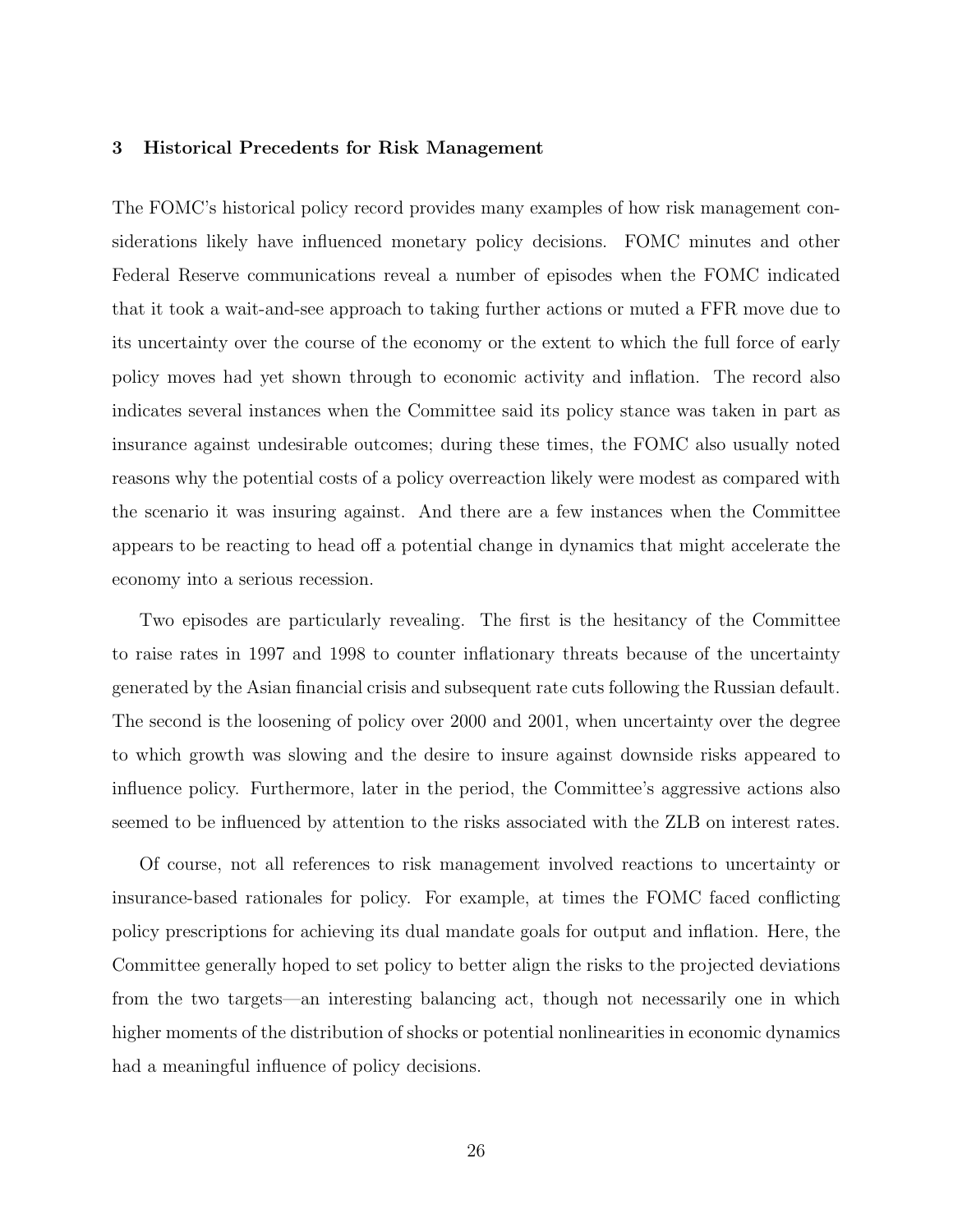The ZLB was not a relevant consideration for most of the historical record we consider as well as for the empirical work we do later in Section [4.](#page-43-0) Accordingly, this section begins by briefly reviewing some theoretical rationales for taking a risk management approach to policy away from the ZLB that may help shed light on some Federal Reserve actions. We will then describe the two episodes we find particularly revealing about the use of risk management in setting rates. The section concludes with two approaches to quantifying the role of risk management as it is described in the FOMC minutes.

#### <span id="page-27-0"></span>3.1 Rationales for risk management away from the ZLB

Policymakers have long-emphasized the importance of uncertainty in their decision- making. As [Greenspan](#page-58-1) [\(2004\)](#page-58-1) put it: "(t)he Federal Reserve's experiences over the past two decades make it clear that uncertainty is not just a pervasive feature of the monetary policy landscape; it is the defining characteristic of that landscape." This sentiment seems at odds with a wide class of models (namely linear-quadratic models) in which optimal policy involves adjusting the interest rate in response to the mean of the distribution of shocks and information on higher moments is irrelevant (away from the ZLB). What kinds of factors cause departures from such conditions and justify the risk-management approach?

Nonlinearities in economic dynamics are one natural motivation. These can occur in both the IS and Phillips curves. For example, suppose recessions are episodes when selfreinforcing dynamics amplify the effects of downside shocks. This could be modeled as a dependence of output on lagged output, as in the backward-looking model studied above, but this dependence may be concave rather than linear. Intuitively, negative shocks have a more dramatic effect on reducing future output than positive shocks have on increasing it, and so the greater uncertainty, the more optimal policy will be looser ex-ante to guard against the more detrimental outcomes. Alternatively, suppose the Phillips curve is convex, perhaps owing to wage rigidities at low inflation. Intuitively, a positive shock to the output gap leads to a significant increase of inflation above target while a negative shock does not lead to much of an inflation decline; the larger the possible spread of these shocks, the greater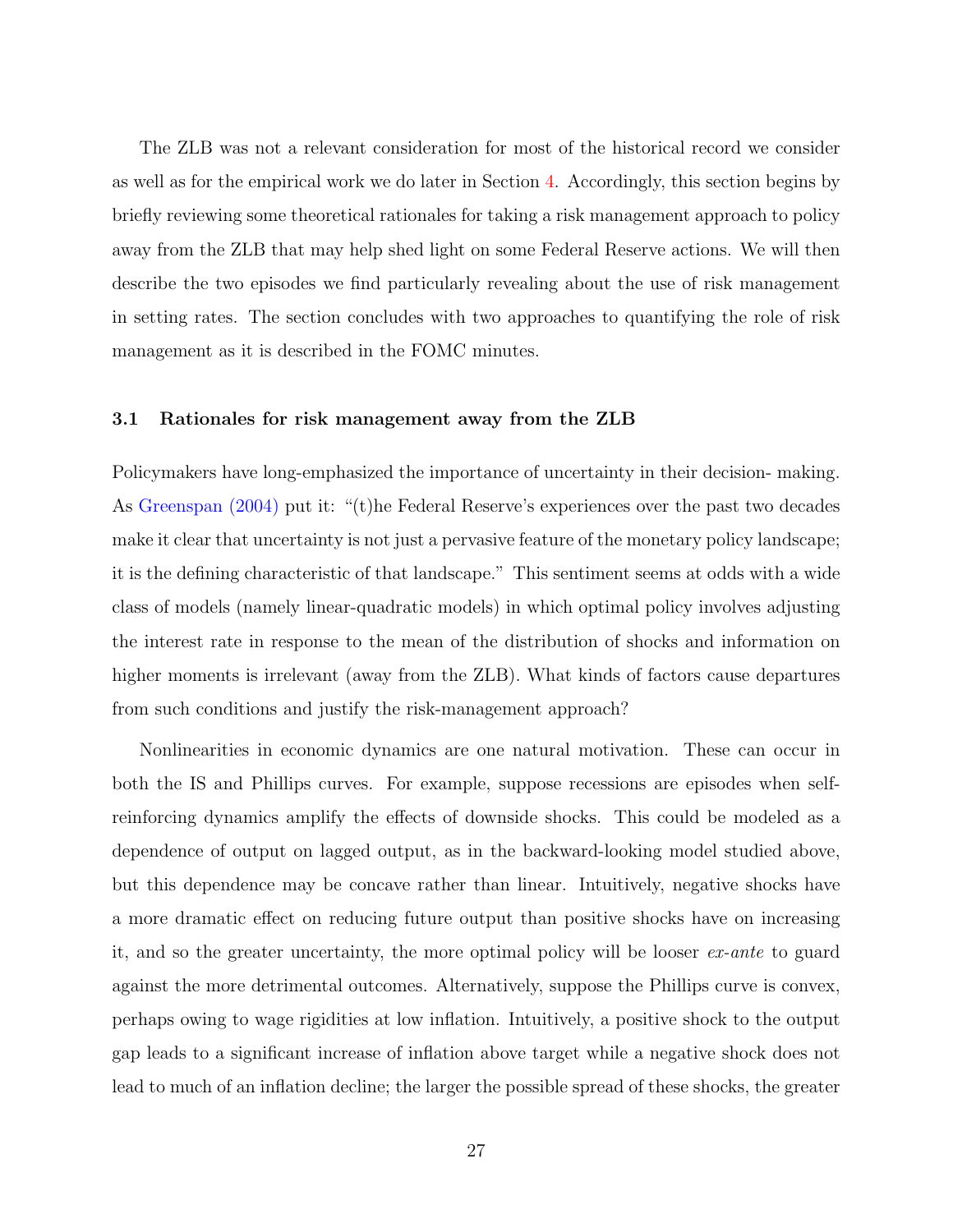the relative odds of experiencing a bad inflation outcome. Optimal policy will want to guard against this, leading to a tightening bias.[29](#page-0-0)

Relaxing the assumption of a quadratic loss function is perhaps the simplest way to generate a rationale for risk-management. The quadratic loss function is justified as being a local approximation to consumer welfare [\(Woodford](#page-60-0) [\(2003\)](#page-60-0)). However, it might not be a very good approximation during times when large shocks drive the economy far from the underlying trend or the quadratic loss function might simply be an inadequate approximation of the way the FOMC actually behaves. Several authors have considered loss functions with asymmetries,  $e.g.$  [Surico](#page-60-10) [\(2007\)](#page-60-10), [Kilian and Manganelli](#page-59-11) [\(2008\)](#page-59-11), Dolado, María-Dolores, [and Ruge-Murcia](#page-57-9) [\(2004\)](#page-57-9). For instance, the latter paper shows that if the policymaker is less averse to output running above potential than below it, then the optimal policy rule can involve nonlinear terms in the output and inflation gaps. The relevance of higher moments of the distribution for shocks for the policy decision is an obvious by-product of these nonlinearities. To the degree that optimal policy depends on the second and third moments of the shock distributions, both uncertainty and asymmetry may enter the policymaking calculus.

The risk management approach also can be found in the large literature on how optimal monetary policy should adjust for uncertainty about the true model of the economy. [Brainard](#page-56-8) [\(1967\)](#page-56-8) derived the important result that parameter uncertainty over the effects of policy should lead to additional caution and smaller policy responses to deviations from target, a principle that is often called "gradualism." This principle has had considerable influence on policymakers, for instance [Blinder](#page-56-9) [\(1998\)](#page-56-9) or [Williams](#page-60-11) [\(2013\)](#page-60-11). There also is a more recent literature that incorporates concern about model miss-specification into optimal monetary policy analysis. Sometimes this is along the lines of the robust control analysis of [Hansen](#page-58-11) [and Sargent](#page-58-11) [\(2008\)](#page-58-11), which often has been interpreted to mean that model uncertainty should generate more aggressive policy. However, as explained by [Barlevy](#page-56-10) [\(2011\)](#page-56-10), both Brainardstyle gradualism and robust-control aggressive policy results depend on the specifics of the underlying models of the economy, and reasonable alternatives can overturn the baseline

 $29$ The fact that a convex Phillips curve can lead to a role for risk-management has been discussed by [Laxton, Rose, and Tambakis](#page-59-12) [\(1999\)](#page-59-12) and Dolado, María-Dolores, and Naveira [\(2005\)](#page-57-10).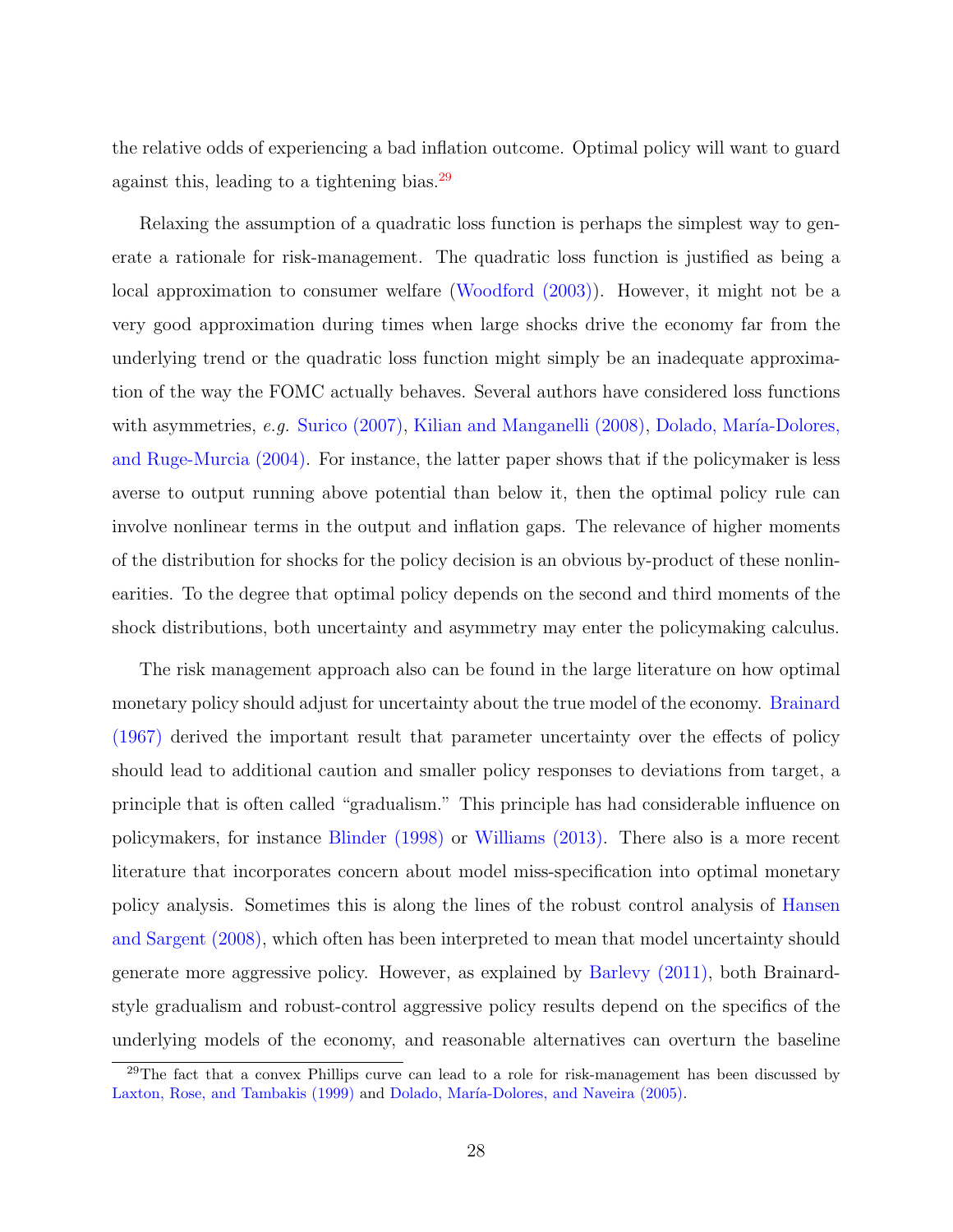results. Hence, the effect of parameter and model uncertainties are themselves uncertain. Nonetheless, these analyses often indicate that higher moments of the distribution of shocks can influence the setting of optimal policy.

With this as background, we now turn to the two historical examples we think are particularly insightful for how the Federal Reserve may have implemented the risk-management approach to policy.

#### 3.2 1997–1998

1997 was a good year for the U.S. economy: real GDP increased 3-3/4 percent, the unemployment rate fell to 4.7 percent—about 3/4 percentage point below the Board of Governors staff's estimate of the natural rate–and core CPI inflation was  $2-1/4$  percent.<sup>[30](#page-0-0)</sup> But with growth solid and labor markets tight, the FOMC clearly was concerned about a buildup in inflationary pressures. As noted in the Federal Reserve's February 1998 Monetary Policy Report:

The circumstances that prevailed through most of 1997 required that the Federal Reserve remain especially attentive to the risk of a pickup in inflation. Labor markets were already tight when the year began, and nominal wages had started to rise faster than previously. Persistent strength in demand over the year led to economic growth in excess of the expansion of the economy's potential, intensifying the pressures on labor supplies.

Indeed, over much of the period between early 1997 and mid-1998, the FOMC directive maintained a bias indicating that it was more likely to raise rates to battle inflationary pressures than it was to lower them. Nonetheless, the FOMC left the FFR unchanged at 5.5 percent from March 1997 until September 1998. Why did it do so?

Certainly the inaction in large part reflected the forecast for economic growth to moderate to a more sustainable pace as well as the fact that actual inflation had remained contained

<sup>30</sup>The GDP figure refers to the BEA's third estimate for the year released in March 1998.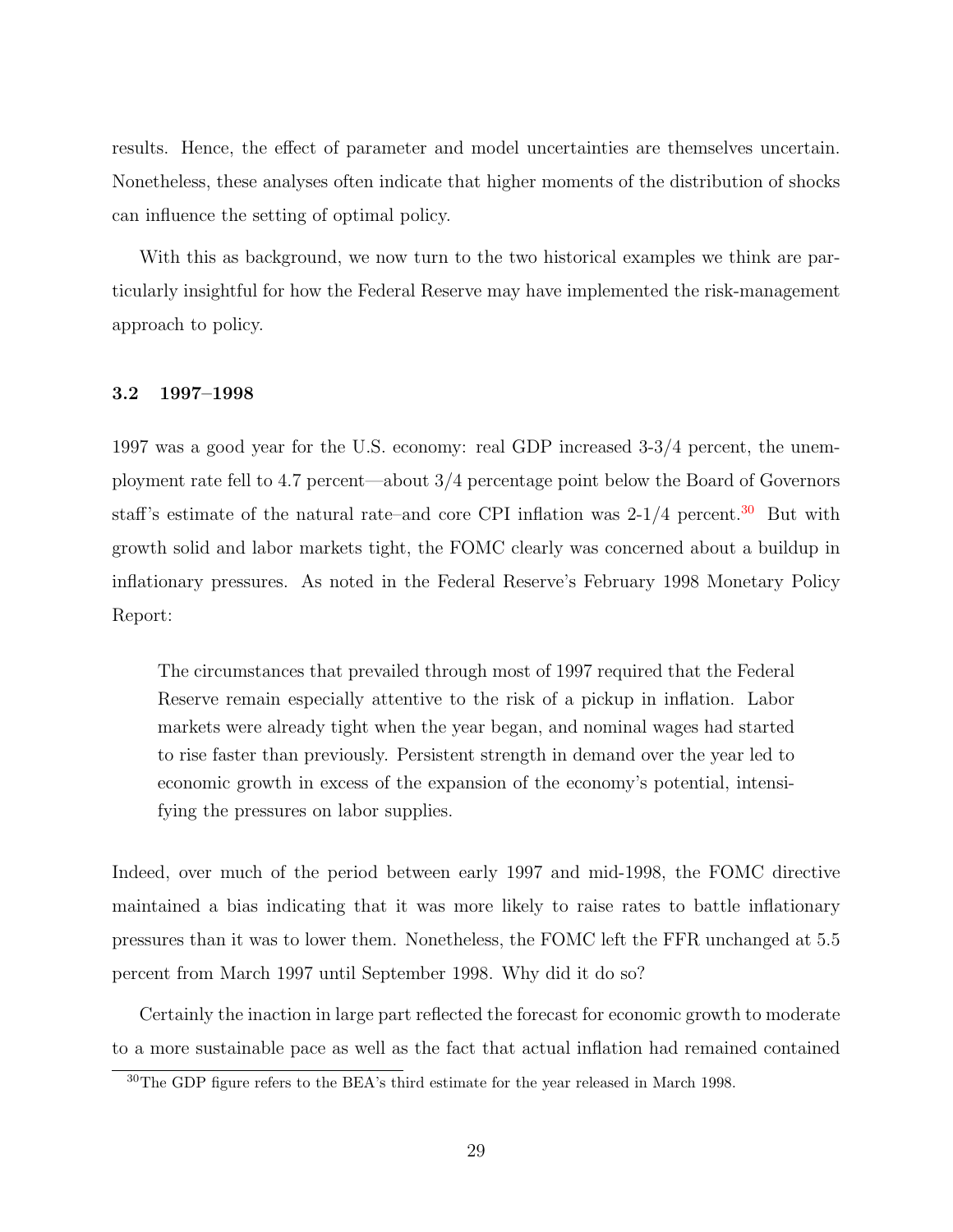despite tight labor market conditions.<sup>[31](#page-0-0)</sup> But, in addition, on numerous occasions heightened uncertainty over the outlook for growth and inflation apparently reinforced the decision to refrain from raising rates. The following quote from the July FOMC 1997 minutes is a revealing example:

An unchanged policy seemed appropriate with inflation still quiescent and business activity projected to settle into a pattern of moderate growth broadly consistent with the economy's long-run output potential. While the members assessed risks surrounding such a forecast as decidedly tilted to the upside, the slowing of the expansion should keep resource utilization from rising substantially further, and this outlook together with the absence of significant early signs of rising inflationary pressures suggested the desirability of a cautious "wait and see" policy stance at this point. In the current uncertain environment, this would afford the Committee an opportunity to gauge the momentum of the expansion and the related degree of pressure on resources and prices.

Furthermore, the Committee did not see high costs to "waiting and seeing." They thought any increase in inflation would be slow, and that if needed a limited tightening on top of the current 5.5 percent funds would be sufficient to reign in any emerging price pressures. This is seen in the following quote from the same meeting:

The risks of waiting appeared to be limited, given that the evidence at hand did not point to a step-up in inflation despite low unemployment and that the current stance of monetary policy did not seem to be overly accommodative . . . In these circumstances, any tendency for price pressures to mount was likely to emerge only gradually and to be reversible through a relatively limited policy adjustment.

Thus, it appears that uncertainty and associated risk management considerations supported the Committee decision to leave policy on hold.

<sup>&</sup>lt;sup>31</sup>Based on the FFR remaining at 5.5 percent, the August 2008 Greenbook projected GDP growth to slow from 2.9 percent in 1998 to 1.7 percent in 1999. The unemployment rate was projected to rise to 5.1 percent by the end of 1999 and core CPI inflation was projected to edge down to 2.1 percent. Note that core PCE inflation was much lower than core CPI inflation at this time – it was projected at 1.3 percent in 1998 and 1.5 percent in 1999. However, the FOMC had not yet officially adopted the PCE price index as its preferred inflation measure, nor had it set an official inflation target.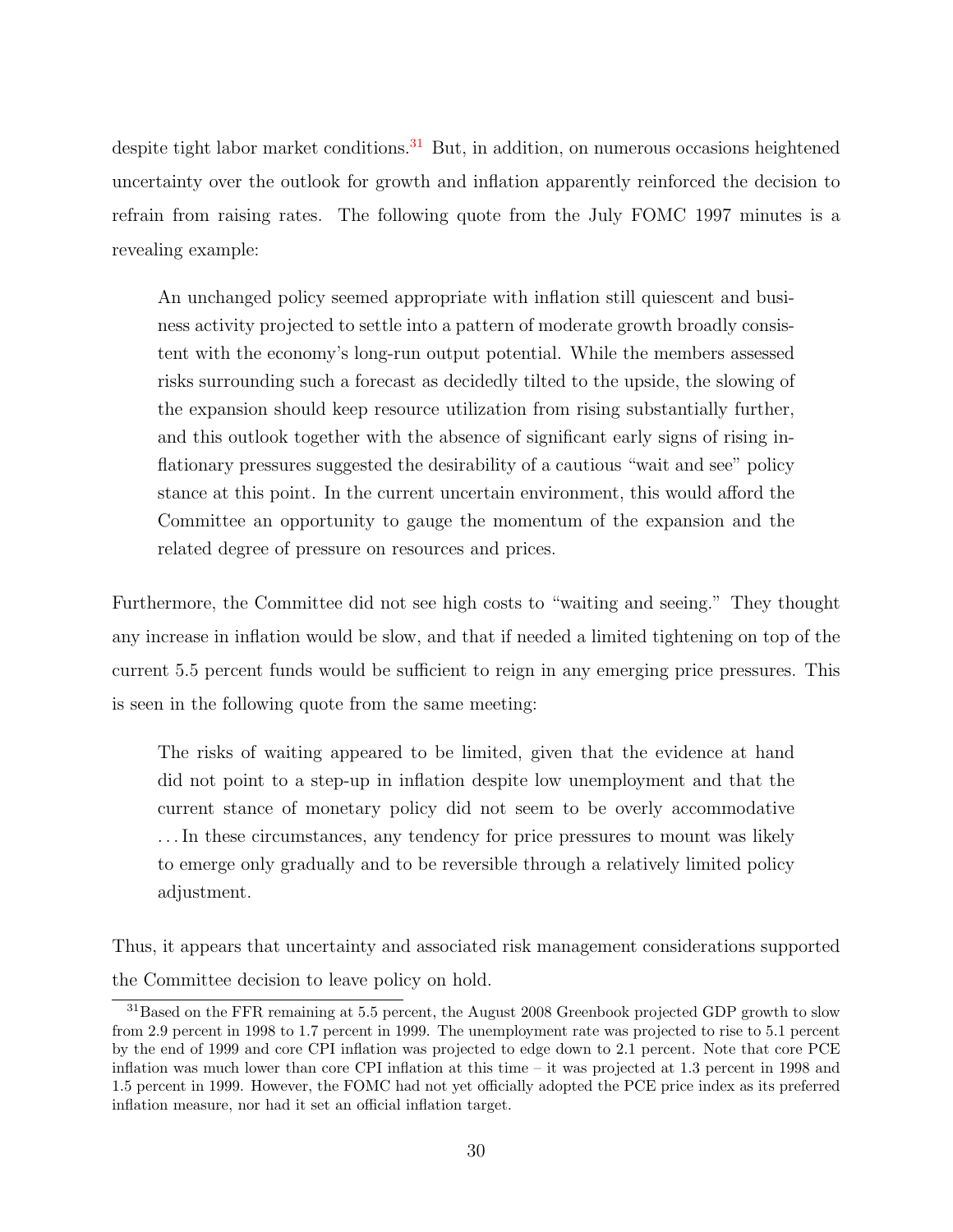Of course, the potential fallout of the Asian financial crisis on the U.S. economy was a major factor underlying the uncertainty about the outlook. The baseline scenario was that the associated weakening in demand from abroad and a stronger dollar would be enough to keep U.S. inflationary pressures in check but not be strong enough to cause inflation or employment to fall too low. As Chairman Greenspan noted in his February 1998 Humphrey-Hawkins testimony to Congress, there were substantial risks to this outlook, with the delicate balance dictating unchanged policy:

However, we cannot rule out two other, more worrisome possibilities. On the one hand, should the momentum to domestic spending not be offset significantly by Asian or other developments, the U.S. economy would be on a track along which spending could press too strongly against available resources to be consistent with contained inflation. On the other, we also need to be alert to the possibility that the forces from Asia might damp activity and prices by more than is desirable by exerting a particularly forceful drag on the volume of net exports and the prices of imports. When confronted at the beginning of this month with these, for the moment, finely balanced, though powerful forces, the members of the Federal Open Market Committee decided that monetary policy should most appropriately be kept on hold.

Indeed, by late in the summer of 1998, this balance had changed, as the strains following the Russian default weakened the outlook for foreign growth and tightened financial conditions in the U.S. The Committee was concerned about the direct implications of these developments on U.S. financial markets – which were already evident in the data – as well as for the real economy, which were still just a prediction. The staff forecast prepared for the September FOMC meeting reduced the projection for growth in 1999 by about 1/2 percentage point (to 1-1/4 percent), a forecast predicated on a 75 basis point reduction in the FFR spread out over three quarters. Such a forecast was not a disaster—indeed, at 5.1 percent, the unemployment rate projected for the end of 1999 was still below the Board Staff's estimate of its natural rate inflation. Nonetheless, the FOMC moved much faster than assumed in the staff's forecast, lowering rates 25 basis points at its September and November meetings as well at an intermeeting cut in October. According to the FOMC minutes, the rate cuts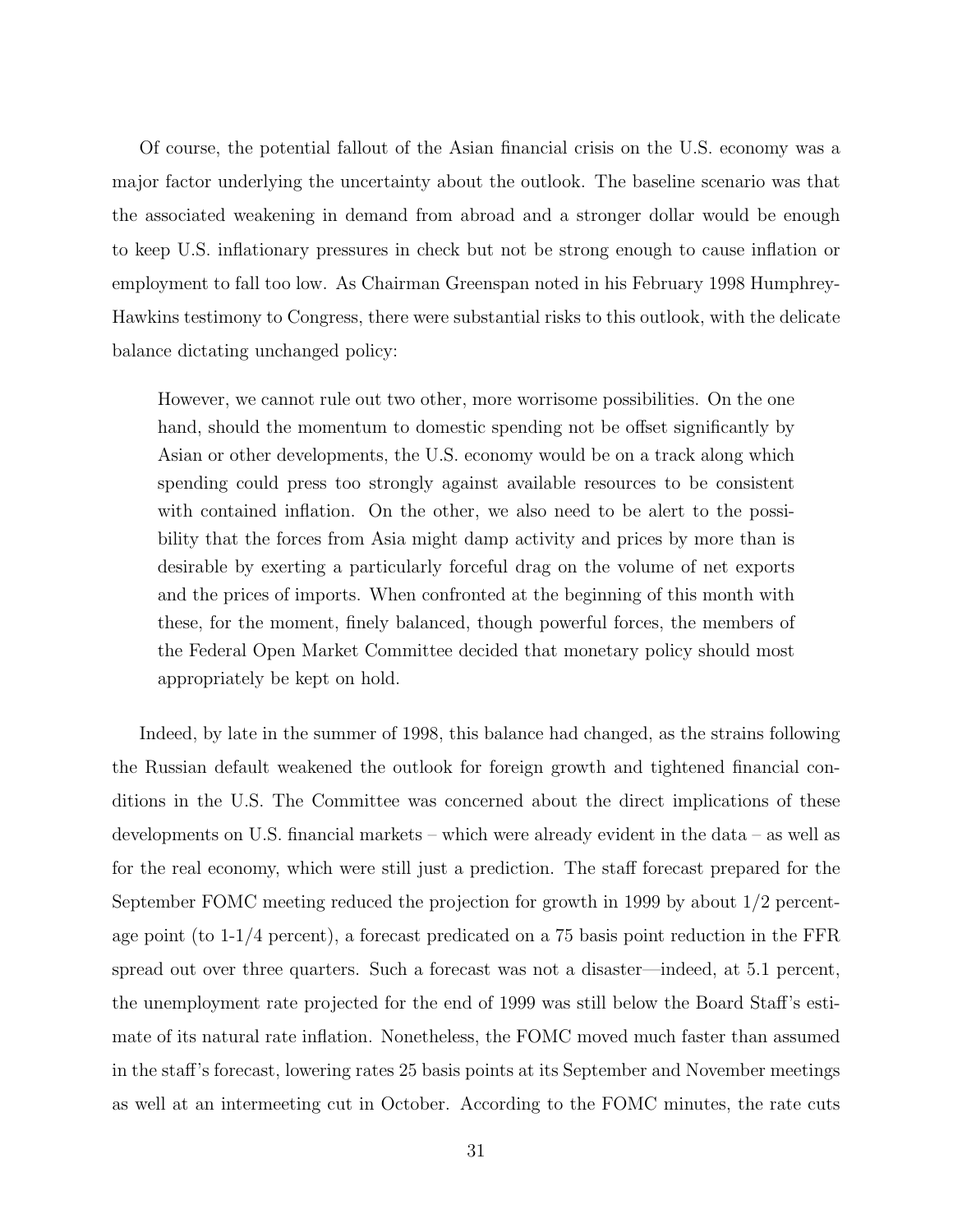were made in part as insurance against a worsening of financial conditions and weakening activity. As they noted in September:

. . . such an action was desirable to cushion the likely adverse consequences on future domestic economic activity of the global financial turmoil that had weakened foreign economies and of the tighter conditions in financial markets in the United States that had resulted in part from that turmoil. At a time of abnormally high volatility and very substantial uncertainty, it was impossible to predict how financial conditions in the United States would evolve. . . . In any event, an easing policy action at this point could provide added insurance against the risk of a further worsening in financial conditions and a related curtailment in the availability of credit to many borrowers.

While the references to insurance are clear, the case also can be made that these policy moves were in large part made to realign the misses in the expected paths for growth and inflation from their policy goals. Over this time the prescriptions to address the risks to the FOMC's dual mandate policy goals were in conflict—risks to achieving the inflation mandate called for higher interest rates while risks to achieving the maximum employment mandate called for lower rates.[32](#page-0-0) As the above quote from Chairman Greenspan indicated, in 1997 the Committee thought that a 5-1/2 percent FFR kept these risks in balance. But as the odds of economic weakness increased, the Committee cut rates to bring the risks to the two goals back into balance. As Chairman Greenspan indicated in his February 1999 Monetary Policy Testimony:

To cushion the domestic economy from the impact of the increasing weakness in foreign economies and the less accommodative conditions in U.S. financial markets, the FOMC, beginning in late September, undertook three policy easings. By mid-November, the FOMC had reduced the federal funds rate from 5-1/2

<sup>&</sup>lt;sup>32</sup>To quote the February 1999 Monetary Policy Report: "Monetary policy in 1998 needed to balance two major risks to the economic expansion. On the one hand, with the domestic economy displaying considerable momentum and labor markets tight, the Federal Open Market Committee (FOMC) was concerned about the possible emergence of imbalances that would lead to higher inflation and thereby, eventually, put the sustainability of the expansion at risk. On the other hand, troubles in many foreign economies and resulting financial turmoil both abroad and at home seemed, at times, to raise the risk of an excessive weakening of aggregate demand."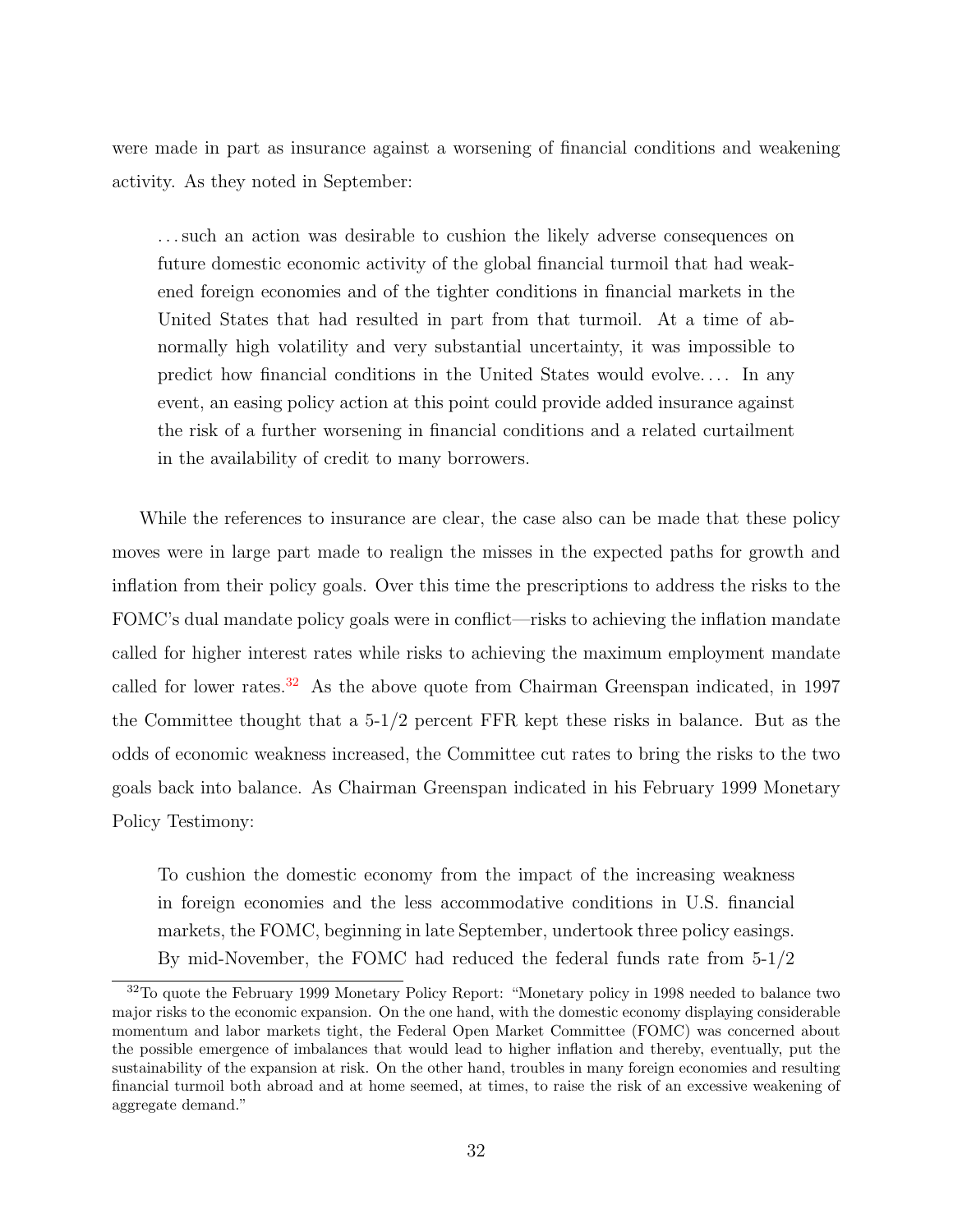percent to 4-3/4 percent. These actions were taken to rebalance the risks to the outlook, and, in the event, the markets have recovered appreciably.

So were the late 1998 rate moves a balancing of forecast probabilities, insurance against a downside skew in possible outcomes, or some combination of both? There is no easy answer. This motivates our econometric work in Section [4](#page-43-0) that seeks to disentangle the normal response of policy to expected outcomes from uncertainty and other related factors that may have influenced the policy decision.

In the end, the economy weathered the fallout from the Russian default well. In June 1999, the staff forecast projected the unemployment rate to end the year at 4.1 percent and that core CPI inflation would rise to 2.5 percent by  $2000$ .<sup>[33](#page-0-0)</sup> Against this backdrop, the FOMC decided to increase the FFR to 5 percent. In the event, the staff forecast underestimated the strength of the economy and underlying inflationary pressures, and the FOMC ended up executing a series of rate hikes that eventually brought the FFR up to 6.5 percent by May of 2000.

#### 3.3 2000–2001

At the time of the June 2000 FOMC meeting, the unemployment rate stood at 4 percent and core PCE inflation, which the Committee was now using as its main measure of consumer price inflation, was running at about  $1-3/4$  percent, up from  $1-1/2$  percent in 1999. The staff forecast growth would moderate to a rate near or a little below potential but that unemployment would remain near its current level and that inflation would rise to 2.3 percent in 2001—and this forecast was predicated on another 75 basis points tightening that would bring the FFR to 7-1/4 percent by the end of 2000. Despite this outlook, the FOMC decided to leave rates unchanged. What drove this pause? It seems likely to us that risk management was an important consideration.

In particular, the FOMC appeared to want to see how uncertainty over the outlook

 $33$ This forecast was based on an assumption of the FFR gradually moving up to  $5-1/4$  percent by the first quarter of 2000.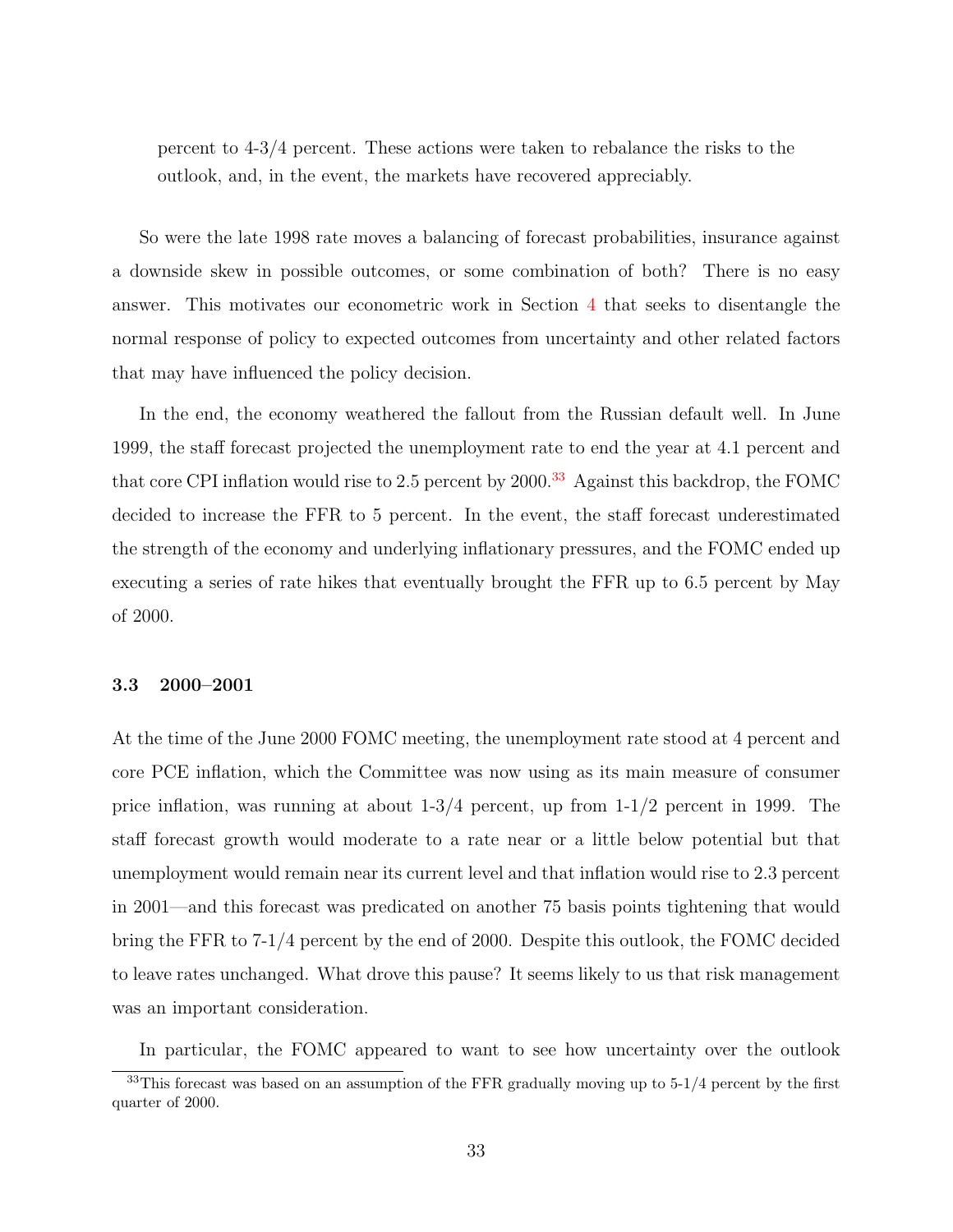would play out. First, the incoming data and anecdotal reports from Committee members' business contacts pointed to a slowdown in growth, but the degree of the slowing was not clear. Second, rates had risen substantially over the past year, and given the lags from policy changes to economic activity, it was unlikely that the full effects of the hikes had yet been felt. Given the relatively high level of the FFR and the slowdown in growth that appeared in train, the Committee seemed wary of over tightening. Third, despite the staff forecast, the FOMC apparently considered the costs of waiting in terms of inflation risks to be small. Accordingly, they thought it better to put a rate increase on hold and see how the economy developed. The June 2000 minutes contain a good deal of commentary supporting this interpretation:<sup>[34](#page-0-0)</sup>

The increasing though still tentative indications of some slowing in aggregate demand, together with the likelihood that the earlier policy tightening actions had not yet exerted their full retarding effects on spending, were key factors in this decision. The uncertainties surrounding the outlook for the economy, notably the extent and duration of the recent moderation in spending and the effects of the appreciable tightening over the past year . . . reinforced the argument for leaving the stance of policy unchanged at this meeting and weighting incoming data carefully. . . .Members generally saw little risk in deferring any further policy tightening move, particularly since the possibility that underlying inflation would worsen appreciably seemed remote under prevailing circumstances. Among other factors, inflation expectations had been remarkably stable despite rising energy prices, and real interest rates were already relatively elevated.

Moving through the second half of 2000, it became increasingly evident that growth had slowed to a pace somewhat below trend and may in fact have been poised for even more pronounced weakness. Furthermore, inflation was moving up at a slower pace than the staff

<sup>&</sup>lt;sup>34</sup>This was not the first time the Committee had invoked such arguments during the tightening cycle. In October 1999 the FOMC left rates unchanged in part over uncertainty over the economic outlook. And in the February and March 2000 meetings they opted for small 25 basis point cuts because of uncertainty. As stated in the July 2000 Monetary Policy Report to Congress regarding the smaller moves in February and March: "The FOMC considered larger policy moves at its first two meetings of 2000 but concluded that significant uncertainty about the outlook for the expansion of aggregate demand in relation to that of aggregate supply, including the timing and strength of the economy's response to earlier monetary policy tightenings, warranted a more limited policy action."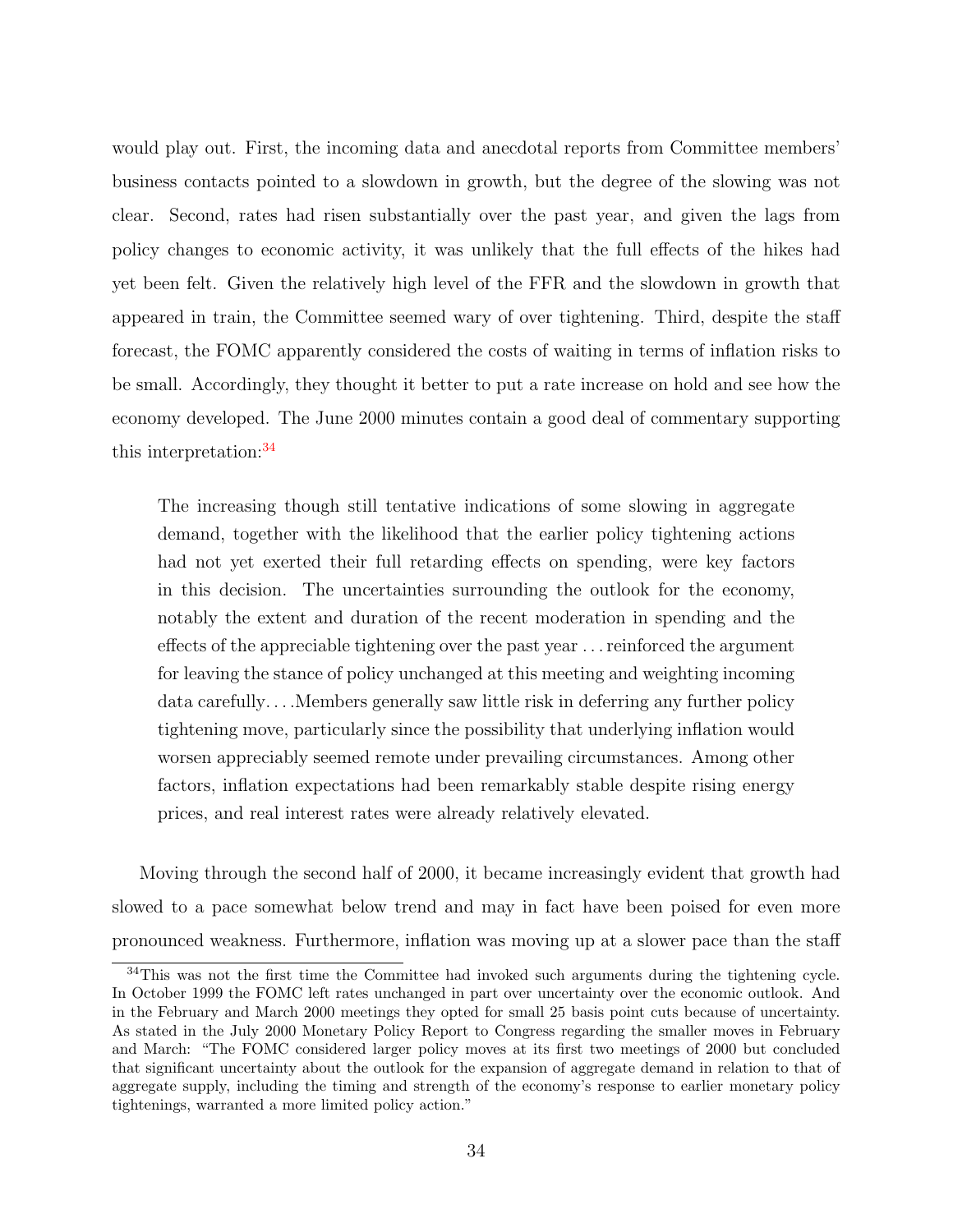had projected in June. In response, the Committee held the FFR at 6.5 percent through the end of 2000. But the data around the turn of the year proved to be weaker than the Committee had anticipated. In a conference call on January 3, 2001, the FOMC cut the FFR to 6 percent and lowered it again to  $5-1/2$  percent at the end-of-month FOMC meeting.<sup>[35](#page-0-0)</sup> In justifying the aggressive ease, the Committee stated:

Such a policy move in conjunction with the 50 basis point reduction in early January would represent a relatively aggressive policy adjustment in a short period of time, but the members agreed on its desirability in light of the rapid weakening in the economic expansion in recent months and associated deterioration in business and consumer confidence. The extent and duration of the current economic correction remained uncertain, but the stimulus . . . would help guard against cumulative weakness in economic activity and would support the positive factors that seemed likely to promote recovery later in the year . . . In current circumstances, members saw little inflation risk in such a "front-loaded" easing policy, given the reduced pressures on resources stemming from the sluggish performance of the economy and relatively subdued expectations of inflation.

According to this quote, not only was the actual weakening in activity an important consideration in the policy decision, but uncertainty over the extent of the downturn – and the possibility that it might turn into an outright recession – seemed to spur the Committee to make a large move. The "help guard against cumulative weakness" and "front-loaded" language could be read as the Committee taking out some additional insurance against the possibility that the weakening activity would snowball into a recession. Indeed this could have reflected a concern about the kinds of non-linear output dynamics or perhaps nonquadratic losses associated with a larger recession that we discuss in Section [3.1.](#page-27-0)

The FOMC steadily brought the FFR down further over the course of 2001 against the backdrop of weakening activity. Still, though the economy seemed to be skirting a recession. Then the tragic events of September 11 occurred. There was, of course, huge uncertainty

<sup>&</sup>lt;sup>35</sup>At that time the Board staff was forecasting that growth would stagnate in the first half of the year, but that the economy would avoid an outright recession even with the FFR at 5.75 percent. Core PCE inflation was projected to rise modestly to a little under 2.0 percent.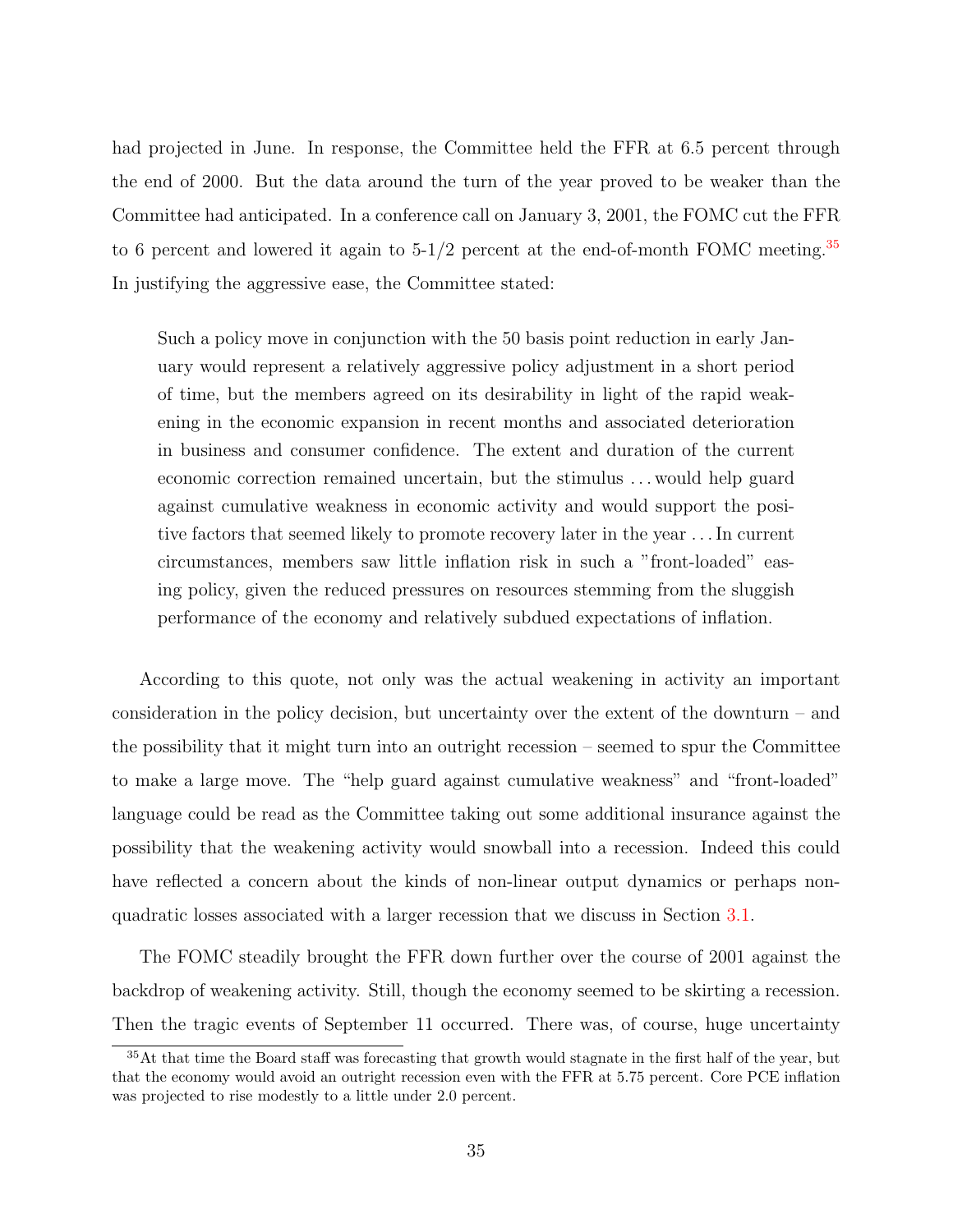over how international developments, logistics disruptions, and the sentiment of households, businesses, and financial markets would affect spending and production. By November the Board staff was forecasting a modest recession: Growth in the second half of 2001 was projected to decline  $1-1/2$  percent at an annual rate and rise at just a  $1-1/4$  percent rate in the first half of 2002. By the end of 2002 the unemployment rate was projected to rise to 6.1 percent and core PCE inflation was projected to be 1-1/2 percent. These forecasts were predicated on the FFR remaining flat at 2-1/4 percent.

The FOMC, however, was worried about something more serious than the shallow recession forecast by the Staff. Furthermore, a new risk came to light, namely the chance that disinflationary pressures might emerge, that, once established, would be more difficult to fight with the FFR already low. In response, the Committee cut the FFR 50 basis points in a conference call on September 17 and again at their regular meetings in October and November. As earlier in the year, they preferred to act aggressively. As noted in the minutes from the November 2001 FOMC meeting:

. . . members stressed the absence of evidence that the economy was beginning to stabilize and some commented that indications of economic weakness had in fact intensified. Moreover, it was likely in the view of these members that core inflation, which was already modest, would decelerate further. In these circumstances insufficient monetary policy stimulus would risk a more extended contraction of the economy and possibly even downward pressures on prices that could be difficult to counter with the current federal funds rate already quite low. Should the economy display unanticipated strength in the near term, the emerging need for a tightening action would be a highly welcome development that could be readily accommodated in a timely manner to forestall any potential pickup in inflation.

This passage suggests that the large cuts were not only aimed at preventing the economy from falling into a serious recession with deflationary pressures, but that the Committee was also concerned that such an outcome "could be difficult to counter with the current funds rate already quite low." Accordingly, the aggressive policy moves could in part also have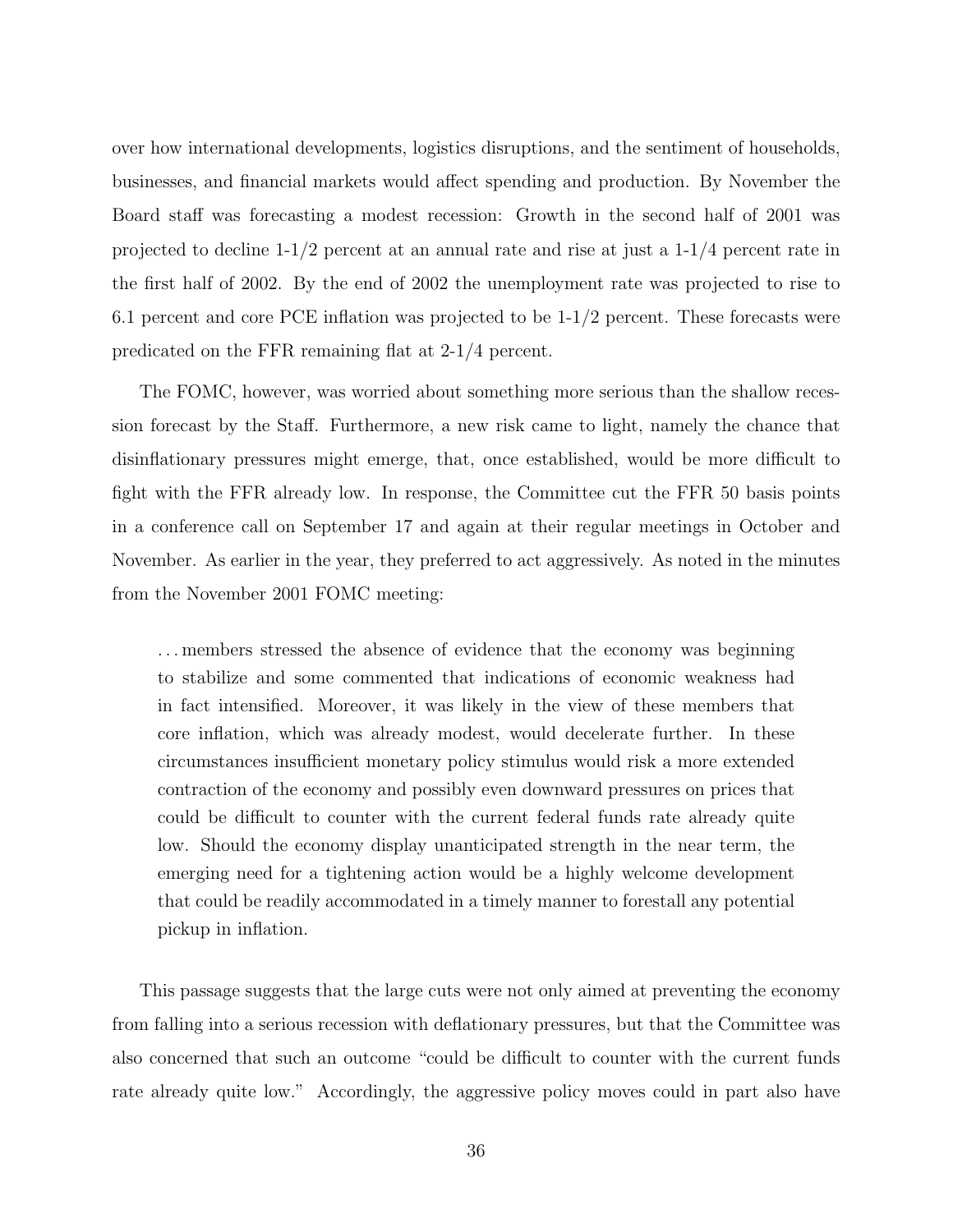reflected insurance against the future possibility of running into the ZLB, precisely the policy scenario and optimal policy prescription described in Section [2.](#page-6-0)

## 3.4 Quantifying References to Uncertainty and Insurance in FOMC Minutes

Clearly, the minutes contain many references to the Committee noting that uncertain economic conditions influenced their policy decision and times when insurance was cited as a reason to alter the stance of policy one way or the other. But did these references actually lead to deviations from the canonical policy response based on simple point forecasts for the outlook? In this section we take a systematic approach to quantifying these considerations into variables that can be used in empirical work to address this question.

In the spirit of the narrative approach pioneered by [Romer and Romer](#page-60-0) [\(1989\)](#page-60-0), we built judgmental indicators based on our reading of the minutes over the period 1993 to 2008.<sup>[36](#page-0-0)</sup> We concentrated on the paragraphs that describe the Committee's rationale for its policy decision, reading these passages for references to when insurance considerations or uncertainty over the economic environment or the efficacy of current or past policy moves appeared closely linked to the FOMC's decision. Other portions of the minutes were excluded from our analysis– for example, the parts that cover staff and participants' views of current and prospective economic and financial developments – in order to better isolate arguments that directly influenced the meeting's policy decision from more general discussions of unusual data or normal forecast uncertainty.

We constructed two separate indicator variables – one for uncertainty (hUnc) and one for insurance  $(hIns) - "h"$  indicates these are "human" coded indicators. The uncertainty variable was coded to plus one if we judged that the Committee positioned the FFR higher than it otherwise would due to uncertainty. We coded a minus one if it appeared that uncertainty led the FOMC to put rates lower than they otherwise would be. If uncertainty did not appear to be an important factor influencing the policy decision, we coded the indicator

<sup>36</sup>The start date is predicated on the fact that FOMC minutes prior to 1993 provide little information about the rationale for policy decisions. See [Hansen and McMahon](#page-58-0) [\(2014\)](#page-58-0) for a detailed discussion of this change in Federal Reserve communications.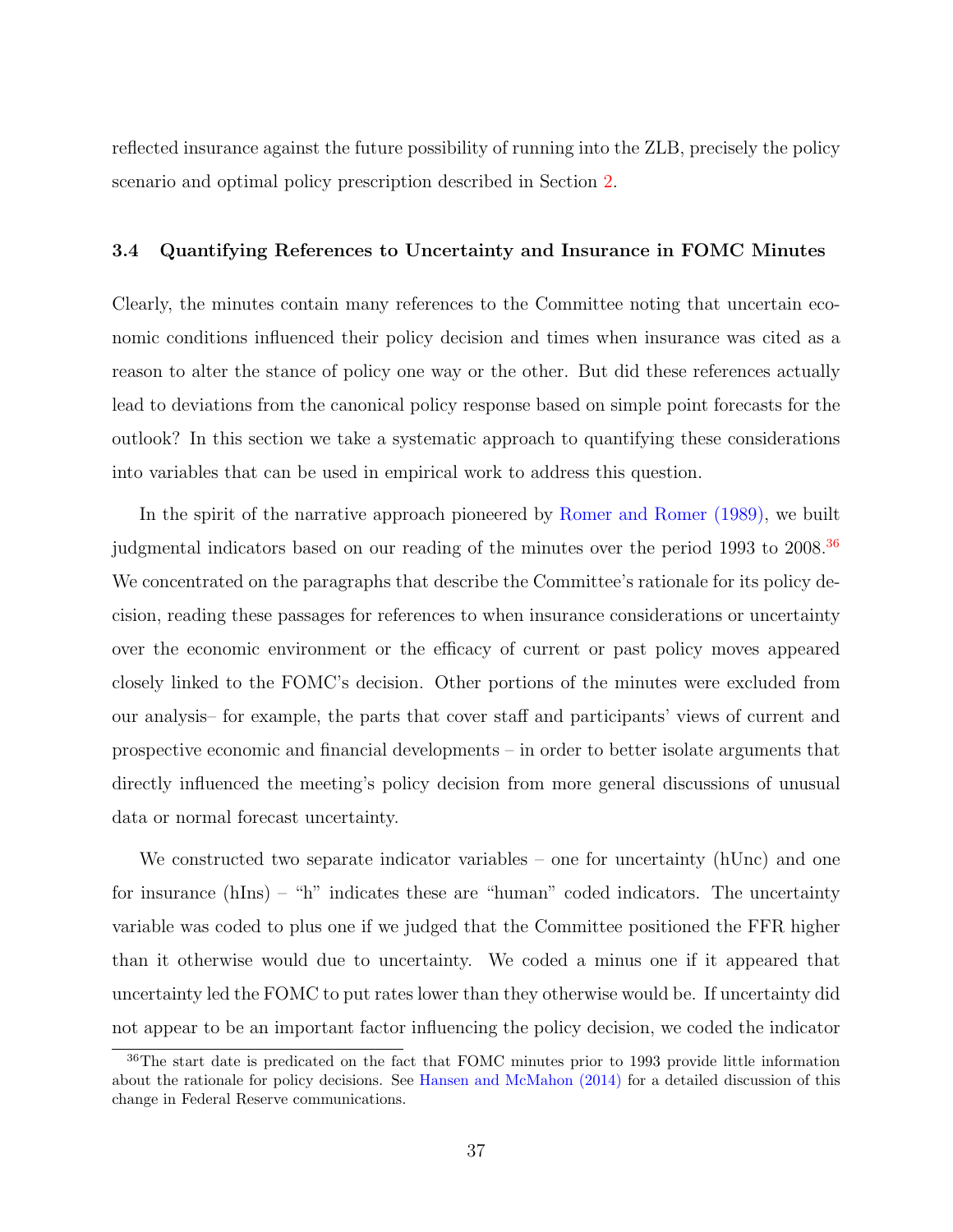as zero. We similarly coded the insurance variable by identifying when the minutes cited insurance against some adverse outcome as an important consideration in the Committee's decision.[37](#page-0-0)

As an example of our coding, consider the June 2000 pause in rate hikes discussed above. Though they generally thought policy had to tighten, the Committee was uncertain about how much growth was slowing and the degree to which their past tightening actions had yet shown through to economic activity. Accordingly, the FOMC decided to wait and assess further developments before taking additional policy action. This is clear from the sections of the minutes highlighted in italics:

The increasing though still tentative indications of some slowing in aggregate demand, together with the likelihood that the earlier policy tightening actions had not yet exerted their full retarding effects on spending, were key factors in this decision. The uncertainties surrounding the outlook for the economy, notably the extent and duration of the recent moderation in spending and the effects of the appreciable tightening over the past year, including the 1/2 percentage point increase in the intended federal funds rate at the May meeting, reinforced the argument for leaving the stance of policy unchanged at this meeting and weighting incoming data carefully.

We coded this meeting as a minus one for our uncertainty measure – rates were lower because uncertainty over the economic outlook and the effects of past policy moves appear to have been an important factor in the Committee deciding not raising rates when they otherwise would have.

However, we did not code all mentions of uncertainty as a one or minus one. For example, in March 1998 – a meeting when the FOMC did not change rates despite some concern over higher inflation – the Committee did refer to uncertainties over the economic outlook and say that it could wait for further developments before tightening. The FOMC had held the FFR

<sup>&</sup>lt;sup>37</sup>A value of one for either variable could reflect the Committee raising rates by more or lowering rates by less than they would have if they ignored uncertainty or insurance or a decision to keep the FFR at its current level when a forecast-only call would have been to lower rates. Similarly, a value of minus one could occur if the FOMC either lowered rates them by more or increased them less than they otherwise would or if the Committee left rates unchanged when they otherwise would have raised them.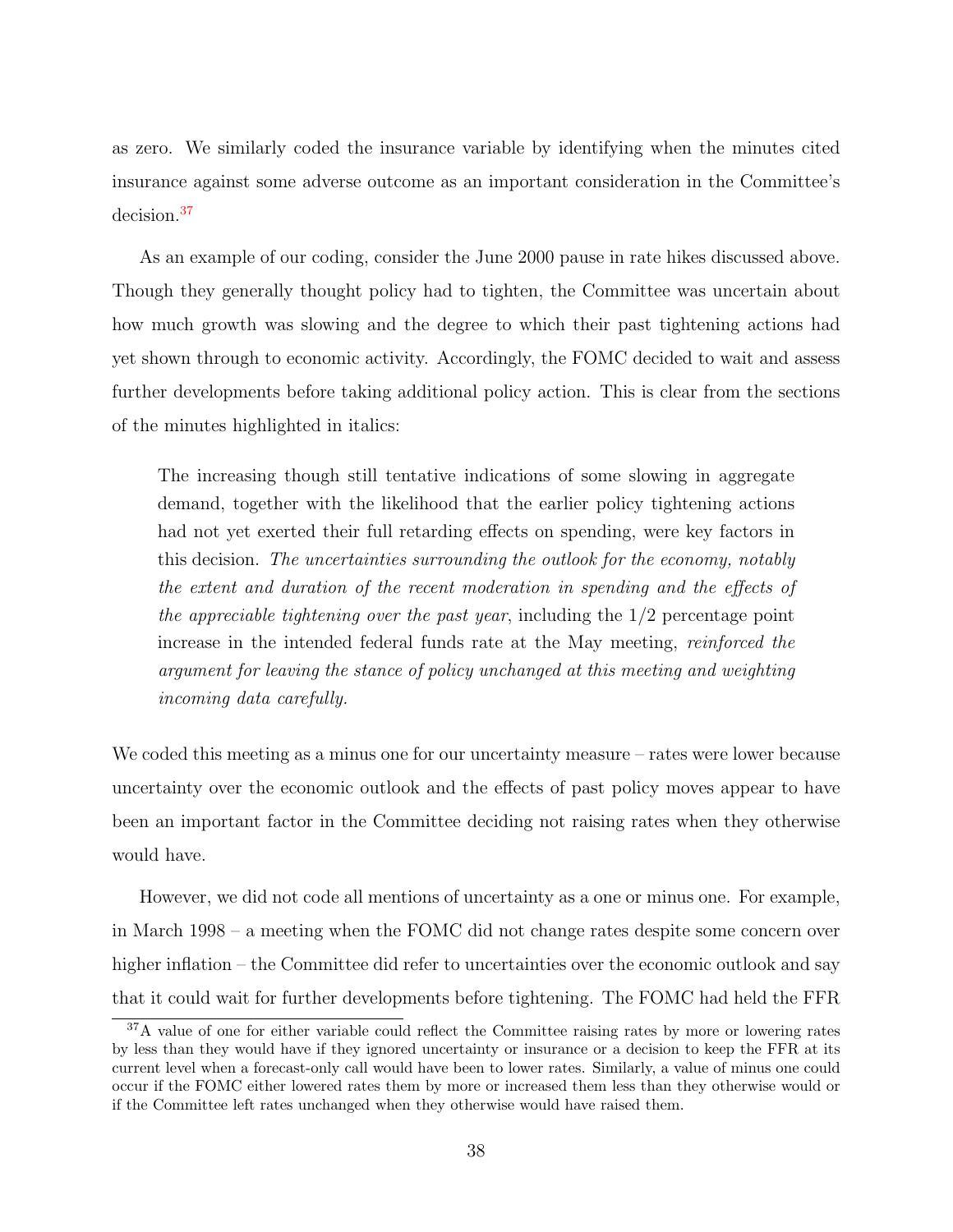flat at 5.5 percent for about a year, and so was not obviously in the midst of a tightening cycle; the baseline forecast articulated in the policy paragraphs seems consistent with the FFR setting at the time; and the commentary over the need to tighten was in reference to an indefinite point in the future as opposed to the current or subsequent FOMC meeting. So, in our judgment, uncertainty did not appear to be a very important factor holding back a rate increase at this meeting and we coded this date as a zero. Quoting the minutes (again, with our emphasis added):

The members agreed that should the strength of the economic expansion and the firming of labor markets persist, policy tightening likely would be needed at some point to head off imbalances that over time would undermine the expansion in economic activity. Most saw little urgency to tighten policy at this meeting, however. The economy might well continue to accommodate relatively robust economic growth and a high level of resource use for an extended period without a rise in inflation . . . On balance, in light of the uncertainties in the outlook and given that a variety of special factors would continue to contain inflation for a time, the Committee could await further developments bearing on the strength of inflationary pressures without incurring a significant risk that disruptive policy actions would be needed later in response to an upturn in inflation and inflation expectations.

Of course, coding the minutes in this way is inherently subjective and there is no definitive way to judge the accuracy of the decisions we made. So we also constructed objective measures of how often references to uncertainty or insurance appeared in the policy paragraphs of the minutes. In particular we constructed conditional measures which count the percentage of sentences containing words related to uncertainty or insurance in conjunction with references to economic activity or inflation. The words we used to capture uncertainty are "uncertainty," "uncertain," "uncertainties," "question" and "questions." To capture insurance we used "insurance," "ensure," "assurance" and "risk management." The conditioning words for inflation were "inflation," prices," "deflation," "disinflation," "cost" and "costs." To condition on activity we used "activity," "growth," "slack," "resource," "resources," "labor" and "employment." We combined the counts for uncertainty and insurance into the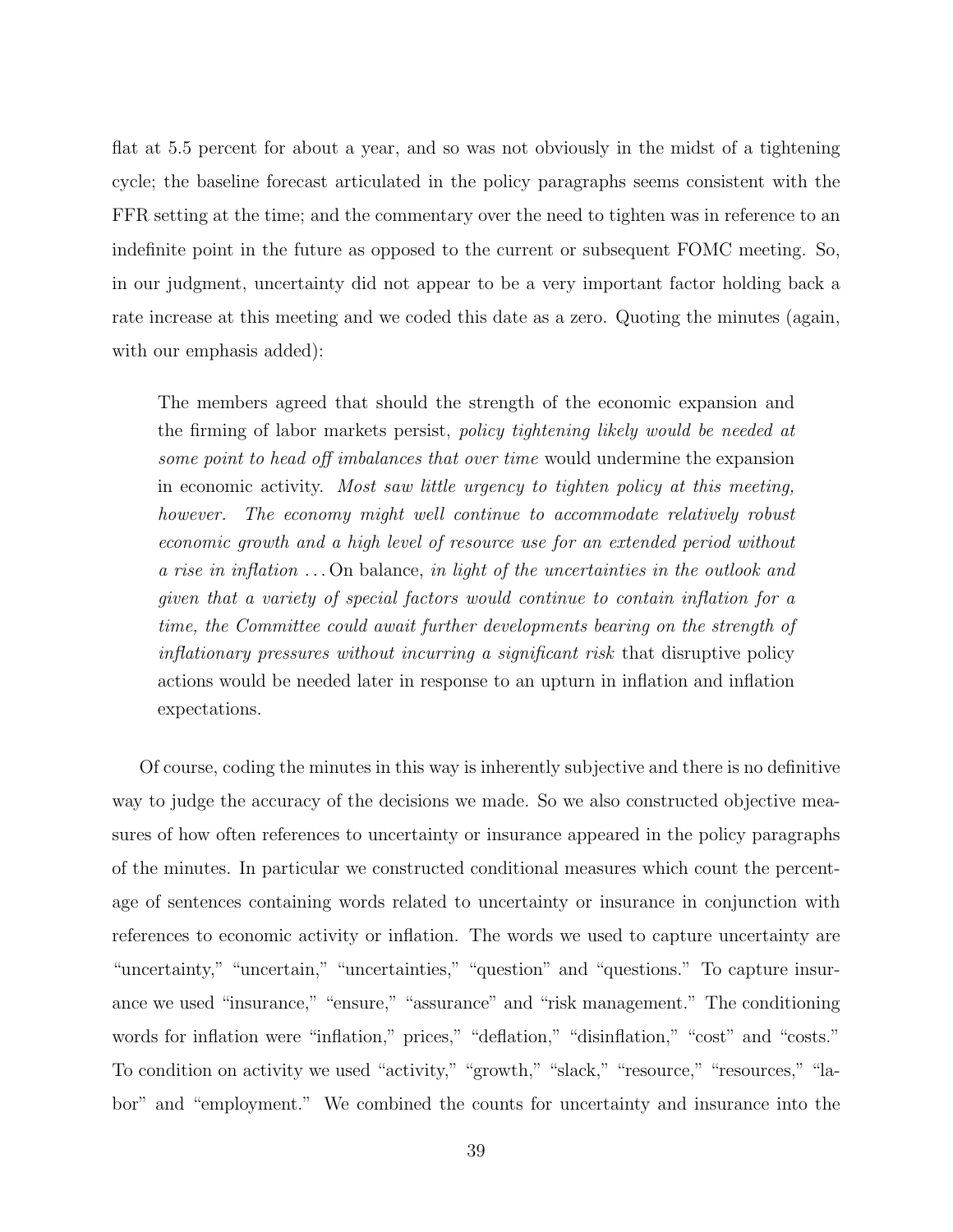<span id="page-40-0"></span>two variables mUnc and mIns – "m" indicates these are "machine" coded indicators Figure 4: Uncertainty Sentence Count and Indicator



Figures [4](#page-40-0) and [5](#page-41-0) show plots of these uncertainty and insurance measures. Non-zero values of the indicator variables are indicated by red circles and the blue bars indicate the sentence counts. Not surprisingly, dealing with uncertainty is a regular feature of monetary policy decision-making. The uncertainty indicator "turns on" in 31 out of the 128 meetings between 1993 and 2008. Indications that insurance was a factor in shading policy are not as common, but still show up 14 times in the indicator. Most of the time  $-24$  for uncertainty and 11 for insurance – it appears that rates were set lower than otherwise would have been to account for these factors.

The sentence counts and indicator variables do not line up perfectly. Sometimes the indicator variables are reflected in the sentence counts but sometimes they are not. There are also meetings where the sentence counts are positive but we did not judge them to indicate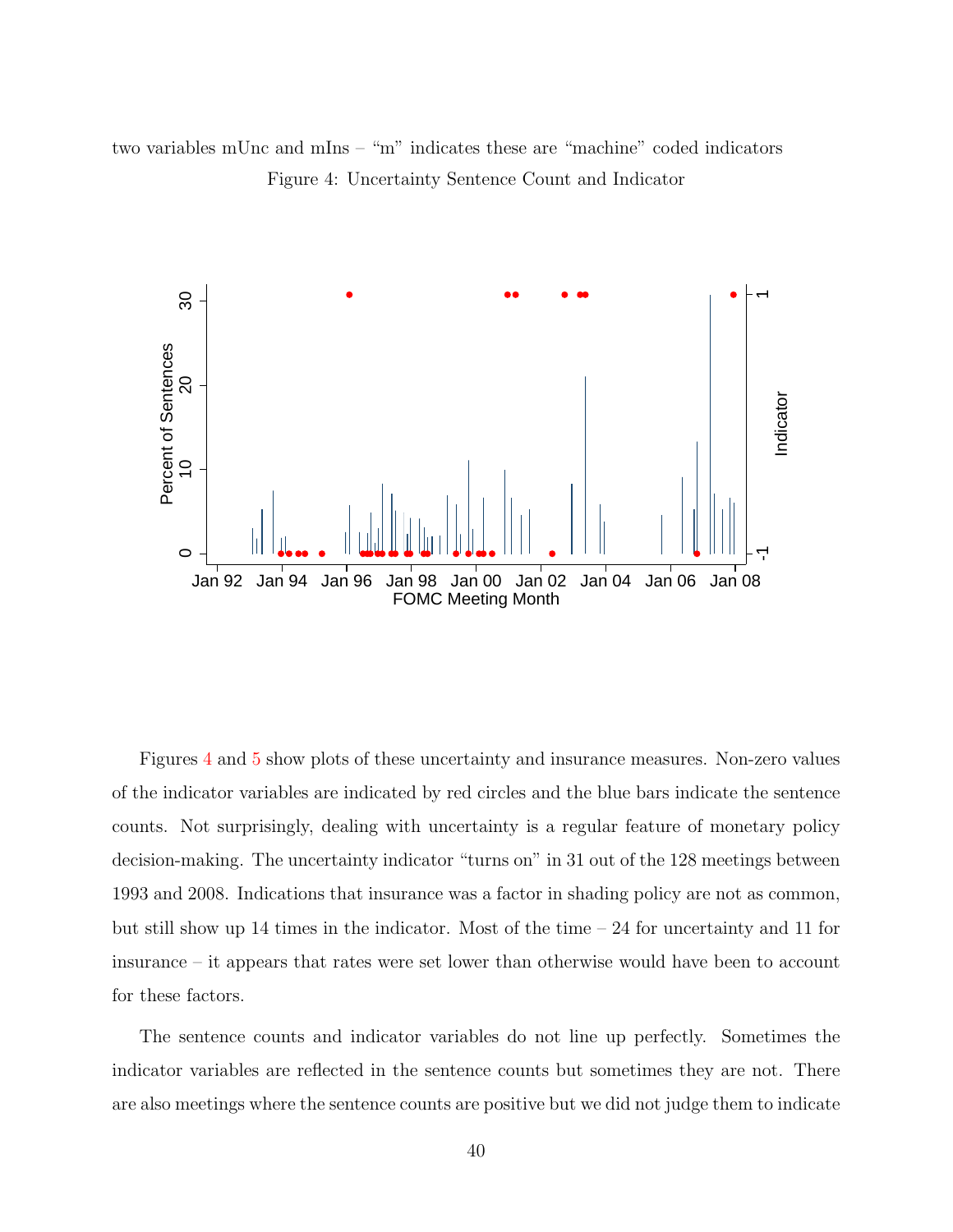<span id="page-41-0"></span>



that rates were set differently than they "normally" would. For example, in March of 2007, our judgmental measure does not code uncertainty as being an important factor putting rates higher or lower than they otherwise would be whereas the sentence count finds uncertainty referenced in nearly one-third of the sentences in the policy section of the minutes. Incoming data on economic activity were soft, and the Committee was uncertain over the degree to which the economy was weakening. At the same time, they had a good deal of uncertainty on whether their expected decline in inflation – which was running uncomfortably high at the time – actually would materialize. In the end, they only removed the bias in the statement towards further tightening, and did not adjust policy one way or the other in response to the conflicting uncertainties. Hence the judgmental indicator did not code policy being higher of lower than it otherwise would be due to uncertainty.

At other times, the word count was a more simple misread of the Committee's intentions.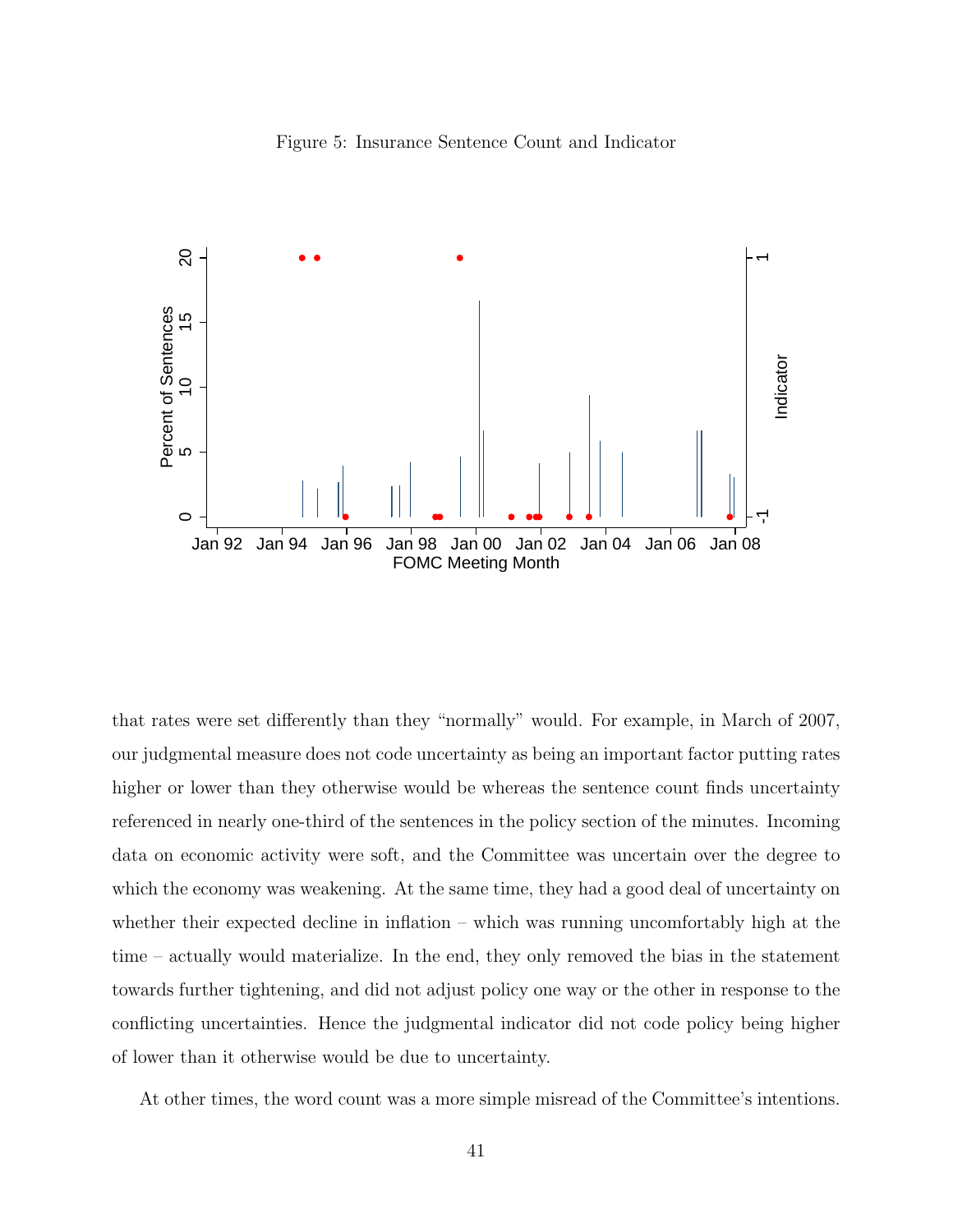For example, in March 2000 the word count identified an insurance coding since it found the word "ensure" in the policy portion of the minutes. However, this turned out not to be associated with the current policy decision, but a comment with regard to the possible need to increase rates in the future to ensure inflation remains contained, and hence was not coded in our judgmental insurance indicator.

We conclude this section by discussing why we did not attempt to use the minutes to measure any variables for risk management per se. The minutes often contain discussions of risks to the Committee's dual mandate goals. But when not accompanied by references to uncertainty or insurance, the risk management language may simply describe policy settings that balance conflicting risks to the outlooks of output and inflation relative to their implicit targets. Such policy moves may just be adjusting the expected losses along output and inflation paths in a balanced fashion as is prescribed by the canonical framework for studying optimal policy under discretion. This was the issue we discussed in our earlier narrative of the 1997-1998 period.<sup>[38](#page-0-0)</sup>

Some references to risk do appear to refer to circumstances that moved policy actions away from the norm. Nevertheless we coded our indicator variables to zero for some of these meetings as well. March 2008 provides an example. At that meeting the staff was projecting a mild recession followed by a fair-sized recovery. This forecast was conditioned on a relatively aggressive cut in the FFR; and in the event, the Committee lowered rates be 25 basis points more than the staff had assumed. The minutes state:

. . . most members judged that a substantial easing in the stance of monetary policy was warranted at this meeting. The outlook for economic activity had weakened considerably since the January meeting, and members viewed the downside risks to economic growth as having increased. Indeed, some believed that a

<sup>38</sup>Indeed, for much of our sample period, the Committee discussed risks about the future evolution of output or inflation relative to target in order to signal a possible bias in the direction of upcoming rate actions. For example, in the July 1997 meeting described earlier, the minutes indicate members ". . . wanted to retain the existing asymmetry toward restraint . . . An asymmetric directive was consistent with their view that the risks clearly were in the direction of excessive demand pressures . . . " Since the Committee delayed tightening at this meeting, this "risk" reference communicated that the risks to price stability presented by the baseline outlook would likely eventually call for rate increases. It is not a reference that variance or skewness in the distribution of possible inflation outcomes should dictate some non-standard policy response.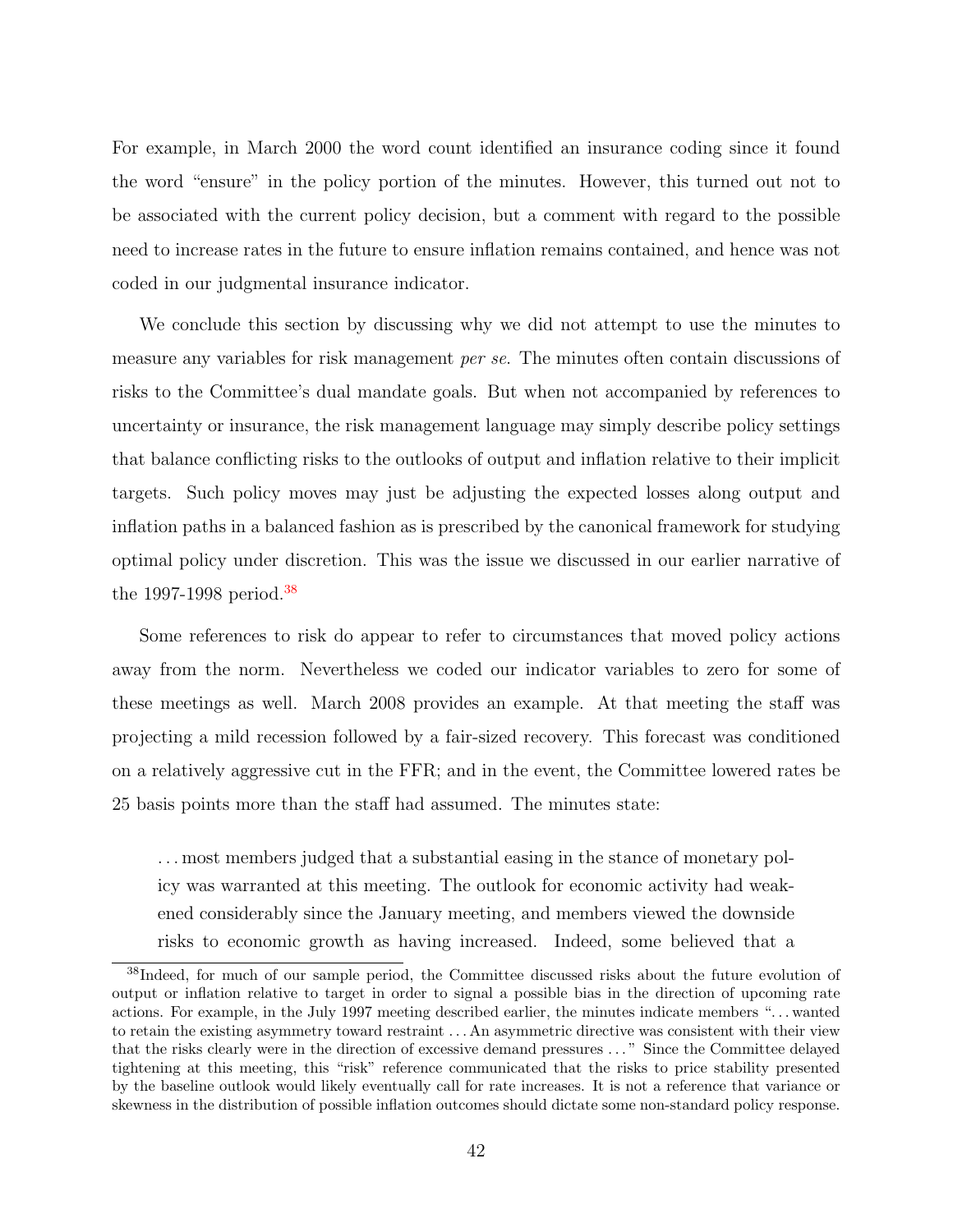prolonged and severe economic downturn could not be ruled out . . .

The Committee's actions and this reference to risk appears, like the January 2001 example cited above, to be a concern about nonlinear recessionary dynamics or non-quadratic losses. According to our discussion of theoretical rationales for risk management in Section [3.1,](#page-27-0) such factors should elicit a non-standard policy response. However, while there were references to elevated uncertainty about growth and inflation in the March 2008 minutes it was not clear to us that policy was tilted one way or another in response to these uncertainties. Therefore we coded our indicator variables to zero for this meeting.

Given these disparate uses of the term "risk" in the minutes, we do not confine our empirical analysis to judgmental coding or sentence counts from the FOMC minutes. We consider other variables not specific to the minutes to try to uncover when variance or skewness about point forecasts or unusual surprises in the outlook generated an atypical policy response. We discuss how we do this below in Section [4.2.](#page-46-0)

## 4 Econometric Evidence on Risk Management

We have uncovered clear evidence that risk management considerations have been influential in determining the FOMC's policy stance. This suggests that a proposal to guide policy today by managing the risk of returning to the ZLB is not inconsistent with the words of the Committee. But, it is not clear at this stage whether risk management has had a material impact on the FOMC's FFR choices. Have the words of the FOMC been reflected in its deeds? If the answer to this question is "no" then any proposal to incorporate risk management into policy-making in the current environment would be harder to justify. Therefore in this section we quantify the effect risk management has had on monetary policy in the pre-ZLB era.

We estimate monetary policy reaction functions of the kind studied in [Clarida, Gali, and](#page-57-0) [Gertler](#page-57-0) [\(2000\)](#page-57-0) and many other papers. These have the FFR set as a linear function of output gap and inflation forecasts; there is no role for risk management unless it feeds directly into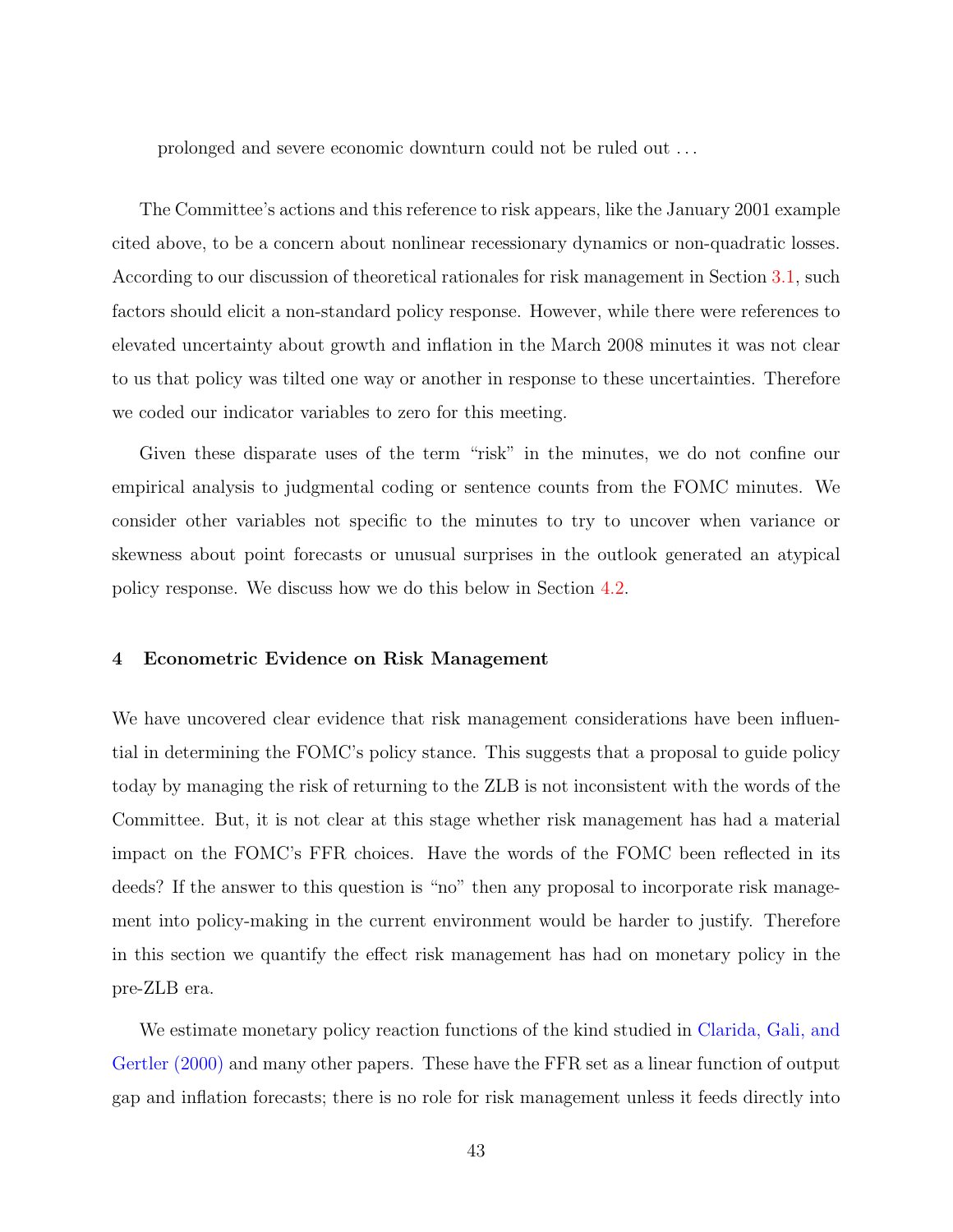these forecasts. To quantify the role of risk management beyond any direct influence it has on forecasts we add to the reaction function variables that proxy for it. Since we focus on a pre-ZLB sample a test for the statistical significance of a given proxy's coefficient amounts to a test of whether the FOMC has followed the normative prescriptions of the theories discussed in Section [3.1.](#page-27-0)<sup>[39](#page-0-0)</sup> However an insignificant coefficient cannot be interpreted as evidence against a role for risk management precisely because it can influence forecasts.<sup>[40](#page-0-0)</sup> Considering a broad array of proxies we find plenty of evidence that risk management has had a statistically and economically significant impact on monetary policy beyond any direct effects on the forecast.<sup>[41](#page-0-0)</sup>

## 4.1 Empirical Strategy

Let  $R_t^*$  denote the *notional target* for FFR in period t. We assume the FOMC uses the following rule for setting this target:

<span id="page-44-0"></span>
$$
R_t^* = R^* + \beta \left( E_t \left[ \pi_{t,k} \right] - \pi^* \right) + \gamma E_t \left[ x_{t,q} \right] + \mu s_t, \tag{10}
$$

where  $\pi_{t,k}$  denotes the average annualized inflation rate from t to  $t + k$ ,  $\pi^*$  is the FOMC's target for inflation,  $x_{t,q}$  is the average output gap from t to  $t+q$ ,  $s_t$  is a risk management proxy and  $E_t$  is the expectations operator conditional on information available to the FOMC at date t. The coefficients  $\beta$ ,  $\gamma$  and  $\mu$  are assumed to be fixed over time.  $R^*$  is the central bank's desired nominal rate when inflation is at target, the output gap is closed and uncertainty does not influence policy,  $\mu = 0$ . Assume the average output and inflation gaps both equal zero. Furthermore suppose the FOMC acts as if the natural rate is constant and out of its

<sup>&</sup>lt;sup>39</sup>A given theory could be correct and our tests indicate no effects of uncertainty on policy because the Fed has not conducted optimal policy. Testing the positive implications of the theories discussed in Section [3.1](#page-27-0) is beyond the scope of this paper.

 $40$ For example, in our discussion of the expectations channel in Section [2.1](#page-7-0) uncertainty over the future natural rate has a direct impact on optimal policy, but the expected value of the output gap is a sufficient statistic for this uncertainty.

<sup>&</sup>lt;sup>41</sup>There is a large literature that examines non-linearities in policy reaction functions (see [Gnabo and](#page-58-1) [Moccero](#page-58-1) [\(2014\)](#page-58-1), [Mumtaz and Surico](#page-59-0) [\(2015\)](#page-59-0), and [Tenreyro and Thwaites](#page-60-1) [\(2015\)](#page-60-1) for reviews of this literature and recent estimates), but surprisingly little work that speaks directly to risk management. We discuss the related literature below.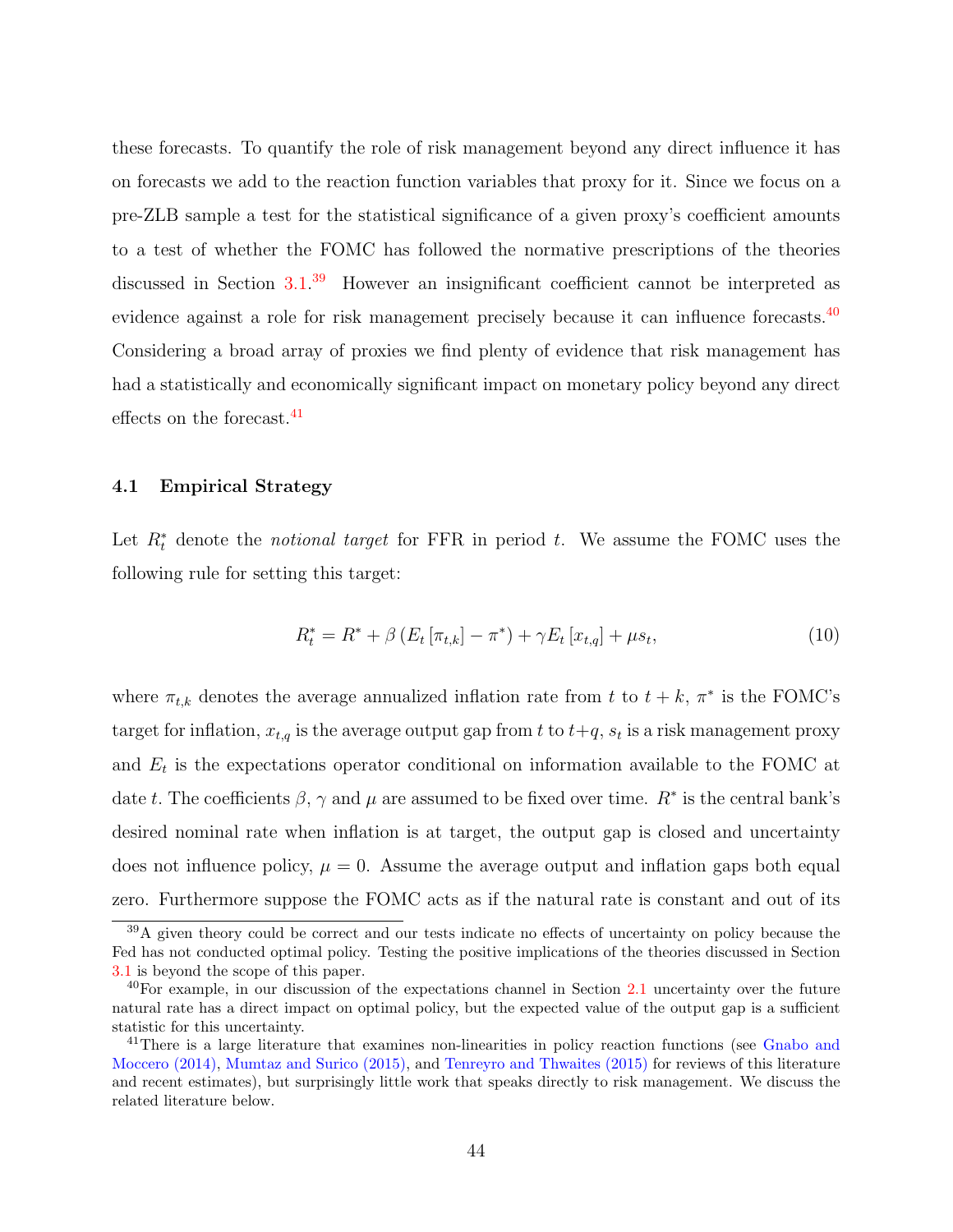control. Then  $R^* = r^* + \pi^*$ , where  $r^*$  is the natural rate.<sup>[42](#page-0-0)</sup>

Our estimation equation embodies two additional assumptions. First, the FOMC has a preference for interest rate smoothing and so does not choose the FFR to hit its notional target instantaneously. Second, the FOMC does not have perfect control over interest rates. This motivates the following specification for the *effective target* FFR,  $R_t$ 

<span id="page-45-0"></span>
$$
R_t = (1 - \bar{a})R_t^* + A(L)R_{t-1} + v_t
$$
\n(11)

where  $A(L)$  is a polynomial in the lag operator L given by

$$
A(L) = \sum_{j=0}^{N-1} a_{j+1} L^j \text{ and } 0 \le \bar{a} \equiv \sum_{j=0}^{N-1} a_{j+1} < 1,
$$

with N denoting the number of FFR lags. The variable  $v_t$  is a mean zero and serially independent interest rate shock. Combining  $(10)$  and  $(11)$  yields our estimation equation:

<span id="page-45-1"></span>
$$
R_t = b_0 + b_1 E_t \left[ \pi_{t,k} \right] + b_2 E_t \left[ x_{t,q} \right] + A(L) R_{t-1} + b_3 s_t + v_t. \tag{12}
$$

where  $b_i$ ,  $i = 0, 1, 2, 3$  are simple functions of  $\bar{a}$ ,  $\beta$ ,  $\gamma$ ,  $\mu$ ,  $r^*$  and  $\pi^*$ .

We use the publicly available Board staff forecasts of core CPI inflation (in percentage points) and the output gap (percentage point deviations of real GDP from its potential) to measure  $E_t[\pi_{t,k}]$  and  $E_t[x_{t,q}]$  with  $k = q = 3^{.43}$  $k = q = 3^{.43}$  $k = q = 3^{.43}$  These forecasts are available for all of the eight FOMC meetings per year so when estimating [\(12\)](#page-45-1) with our meeting-based proxies we use all these observations.<sup>[44](#page-0-0)</sup> We study our other proxies at the quarterly frequency. In these cases our results are based on staff forecasts corresponding to FOMC meetings closest to the middle of each quarter. We measure  $R_t$  in meeting-based cases with the FFR announced

 $^{42}$ There is no presumption that  $(10)$  reflects optimal policy and so assuming a constant natural rate is not inconsistent with our theoretical analysis. We explored using forecasted growth in potential output derived from Board staff forecasts to proxy for the natural rate and found this did not affect our results.

<sup>&</sup>lt;sup>43</sup>[Gnabo and Moccero](#page-58-1) [\(2014\)](#page-58-1) estimate policy reactions functions using staff forecasts as well. The forecasts are obtained from the Federal Reserve Bank of Philadelphia public web site.

<sup>&</sup>lt;sup>44</sup>In this estimation the time between meetings is held constant even though this is not true in practise. We account for this discrepancy when we calculate standard errors by allowing for heteroskedasticity.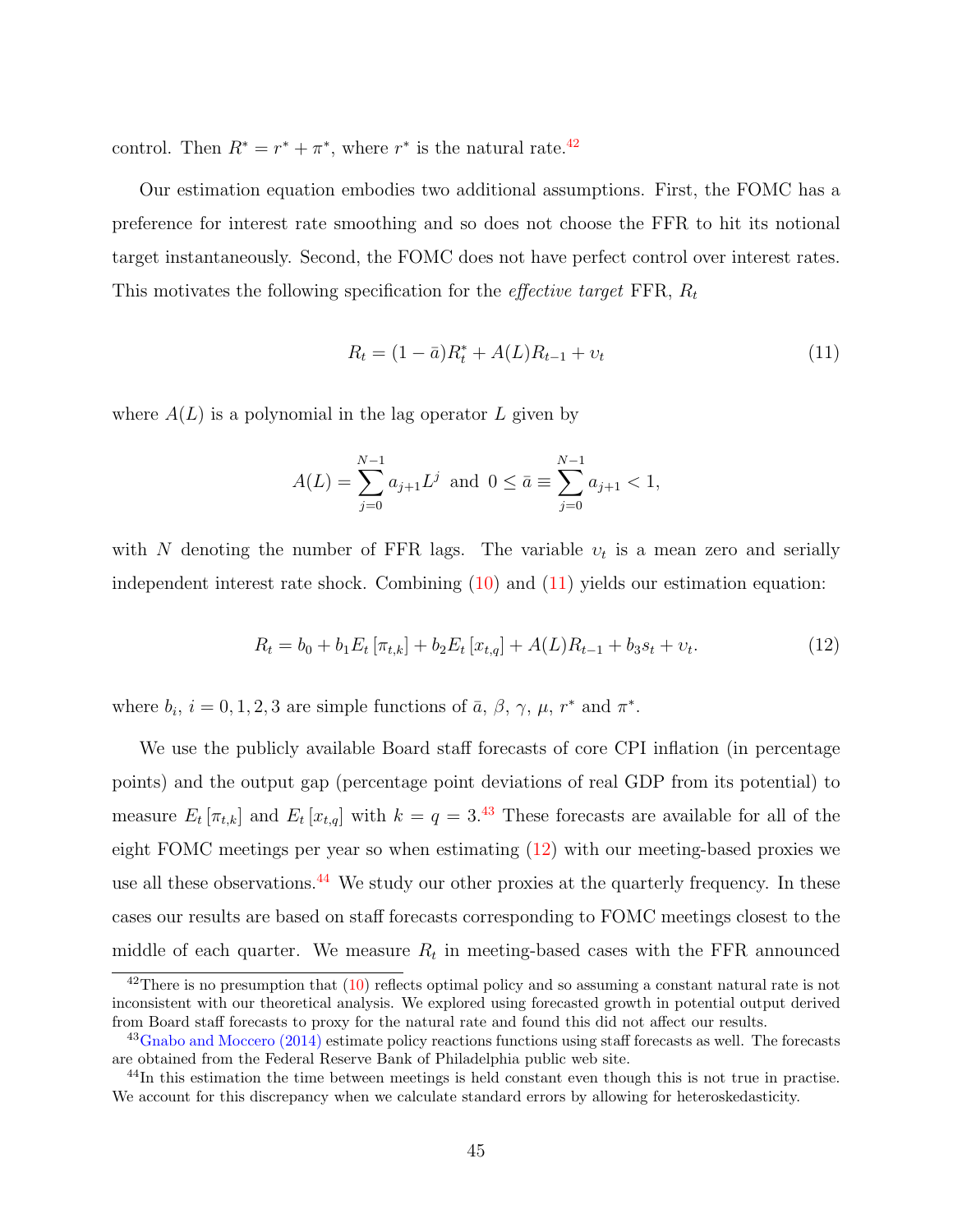at the end of the meeting and in the quarterly cases with the average FFR over the 30 days following a meeting. Because our measures of  $E_t[\pi_{t,k}]$  and  $E_t[x_{t,q}]$  are based solely on information available before an FOMC it follows that we can obtain consistent estimates of  $β, γ$  and  $μ$  by estimating [\(12\)](#page-45-1) by ordinary least squares, as long as there are sufficient lags in  $R_t$  to ensure that the errors  $v_t$  are serially uncorrelated.<sup>[45](#page-0-0)</sup>

As discussed above we test the null hypothesis that risk management does not impact the setting of the FFR by estimating  $(12)$  and determining whether  $\mu$  is significantly different from zero. We do not allow for the coefficients on the macroeconomic forecasts in the reaction function to depend on uncertainty as suggested by the work of [Brainard](#page-56-0) [\(1967\)](#page-56-0) and others. However as we (will) show in the appendix that if these coefficients are linear functions of uncertainty then the null hypothesis  $\mu = 0$  encompasses the hypothesis that uncertainty does not affect the reaction function coefficients.

#### <span id="page-46-0"></span>4.2 Proxies for Risk Management

In addition to our FOMC-minutes-based variables we consider several proxies for risk management that do not rely on our interpretation of what the words in the FOMC meetings mean. Two of these variables are derived from the Board staff's forecast seen by the FOMC at their regular meetings and so we study them along with our other meeting-based proxies; the remaining ones are studied at the quarterly frequency. These latter variables can be divided into two groups based on our assessment of whether they primarily reflect variance or skewness in the forecast.

The two meeting-based proxies involve revisions to the Board staff's forecasts for the output gap (frGap) and core CPI inflation (frInf). The revisions correspond to changes in the forecast for the same one year period made between meeting t and  $t-1$ . These variables allow us to assess whether shocks that move forecasts a large amount elicit an extra policy response. If the Committee was only worried about the effects of unusual events on its point

 $45\,\text{We make no attempt to address the impact of the possibility of hitting the ZLB in our estimation. See}$ [Chevapatrakul, Kim, and Mizen](#page-57-1) [\(2009\)](#page-57-1) and [Kiesel and Wolters](#page-59-1) [\(2014\)](#page-59-1) for papers that do this.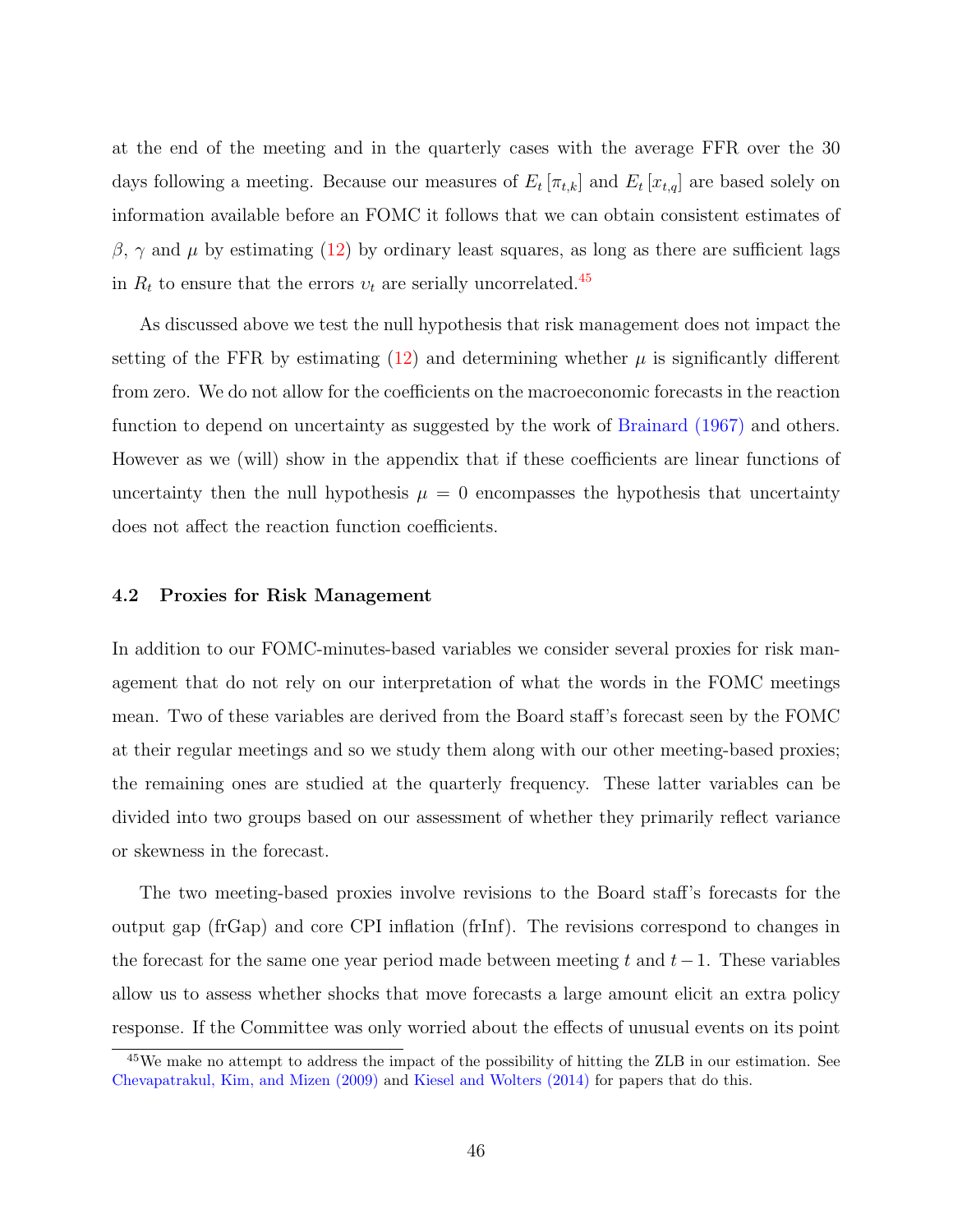forecast, then the post-shock projection of the output or inflation gaps would be sufficient to describe the policy setting. But, if a large forecast revision also signals an asymmetric weight on outcomes in the direction of the shock and the FOMC wanted to insure against those outcomes, we could observe effects of revisions on the FFR beyond their influence on the point forecast.

Two of the quarterly proxies are based on financial market data: VIX and Spread. VIX is the well-known measure of market participants' expectations of volatility of the S&P 500 stock index over the next 30 day period. $46$  This variable possibly confounds uncertainty due to financial factors that could be unrelated to the outlook for the economy. However, the S&P 500 reflects expectations of earnings so that VIX should measure market participants' uncertainty about the outlook for the economy over horizons relevant to the FOMC.<sup>[47](#page-0-0)</sup> Spread is simply the difference between the quarterly average of daily yields on BAA corporate bonds and 10 year Treasury bonds. Gilchrist and Zakrajšek [\(2012\)](#page-58-2) demonstrate that this variable measures information on private sector default risk plus other factors that may indicate downside risks to economic growth.[48](#page-0-0)

The remaining proxies we look at are based on the Survey of Professional Forecasters (SPF). The SPF surveys professional forecasters about their point forecasts of GDP growth and GDP deflator inflation and their probability distributions for these forecasts.<sup>[49](#page-0-0)</sup> We use both kinds of information to construct measures of variance and skewness in the economic outlook one year ahead. We measure variance using the median among forecasters of the standard deviations calculated from each individual probability distribution (vGDP and

<sup>46</sup>This is the Chicago Board Options Exchange Market Volatility Index obtained from the Haver Analytics database.

<sup>&</sup>lt;sup>47</sup>[Bekaert, Hoerova, and Lo Duca](#page-56-1) [\(2013\)](#page-56-1) study the impact of innovations to VIX on the FFR in a VAR setting. They find a positive innovation to VIX leads to looser policy although their findings are not very robust and only weakly significant. [Gnabo and Moccero](#page-58-1) [\(2014\)](#page-58-1) find that policy responds more aggressively and the degree of inertia in policy is lower in periods of high economic risk as measured by VIX.

<sup>48</sup>[Alcidi, Flamini, and Fracasso](#page-56-2) [\(2011\)](#page-56-2), [Castelnuovo](#page-56-3) [\(2003\)](#page-56-3) and [Gerlach-Kristen](#page-58-3) [\(2004\)](#page-58-3) consider the role of Spread in estimated monetary policy reaction functions.

 $^{49}$ The forecast distributions are for growth and inflation in the current and following year. We use [D'Amico](#page-57-2) [and Orphanides](#page-57-2) [\(2014\)](#page-57-2)'s procedure to translate these distributions into distributions for GDP growth and inflation over the next four quarters. Note that the bins forecasters are asked to put probability mass on are 1 percentage point wide, so moments calculated using them may contain substantial measurement error.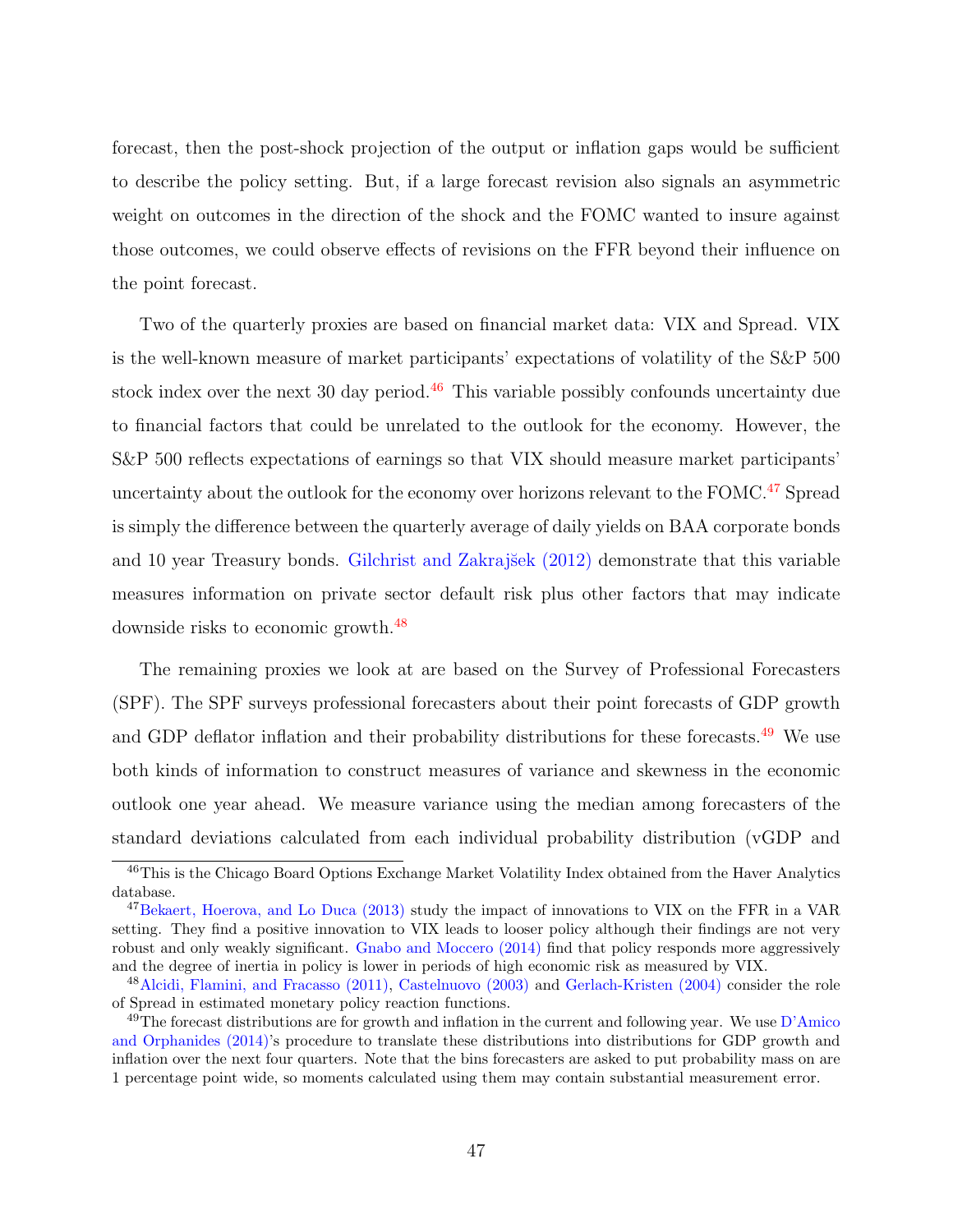vInf) and the interquartile range of point forecasts across individuals (PFvGDP and PFv-Inf.)[50](#page-0-0) PFvGDP and PFvInf are properly thought of as measuring forecaster disagreement, but there is a large literature that uses forecaster disagreement as a proxy for variance.<sup>[51](#page-0-0)</sup> To measure skewness we use the median of the individual forecasters' mean less the mode (sGDP and sInf) and the difference between the mean and the mode of the cross-forecaster distribution of point forecasts (PFsGDP and PFsInf).

All samples run to the end of 2008 due to the onset of the ZLB, but begin at different dates according to the number of observations available for each variable. The benchmark start date is determined by the beginning of Alan Greenspan's tenure as Chairman of the FOMC in 1987, but later dates are used for two sets of variables due to limitations of the data. The first observation for the meeting-based indicators is the first FOMC meeting of 1993 for the reason discussed in Section [3.](#page-26-0) When considering the proxies based on forecast distributions of individual forecasters from the SPF the first observation is 1992q1 due to a discrete change in SPF methodology that occurs then.<sup>[52](#page-0-0)</sup>

Tables [4](#page-49-0) and [5](#page-49-1) display various summary statistics for Board staff forecasts of inflation and the output gap and the various proxies for risk management at the meeting and quarterly frequencies. Several entries in these tables are worth highlighting. First, the staff's forecasts of the output gap and inflation are essentially uncorrelated. Second, Spread is strongly negatively correlated with the forecast variables, consistent with it indicating downside risks to the economy. Third, the remaining variables mostly display weak correlations with the staff forecasts, with two notable exceptions. Inflation forecast disagreement (PFuInf) has a large negative correlation with the output gap forecast: periods when the staff's outlook for activity is deteriorating often correspond to periods when there is a large amount of

<sup>&</sup>lt;sup>50</sup>[Gnabo and Moccero](#page-58-1) [\(2014\)](#page-58-1) study the effects of PFvInf on monetary policy but do not find statistically significant effects.

<sup>51</sup>However there is not a consensus about how good a proxy it is. See [Baker, Bloom, and Davis](#page-56-4) [\(2015\)](#page-56-4) for a recent review of the relevant literature. Note that we do not use the measure of uncertainty constructed by [Baker et al.](#page-56-4) [\(2015\)](#page-56-4) in our analysis since it includes information reflecting uncertainty about monetary policy.

<sup>&</sup>lt;sup>52</sup>In 1992 the SPF narrows the bins it uses to summarize the forecast probability distributions of individual forecasters. See [D'Amico and Orphanides](#page-57-2) [\(2014\)](#page-57-2) and [Andrade, Ghysels, and Idier](#page-56-5) [\(2013\)](#page-56-5) for attempts to address this change in bin sizes.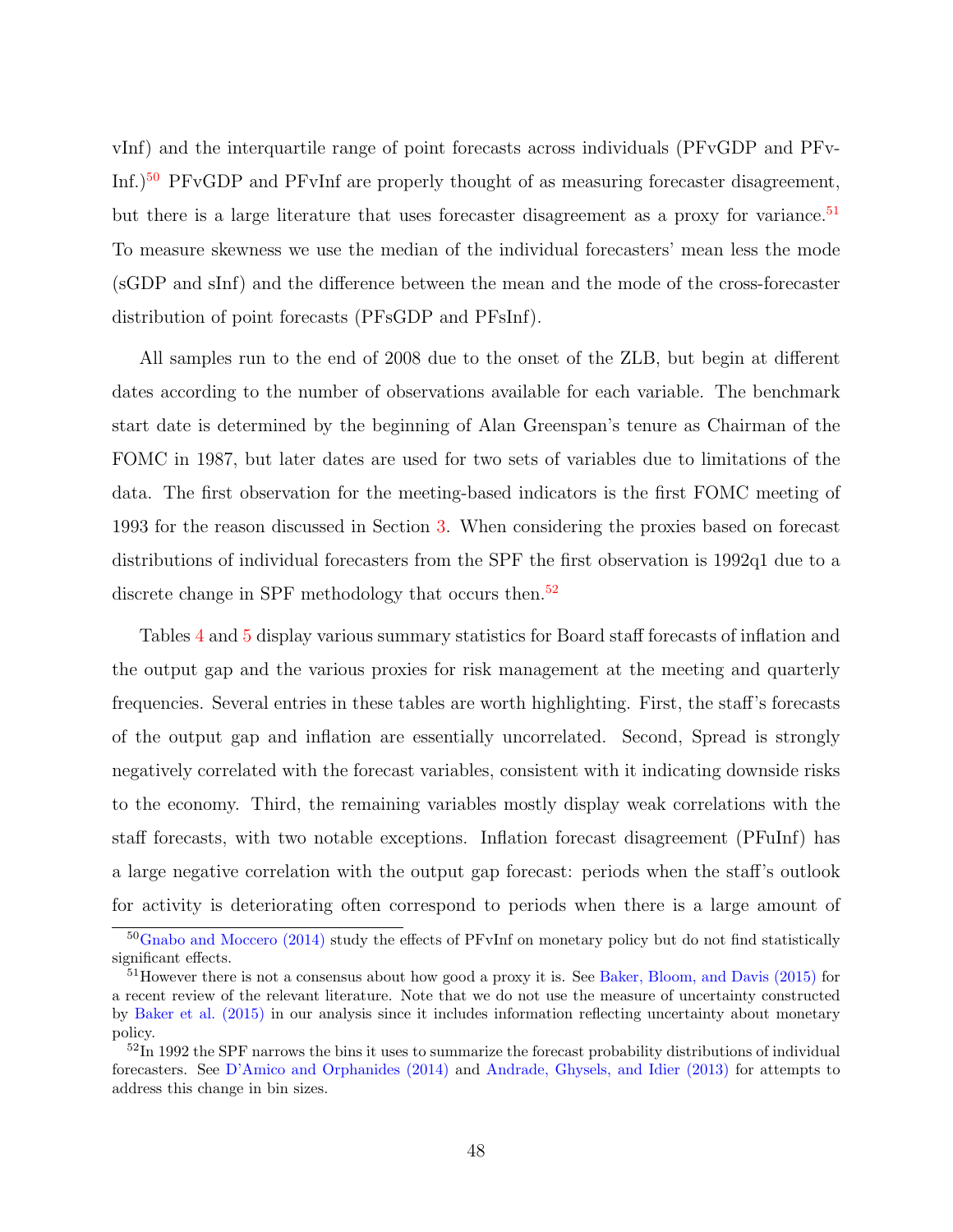|                     |               |         |           |          |       | Correlation with<br>forecast of |            |
|---------------------|---------------|---------|-----------|----------|-------|---------------------------------|------------|
| Variable            | $_{\rm Obs.}$ | Mean    | Std. Dev. | Min      | Max   | Inflation                       | Output gap |
| Inflation forecast  | 167           | 2.9     | 0.98      | 1.3      | 5.60  | 1.00                            |            |
| Output gap forecast | 167           | $-0.42$ | 1.74      | $-4.97$  | 3.08  | $-0.02$                         | 1.00       |
| hUnc                | 128           | $-0.13$ | 0.48      | $-1$     |       | $-0.23$                         | $-0.33$    |
| hIns                | 128           | $-0.06$ | 0.33      | $-1$     |       | 0.18                            | 0.15       |
| mUnc                | 128           | 2.92    | 4.8       | $\theta$ | 30.77 | $-0.06$                         | 0.14       |
| mIns                | 128           | 0.83    | 2.45      | $\theta$ | 16.67 | $-0.10$                         | 0.08       |
| frInf               | 167           | $-0.02$ | 0.21      | $-0.68$  | 0.70  | 0.08                            | 0.04       |
| frGap               | 167           | $-0.02$ | 0.42      | $-2$     | 0.83  | 0.04                            | 0.29       |

<span id="page-49-0"></span>Table 4: Meeting-based variables' summary statistics

Note: See the text for a description of the sample periods.

|      |         |           |         |       | Correlation with<br>forecasts of |            |
|------|---------|-----------|---------|-------|----------------------------------|------------|
| Obs. | Mean    | Std. Dev. | Min     | Max   | Inflation                        | Output Gap |
| 83   | 2.9     | 0.98      | 1.33    | 5.32  | 1.00                             |            |
| 83   | $-0.43$ | 1.72      | $-4.4$  | 3.08  | $-0.02$                          | 1.00       |
| 83   | 20.48   | 7.92      | 10.58   | 62.09 | $-0.15$                          | 0.06       |
| 68   | 0.74    | 0.06      | 0.6     | 0.9   | $-0.22$                          | $-0.08$    |
| 68   | 0.9     | 0.12      | 0.67    | 1.3   | $-0.22$                          | 0.22       |
| 83   | 0.6     | 0.18      | 0.24    | 1.1   | 0.26                             | $-0.36$    |
| 83   | 0.71    | 0.25      | 0.3     | 1.62  | 0.30                             | $-0.04$    |
| 83   | 2.11    | 0.66      | 1.37    | 5.60  | $-0.37$                          | $-0.34$    |
| 68   | 0.05    | 0.08      | $-0.12$ | 0.3   | 0.23                             | $-0.12$    |
| 68   | $-0.1$  | 0.19      | $-0.54$ | 0.47  | $-0.10$                          | $-0.48$    |
| 83   | 0.06    | 0.21      | $-0.5$  | 0.51  | 0.01                             | $-0.23$    |
| 83   | 0.29    | 0.27      | $-0.5$  | 0.9   | $-0.31$                          | 0.23       |
|      |         |           |         |       |                                  |            |

<span id="page-49-1"></span>Table 5: Quarterly variables' summary statistics

Note: See the text for a description of the sample periods.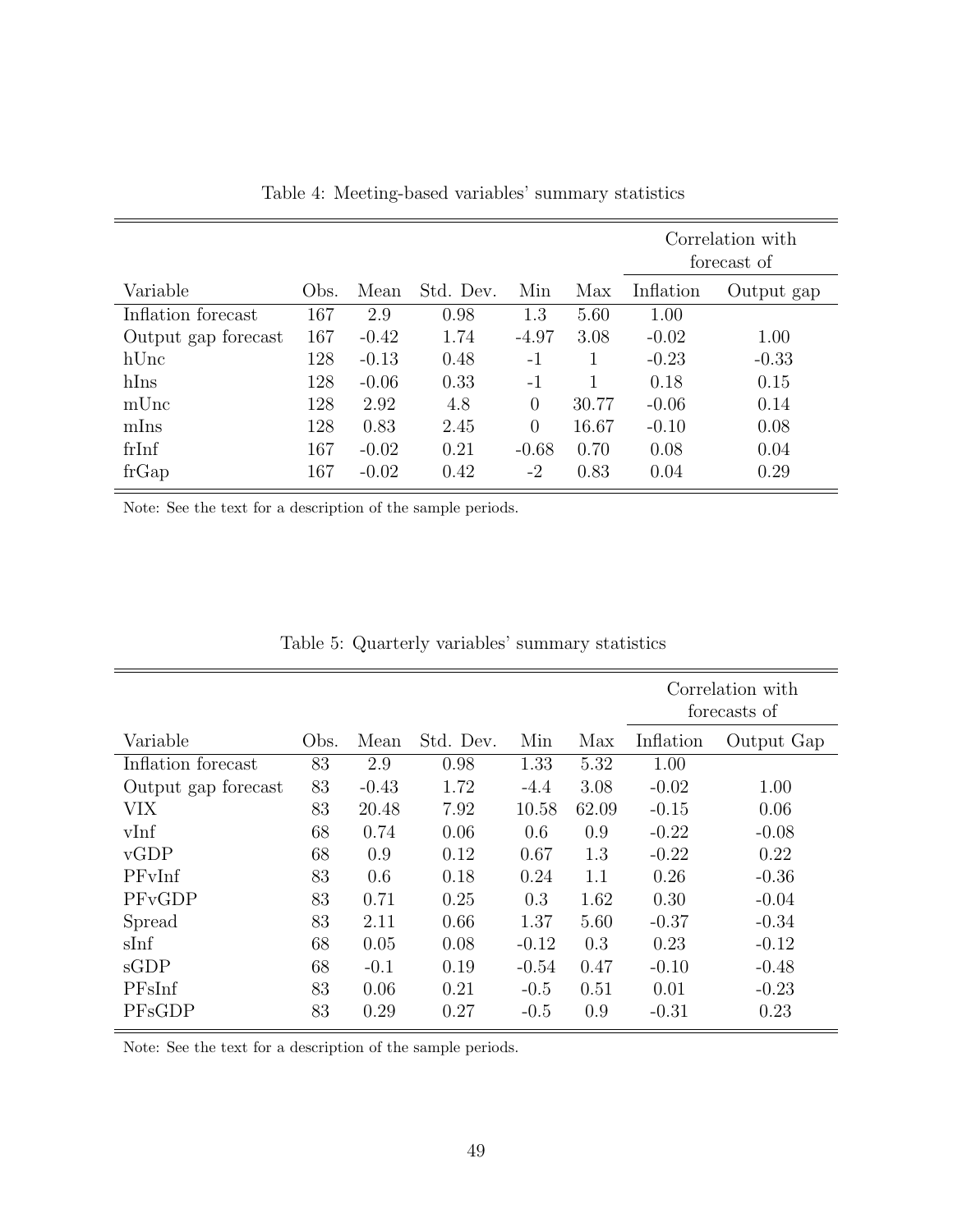disagreement about the outlook for inflation. In addition, skewness in forecasters' GDP forecasts (sGDP) is strongly negatively correlated with the outlook for activity. This suggests private sector forecasters are slower than the Board staff to react to downside risks to activity.

<span id="page-50-0"></span>

| Variables hUnc hIns mUnc mIns |         |         |         |      | frInf |
|-------------------------------|---------|---------|---------|------|-------|
| hIns                          | $-0.05$ |         |         |      |       |
| mUnc                          | $-0.07$ | 0.02    |         |      |       |
| mIns                          | $-0.13$ | $-0.09$ | 0.04    |      |       |
| frInf                         | (110)   | 0.05    | $-0.07$ | 0.06 |       |
| frGap                         | $-0.11$ | 0.08    | 0.05    | 0.11 | 0.22  |

Table 6: Cross-correlations of FOMC-meeting-based risk management variables

<span id="page-50-1"></span>Table 7: Cross-correlations of quarterly variance and skewness variables

| Variables | VIX     | $u$ Inf | $\mathbf{uGDP}$ | PFuInf  | PFuGDP  | Spread  | sInf    | sGDP    | PFsInf  |
|-----------|---------|---------|-----------------|---------|---------|---------|---------|---------|---------|
| vInf      | 0.04    |         |                 |         |         |         |         |         |         |
| vGDP      | 0.40    | 0.40    |                 |         |         |         |         |         |         |
| PFvInf    | 0.15    | 0.29    | 0.03            |         |         |         |         |         |         |
| PFvGDP    | 0.44    | 0.16    | 0.37            | 0.34    |         |         |         |         |         |
| Spread    | 0.79    | 0.15    | 0.32            | 0.25    | 0.37    |         |         |         |         |
| sInf      | $-0.27$ | 0.29    | $-0.16$         | 0.08    | $-0.14$ | $-0.18$ |         |         |         |
| sGDP      | 0.21    | $-0.09$ | $-0.04$         | 0.25    | 0.16    | 0.43    | $-0.15$ |         |         |
| PFsInf    | $-0.29$ | 0.10    | $-0.24$         | 0.16    | $-0.13$ | $-0.08$ | 0.04    | 0.15    |         |
| PFsGDP    | $-0.01$ | 0.04    | 0.10            | $-0.22$ | 0.00    | 0.01    | $-0.08$ | $-0.17$ | $-0.19$ |

Tables [6](#page-50-0) and [7](#page-50-1) display cross-correlations of the FOMC-meeting-based and quarterly proxies, respectively. As suggested by Figures [4](#page-40-0) and [5](#page-41-0) the human and machine coded indicator variables for inflation and uncertainty are essentially uncorrelated. These variables also appear unrelated to the forecast revision variables. Several correlations among the quarterly proxies are worth noting. Forecaster uncertainty and disagreement about the GDP growth outlook (vGDP and PFvGDP) are both positively correlated with VIX and Spread, suggesting the financial variables are good indicators of uncertainty about the activity outlook. Interestingly the correlation of VIX with the inflation asymmetry variables (sInf and PFsInf) are both negative: when markets perceive a lot of uncertainty in the stock market the inflation outlook is skewed to the downside. The correlation of vGDP with vInf and PFvGDP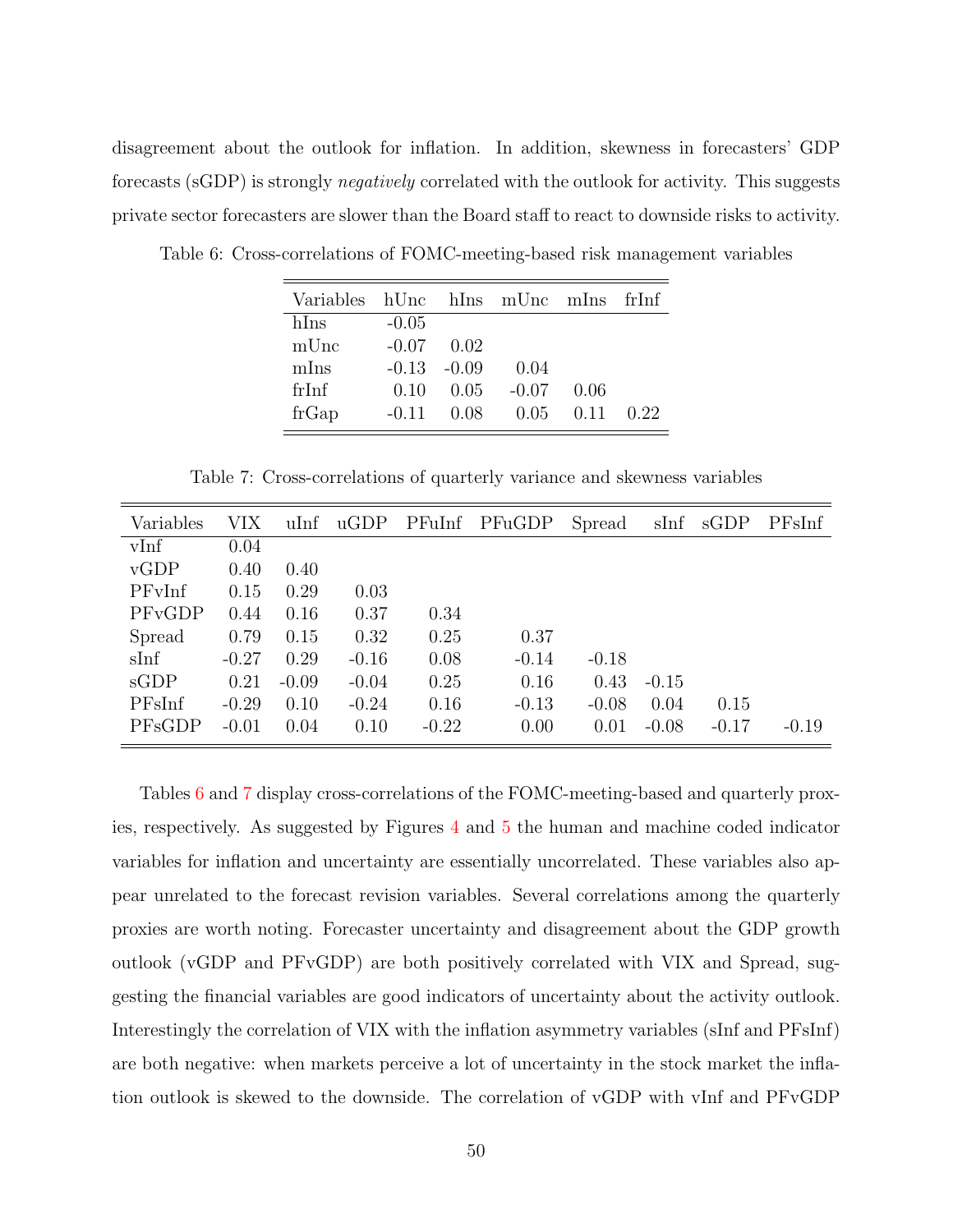with PFvInf are both fairly large suggesting uncertainty about inflation and GDP often move together. Finally, the correlations of the corresponding forecaster uncertainty and disagreement variables (vGDP with PFvGDP and vInf with PFvInf) are somewhat large too. Evidently disagreement among forecasters is similar to the median amount of uncertainty they see.

## 4.3 Policy Rule Findings

Table [8](#page-52-0) shows our policy rule estimates with and without the various FOMC-meeting-based variables; Tables [9](#page-53-0) and [10](#page-54-0) show estimates with and without the variance and skewness variables. The tables have the same layout with the first columns showing the policy rule estimates without any risk management variables and the other columns show the results of estimating the policy rule adding one of the risk management variables at a time with the indicated coefficient estimate corresponding to  $\mu$  in [\(10\)](#page-44-0). In the policy rules without any risk management variables the coefficient on inflation  $(\beta)$  is about 1.8 and on the output gap  $(\gamma)$ is about 0.8. These estimates are highly significant and are similar to estimated forecastbased policy rules in the literature. Introducing one of the proxies for risk management typically moves the reaction coefficients very little with a couple of exceptions noted below.

Table [8](#page-52-0) indicates that the human coding of uncertainty (hUnc) is statistically significant at the 5% level. The coefficient indicates that on average when uncertainty has shaded the policy decision above or below what would be dictated by the forecast (as determined by our analysis of the FOMC minutes) it has moved the notional target (see [10\)](#page-44-0) by 40 basis points (bps). With interest rate smoothing the immediate impact is much smaller; the 95% confidence interval is 2-14 bps. The machine coding of uncertainty is significant at the 10% level but the effect is small – a one standard deviation increase in the number of sentences we associate with uncertainty raises the notional target by  $14bps$ .<sup>[53](#page-0-0)</sup> The insurance indicators (hIns and mIns) are not significant, but the point estimate of the human coded variable

<sup>53</sup>The machine coded variables are harder to interpret than the human coded indicators since they do not account for whether the mentions of uncertainty or insurance shaded policy up or down. It would be interesting to examine whether a more sophisticated parsing of the words would yield stronger results.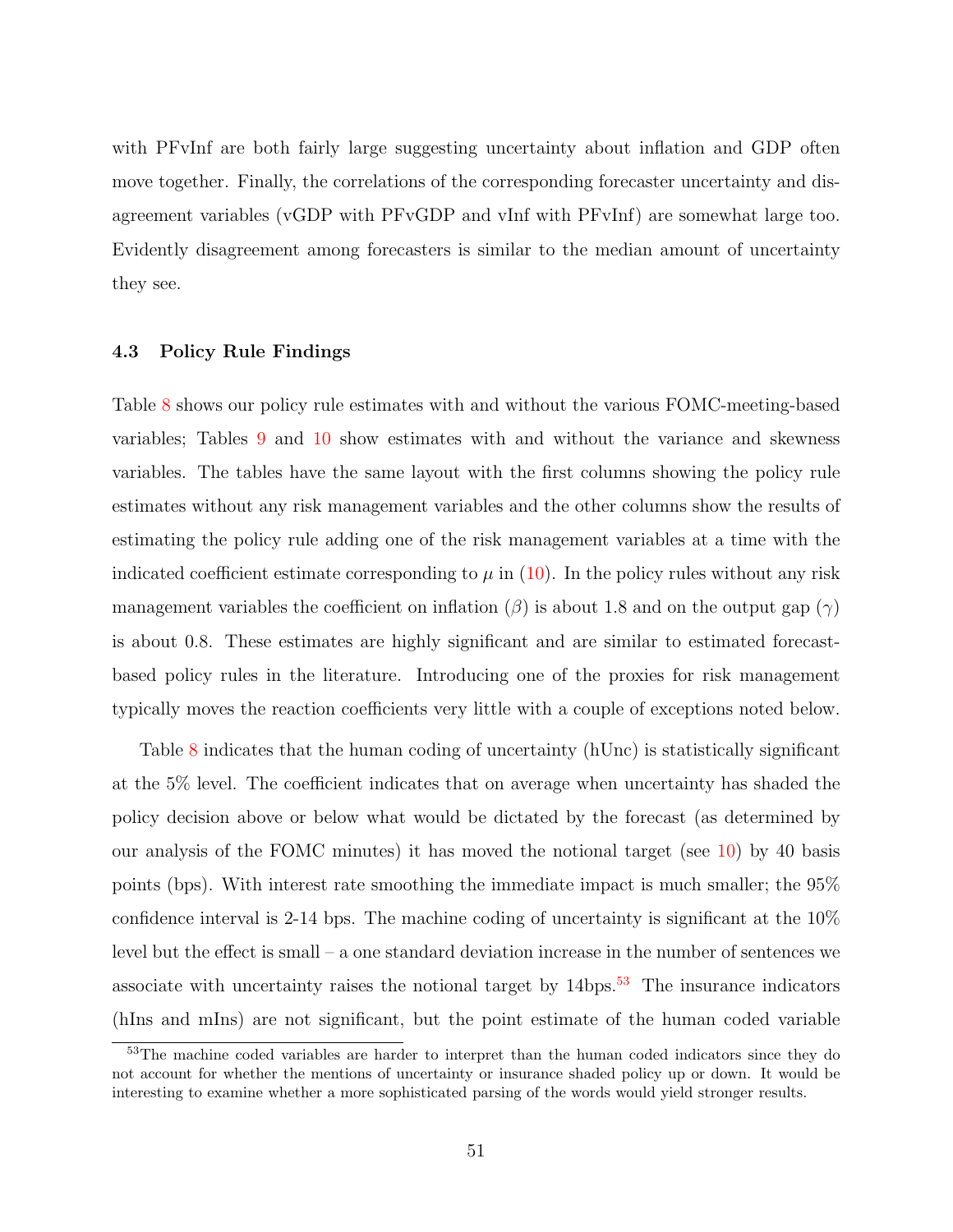indicates its affects are similar to its uncertainty counterpart. Perhaps the most striking result in Table [8](#page-52-0) is the large and highly significant coefficient on the output gap forecast revision variable (frGap).<sup>[54](#page-0-0)</sup> The point estimate indicates a one standard deviation (42 bps) positive surprise in the forecast raises the notional target by 63 bps over and above the impact this surprise has on the forecast itself; the confidence interval is 18-108 bps.

|            | $\left(1\right)$   | $\left( 2\right)$  | (3)                | (4)                | (5)                | (6)                | $\left( 7\right)$  |
|------------|--------------------|--------------------|--------------------|--------------------|--------------------|--------------------|--------------------|
| $\beta$    | $1.77***$<br>(.11) | $1.95***$<br>(.16) | $1.86***$<br>(.17) | $1.90***$<br>(.17) | $1.89***$<br>(.17) | $1.76***$<br>(.13) | $1.77***$<br>(.11) |
| $\gamma$   | $.79***$<br>(.06)  | $.88***$<br>(.05)  | $.85***$<br>(.05)  | $.83***$<br>(.05)  | $.85***$<br>(.05)  | $.72***$<br>(.07)  | $.79***$<br>(.06)  |
| hUnc       |                    | $.40**$<br>(.16)   |                    |                    |                    |                    |                    |
| hIns       |                    |                    | .48<br>(.45)       |                    |                    |                    |                    |
| mUnc       |                    |                    |                    | $.03*$<br>(.01)    |                    |                    |                    |
| mIns       |                    |                    |                    |                    | $-.0003$<br>(.03)  |                    |                    |
| frGap      |                    |                    |                    |                    |                    | $1.50***$<br>(.54) |                    |
| frInf      |                    |                    |                    |                    |                    |                    | .32<br>(.66)       |
| Obs.<br>LM | 167<br>.02         | 128<br>.07         | 128<br>.59         | 128<br>.58         | 128<br>.31         | 167<br>.34         | 167<br>.06         |

<span id="page-52-0"></span>Table 8: FOMC meeting variables in monetary policy rules

Note: The superscripts \*\*\*, \*\* and \* indicate statistical significance at the 1, 5 and 10 percent levels respectively. Standard errors are robust to heteroskedasticity. All models include 5 lags of the FFR. The entries in the row labelled "LM" are  $p$ -values of Durbin's test for the null hypothesis of no serial correlation in the regression residuals up to fifth order.

Table [9](#page-53-0) shows strong evidence that risk management has shaded policy away from that predicted by forecasts alone. The coefficient on VIX is highly significant and enters with a negative sign. A one standard deviation increase in VIX lowers the notional target FFR

<sup>&</sup>lt;sup>54</sup>The magnitude and significance of this coefficient is partly driven by the observations from 2008, but not entirely. Ending the sample in 2007 lowers the point estimate to 0.9 but this remains significant at the 5% level.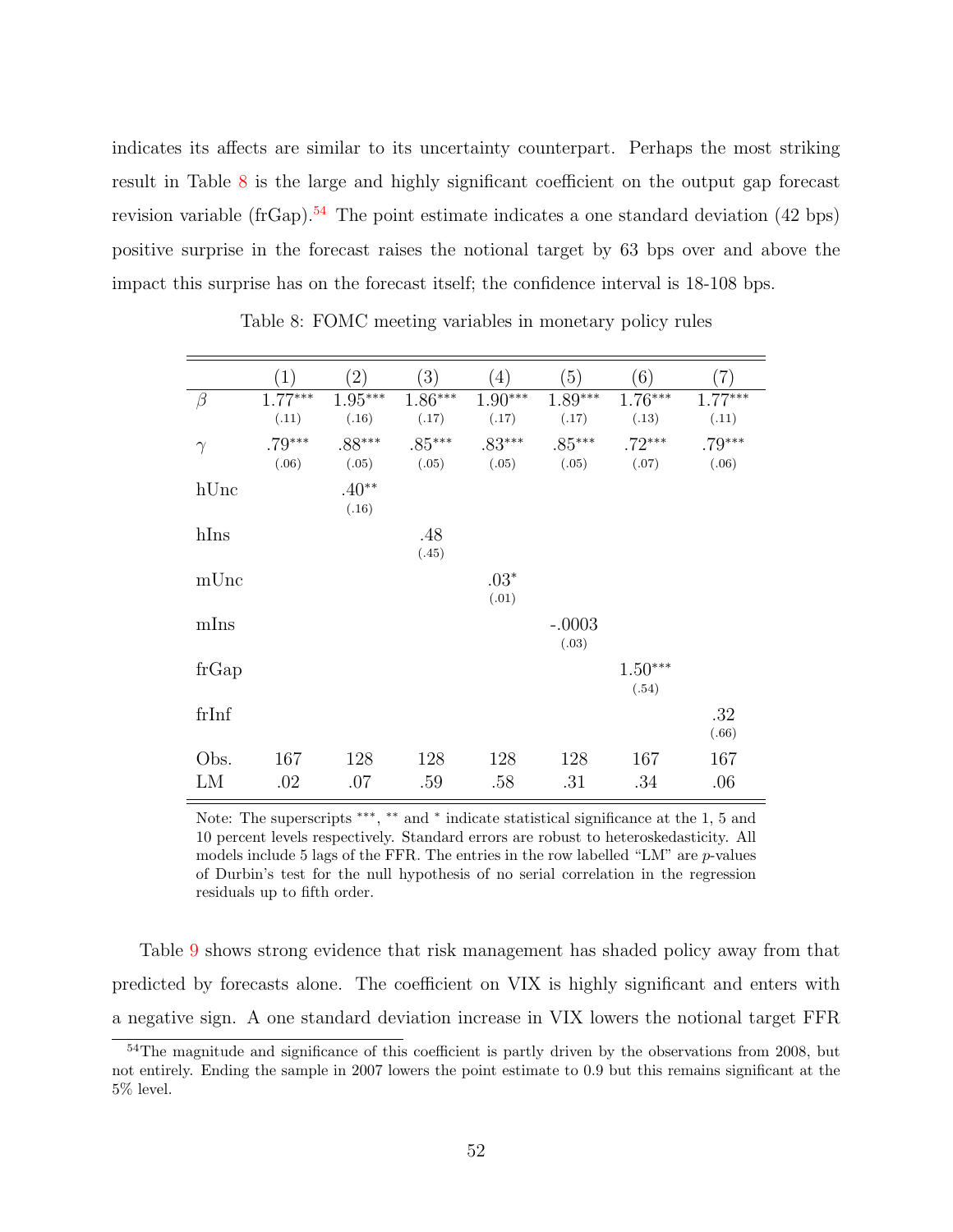|            | (1)                | (2)                | (3)                | (4)                | (5)                | (6)                 |
|------------|--------------------|--------------------|--------------------|--------------------|--------------------|---------------------|
| $\beta$    | $1.79***$<br>(.12) | $1.74***$<br>(.12) | $2.21***$<br>(.17) | $2.13***$<br>(.16) | $1.82***$<br>(.12) | $1.91***$<br>(.14)  |
| $\gamma$   | $.79***$<br>(.06)  | $.84***$<br>(.06)  | $.78***$<br>(.07)  | $.77***$<br>(.06)  | $.76***$<br>(.07)  | $.80***$<br>(.06)   |
| <b>VIX</b> |                    | $-.05***$<br>(.01) |                    |                    |                    |                     |
| vInf       |                    |                    | $3.47**$<br>(1.67) |                    |                    |                     |
| vGDP       |                    |                    |                    | .26<br>(.98)       |                    |                     |
| PFvInf     |                    |                    |                    |                    | $-.54$<br>(.67)    |                     |
| PFvGDP     |                    |                    |                    |                    |                    | $-1.43***$<br>(.53) |
| Obs.<br>LM | 83<br>.70          | 83<br>.80          | 68<br>.71          | 68<br>.59          | 83<br>.70          | 83<br>.92           |

<span id="page-53-0"></span>Table 9: Variance in monetary policy rules

Note: Superscripts \*\*\*, \*\* and \* indicate statistical significance at the 1, 5 and 10 percent levels respectively. Standard errors are robust to heteroskedasticity. All models include 2 lags of the FFR. Entries in the row labelled "LM" are p-values of Durbin's test for the null hypothesis of no serial correlation in the regression residuals up to second order.

by 40bps. Consistent with this, the coefficient on GDP forecast uncertainty as measured using point forecast dispersion (PFvGDP) is also highly significant and indicates roughly the same affect on the target. The coefficient on the variable measuring how forecasters view the uncertainty in their inflation forecasts (vInf) is significant. In this case uncertainty shades the policy higher; a standard deviation increase in vInf raises the notional FFR target by about 25bps.

Similarly strong evidence that skewness matters for policy decisions is indicated in Table [10.](#page-54-0) The coefficients on Spread (the interest rate spread indicator of downside risks to activity), sInf (skewness in the outlook for inflation measured from forecasters' own forecast distributions) and PFsInf (skewness in the inflation outlook measured across point forecasts) all enter into the policy rule significantly. An increase in downside risks to activity lowers while an increase in upside risks to inflation raises the FFR. The effects seem large. Standard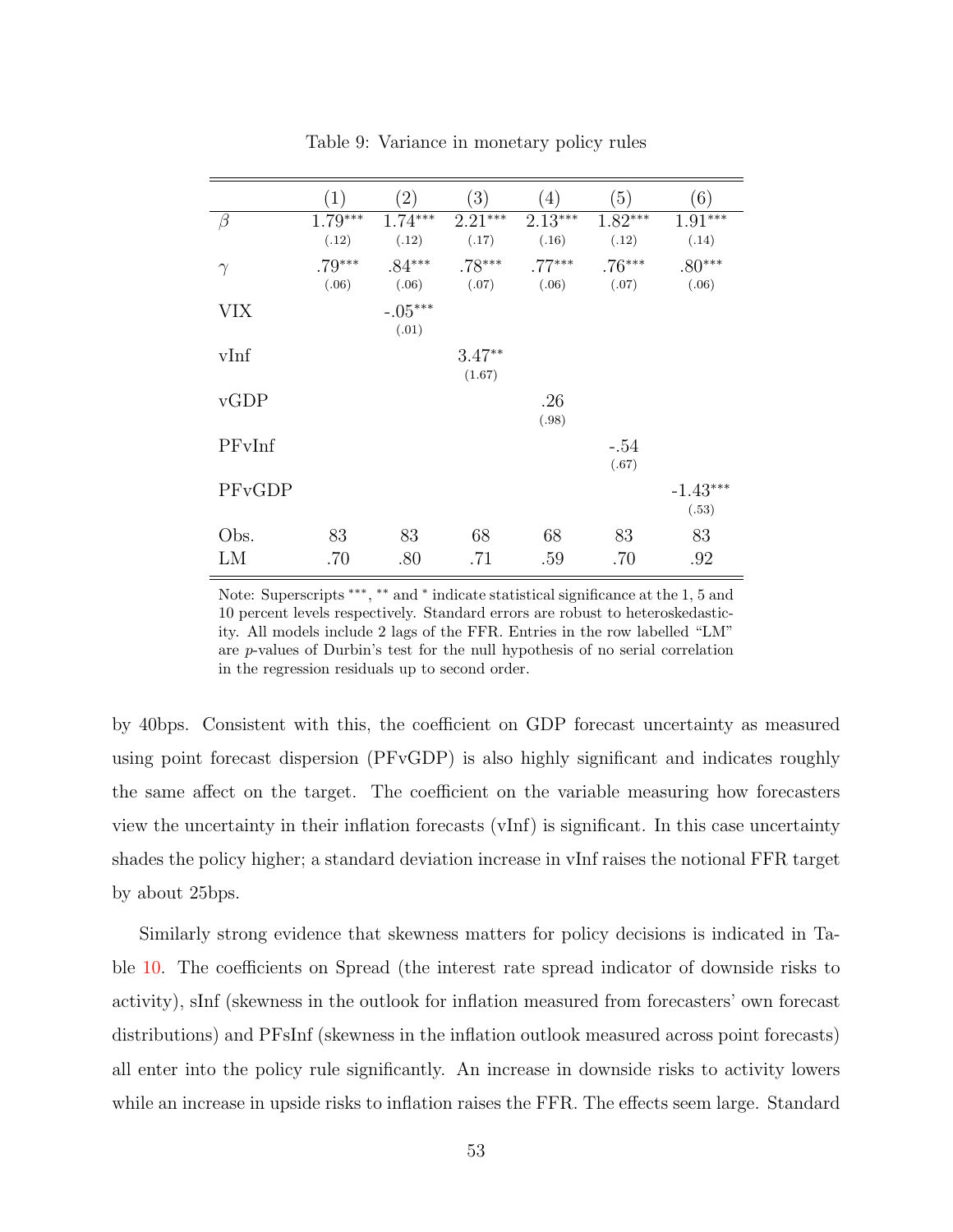|          | (1)                | (2)                | (3)                | (4)                | (5)                | (6)                |
|----------|--------------------|--------------------|--------------------|--------------------|--------------------|--------------------|
| $\beta$  | $1.79***$<br>(.12) | $1.59***$<br>(.12) | $2.02***$<br>(.16) | $2.09***$<br>(.16) | $1.80***$<br>(.11) | $1.75***$<br>(.13) |
| $\gamma$ | $.79***$<br>(.06)  | $.71***$<br>(.06)  | $.80***$<br>(.07)  | $.74***$<br>(.08)  | $.87***$<br>(.08)  | $.80***$<br>(.07)  |
| Spread   |                    | $-.82***$<br>(.21) |                    |                    |                    |                    |
| sInf     |                    |                    | $2.80**$<br>(1.18) |                    |                    |                    |
| sGDP     |                    |                    |                    | $-.79$<br>(.58)    |                    |                    |
| PFsInf   |                    |                    |                    |                    | $1.80***$<br>(.64) |                    |
| PFsGDP   |                    |                    |                    |                    |                    | $-.46$<br>(.47)    |
| Obs.     | 83                 | 83                 | 68                 | 68                 | 83                 | 83                 |
| LM       | .70                | .94                | .34                | .67                | .84                | .72                |

<span id="page-54-0"></span>Table 10: Skewness in monetary policy rules

Note: Superscripts \*\*\*, \*\* and \* indicate statistical significance at the 1, 5 and 10 percent levels respectively. Standard errors are robust to heteroskedasticity. All models include 2 lags of the FFR. Entries in the row labelled "LM" are p-values of Durbin's test for the null hypothesis of no serial correlation in the regression residuals up to second order.

deviation increases in these proxies change the notional target by -54, 22 and 38 bps, respectively. The point estimates for skewness in the GDP outlook come in with unexpectedly negative signs (perceived upside risks to the growth suggest lowering the FFR). However these coefficients are relatively small and insignificant (standard deviation changes translate to no more than 15 bp changes in the notional target.) The standard errors are large enough that the expected sign cannot be ruled out.

Taken together, these results suggest that risk management concerns broadly conceived have had a statistically and economically significant impact on policy decisions over and above how those concerns are reflected in point forecasts. Risk management does not just appear in the words of the FOMC it is apparently reflected in their deeds as well.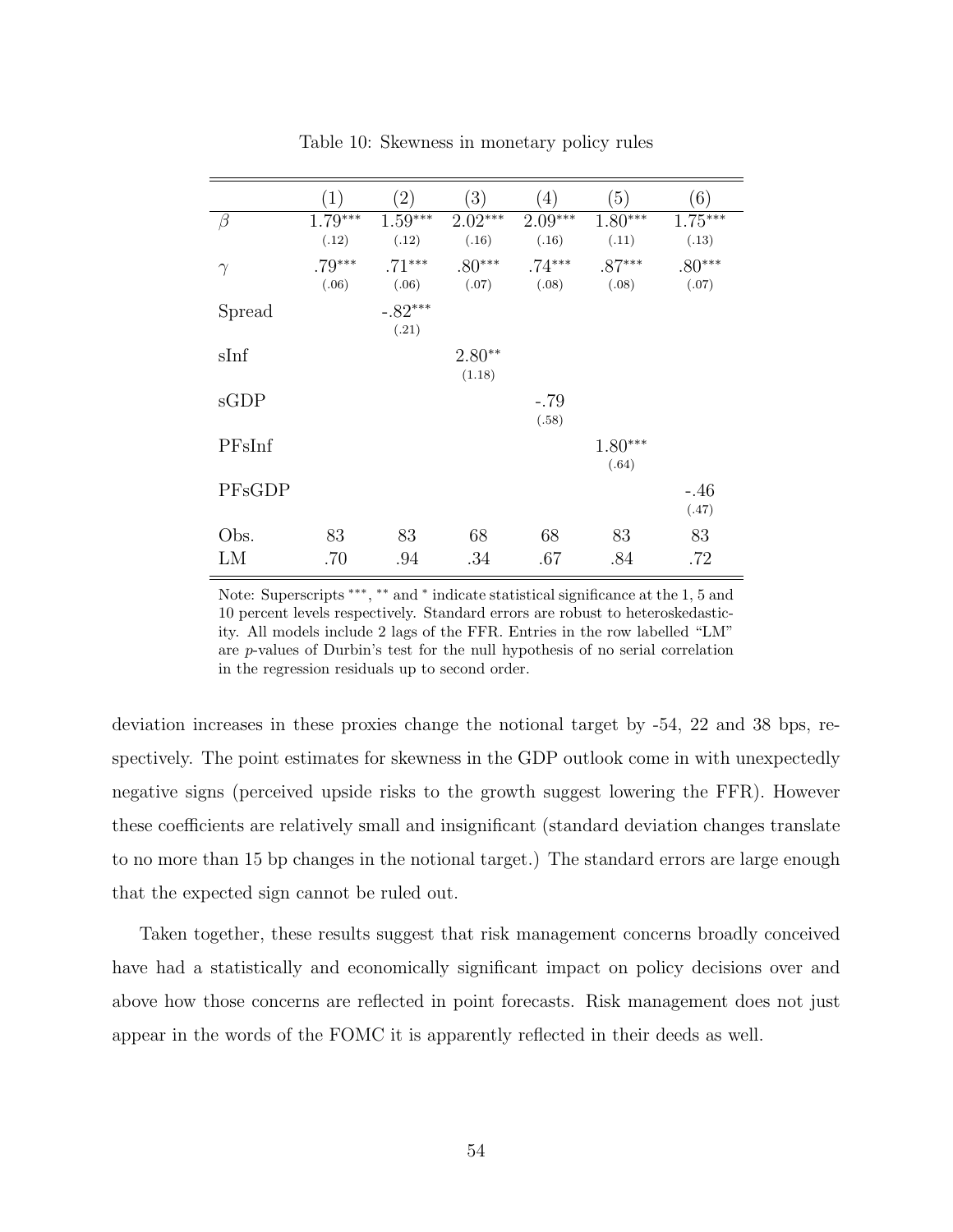## 5 Conclusion

Our analysis has so far ignored two reputational issues that may be relevant to the lift off calculus. A policymaker must take into account the effect that shocks might have on her reputation; in particular, policymakers may face large costs of reversing a decision. Empirically, it is well known that central banks tend to go through "tightening" and "easing" cycles which in turn induce substantial persistence in the short-term interest rate. One reason why policymakers might be reluctant to reverse course is that it would damage their reputation, perhaps because the public would revise its confidence in the central bank's ability to understand and stabilize the economy. With high uncertainty, this reputation element would lead to more caution. In the case of liftoff, it would argues for a longer delay in raising rates to avoid the reputational costs of a reversion back to the ZLB.

Another reputational concern is the signal the public might infer about the central bank's commitments to its stated policy goals if liftoff occurred with output or inflation still far below target. Large gaps on their own pose no threat to credibility if the public is confident that the economy is on a path to achieve the policy targets in a reasonable period of time and that the central bank is willing to accommodate this path. However, if there is elevated uncertainty over the strength of the economy, or a view that risks were skewed to the downside, then the public might believe that a risk management approach should delay liftoff. And as we found, the larger the current gaps, the more relevant these risk management concerns. Accordingly, early liftoff might be construed as backing away from appropriate risk management, and hence a less-than-enthusiastic endorsement of the ultimate policy targets by the central bank. This could work in the opposite direction for an economy in which the uncertainties or asymmetries underlying the risk management approach dictated an aggressive tightening move to guard against inflation. Either way, the central bank's reputation as having a credible commitment to achieving its policy goals could brought into question.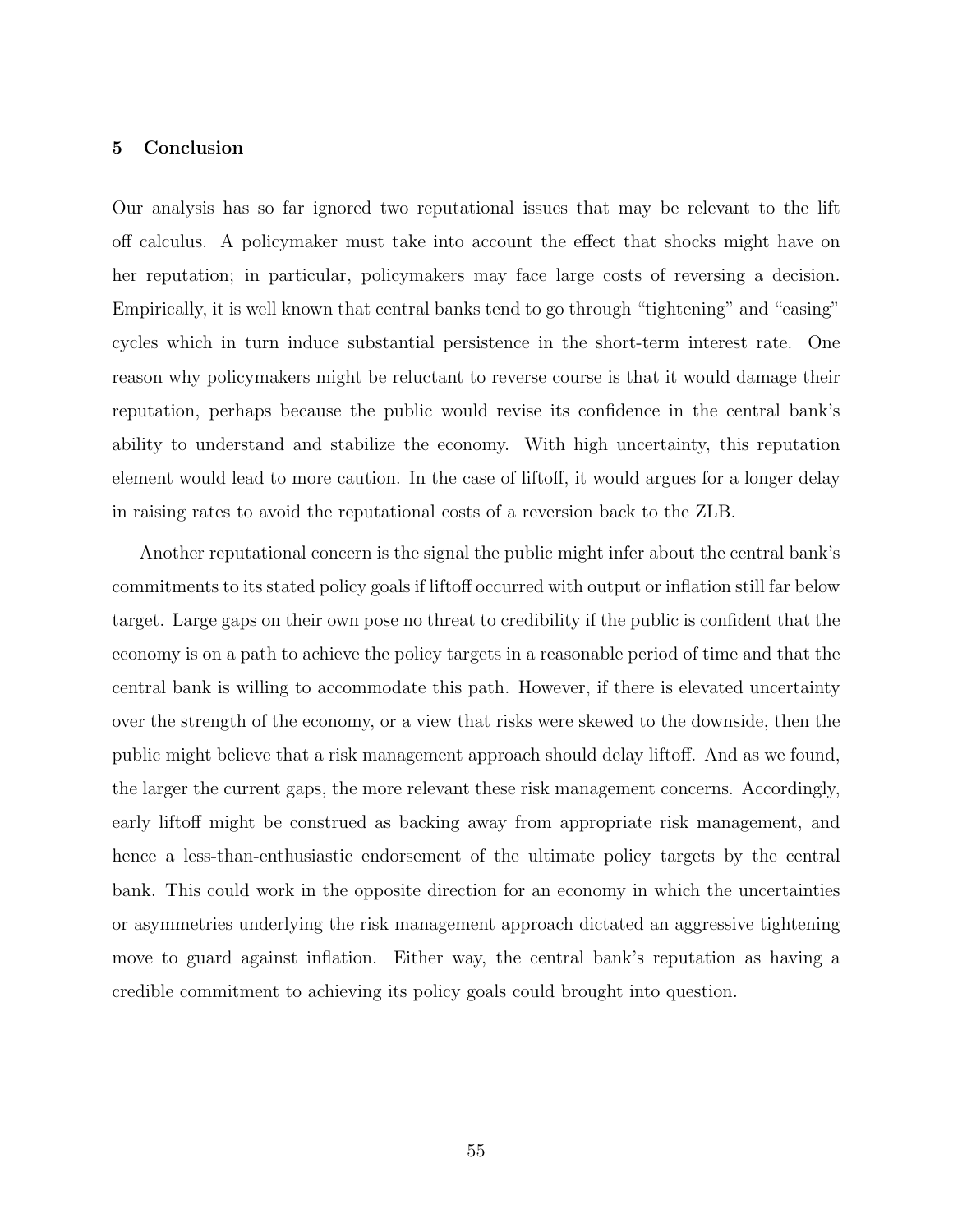## References

- Adam, K. and R. M. Billi (2007). Discretionary monetary policy and the zero lower bound on nominal interest rates. Journal of Monetary Economics  $54(3)$ , 728–752.
- <span id="page-56-2"></span>Alcidi, C., A. Flamini, and A. Fracasso (2011). Policy regime changes, judgment and taylor rules in the greenspan era. Economica 78, 89–107.
- <span id="page-56-5"></span>Andrade, P., E. Ghysels, and J. Idier (2013). Tails of inflation forecasts and tales of monetary policy. UNC Kenan-Flagler Research Paper No. 2013-17.
- <span id="page-56-4"></span>Baker, S. R., N. Bloom, and S. J. Davis (2015). Measuring economic policy uncertainty. Stanford University manuscript.
- Barlevy, G. (2011). Robustness and macroeconomic policy. Annual Review of Economics 3, 1–24.
- Barsky, R., A. Justiniano, and L. Melosi (2014). The natural rate and its usefulness for monetary policy making. American Economic Review  $104(4)$ , 37–43.
- Basu, S. and B. Bundick (2013). Downside risk at the zero lower bound. Boston College Manuscript.
- <span id="page-56-1"></span>Bekaert, G., M. Hoerova, and M. Lo Duca (2013). Risk, uncertainty and monetary policy. Journal of Monetary Economics 60, 771–788.
- Bernanke, B. S. (2005). The changing policy landscape. In Monetary Policy Since the Onset of the Crisis, Economic Policy Symposium, pp. 1–22. Federal Reserve Bank of Kansas City.
- Blinder, A. (1998). Central Banking in Theory and Practice. Cambridge, MA: MIT Press.
- Bloom, N. (2009). The effect of uncertainty shocks. *Econometrica*  $77(3)$ , 623–685.
- Bomfin, A. and L. Meyer (2010). Quantifying the effects of fed asset purchases on treasury yields. Macroeconomics Advisors, Monetary Policy Insights: Fixed Income Focus.
- Born, B. and J. Pfeifer (2014). Policy risk and the business cycle. *Journal of Monetary* Economics 68, 68–85.
- <span id="page-56-0"></span>Brainard, W. (1967). Uncertainty and the effectiveness of policy. American Economic Review  $57(2)$ , 411-425.
- Campbell, J. R., C. L. Evans, J. D. Fisher, and A. Justiniano (2012). Macroeconomic effects of federal reserve forward guidance. Brookings Papers on Economic Activity Spring, 1–54.
- <span id="page-56-3"></span>Castelnuovo, E. (2003). Taylor rules, omitted variables, and interest rate smoothing in the US. Economics Letters 81, 55–59.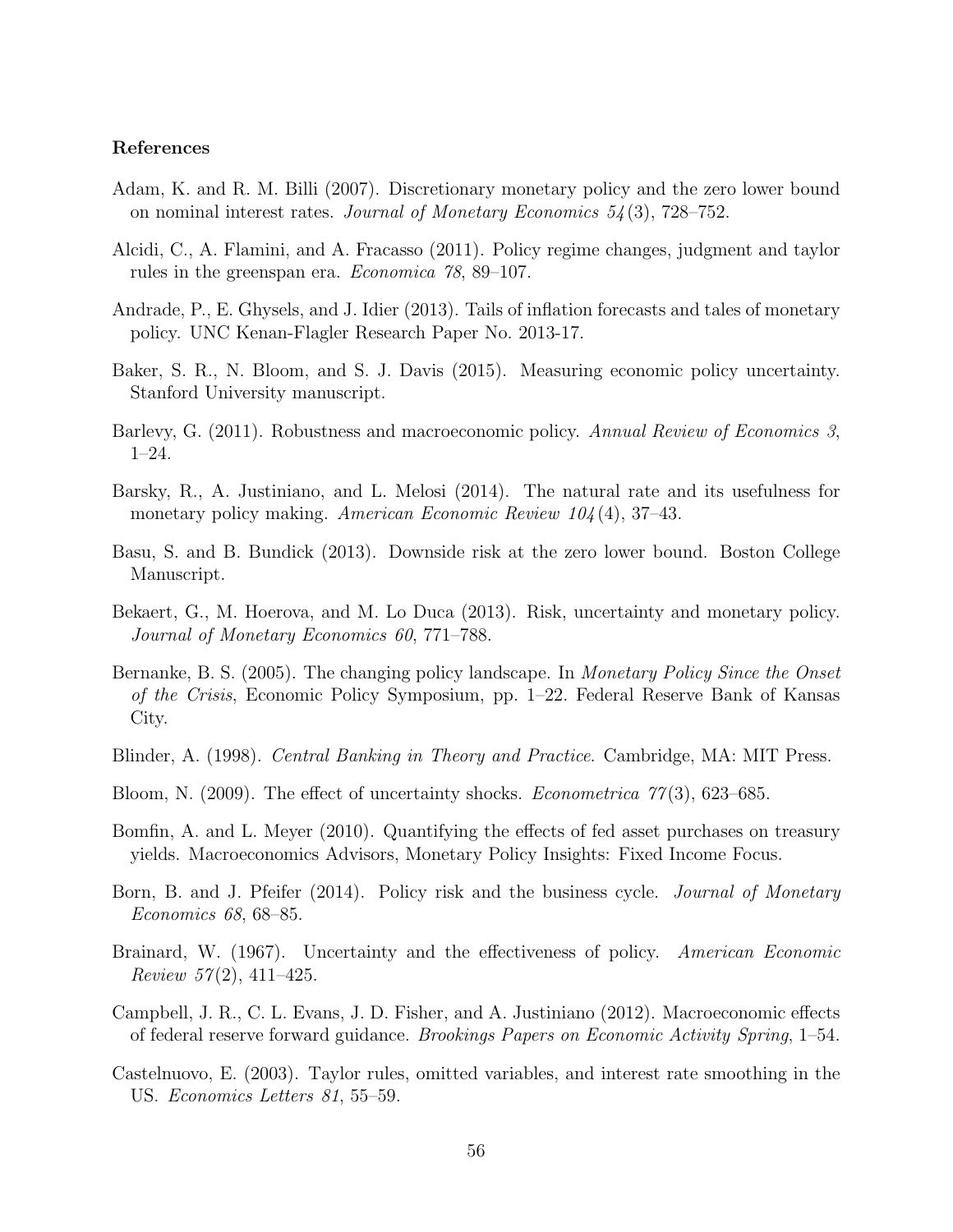- Chen, H., V. Curida, and A. Ferrero (2012). The macroeconomic effects of large scale asset purchase programmes. Economic Journal 122, 289–315.
- <span id="page-57-1"></span>Chevapatrakul, T., T. Kim, and P. Mizen (2009). The Taylor principle and monetary policy approaching a zero bound on nominal rates: Quantile regression results for the united states and japan. Journal of Money, Credit and Banking  $\frac{41(8)}{3!}$ , 1705–1723.
- Christiano, L., M. Eichenbaum, and C. Evans (2005). Nominal rigidities and the dynamic effects of a shock to monetary policy. Journal of Political Economy 113(1), 1–45.
- <span id="page-57-0"></span>Clarida, R., J. Gali, and M. Gertler (2000). Monetary policy rules and macroeconomic stability: Evidence and some theory. *Quarterly Journal of Economics CXV* $(1)$ , 147–180.
- Coibion, O., Y. Gorodnichenko, and J. Wieland (2012). The optimal inflation rate in new keynesian models: Should central banks raise their inflation targets in light of the zero lower bound? *Review of Economic Studies 79*(4), 1371–1406.
- D'Amico, S. and T. King (2013). Flow and stock effects of large-scale treasury purchases: Evidence on the importance of local supply. Journal of Financial Economics 108, 425–448.
- D'Amico, S. and T. King (2015). Policy expectations, term premia, and macroeconomic performance. Federal Reserve Bank of Chicago manuscript.
- <span id="page-57-2"></span>D'Amico, S. and A. Orphanides (2014). Inflation uncertainty and disagreement in bond risk premia. Chicago Fed working paper 2014-24.
- Dolado, J. J., P. R. María-Dolores, and M. Naveira (2005). Are monetary policy reaction functions asymmetric?: The role of nonlinearity in the phillips curve. *European Economic* Review  $49(2)$ , 485–503.
- Dolado, J. J., P. R. María-Dolores, and F. J. Ruge-Murcia (2004). Nonlinear monetary policy rules: Some new evidence for the us. *Studies in Nonlinear Dynamics and Econo*metrics  $8(3)$ .
- Egertsson, G. B. and M. Woodford (2003). The zero bound on interest rates and optimal monetary policy. *Brookings Papers on Economic Activity 2003* (1), 139–211.
- Eggertsson, G. B. and B. Pugsley (2009). The mistake of 1937: A general equilibrium analysis. Monetary and Economic Studies 24 (S-1), 16–37.
- Eichenbaum, M. and J. D. Fisher (2007). Esimating the frequency of price re-optimization in calvo-style models. Journal of Monetary Economics 54 (7), 2032–2047.
- Engen, E. M., T. T. Laubach, and D. Reifschneider (2015). The macroeconomic effects of the federal reserve's unconventional monetary policy. Finance and Ecnomics Discussion Series 2012-5, Board of Governors of the Federal Reserve System.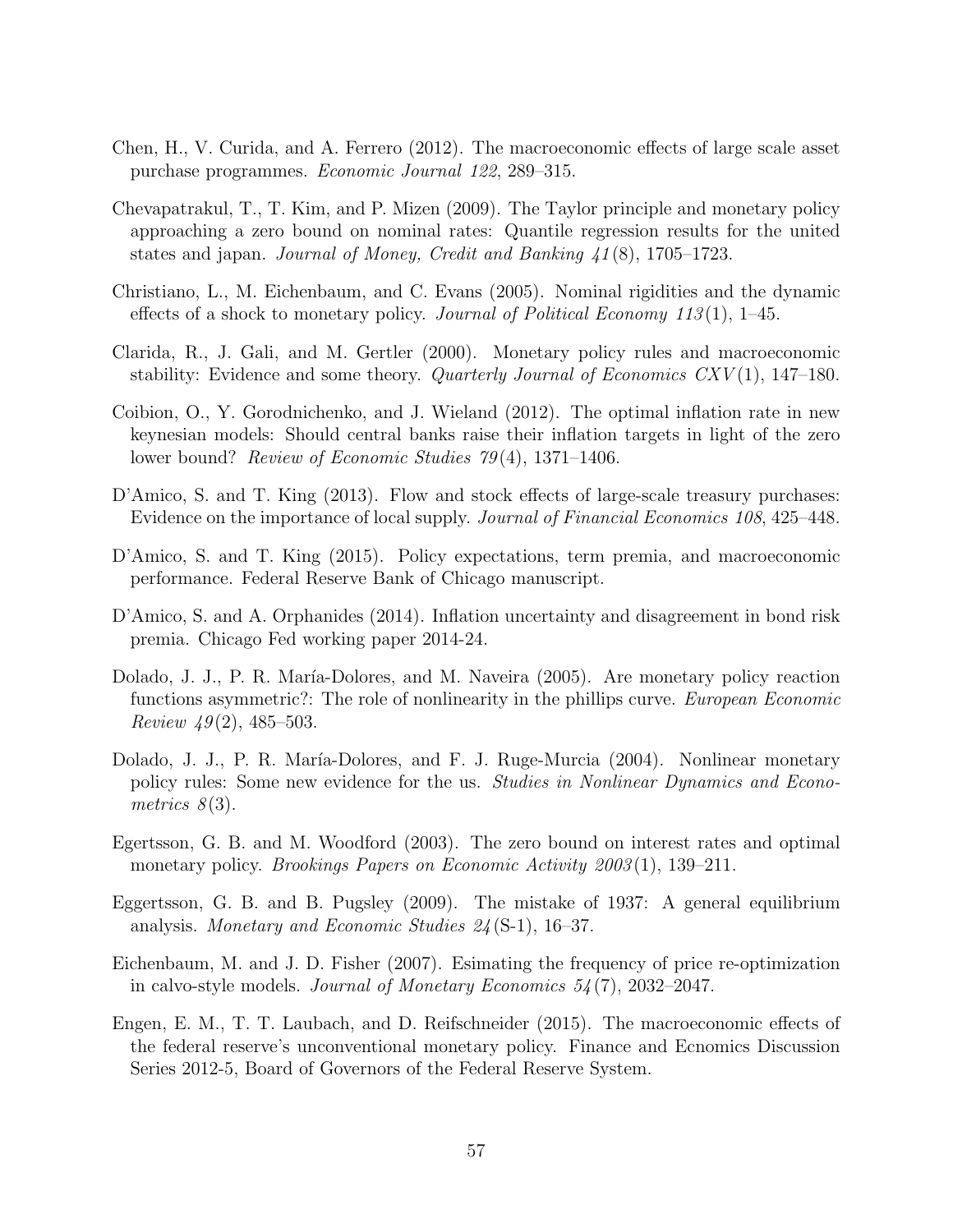- English, W. B., D. López-Salido, and R. Tetlow (2013). The federal reserve's framework for monetary policy – rcent changes and new questions. Federal Reserve Board, Finance and Economics Discussion Series 2013-76.
- Evans, C. L. (2014). Patience is a virtue when normalizing monetary policy. Text of speech to Peterson Institute for International Economics.
- Fernándex-Villaverde, J., P. Guerró-Quintana, K. Kuester, and J. Rubio-Ramírez (2012). Fiscal volatility shocks and economic activity. Philladelphia Fed Working Paper No. 11- 32/R.
- Fuhrer, J. C. (2000). Habit formation in consumption and its implications for monetarypolicy models. America Economic Review 90 (3), 367–390.
- Gagnon, J., M. Raskin, J. Remache, and B. Sack (2010). Optimal fiscal and monetary policy with occasionally binding zero bound constraints. Federal Reserve Bank of New York Staff Report No. 441.
- Gali, J. (2008). An Introduction to the New Keynesian Framework. Princeton, NJ: Princeton University Press.
- Gali, J. and M. Gertler (1999). Inflation dynamics: a structural econometric analysis. *Journal* of Monetary Economics 44, 192–222.
- <span id="page-58-3"></span>Gerlach-Kristen, P. (2004). Interest rate smoothing: Monetary policy inertia or unobserved variables. Contributions in Macroeconomics  $\mathcal{A}(1)$ , 1534–6005.
- <span id="page-58-2"></span>Gilchrist, S. and E. Zakraj $\check{\rm sek}$  (2012). Credit spreads and business cycle fluctuations. American Economic Review 102 (4), 1692–1720.
- <span id="page-58-1"></span>Gnabo, J. and D. N. Moccero (2014). Risk management, nonlinearity and agressiveness in monetary policy: The case of the US Fed. Journal of Banking  $\mathcal C$  Finance.
- Greenspan, A. (2004). Risk and uncertainty in monetary policy. American Economic Re*view 94* (2), 33–40.
- Hamilton, J. and J. Wu (2010). The effectiveness of alternative monetary policy tools in a zero lower bound environment. UCSD manuscript.
- Hamilton, J. D., E. S. Harris, J. Hatzius, and K. D. West (2015). The equilibrium real funds rate: Past, present and future. UCSD manuscript.
- Hansen, L. and T. Sargent (2008). Robustness. Princeton, NJ: Princeton University Press.
- <span id="page-58-0"></span>Hansen, S. and M. McMahon (2014). First impressions matter: Signaling as a source of policy dynamics. University of Warwick manuscript.
- Johannsen, B. K. (2014). When are the effects of fiscal uncertainty large? Finance and Ecnomics Discussion Series 2014-40, Board of Governors of the Federal Reserve System.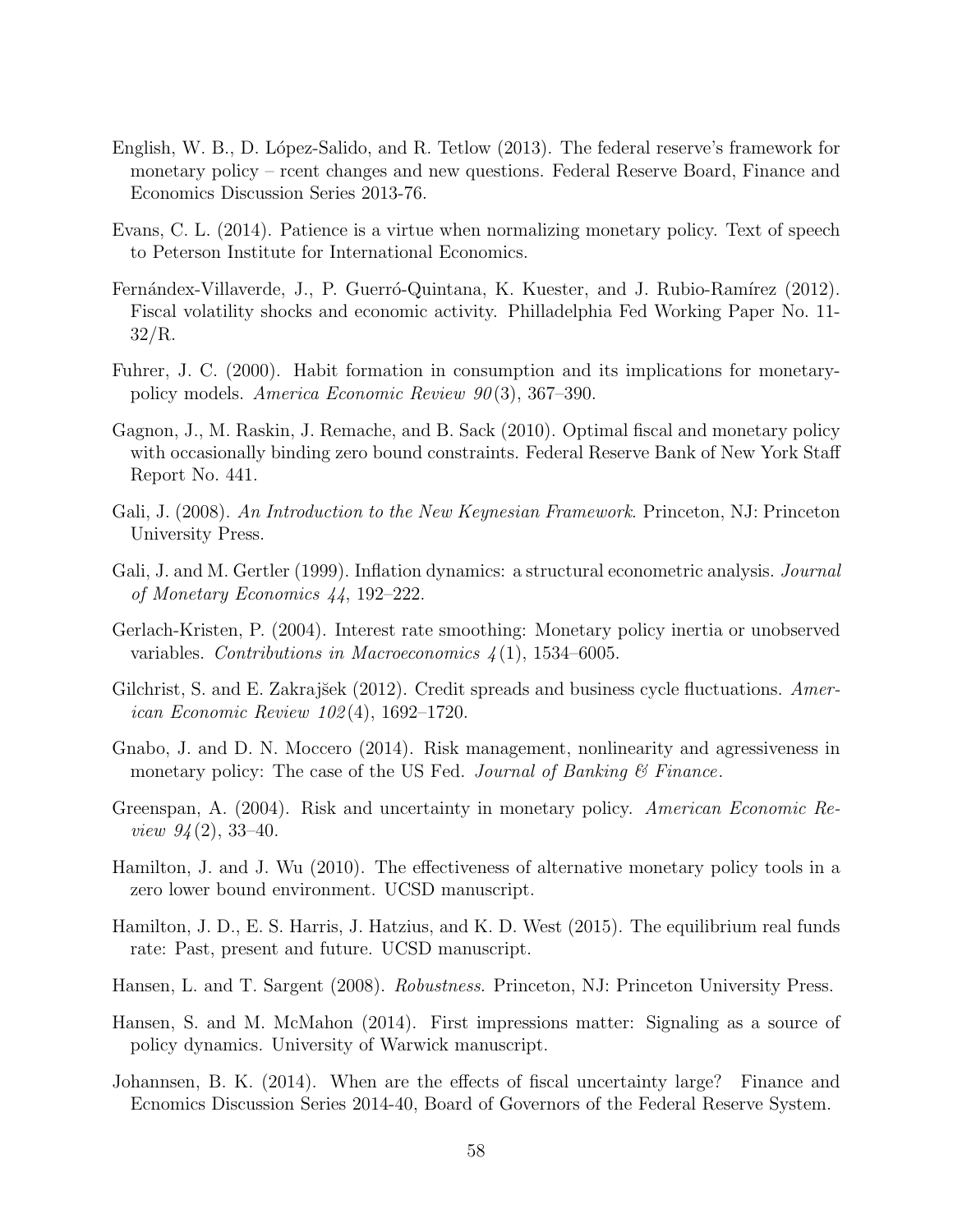- <span id="page-59-1"></span>Kiesel, K. and M. H. Wolters (2014). Estimating monetary policy rules when the zero lower bound on nominal interest rates is approached. Kiel Working Paper No. 1898.
- Kiley, M. T. (2012). The aggregate demand effects of short- and long-term interest rates. Finance and Ecnomics Discussion Series 2012-54, Board of Governors of the Federal Reserve System.
- Kilian, L. and S. Manganelli (2008). The central banker as a risk manager: Estimating the federal reserve's preferences under greenspan. Journal of Money, Credit and Banking  $40(6)$ .
- Krishnamurthy, A. and A. Vissing-Jorgensen (2013). The ins and outs of lsaps. Kansas City Federal Reserve Symposium on Global Dimensions of Unconventional Monetary Policy.
- Krugman, P. R. (1998). It's baaack: Japan's slump and the return of the liquidity trap. Brookings Papers on Economic Activity Fall, 137–187.
- Laubach, T. and J. C. Williams (2003). Measuring the natural rate of interest. The Review of Economics and Statistics 85 (4), 1063–1070.
- Laxton, D., D. Rose, and D. Tambakis (1999). The U.S. phillips curve: The case for asymmetry. Journal of Economic Dynamics & Control 23, 1459–1485.
- Mas-Colell, A., M. D. Whinston, and J. R. Green (1995). Microeconomic Theory. Oxford, United Kingdom: Oxford University Press.
- <span id="page-59-0"></span>Mumtaz, H. and P. Surico (2015). The transmission mechanism in good and bad times. Forthcoming International Economic Review.
- Nakata, T. (2013a). Optimal fiscal and monetary policy with occasionally binding zero bound constraints. Finance and Ecnomics Discussion Series 2013-40, Board of Governors of the Federal Reserve System.
- Nakata, T. (2013b). Uncertainty at the zero lower bound. Finance and Ecnomics Discussion Series 2013-09, Board of Governors of the Federal Reserve System.
- Nakata, T. and S. Schmidt (2014). Conservatism and liquidity traps. Finance and Ecnomics Discussion Series 2014-105, Board of Governors of the Federal Reserve System.
- Nakov, A. A. (2008). Optimal and simple monetary policy rules with zero floor on the nominal interest rate. International Journal of Central Banking 4 (2), 73–127.
- Orphanides, A. and J. C. Williams (2002). Robust monetary policy rules with unknown natural rates. Brookings Papers on Economic Activity Fall, 63–145.
- Reifschneider, D. and J. C. Williams (2000, November). Three lessons for monetary policy in a low-inflation era. Journal of Money, Credit, and Banking 32 (4), 936–966.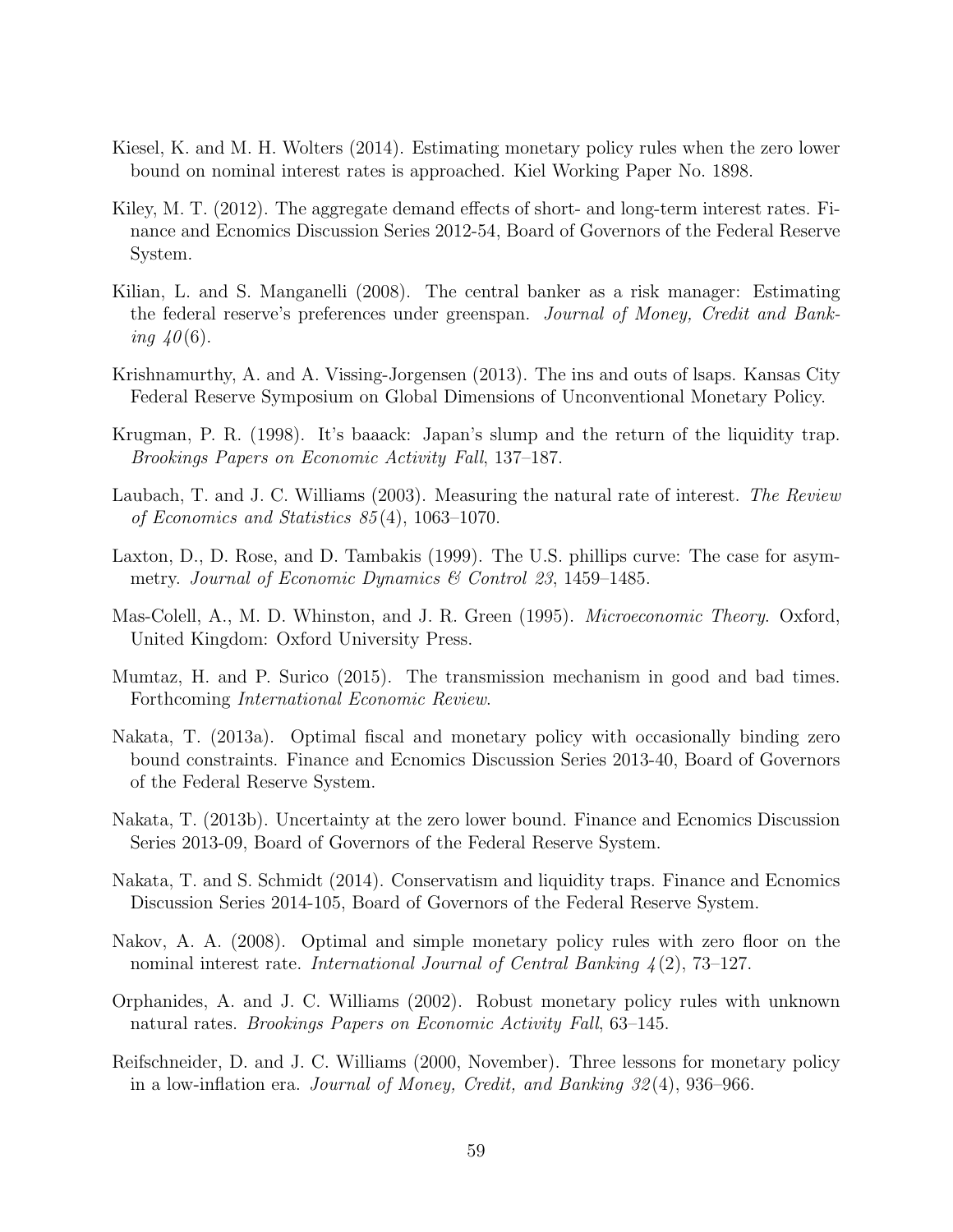- <span id="page-60-0"></span>Romer, C. D. and D. H. Romer (1989). Does monetary policy matter? a new test in the spirit of friedman and schwartz. In O. Blanchard and S. Fischer (Eds.), NBER Macroeconomics Annual 2005, Volume 4.
- Rudebusch, G. and L. E. Svensson (1999). Policy rules for inflation targeting. In J. B. Taylor (Ed.), Monetary Policy Rules. Chicago, IL: University of Chicago Press.
- Rudebusch, G. D. (2001). Is the fed too timid? monetary policy in an uncertain world. The Review of Economics and Statistics 83 (2), 203–217.
- Sack, B. (2000). Does the fed act gradually? a var analysis. *Journal of Monetary Eco*nomics  $46(1)$ , 229–256.
- Smets, F. and R. Wouters (2007). Shocks and frictions in US business cycles: A Bayesian DSGE approach. *The American Economic Review 97*(3), 586–606.
- Surico, P. (2007). The fed's monetary policy rule and U.S. inflation: The case of asymmetric preferences. The Journal of Economic Dynamics & Control 31, 305–324.
- Svensson, L. and M. Woodford (2002). Optimal policy with partial information in a forwardlooking model: Certianty-equivalence redux. Manuscript.
- Svensson, L. and M. Woodford (2003). Indicator variables for optimal policy. *Journal of* Monetary Economics 50, 691–720.
- Taylor, J. B. (1993). Discretion versus policy rules in practice. Carnegie-Rochester Conference Series on Public Policy 39, 195–214.
- <span id="page-60-1"></span>Tenreyro, S. and G. Thwaites (2015). Pushing on a string: US monetary policy is less powerful in recessions. Manuscript.
- Werning, I. (2012). Managing a liquidity trap: Monetary and fiscal policy. MIT Manuscript.
- Williams, J. (2013). A defense of moderation in monetary policy. *Macroeconomic Dynam*ics 38, 137–150.
- Woodford, M. (2003). *Interest and Prices*. Princeton, NJ: Princeton University Press.
- Woodford, M. (2012). The changing policy landscape. In *Methods of Policy Accommodation* at the Interest-Rate Lower Bound, Economic Symposium, pp. 185–288. Federal Reserve Bank of Kansas City.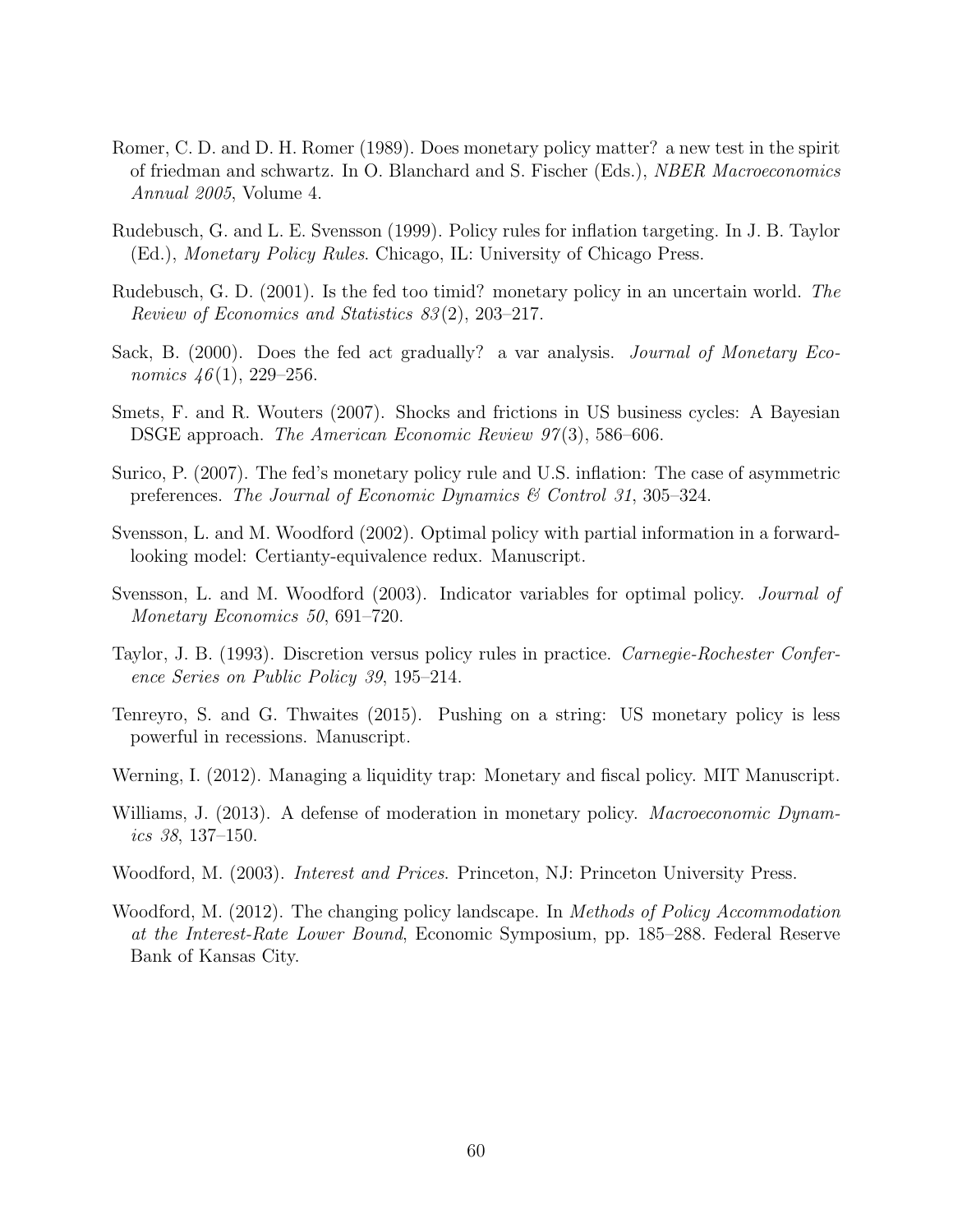# Appendix

# A Optimal policy in the forward-looking model with uncertainty about costpush shocks

Our previous analysis assumed that the unknown shock that might trigger a binding ZLB at time 1 is the natural real rate. We now consider the case where it is the cost-push inflation shock  $u_1 : i.e. \rho_t^n = \rho$  for  $t \geq 1$ , and  $u_t = 0$  for all  $t \geq 2$ , but  $u_1$  is distributed according to the probability density function  $f_u(.)$ . We assume  $E(u_1) = 0$ .

To find optimal policy, we again solve the model backward. As before, optimal policy after time 2 is simply  $x_t = \pi_t = 0$ , which is obtained by setting  $i_t = \rho > 0$ . At time 1, the ZLB may bind if the cost-push shock is negative enough. Specifically, after seeing  $u_1$ , we solve

$$
\min_{x_1} \frac{1}{2} \left( \pi_1^2 + \lambda x_1^2 \right)
$$
  
s.t. :  

$$
\pi_1 = \kappa x_1 + u_1,
$$
  

$$
x_1 \leq \frac{\rho}{\sigma}.
$$

,

with the following solution:

• If  $u_1 \geq u_1^* = -\frac{\rho}{\sigma}$ σ  $\lambda + \kappa^2$  $\frac{k}{\kappa}$ , the ZLB does not bind, and optimal policy strikes a balance between the inflation and output gap objectives, as in section 2.1:

$$
x_1 = -\frac{\kappa u_1}{\lambda + \kappa^2},
$$
  

$$
\pi_1 = \frac{\lambda u_1}{\lambda + \kappa^2}.
$$

• If  $u_1 < u_1^*$ , the ZLB binds, so even though the central bank would like to cut rates more to create a larger boom and hence more inflation, this is not feasible. Mathematically,

$$
\begin{array}{rcl}\nx_1 &=& \frac{\rho}{\sigma}, \\
\pi_1 &=& \kappa \frac{\rho}{\sigma} + u_1.\n\end{array}
$$

To calculate optimal policy at time 0, we require expected inflation and output. These are given by

$$
E\pi_1 = \int_{-\infty}^{u_1^*} \left(\kappa \frac{\rho}{\sigma} + u\right) f_u(u) du + \frac{\lambda}{\lambda + \kappa^2} \int_{u_1^*}^{\infty} u f_u(u) du,
$$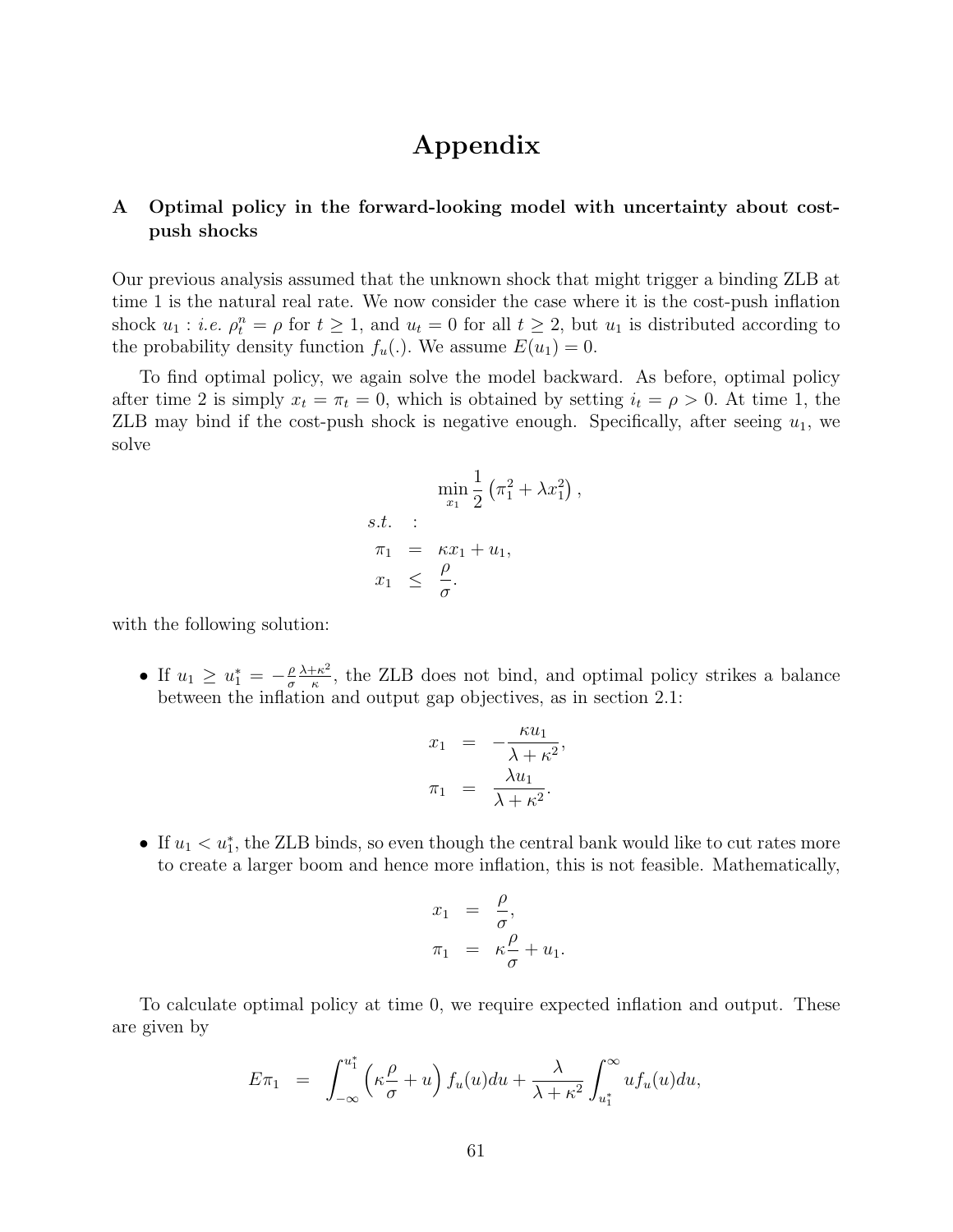$$
= \kappa \frac{\rho}{\sigma} P + \frac{\kappa^2}{\lambda + \kappa^2} M,
$$

where  $P = \int_{-\infty}^{u_1^*} f_u(u) du$  is the probability that the ZLB binds and  $M = \int_{-\infty}^{u_1^*} u f_u(u) du$ . Note  $M < 0$  since  $Eu_1 = 0$ . Expected output is similarly

$$
Ex_1 = \frac{E\pi_1}{\kappa} = \frac{\rho}{\sigma}P + \frac{\kappa}{\lambda + \kappa^2}M.
$$

If there was no ZLB, we would have  $E\pi_1 = Ex_1 = 0$ . With the ZLB, we do worse on output and inflation when there is a negative enough cost-push shock, and hence  $Ex_1 < 0$  and  $E\pi_1 < 0.$ 

This implies that optimal policy at time 0 is affected exactly as in the case of a natural rate uncertainty: (i) the lower expected output gap at time 1 leads to a lower output gap at time 0 through the IS equation; (ii) the lower expected inflation  $E_{\pi_1}$  leads to lower output gap at time 0 through higher real rates; (iii) the lower expected inflation finally reduces inflation today. All these lead to looser policy. Formally, the optimal policy problem at time 0 is, given shocks  $\rho_0^n, u_0$ , to solve

$$
\min_{x_0} \frac{1}{2} (\pi_0^2 + \lambda x_0^2),
$$
  
s.t. :  $x_0 \le \frac{\rho_0^n}{\sigma} + Ex_1 + \frac{E\pi_1}{\sigma},$   
 $\pi_0 = \beta E \pi_1 + \kappa x_0 + u_0.$ 

The solution is the following. Define

$$
\rho_0^* = -\sigma \left(\frac{\rho}{\sigma} P + \frac{\kappa}{\lambda + \kappa^2} M\right) \left(1 + \frac{\beta \kappa^2}{\lambda + \kappa^2}\right) - \frac{\sigma \kappa}{\lambda + \kappa^2} u_0.
$$

If  $\rho_0^n \ge \rho_0^*$ , then optimal policy is described by

$$
x_0 = -\frac{\kappa}{\lambda + \kappa^2} (\beta E \pi_1 + u_0),
$$
  

$$
\pi_0 = \frac{\lambda}{\lambda + \kappa^2} (\beta E \pi_1 + u_0),
$$

where  $E\pi_1 = \kappa \frac{\rho}{\sigma}$  $\frac{\rho}{\sigma}P + \frac{\kappa^2}{\lambda + \kappa^2}M$ . The appropriate interest rate is

$$
i_0 = \sigma \left(\frac{\kappa}{\lambda + \kappa^2} \beta E \pi_1 + E x_1 + u_0\right) + E \pi_1 + \rho_0^n,
$$

so that lower  $E\pi_1$  and lower  $Ex_1$  require lower  $i_0$ .

If  $\rho_0^n < \rho_0^*$ , then  $i_0 = 0$ , and  $x_0 = \frac{\rho_0^n}{\sigma} + Ex_1$ , and  $\pi_0 = (1 + \beta)\kappa Ex_1 + \kappa \frac{\rho_0^n}{\sigma} + u_0$ . We can summarize the results in the following proposition: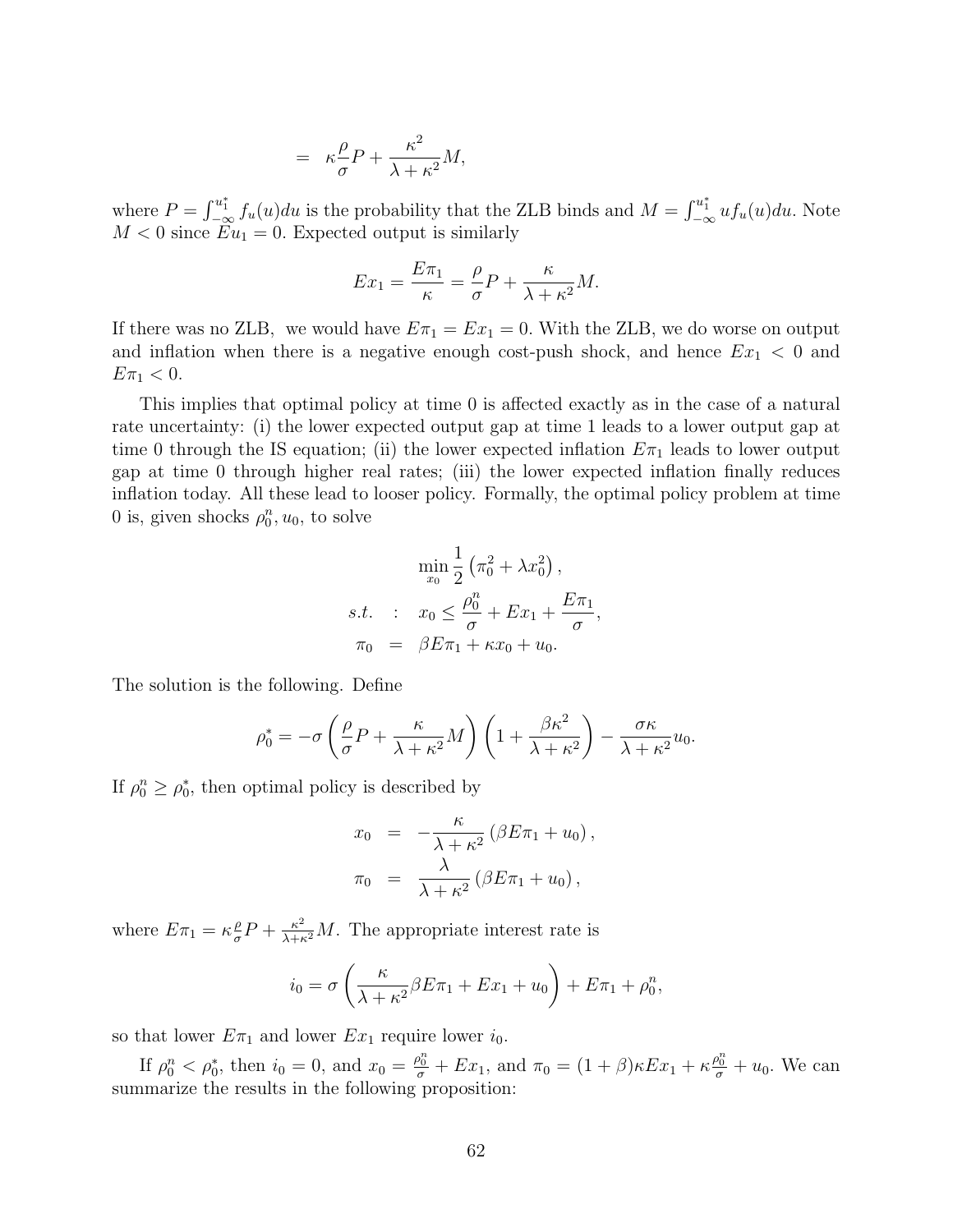Proposition 3 Suppose the uncertainty is about cost-push shocks. Then: (1) optimal policy is looser today when the probability of a binding ZLB tomorrow is positive; (2) optimal policy is independent of the distribution of the cost-push shock tomorrow  $u_1^n$  over values for which the ZLB does not bind, i.e. of  ${f_u(u)}_{u\geq u^*}$ ; only  ${f_u(u)}_{u\leq u^*}$  is relevant, and only through the sufficient statistics  $\int_{-\infty}^{u^*} f_u(u) du$  and  $\int_{-\infty}^{u^*} uf_u(u) du$ .

Because  $Ex_1$  and  $E\pi_1$  now depend on  $P = Pr(u \le u^*)$ , one cannot state a general result about mean-preserving spreads, since this probability might fall with uncertainty for some "unusual" distributions. However, if  $u$  is normally distributed with mean 0, and given that  $u^*$  < 0, the result that more uncertainty leads to lower rates today still hold.

An important implication is that the risk that inflation picks up does not affect policy today. If a high  $u$  is realized tomorrow, it will be bad; however, there is nothing that policy today can do about it. We finally present an example to illustrate our results.

**Example 1** Suppose that u can take two values,  $u = +\Delta$  (with probability 1/2) and  $u = -\Delta$ (with probability 1/2). If  $\Delta$  is small, then  $P = M = 0$ , and hence  $E\pi_1 = Ex_1 = 0$ , and optimal policy is decided taking into account  $\rho_0^n$  and  $u_0$  only. If  $\Delta$  is large enough, then  $P = 1/2$ ,  $M = -\Delta/2$ , and  $Ex_1 = \frac{\rho}{\sigma}$ σ  $\frac{1}{2} - \frac{\kappa}{\lambda + \kappa^2} \Delta$  (which is negative since  $-\Delta < u_1^* = \frac{\rho}{\sigma}$ σ  $\lambda + \kappa^2$  $\frac{+\kappa^2}{\kappa},$ and  $E\pi_1 = \kappa E x_1$ . A higher  $\Delta$  then reduces  $Ex_1, E\pi_1$  and  $i_0$ .

## B Calculation of W in the purely backward-looking model

The value function for  $t \geq 2$  solves the following Bellman equation, corresponding to a deterministic optimal control problem:

$$
V(\pi_{-1}, x_{-1}) = \min_{x, \pi} \frac{1}{2} (\pi^2 + \lambda x^2) + \beta V(\pi, x),
$$
  
s.t. :  

$$
\pi = \xi \pi_{-1} + \kappa x,
$$
  

$$
x = \delta x_{-1} - \frac{1}{\sigma} (i - \rho - \pi_{-1}).
$$

We use a guess-and-verify method to show that the value function takes the form

$$
V(\pi_{-1}, x_{-1}) = \frac{W}{2} \pi_{-1}^2,
$$

and that the policy rules are linear:  $\pi = g\pi_{-1}$  and  $x = h\pi_{-1}$  for two numbers g and h. To verify the guess, solve

$$
\min_{x} \frac{1}{2} \left( 1 + \beta W \right) \left( \xi \pi_{-1} + \kappa x \right)^2 + \frac{1}{2} \lambda x^2
$$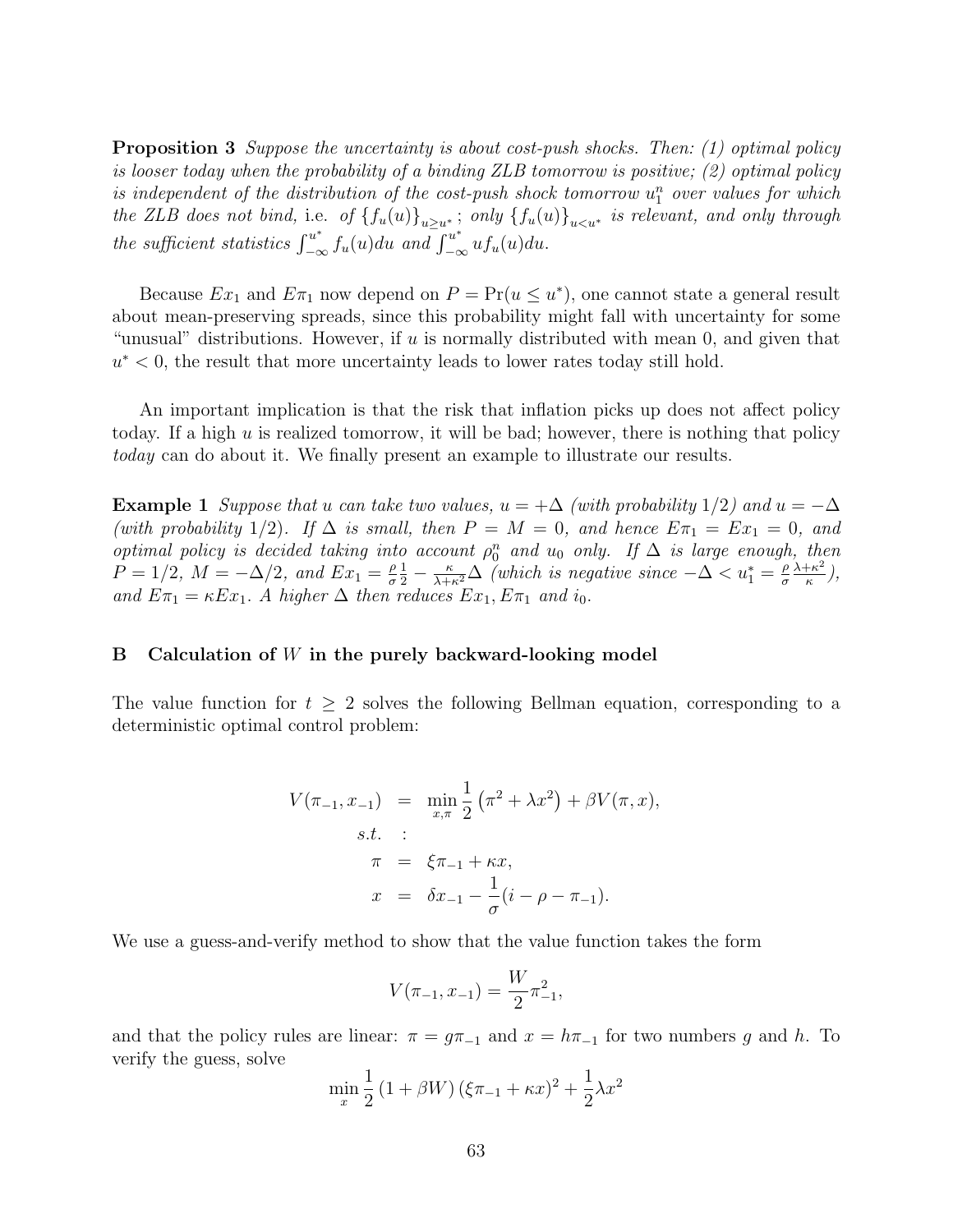The first order condition yields

$$
(1 + \beta W) (\xi \pi_{-1} + \kappa x) \kappa + \lambda x = 0
$$

$$
x = -\frac{(1 + \beta W) \kappa \xi}{(1 + \beta W) \kappa^2 + \lambda} \pi_{-1},
$$

leading to

$$
\pi = \frac{\lambda \xi}{(1 + \beta W)\kappa^2 + \lambda} \pi_{-1},
$$

which verifies our guess of linear rules. To find  $W$ , plug this back in the minimization problem; we look for W to satisfy, for all  $\pi_{-1}$ , :

$$
\frac{W}{2}\pi_{-1}^{2} = \frac{1}{2}(1+\beta W)\left(\frac{\lambda}{(1+\beta W)\kappa^{2}+\lambda}\right)^{2}\xi^{2}\pi_{-1}^{2} + \frac{1}{2}\lambda\left(\frac{(1+\beta W)\kappa}{(1+\beta W)\kappa^{2}+\lambda}\right)^{2}\xi^{2}\pi_{-1}^{2}
$$

which can be simplified to a simple quadratic equation:

$$
\beta \kappa^2 W + W \left( \kappa^2 + \lambda - \beta \lambda \xi^2 \right) = \xi^2 \lambda.
$$

It is immediate to verify that, if  $\lambda > 0$  and  $\xi \neq 0$ , there are two real roots to this equation, one negative and one positive. The positive root is our solution and is given by the formula:

$$
W = \frac{-\left(\kappa^2 + \lambda(1 - \beta\xi^2)\right) + \sqrt{\left(\kappa^2 + \lambda(1 - \beta\xi^2)\right)^2 + 4\lambda\beta\kappa^2}}{2\beta\kappa^2},
$$

and we can calculate g and h given W and the formula above for x and  $\pi$ .

# C Proof of Proposition [2](#page-17-0)

We start with a simple more general result, then we show how our model fits as a special case of this result.

Lemma 1 Consider the problem

$$
V(\theta) = \max_{x_0} E_{\varepsilon} J(x_0, \varepsilon),
$$

where  $\theta$  indexes the distribution of  $\varepsilon$ , and the function  $J$  is defined as

$$
J(x_0, \varepsilon) = \max_{x_1} F(x_1, x_0, \varepsilon),
$$
  
s.t. :  $x_1 \le f(x_0) + \varepsilon$ ,

where F is quadratic (with  $F_{11} < 0$ ) and f is linear. Suppose that higher  $\theta$  indexes more risky distribution of  $\varepsilon$  in the sense of second-order stochastic dominance. Suppose that the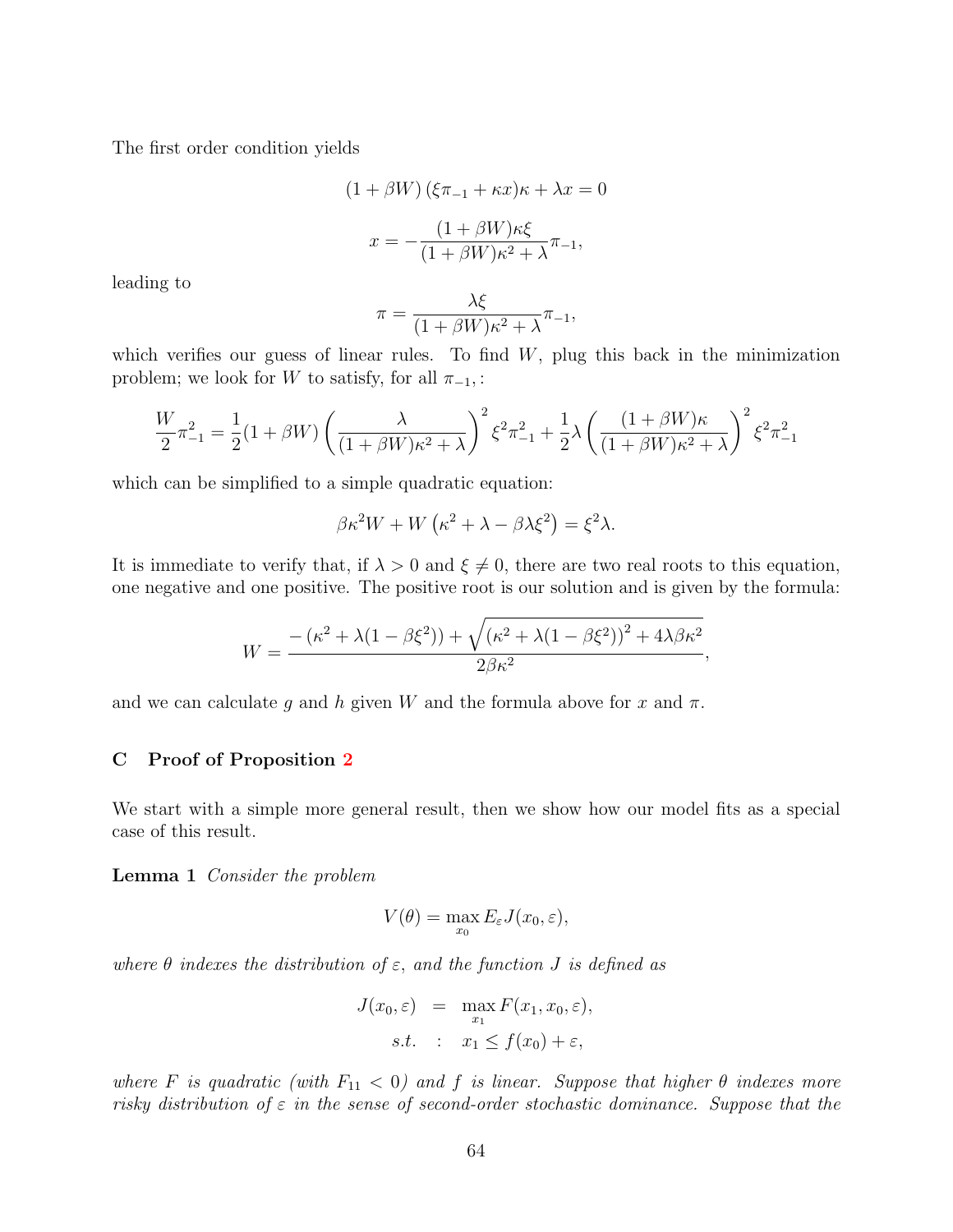scalar  $F_{13} + F_{11} < 0$  and that the scalar  $f'(F_{11} + F_{13}) + F_{21} \left(1 + \frac{F_{13}}{F_{11}}\right) < 0$ . Then,  $x_0$  is increasing in  $\theta$ .

**Proof.** For a given distribution of  $\varepsilon$ , i.e. a given  $\theta$ , the optimal  $x_0$  satisfies the first-order condition

$$
E_{\varepsilon}J_1(x_0^*(\theta), \varepsilon)=0.
$$

It is straightforward from the implicit function theorem that

$$
\frac{dx_0^*}{d\theta} = -\frac{\int_{-\infty}^{+\infty} J_1(x_0^*(\theta), \varepsilon) h_{\theta}(\varepsilon, \theta) d\varepsilon}{\int_{-\infty}^{+\infty} J_{11}(x_0^*(\theta), \varepsilon) h(\varepsilon, \theta) d\varepsilon},
$$

and the denominator is negative by the second-order condition. Given that higher  $\theta$  indexes more risky distribution, the numerator will be positive if the function  $J_1$  is convex in  $\varepsilon$ ; we will prove this which demonstrates our result.

To prove that  $J_1$  is convex in  $\varepsilon$ , we first calculate J. Define the unconstrained maximum

$$
x_1^*(x_0, \varepsilon) = \arg\max_{x_1} F(x_1, x_0, \varepsilon).
$$

This maximum is unique since  $F$  is quadratic; indeed,  $x_1$  can be written

$$
x_1^*(x_0, \varepsilon) = \alpha x_0 + \beta \varepsilon + \gamma,
$$

with  $\alpha = -\frac{F_{12}}{F_{11}}$  $\frac{F_{12}}{F_{11}}$  and  $\beta = -\frac{F_{13}}{F_{11}}$  $\frac{F_{13}}{F_{11}}$ . We then have the following expression for  $J$ :

$$
J(x_0, \varepsilon) = F(x_1^*(x_0, \varepsilon), x_0, \varepsilon), \text{ if } x_1^*(x_0, \varepsilon) - f(x_0) \le \varepsilon,
$$
  
=  $F(f(x_0) + \varepsilon, x_0, \varepsilon), \text{ if } x_1^*(x_0, \varepsilon) - f(x_0) > \varepsilon,$ 

and using the envelope theorem we calculate

$$
J_1(x_0, \varepsilon) = F_2(x_1^*(x_0, \varepsilon), x_0, \varepsilon), \text{if } x_1^*(x_0, \varepsilon) - f(x_0) \le \varepsilon,
$$
  
=  $f'(x_0)F_1(f(x_0) + \varepsilon, x_0, \varepsilon) + F_2(f(x_0) + \varepsilon, x_0, \varepsilon), \text{ if } x_1^*(x_0, \varepsilon) - f(x_0) > \varepsilon.$ 

Since F is quadratic and f is linear, (and hence  $x_1$  is linear), the two expressions for  $J_1$  are both linear in  $\varepsilon$ . To determine the convexity of this function simply requires comparing the slopes.<sup>[55](#page-0-0)</sup>

More precisely, given the linearity of  $x_1$  in  $\varepsilon$ , and our assumption that  $\beta = -F_{13}/F_{11} < 1$ , there is a threshold value  $\overline{\varepsilon}$  such that, if  $\varepsilon \geq \overline{\varepsilon}$ , we are in the first case (i.e.  $x_1^*(x_0, \varepsilon) - f(x_0) \leq$  $\varepsilon$ ), and if  $\varepsilon < \overline{\varepsilon}$ , we are in the second case (i.e.  $x_1^*(x_0, \varepsilon) - f(x_0) > \varepsilon$ ).

<sup>&</sup>lt;sup>55</sup>Note that  $J_1$  is continuous in  $\varepsilon$  since at the boundary between the two expression,  $F_1(f(u_0) + \varepsilon, u_0, \varepsilon) =$  $F_1(u_1^*(u_0,\varepsilon), u_0, \varepsilon) = 0$  by optimality of  $u_1$ .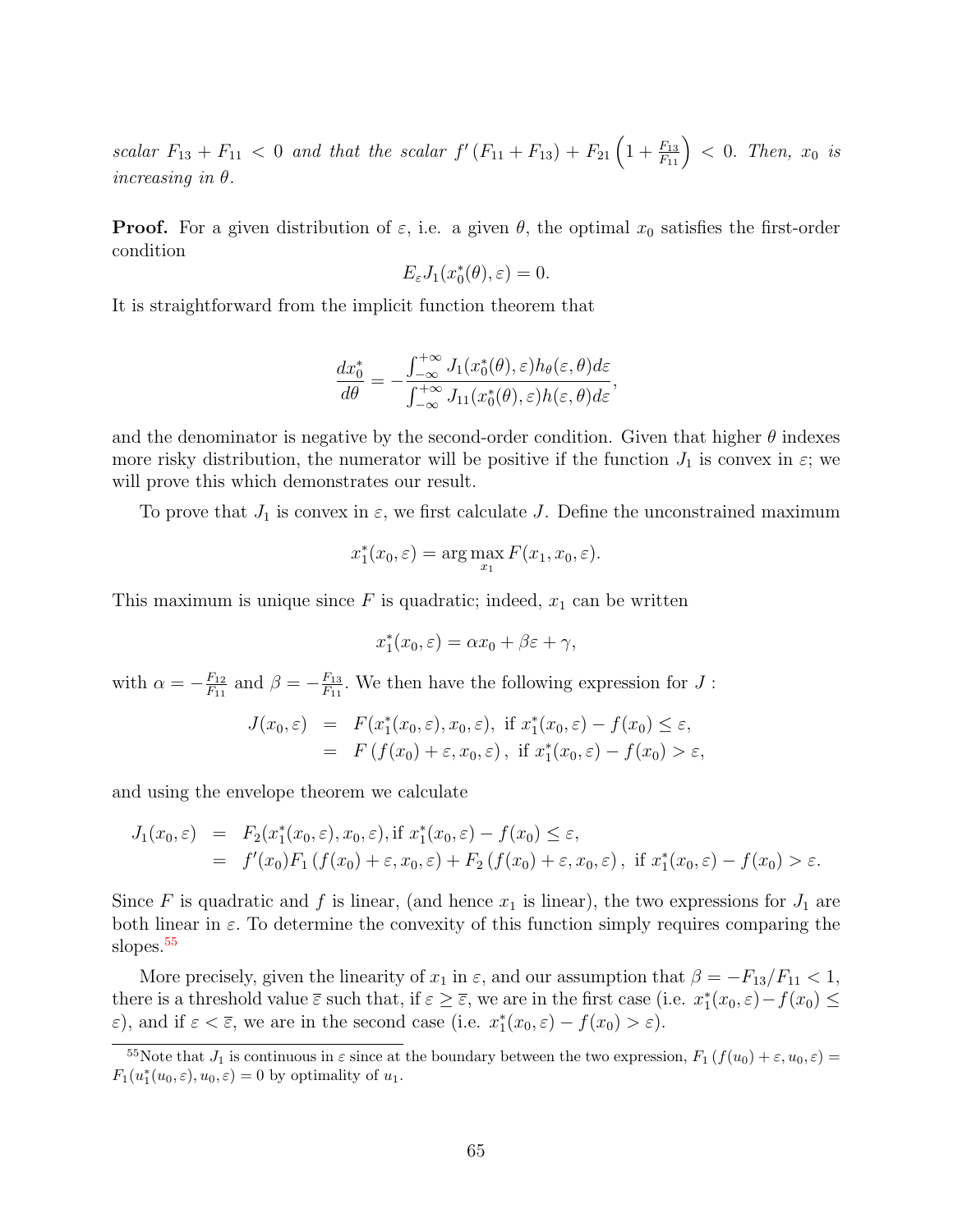The slope of  $J_1$ , as a function of  $\varepsilon$ , is

$$
J_{1\varepsilon} = F_{21} \frac{\partial x_1}{\partial \varepsilon} + F_{23} = F_{23} - \frac{F_{13} F_{21}}{F_{11}} \text{ for } \varepsilon \ge \overline{\varepsilon},
$$
  

$$
= f'F_{11} + f'F_{13} + F_{21} + F_{23} \text{ for } \varepsilon < \overline{\varepsilon}.
$$

 $J_{\rm 1}$  is convex provided that its slope is increasing, i.e.

$$
f'(F_{11}+F_{13})<-F_{21}\left(1+\frac{F_{13}}{F_{11}}\right).
$$

We now return to our original problem. We first rewrite the choice in terms of inflation. As a reminder, the general Bellman equation is

 $\blacksquare$ 

$$
W_t(\pi_{t-1}, x_{t-1}, \rho, u) = \min_{\pi_t, x_t, i_t} \frac{1}{2} (\pi_t^2 + \lambda x_t^2) + \beta E_{\rho'} W_{t+1}(\pi_t, x_t, \rho', u'),
$$
  
s.t. :  

$$
x_t = \delta x_{t-1} - \frac{1}{\sigma} (i_t - \rho - \pi_{t-1}),
$$
  

$$
\pi_t = \xi \pi_{t-1} + \kappa x_t + u,
$$
  

$$
i_t \geq 0.
$$

To replace the output gap by inflation in this problem, note that

$$
x_t = \frac{\pi_t - \xi \pi_{t-1} - u_t}{\kappa},
$$

and the ZLB constraint can be rewritten as

$$
x_t \leq \delta x_{t-1} + \frac{\rho + \pi_{t-1}}{\sigma},
$$

or

$$
\pi_t \leq \overline{\pi}_t,
$$

where

$$
\overline{\pi}_t = \xi \pi_{t-1} + \kappa \delta \left( \frac{\pi_{t-1} - \xi \pi_{t-2} - u_{t-1}}{\kappa} \right) + \frac{\kappa}{\sigma} (\rho + \pi_{t-1}) + u_t
$$

$$
= \left( \xi + \delta + \frac{\kappa}{\sigma} \right) \pi_{t-1} + \frac{\kappa}{\sigma} \rho - \xi \delta \pi_{t-2} - \delta u_{t-1} + u_t
$$

It is thus possible to rewrite the Bellman equation as

$$
W_t(\pi_{t-1}, \overline{\pi}_t, \rho, u) = \min_{\pi_t} \frac{1}{2} \left( \pi_t^2 + \frac{\lambda}{\kappa^2} \left( \pi_t - \xi \pi_{t-1} - u \right)^2 \right) + \beta E_{\rho'|\rho} W_{t+1}(\pi_t, \overline{\pi}_{t+1}, \rho', u'),
$$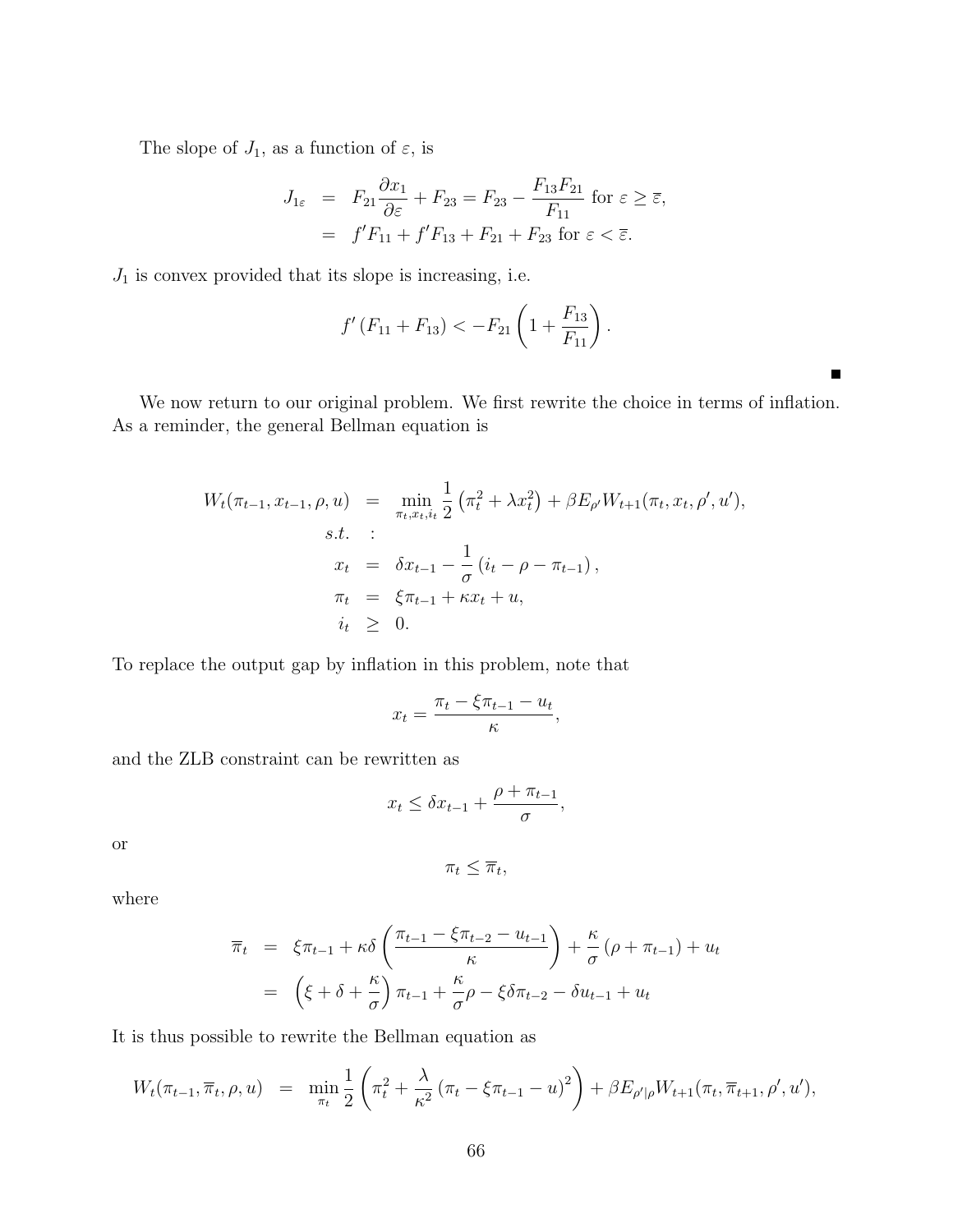s.t. :  
\n
$$
\pi_t \leq \overline{\pi}_t,
$$
\n
$$
\overline{\pi}_{t+1} = (\xi + \delta + \frac{\kappa}{\sigma}) \pi_t + \frac{\kappa}{\sigma} \rho' - \xi \delta \pi_{t-1} - \delta u + u'.
$$

We can simplify this further given our specific scenario. Given that there is no uncertainty for  $t \geq 2$  and that the ZLB constraint does not bind, the value function is simply

$$
W(\pi_{t-1}) = \min_{\pi_t} \frac{1}{2} \left( \pi_t^2 + \frac{\lambda}{\kappa^2} \left( \pi_t - \xi \pi_{t-1} \right)^2 \right) + \beta W(\pi_t).
$$

This value function will of course be quadratic:

$$
W(\pi) = \frac{W}{2}\pi^2.
$$

The value function at time  $t = 1$  must take into account that the ZLB may bind. We call this value  $V$  :

$$
V(\pi_0, \overline{\pi}_1, u_1) = \min_{\pi_1} \frac{1}{2} \left( \pi_1^2 + \frac{\lambda}{\kappa^2} (\pi_1 - \xi \pi_0 - u_1)^2 \right) + \beta \frac{W}{2} \pi_1^2,
$$
  
s.t. :  $\pi_1 \le \overline{\pi}_1.$ 

Finally, the time 0 problem is

$$
U(\pi_{-1}, u_0; \theta) = \min_{\pi_0} \frac{1}{2} \left( \pi_0^2 + \frac{\lambda}{\kappa^2} (\pi_0 - \xi \pi_{-1} - u_0)^2 \right) + \beta E_{\rho_1, u_1} V(\pi_0, \overline{\pi}_1, u_1),
$$
  
s.t. :  $\overline{\pi}_1 = \left( \xi + \delta + \frac{\kappa}{\sigma} \right) \pi_0 + \frac{\kappa}{\sigma} \rho_1 - \delta \xi \pi_{-1} - \delta u_0 + u_1,$ 

where  $\theta$  indexes the distribution of either  $\rho_1^n$  or  $u_1$ . Note that once we have solved for  $\pi_0$ , we can find  $x_0 = \frac{\pi_0 - \xi \pi_{-1} - u_0}{\kappa}$  $\frac{a_{-1}-u_0}{\kappa}$  and  $i_0 = \rho + \pi_{-1} + \sigma(\delta x_{-1} - x_0)$  immediately. Hence a higher (lower)  $\pi_0$  implies a higher (lower)  $x_0$  and lower (higher)  $i_0$ .

To map our problem in the formulation of the lemma, we first consider the case where the uncertainty is over natural rate shocks (so  $u_1$  is known). In this case, we define

$$
F(\pi_1, \pi_0, \varepsilon) = -\frac{1}{2} \left( \pi_0^2 + \frac{\lambda}{\kappa^2} \left( \pi_0 - \xi \pi_{-1} - u_0 \right)^2 \right) - \frac{1}{2} \left( \pi_1^2 + \frac{\lambda}{\kappa^2} \left( \pi_1 - \xi \pi_0 - u_1 \right)^2 \right) - \beta \frac{W}{2} \pi_1^2,
$$

and

$$
f(\pi_0) = \left(\xi + \delta + \frac{\kappa}{\sigma}\right)\pi_0 - \delta\xi\pi_{-1} - \delta u_0 + u_1.
$$

The problem is then

$$
U(\pi_{-1}, u_0; \theta) = \max_{\pi_0} E_{\varepsilon} J(\pi_0, \varepsilon),
$$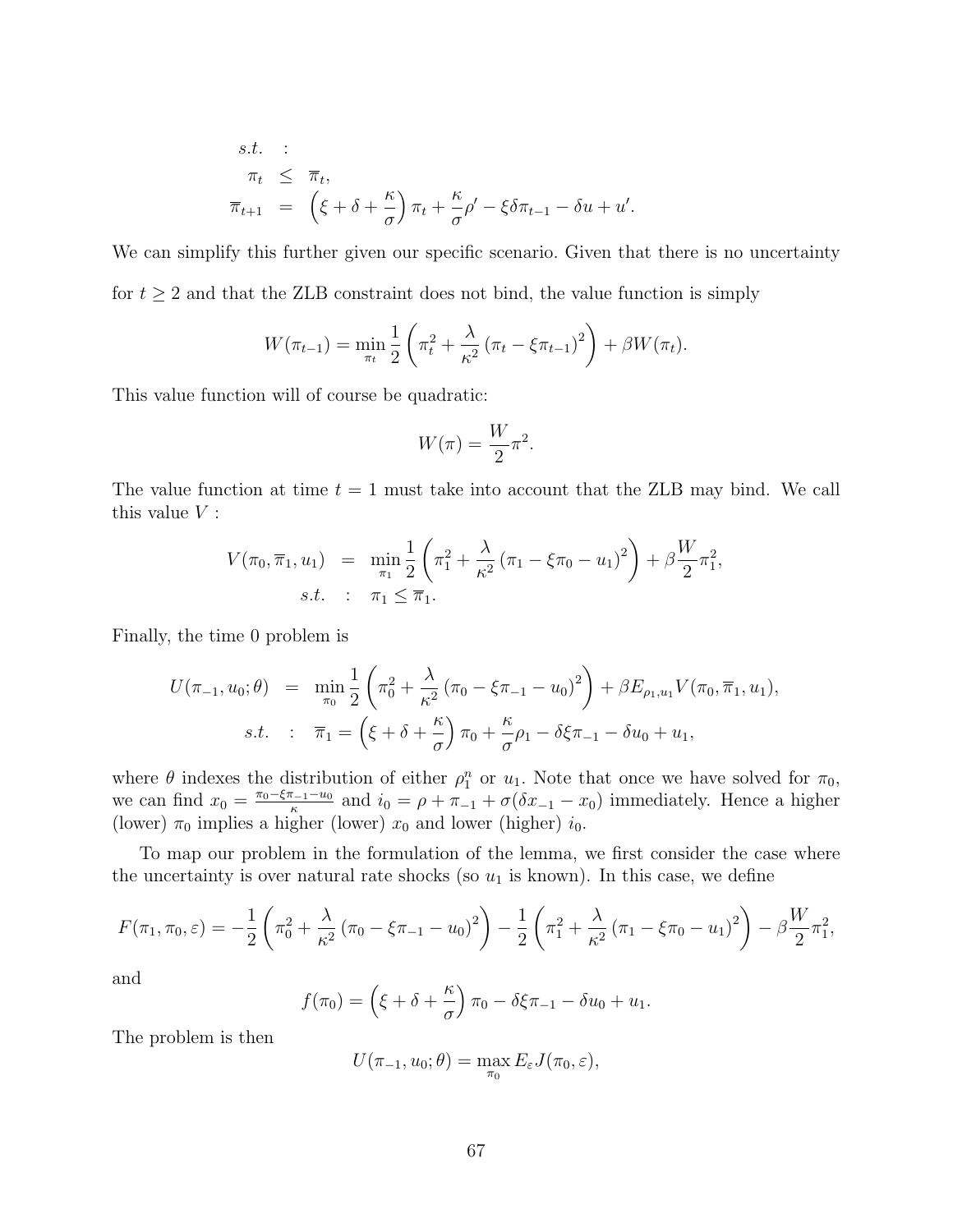where

$$
J(\pi_0, \varepsilon) = \max_{\pi_1} F(\pi_1, \pi_0, \varepsilon)
$$
  
s.t. :  $\pi_1 \le f(\pi_0) + \varepsilon$ ,

with  $\varepsilon = \frac{\kappa}{\sigma}$  $\frac{\kappa}{\sigma}\rho_1$ . Clearly F is quadratic and f is linear. We have  $F_{13} = 0$  so  $F_{11} + F_{13} < 0$  is satisfied, and

$$
f'(F_{11} + F_{13}) + F_{21}\left(1 + \frac{F_{13}}{F_{11}}\right) = f'F_{11} + F_{12} = -\left(\xi + \delta + \frac{\kappa}{\sigma}\right)(\beta W + 1) - \frac{\lambda}{\kappa^2}\left(\delta + \frac{\kappa}{\sigma}\right) < 0,
$$

so the theorem applies, i.e.  $\pi_0$  (and hence  $x_0, i_0$ ) is increasing in  $\theta$ .

To now apply our result in the case of cost-push shocks, we define

$$
f(\pi_0) = \left(\xi + \delta + \frac{\kappa}{\sigma}\right)\pi_0 - \delta\xi\pi_{-1} - \delta u_0 + \frac{\kappa}{\sigma}\rho_1,
$$

and  $\varepsilon = u_1$  (and assume  $\rho_1$  is known). We now need to verify the two conditions. First,

$$
F_{13} + F_{11} = \frac{\lambda}{\kappa^2} - \left(\beta W + 1 + \frac{\lambda}{\kappa^2}\right) = -\left(\beta W + 1\right) < 0.
$$

Second,

$$
f'(F_{11} + F_{13}) + F_{21}\left(1 + \frac{F_{13}}{F_{11}}\right),
$$
  
= 
$$
-\left(\xi + \delta + \frac{\kappa}{\sigma}\right)(\beta W + 1) + \frac{\lambda}{\kappa^2}\xi \frac{\beta W + 1}{\beta W + 1 + \frac{\lambda}{\kappa^2}}
$$
  
< 
$$
-\left(\xi + \delta + \frac{\kappa}{\sigma}\right)(\beta W + 1) + \frac{\lambda}{\kappa^2}\xi \frac{\beta W + 1}{\frac{\lambda}{\kappa^2}}
$$
  
< 
$$
-\left(\delta + \frac{\kappa}{\sigma}\right)(\beta W + 1) < 0.
$$

## D Numerical methods used for simulations

We present here the numerical methods used to solve the forward looking and the backward looking model. In both cases, we make the following assumptions regarding exogenous variables. First, there is a date T such that, for  $t \geq T$ , the cost-push shock is zero and the natural rate is constant,  $u_t = 0$  and  $\rho_t^n = \overline{\rho}$ . Second, for  $t < T$ , the cost-push shock  $u_t$  follows a Markov chain with transition probability  $P_u(u'|u)$ . The natural rate  $\rho_t^n$  is the sum of a deterministic component and a Markov chain:  $\rho_t^n = f_t + \varepsilon_t$ , where  $\varepsilon_t$  has transition  $P_{\varepsilon}(\varepsilon'|\varepsilon)$ , and  $f_t$  is increasing and satisfies  $f_T = \overline{\rho}$ . We will write  $\rho_t^n(\varepsilon) = f_t + \varepsilon$ . The stochastic processes  $\varepsilon_t$  and  $u_t$  are independent. In practice we use simply  $f_t = \rho_0^n + \frac{t}{T_0}$  $\frac{t}{T_0}$  ( $\overline{\rho} - \rho_0^n$ ) for  $0 \le t \le T_0$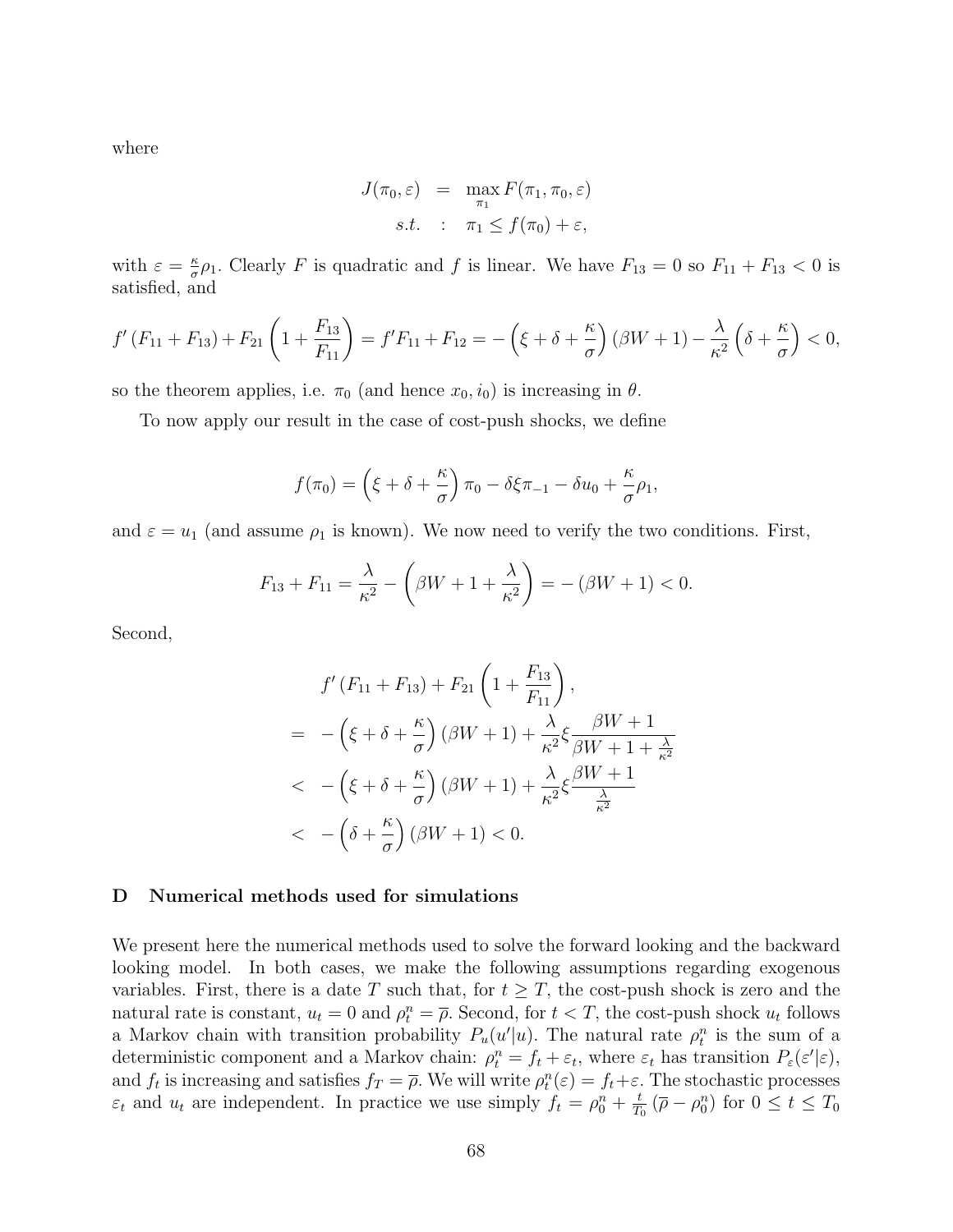and  $f_t = \overline{\rho}$  for  $T_0 \leq t < T$ . We will choose the Markov chains for  $\varepsilon$  and for u to each approximate an  $AR(1)$  process using the Rouwenhorst method. Our Matlab $(r)$  code will be made available on the following website: https://sites.google.com/site/fgourio/

## D.1 Forward-looking model solution method

The model we study is

$$
\pi_t = \beta E_t \pi_{t+1} + \kappa x_t + u_t,
$$
  
\n
$$
x_t = E_t x_{t+1} - \frac{1}{\sigma} (i_t - \rho_t^n(\varepsilon) - E_t \pi_{t+1}),
$$
  
\n
$$
i_t \geq 0.
$$

Our theoretical analysis assumed for simplicity (and as is common in the literature) a zero inflation steady-state. To provide more useful numerical illustrations, we consider the case of a positive inflation target. We assume that the equations above apply if  $\pi_t$  is inflation deviation from target and  $i_t$  is the nominal rate minus the inflation target. The ZLB is then modified as  $i_t \geq \overline{Z} \stackrel{\text{def}}{=} -\pi^*$ .<sup>[56](#page-0-0)</sup>

## D.1.1 Calculation of optimal policy under discretion

Optimal policy under discretion can be easily calculated in this model. For  $t \geq T$ , we have  $x_t = \pi_t = 0$ . For  $t < T$ , the optimal policy is given by the solution to

$$
L_t(\varepsilon, u) = \min_{i_t \geq \overline{Z}} \frac{1}{2} \left( \pi_t^2 + \lambda x_t^2 \right) + \beta E_t L_{t+1}(\varepsilon', u')
$$
  
s.t. :  

$$
\pi_t = \beta E_t \pi_{t+1} + \kappa x_t + u,
$$
  

$$
x_t = E_t x_{t+1} - \frac{1}{\sigma} \left( i_t - \rho_t^n(\varepsilon) - E_t \pi_{t+1} \right),
$$

where future expectations  $E_t \pi_{t+1}$  and  $E_t x_{t+1}$  are taken as given. Since the current decision for  $i_t$  does not affect the future loss  $L_{t+1}$ , the optimal choice is found by simply minimizing  $\pi_t^2 + \lambda x_t^2$ .

$$
\pi_t = \beta E_t \pi_{t+1} + (1 - \beta)\pi^* + \kappa x_t + u_t,
$$

<sup>56</sup>One technical issue is that the long-run Phillips curve is not vertical in this model. To make sure that  $\pi^*$  is indeed the long-run inflation when there is no uncertainty, we assume that the true model is

and the IS curve is unchanged. The policymaker objective is to minimize the expected discounted sum of  $(\pi_t - \pi_t^*)^2 + \lambda x_t^2$ . We can then redefine  $\tilde{\pi}_t = \pi_t - \pi^*$  and  $\tilde{i}_t = i_t - \pi^*$ . The model is now exactly the one written above. Our modification of the Phillips curve is minimal since  $(1 - \beta)\pi^*$  is a very small number. We make the same assumption in the backward-looking model.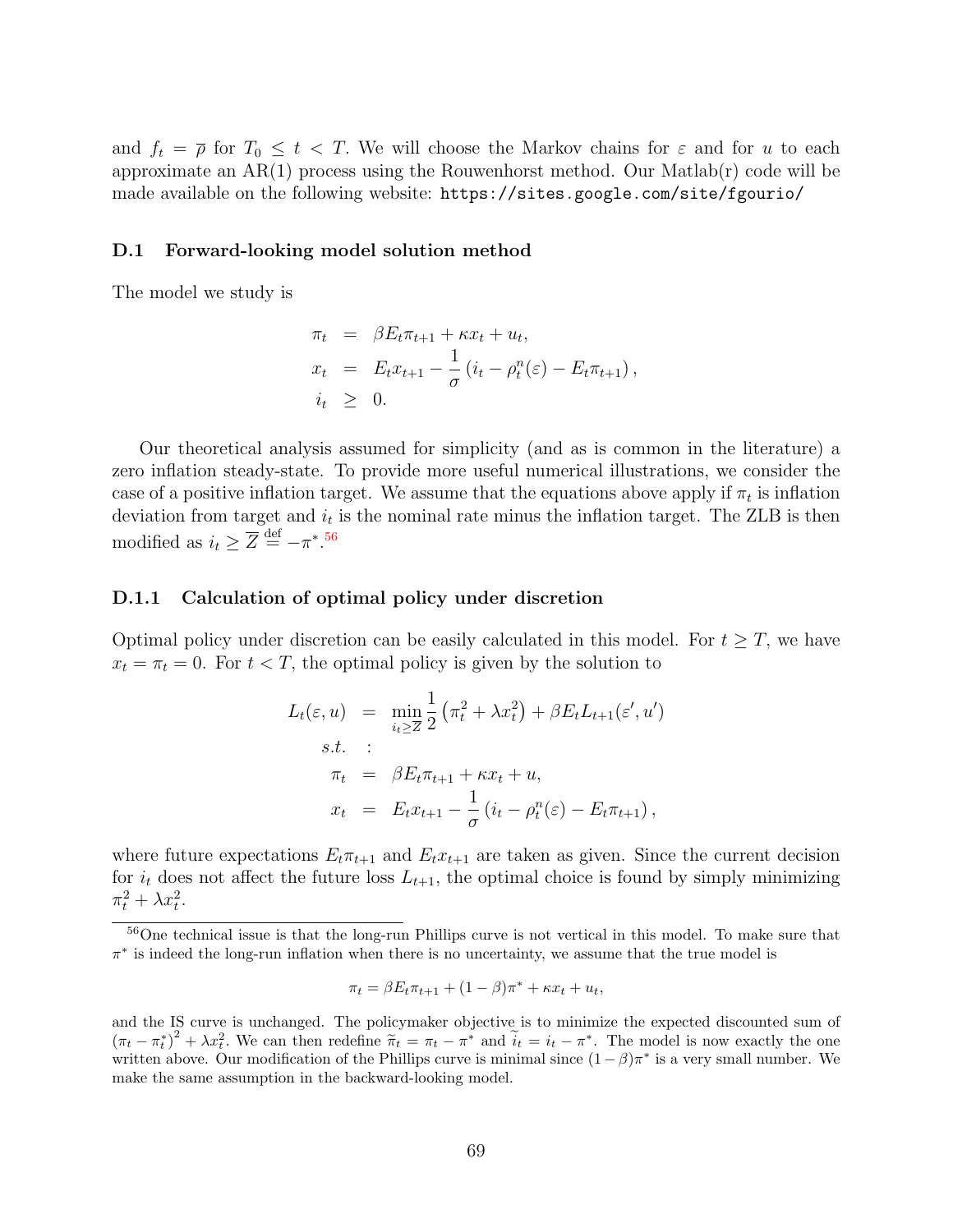Denote

$$
a_t(\varepsilon, u) = E_t(x_{t+1}|\varepsilon_t = \varepsilon
$$
 and  $u_t = u)$ ,

and

$$
b_t(\varepsilon, u) = E_t \left( \pi_{t+1} | \varepsilon_t = \varepsilon \text{ and } u_t = u \right),\,
$$

and define  $X_t(\varepsilon, u) = 1$  if ZLB binds at time t in state  $(\varepsilon, u)$ , and 0 if not.

Suppose first that the ZLB does not bind; taking first-order conditions then yields

$$
x_t^{nb}(\varepsilon, u) = -\frac{\kappa}{\lambda + \kappa^2} (\beta E_t \pi_{t+1} + u) = -\frac{\kappa}{\lambda + \kappa^2} (\beta b_t(\varepsilon, u) + u),
$$
  
\n
$$
\pi_t^{nb}(\varepsilon, u) = \frac{\lambda}{\lambda + \kappa^2} (\beta E_t \pi_{t+1} + u) = \frac{\lambda}{\lambda + \kappa^2} (\beta b_t(\varepsilon, u) + u),
$$
  
\n
$$
i_t^{nb}(\varepsilon, u) = \rho_t^n(\varepsilon) + b_t(\varepsilon, u) + \sigma (a_t(\varepsilon, u) - x_t(\varepsilon, u)).
$$

If this solution is feasible, then it is clearly the optimum. If this solution is not feasible, then the optimum is simply to set the nominal interest rate to zero. Hence, the ZLB binds if the nominal interest rate required to implement that solution is negative, i.e.

$$
X_t(\varepsilon, u) = 1 \text{ if } \rho_t^n(\varepsilon) + b_t(\varepsilon, u) + \sigma \left( a_t(\varepsilon, u) + \frac{\kappa}{\lambda + \kappa^2} \left( \beta b_t(\varepsilon, u) + u \right) \right) \leq \overline{Z}.
$$

In that case, the solution is:

$$
x_t^{zlb}(\varepsilon, u) = -\frac{(\overline{Z} - \rho_t^n(\varepsilon))}{\sigma} + E_t x_{t+1} + \frac{E_t \pi_{t+1}}{\sigma} = -\frac{(\overline{Z} - \rho_t^n(\varepsilon))}{\sigma} + a_t(\varepsilon, u) + \frac{b_t(\varepsilon, u)}{\sigma},
$$
  

$$
\pi_t^{zlb}(\varepsilon, u) = \kappa \left( -\frac{(\overline{Z} - \rho_t^n(\varepsilon))}{\sigma} + a_t(\varepsilon, u) + \frac{b_t(\varepsilon, u)}{\sigma} \right) + \beta b_t(\varepsilon, u) + u,
$$
  

$$
i_t^{zlb}(\varepsilon, u) = 0.
$$

To solve for the optimal path, we only need to know  $a_t(\varepsilon, u)$  and  $b_t(\varepsilon, u)$ . We can solve for these recursively. We have  $a_{T-1}(\varepsilon, u) = b_{T-1}(\varepsilon, u) = 0$  for all  $\varepsilon, u$ , since  $x_T = \pi_T = 0$ . To update the recursion, we write

$$
a_t(\varepsilon, u) = E_t(x_{t+1}|\varepsilon_t = \varepsilon, u_t = u)
$$
  
= 
$$
\sum_{\varepsilon', u'} P_{\varepsilon}(\varepsilon'|\varepsilon) P_u(u'|u) \left( X_{t+1}(\varepsilon', u') x_{t+1}^{zlb}(\varepsilon', u') + (1 - X_{t+1}(\varepsilon', u')) x_{t+1}^{nb}(\varepsilon', u') \right),
$$

and

$$
b_t(\varepsilon, u) = E_t(\pi_{t+1}|\varepsilon_t = \varepsilon, u_t = u)
$$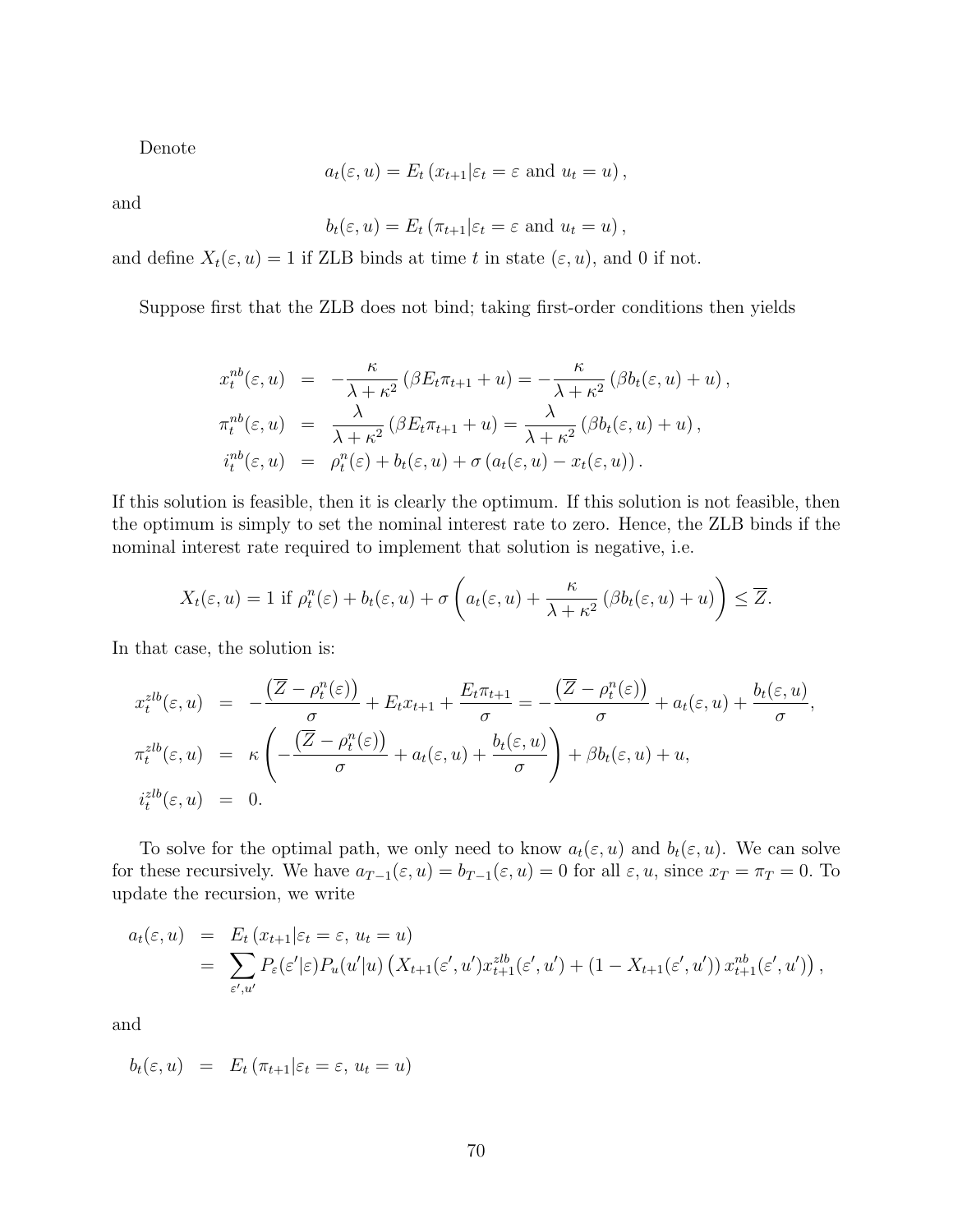$$
= \sum_{\varepsilon',u'} P_{\varepsilon}(\varepsilon'|\varepsilon) P_u(u'|u) \left( X_{t+1}(\varepsilon',u') \pi_{t+1}^{zlb}(\varepsilon',u') + (1 - X_{t+1}(\varepsilon',u')) \pi_{t+1}^{nb}(\varepsilon',u') \right).
$$

We can then calculate recursively  $x_t(\varepsilon, u)$  and  $\pi_t(\varepsilon, u)$  for all  $t, \varepsilon, u$ ; consequently we can calculate the loss function  $L_t(\varepsilon, u)$  recursively. Start from

$$
L_T(\varepsilon, u) = \sum_{t=T}^{\infty} \beta^t \left( \pi_t^2 + \lambda x_t^2 \right) = 0,
$$

and backwards for  $t = 0...T - 1$ :

$$
L_t(\varepsilon, u) = \pi_t(\varepsilon, u)^2 + \lambda x_t(\varepsilon, u)^2 + \beta \sum_{\varepsilon', u'} P_{\varepsilon}(\varepsilon' | \varepsilon) P_u(u' | u) L_{t+1}(\varepsilon', u').
$$

## D.1.2 Calculation of equilibrium under alternative rules

Suppose that the central bank follows the policy:

$$
i_t = \max(\overline{Z}, g_t(\varepsilon_t) + \phi \pi_t + \gamma x_t),
$$

where  $g_t(\varepsilon_t)$  is a function; for  $t \geq T$ ,  $g_t(\varepsilon_t)$  is assumed to be constant, equal to  $\overline{g} > \overline{Z}$ . This formulation nests the three examples we study in the paper:

- Set  $i_t$  equal to the current natural real rate of interest,  $i_t = \max(\overline{Z}, \rho_t^n(\varepsilon_t));$  this corresponds to  $g_t(\varepsilon_t) = \rho_t^n(\varepsilon_t)$ , and  $\phi = \gamma = 0$ ;
- A Taylor rule with a constant intercept,  $i_t = \max(\overline{Z}, \widehat{\rho} + \phi \pi_t + \gamma x_t)$ .

The system of equations to solve is

$$
\pi_t = \beta E_t \pi_{t+1} + \kappa x_t + u_t,
$$
  
\n
$$
x_t = E_t x_{t+1} - \frac{1}{\sigma} \left( \max \left( \overline{Z}, g_t(\varepsilon_t) + \phi \pi_t + \gamma x_t \right) - \rho_t^n(\varepsilon_t) - E_t \pi_{t+1} \right),
$$

and the difficulty is that which formula applies for the interest rate depends on the value of inflation and the output gap, which themselves depend on the interest rate. However it is easy to solve the model by backward induction, in a way roughly similar to the optimal policy calculation above. For  $t \geq T$ ,  $i_t = \overline{g} > 0$ , and the equilibrium is

$$
\overline{\pi} = \overline{g} - \overline{\rho}, \n\overline{x} = \frac{1 - \beta}{\kappa} \overline{\pi}.
$$

In particular, if  $\bar{g} = \bar{\rho}$ , the terminal state is  $x = \pi = 0$ . (This case is the outcome for cases (a) and (b) but not necessarily for case (c), depending on whether  $\hat{\rho} = \overline{\rho}$ .)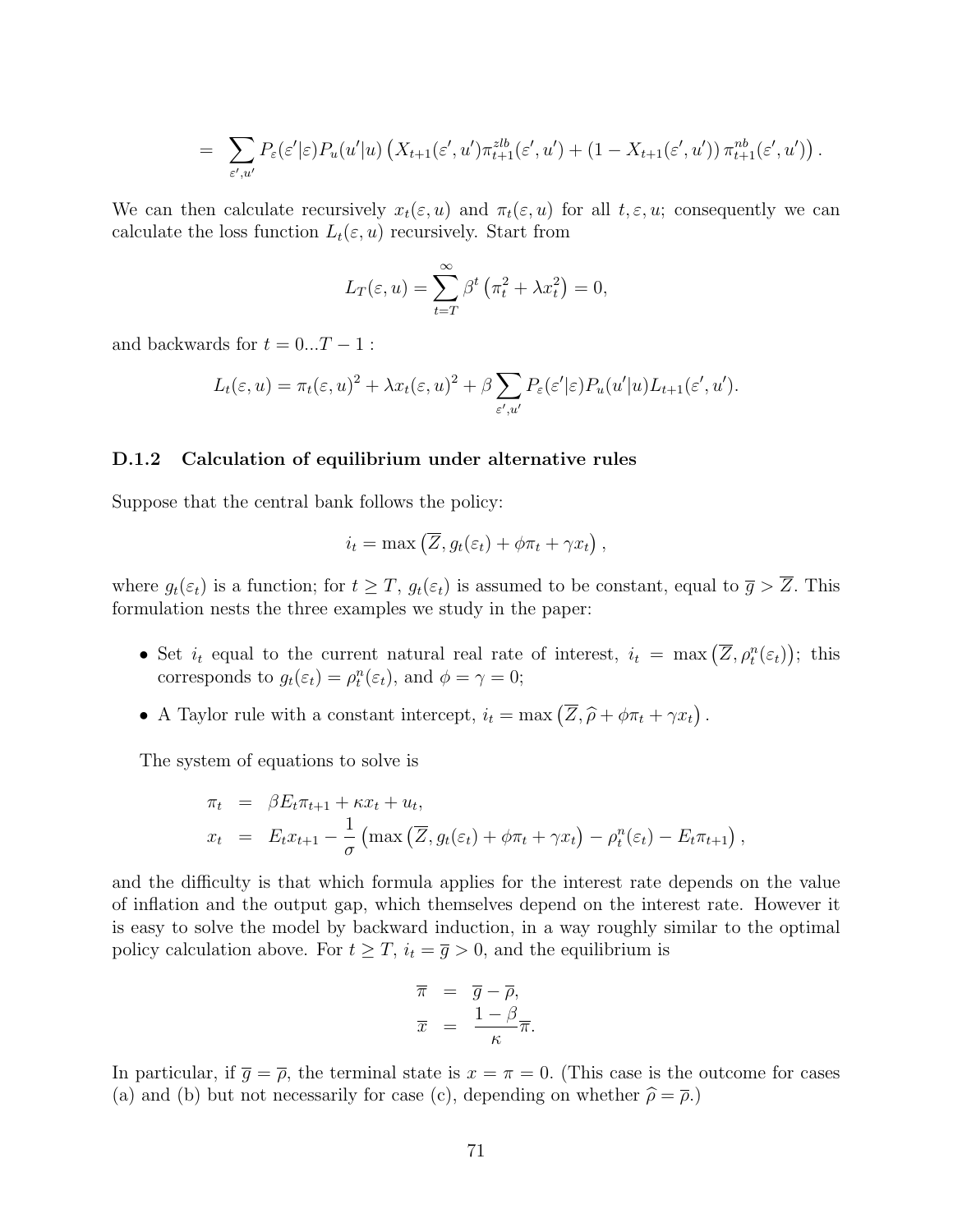Use a superscript  $W$  to denote the outcomes with this rule. Define again

$$
a_t^W = E_t \left( x_{t+1}^W | \varepsilon_t = \varepsilon \text{ and } u_t = u \right),
$$
  
\n
$$
b_t^W = E_t \left( \pi_{t+1}^W | \varepsilon_t = \varepsilon \text{ and } u_t = u \right),
$$

and note that

$$
\pi_t^W(\varepsilon, u) = \beta b_t^W(\varepsilon, u) + u + \kappa x_t^W(\varepsilon, u) \n x_t^W(\varepsilon, u) = a_t^W(\varepsilon, u) - \frac{1}{\sigma} \left( \max \left( \overline{Z}, g_t(\varepsilon_t) + \phi \pi_t^W(\varepsilon, u) + \gamma x_t^W(\varepsilon, u) \right) - \rho_t^n(\varepsilon_t) - b_t^W(\varepsilon, u) \right).
$$

There are two possible cases, depending on whether  $g_t(\varepsilon_t) + \phi \pi_t^W(\varepsilon, u) + \gamma x_t^W(\varepsilon, u) > \overline{Z}$ . Consider first the case where it is positive. In this case, simple algebra yields

$$
x_t^W(\varepsilon, u) = \frac{1}{1 + \frac{\gamma + \kappa \phi}{\sigma}} \left( a_t^W(\varepsilon, u) - \frac{\phi}{\sigma} \left( \beta b_t^W(\varepsilon, u) + u \right) - \frac{1}{\sigma} \left( g_t(\varepsilon_t) - \rho_t^n(\varepsilon_t) - b_t^W(\varepsilon, u) \right) \right),
$$

and  $\pi_t^W(\varepsilon, u)$  can be obtained from the equation above. We can now check if indeed  $g_t(\varepsilon_t)$  +  $\phi\pi_t^W(\varepsilon, u) + \gamma x_t^W(\varepsilon, u) > \overline{Z}$  is satisfied. If it is not, we then look for a solution at the ZLB, i.e.

$$
\pi_t^W(\varepsilon, u) = \beta b_t^W(\varepsilon, u) + u + \kappa x_t^W(\varepsilon, u) \n x_t^W(\varepsilon, u) = a_t^W(\varepsilon, u) - \frac{1}{\sigma} (\overline{Z} - \rho_t^n(\varepsilon_t)) + \frac{1}{\sigma} b_t^W(\varepsilon, u),
$$

and we check that with this solution,  $g_t(\varepsilon_t) + \phi \pi_t^W(\varepsilon, u) + \gamma x_t^W(\varepsilon, u) < \overline{Z}$ .<sup>[57](#page-0-0)</sup> Given the value of  $\pi_t^W(\varepsilon, u)$  and  $x_t^W(\varepsilon, u)$  for all  $\varepsilon, u$ , we can update  $a_{t-1}^W(\varepsilon, u)$  and  $b_{t-1}^W(\varepsilon, u)$  and hence proceed backwards until time 0. We can furthermore calculate the loss function in the same way as for optimal policy.

## D.2 Backward-looking model solution method

The model is

$$
\pi_t = \xi \pi_{t-1} + \kappa x_t + u_t,
$$

and

$$
x_t = \delta x_{t-1} - \frac{1}{\sigma} \left( i_t - \rho_t^n(\varepsilon_t) - \pi_{t-1} \right).
$$

As in the forward-looking case, we assume that this model applies to deviations of inflation from the target, and  $i_t$  is the difference between the nominal rate and the inflation target  $\pi^*$ . (Formally, this can be justified as in the previous footnote.) As a result, we have the ZLB constraint  $i_t \geq \overline{Z} = -\pi^*$ .

<sup>57</sup>In principle, it is possible that either none, or both solutions exist, but we never encountered this case in our calculations.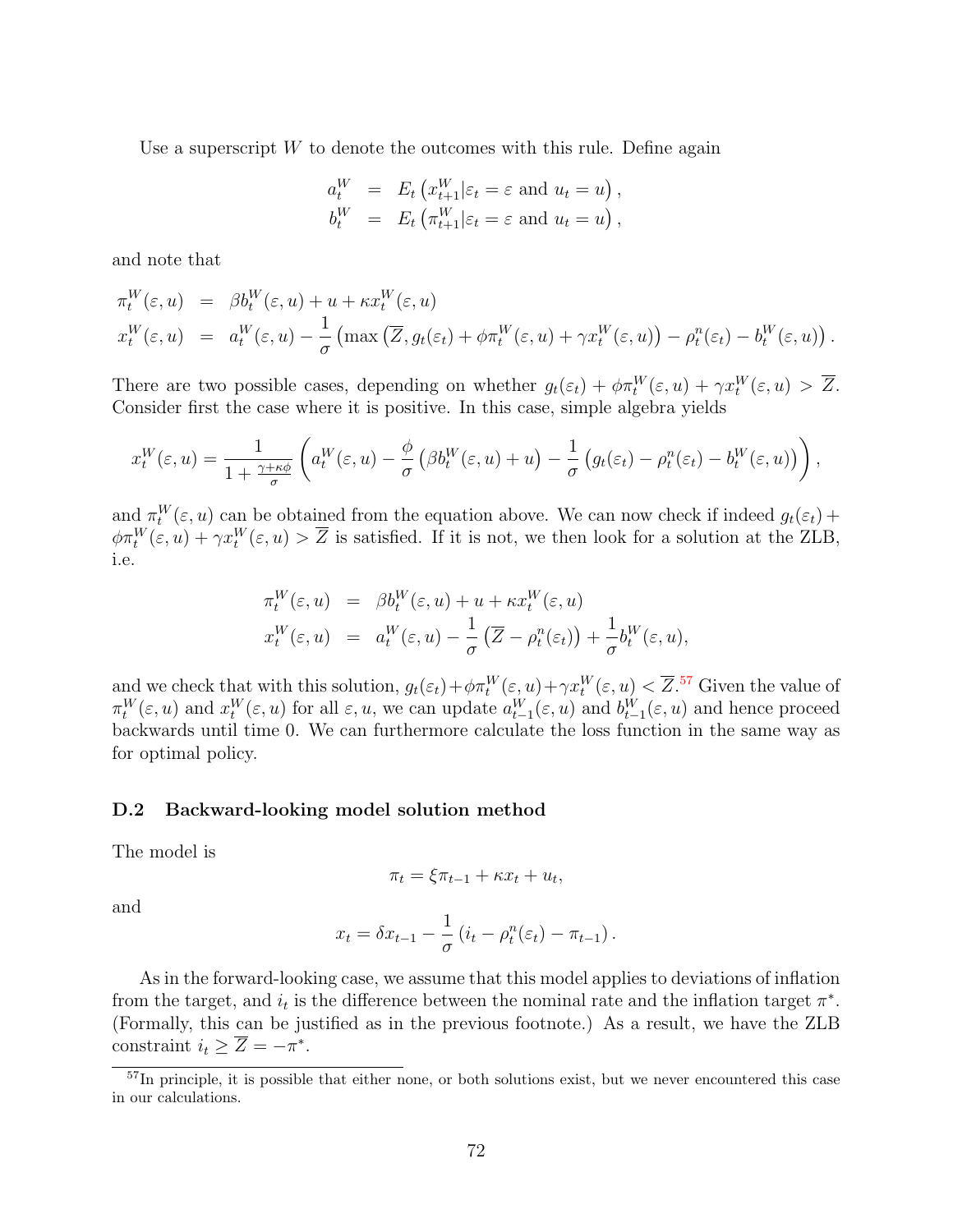## D.2.1 Calculation of optimal policy under discretion

The optimal policy under discretion can be set up using a Bellman equation:

$$
V_t(x_{-1}, \pi_{-1}, \varepsilon, u) = \min_{i \geq \overline{Z}} \frac{1}{2} (\pi^2 + \lambda x^2) + \beta E_{\varepsilon', u' | \varepsilon, u} V_{t+1}(x, \pi, \varepsilon', u'),
$$
  
s.t. :  

$$
\pi = \xi \pi_{-1} + \kappa x + u,
$$
  

$$
x = \delta x_{-1} - \frac{1}{\sigma} (i - \rho_t^n(\varepsilon) - \pi_{-1}).
$$

We first solve for the value in the final steady-state,  $V_T(x_{-1}, \pi_{-1})$ ; we have a closed form solution if the ZLB does not bind for all values of  $x, \pi$  (see appendix B); or we can solve it numerically using the Bellman equation

$$
V_T(x_{-1}, \pi_{-1}) = \min_{i \ge 0} \frac{1}{2} (\pi^2 + \lambda x^2) + \beta V_T(x, \pi),
$$
  
s.t. :  

$$
\pi = \xi \pi_{-1} + \kappa x,
$$
  

$$
x = \delta x_{-1} - \frac{1}{\sigma} (i - \overline{\rho} - \pi_{-1}).
$$

For  $t < T$ , we solve numerically the Bellman equation above. For simplicity, we assume that only a discrete set of interest rates is allowed, call it  $G = \{i_1, ..., i_N\}$ . We then solve this Bellman equation by interpolating the value functions around a grid for x and for  $\pi$ . Specifically, at time t, and for each value of x and  $\pi$  in these grids, we calculate the payoff of using any given interest rate  $i \in G$  today, and select the optimal one. This may require us to interpolate to find the expected future value; we use a linear interpolation. This solution method produces the optimal policy  $i_t(x_{-1}, \pi_{-1}, \varepsilon, u)$  and the output gap and inflation  $x_t(x_{-1}, \pi_{-1}, \varepsilon, u)$  and inflation  $\pi_t(x_{-1}, \pi_{-1}, \varepsilon, u)$  as well as the loss function  $V_t(x_{-1}, \pi_{-1}, \varepsilon, u)$ for all points in the grid. We then move to on to period  $t-1$ , and so on until time 0.

## D.2.2 Equilibrium under a different policy rule

We can also calculate the equilibrium in this model under a rule of the form

$$
i_t = \max(0, g_t(\varepsilon_t) + \phi \pi_t + \gamma x_t).
$$

Specifically, given  $x_{t-1}$  and  $\pi_{t-1}$  and the values of  $\varepsilon_t$ ,  $u_t$ , we must solve the system:

$$
\pi_t = \xi \pi_{t-1} + \kappa x_t + u_t,
$$
  

$$
x_t = \delta x_{t-1} - \frac{1}{\sigma} (\max(0, g_t(\varepsilon_t, u_t) + \phi \pi_t + \gamma x_t) - \rho_t^n(\varepsilon_t) - \pi_{t-1}),
$$